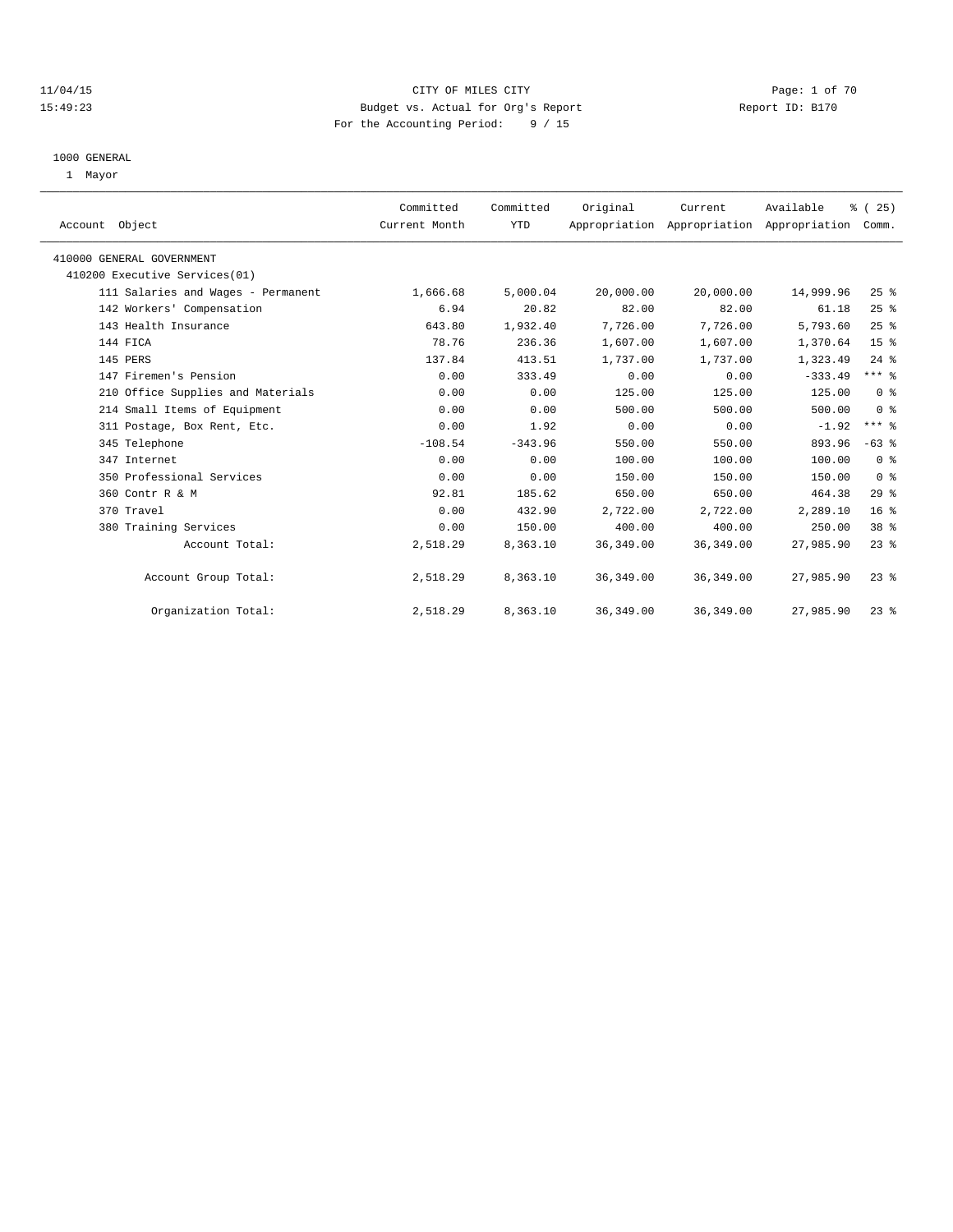### 11/04/15 CITY OF MILES CITY Page: 2 of 70 15:49:23 Budget vs. Actual for Org's Report Report ID: B170 For the Accounting Period: 9 / 15

### 1000 GENERAL

2 City Council

| Account Object                           | Committed<br>Current Month | Committed<br><b>YTD</b> | Original  | Current   | Available<br>Appropriation Appropriation Appropriation | % (25)<br>Comm. |
|------------------------------------------|----------------------------|-------------------------|-----------|-----------|--------------------------------------------------------|-----------------|
| 410000 GENERAL GOVERNMENT                |                            |                         |           |           |                                                        |                 |
| 410100 Legislative Services(02)          |                            |                         |           |           |                                                        |                 |
| 111 Salaries and Wages - Permanent       | 1,750.00                   | 5,750.00                | 24,000.00 | 24,000.00 | 18,250.00                                              | $24$ $%$        |
| 142 Workers' Compensation                | 7.28                       | 23.92                   | 95.00     | 95.00     | 71.08                                                  | 25%             |
| 144 FICA                                 | 133.84                     | 439.76                  | 1,837.00  | 1,837.00  | 1,397.24                                               | $24$ $%$        |
| 145 PERS                                 | 41.36                      | 124.07                  | 497.00    | 497.00    | 372.93                                                 | 25%             |
| 220 Operating Expenses                   | 0.00                       | 0.00                    | 200.00    | 200.00    | 200.00                                                 | 0 <sup>8</sup>  |
| 350 Professional Services                | 0.00                       | 0.00                    | 500.00    | 500.00    | 500.00                                                 | 0 <sup>8</sup>  |
| 370 Travel                               | 0.00                       | 0.00                    | 500.00    | 500.00    | 500.00                                                 | 0 <sup>8</sup>  |
| 380 Training Services                    | 0.00                       | 0.00                    | 500.00    | 500.00    | 500.00                                                 | 0 <sup>8</sup>  |
| Account Total:                           | 1,932.48                   | 6,337.75                | 28,129.00 | 28,129.00 | 21,791.25                                              | $23$ $%$        |
| 410105 Safety Culture-Supplies           |                            |                         |           |           |                                                        |                 |
| 230 Repair and Maintenance Supplies      | 0.00                       | 0.00                    | 500.00    | 500.00    | 500.00                                                 | 0 <sup>8</sup>  |
| Account Total:                           | 0.00                       | 0.00                    | 500.00    | 500.00    | 500.00                                                 | 0 <sup>8</sup>  |
| Account Group Total:                     | 1,932.48                   | 6,337.75                | 28,629.00 | 28,629.00 | 22, 291.25                                             | $22$ $%$        |
| 470000 Housing and Community Development |                            |                         |           |           |                                                        |                 |
| 470300 Ecomonic Development              |                            |                         |           |           |                                                        |                 |
| 350 Professional Services                | 5,000.00                   | 5,000.00                | 5,000.00  | 5,000.00  | 0.00                                                   | $100*$          |
| Account Total:                           | 5,000.00                   | 5,000.00                | 5,000.00  | 5,000.00  | 0.00                                                   | $100*$          |
| Account Group Total:                     | 5,000.00                   | 5,000.00                | 5,000.00  | 5,000.00  |                                                        | $0.00$ 100 %    |
| Organization Total:                      | 6.932.48                   | 11,337.75               | 33,629.00 | 33,629.00 | 22, 291.25                                             | 34.8            |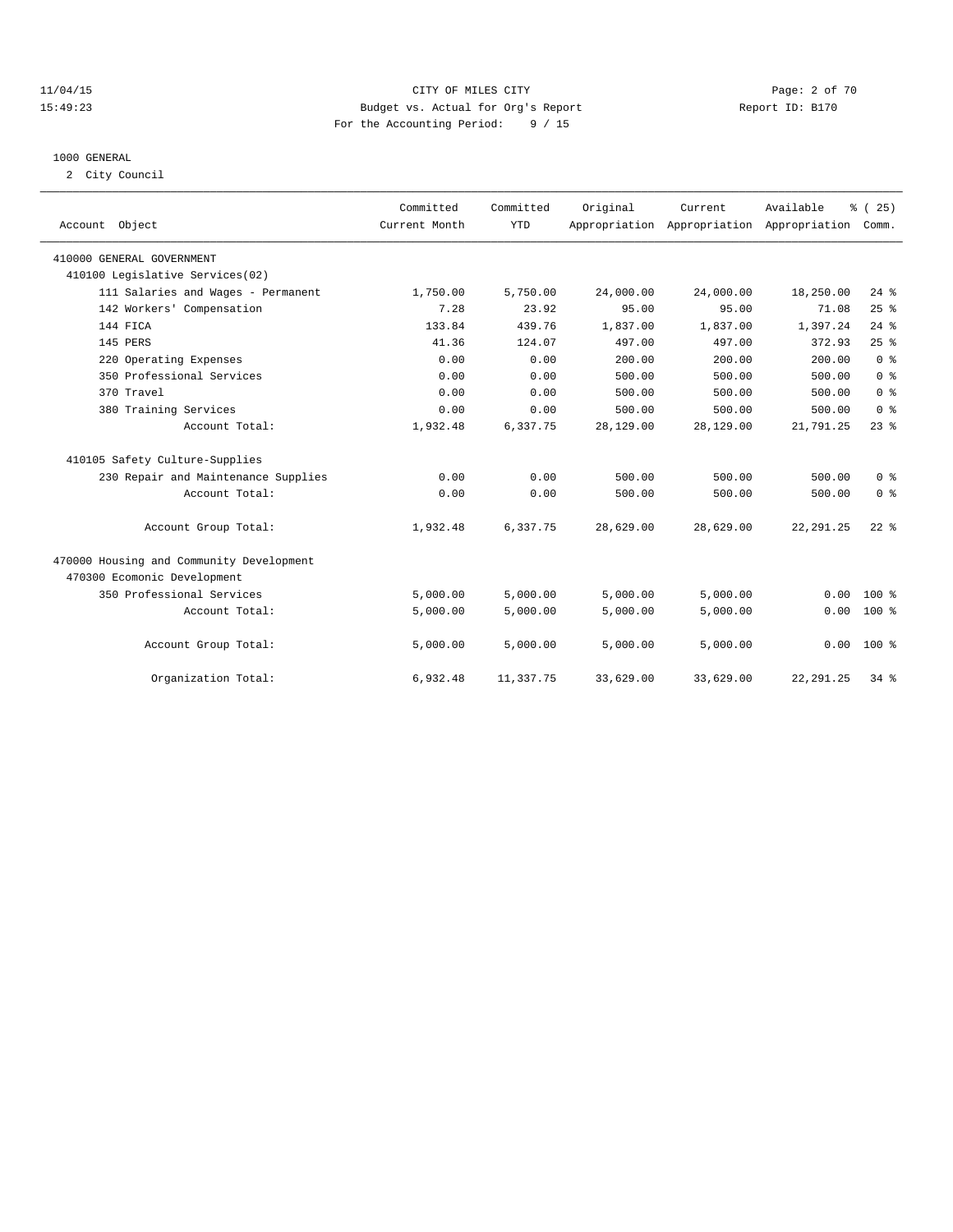### 11/04/15 CITY OF MILES CITY Page: 3 of 70 15:49:23 Budget vs. Actual for Org's Report Report ID: B170 For the Accounting Period: 9 / 15

#### 1000 GENERAL

3 City Clerk

| Account Object                             | Committed<br>Current Month | Committed<br><b>YTD</b> | Original   | Current<br>Appropriation Appropriation Appropriation Comm. | Available    | ៖ (25)          |
|--------------------------------------------|----------------------------|-------------------------|------------|------------------------------------------------------------|--------------|-----------------|
| 410000 GENERAL GOVERNMENT                  |                            |                         |            |                                                            |              |                 |
| 410500 Financial Services(03)              |                            |                         |            |                                                            |              |                 |
| 111 Salaries and Wages - Permanent         | 7,198.90                   | 23,837.56               | 110,973.00 | 110,973.00                                                 | 87, 135.44   | $21$ %          |
| 131 VACATION                               | 9.74                       | 8,269.54                | 2,200.00   | 2,200.00                                                   | $-6,069.54$  | $376$ $%$       |
| 132 SICK LEAVE                             | 68.19                      | 3,023.57                | 700.00     | 700.00                                                     | $-2, 323.57$ | 432 %           |
| 133 OTHER LEAVE PAY                        | 73.06                      | 73.06                   | 9,855.00   | 9,855.00                                                   | 9,781.94     | 1 <sup>8</sup>  |
| 141 Unemployment Insurance                 | 11.03                      | 53.27                   | 186.00     | 186.00                                                     | 132.73       | 29%             |
| 142 Workers' Compensation                  | 90.24                      | 435.86                  | 1,427.00   | 1,427.00                                                   | 991.14       | 31.8            |
| 143 Health Insurance                       | 1,286.90                   | 4,504.65                | 23,177.00  | 23, 177.00                                                 | 18,672.35    | 19 <sup>°</sup> |
| 144 FICA                                   | 562.27                     | 2,716.06                | 9,465.00   | 9,465.00                                                   | 6,748.94     | 29%             |
| 145 PERS                                   | 535.64                     | 2,716.65                | 10,232.00  | 10,232.00                                                  | 7,515.35     | $27$ %          |
| 196 CLOTHING ALLOTMENT                     | 0.00                       | 300.00                  | 450.00     | 450.00                                                     | 150.00       | 67 %            |
| 210 Office Supplies and Materials          | 630.37                     | 681.95                  | 3,000.00   | 3,000.00                                                   | 2,318.05     | $23$ $%$        |
| 214 Small Items of Equipment               | 0.00                       | 0.00                    | 5,580.00   | 5,580.00                                                   | 5,580.00     | 0 <sup>8</sup>  |
| 220 Operating Expenses                     | 727.55                     | 953.49                  | 2,600.00   | 2,600.00                                                   | 1,646.51     | 37 <sup>8</sup> |
| 230 Repair and Maintenance Supplies        | 0.00                       | 0.00                    | 200.00     | 200.00                                                     | 200.00       | 0 <sup>8</sup>  |
| 311 Postage, Box Rent, Etc.                | 722.97                     | 1,137.83                | 3,600.00   | 3,600.00                                                   | 2,462.17     | 32 <sub>8</sub> |
| 320 Printing, Duplicating, Typing &        | 0.00                       | 0.00                    | 250.00     | 250.00                                                     | 250.00       | 0 <sup>8</sup>  |
| 330 Publicity, Subscriptions & Dues        | 0.00                       | 479.33                  | 1,400.00   | 1,400.00                                                   | 920.67       | $34$ $%$        |
| 334 Memberships, Registrations & Dues      | 0.00                       | 2,791.20                | 3,400.00   | 3,400.00                                                   | 608.80       | 82%             |
| 345 Telephone                              | 62.63                      | 179.40                  | 750.00     | 750.00                                                     | 570.60       | $24$ %          |
| 347 Internet                               | 19.52                      | 58.56                   | 250.00     | 250.00                                                     | 191.44       | 23%             |
| 350 Professional Services                  | 0.00                       | 5,341.68                | 22,000.00  | 22,000.00                                                  | 16,658.32    | $24$ $%$        |
| 360 Contr R & M                            | 278.45                     | 5,880.89                | 15,732.00  | 15,732.00                                                  | 9,851.11     | 37 <sup>8</sup> |
| 370 Travel                                 | 0.00                       | 0.00                    | 1,500.00   | 1,500.00                                                   | 1,500.00     | 0 <sup>8</sup>  |
| 380 Training Services                      | 0.00                       | 150.00                  | 1,000.00   | 1,000.00                                                   | 850.00       | 15 <sup>°</sup> |
| 382 Books                                  | 0.00                       | 0.00                    | 200.00     | 200.00                                                     | 200.00       | 0 <sup>8</sup>  |
| 513 Liability                              | 0.00                       | 26,637.38               | 26,638.00  | 26,638.00                                                  | 0.62         | 100 %           |
| 521 Surety Bonds for Officials & Employees | 0.00                       | 750.00                  | 750.00     | 750.00                                                     | 0.00         | $100*$          |
| Account Total:                             | 12, 277.46                 | 90,971.93               | 257,515.00 | 257,515.00                                                 | 166,543.07   | 35%             |
| 411101 Labor Negotiations                  |                            |                         |            |                                                            |              |                 |
| 350 Professional Services                  | 1,006.25                   | 2,800.00                | 11,000.00  | 11,000.00                                                  | 8,200.00     | $25$ $%$        |
| Account Total:                             | 1,006.25                   | 2,800.00                | 11,000.00  | 11,000.00                                                  | 8,200.00     | 25%             |
| Account Group Total:                       | 13,283.71                  | 93,771.93               | 268,515.00 | 268,515.00                                                 | 174,743.07   | 35 <sup>8</sup> |
| Organization Total:                        | 13, 283. 71                | 93,771.93               | 268,515.00 | 268,515.00                                                 | 174,743.07   | 35 <sup>8</sup> |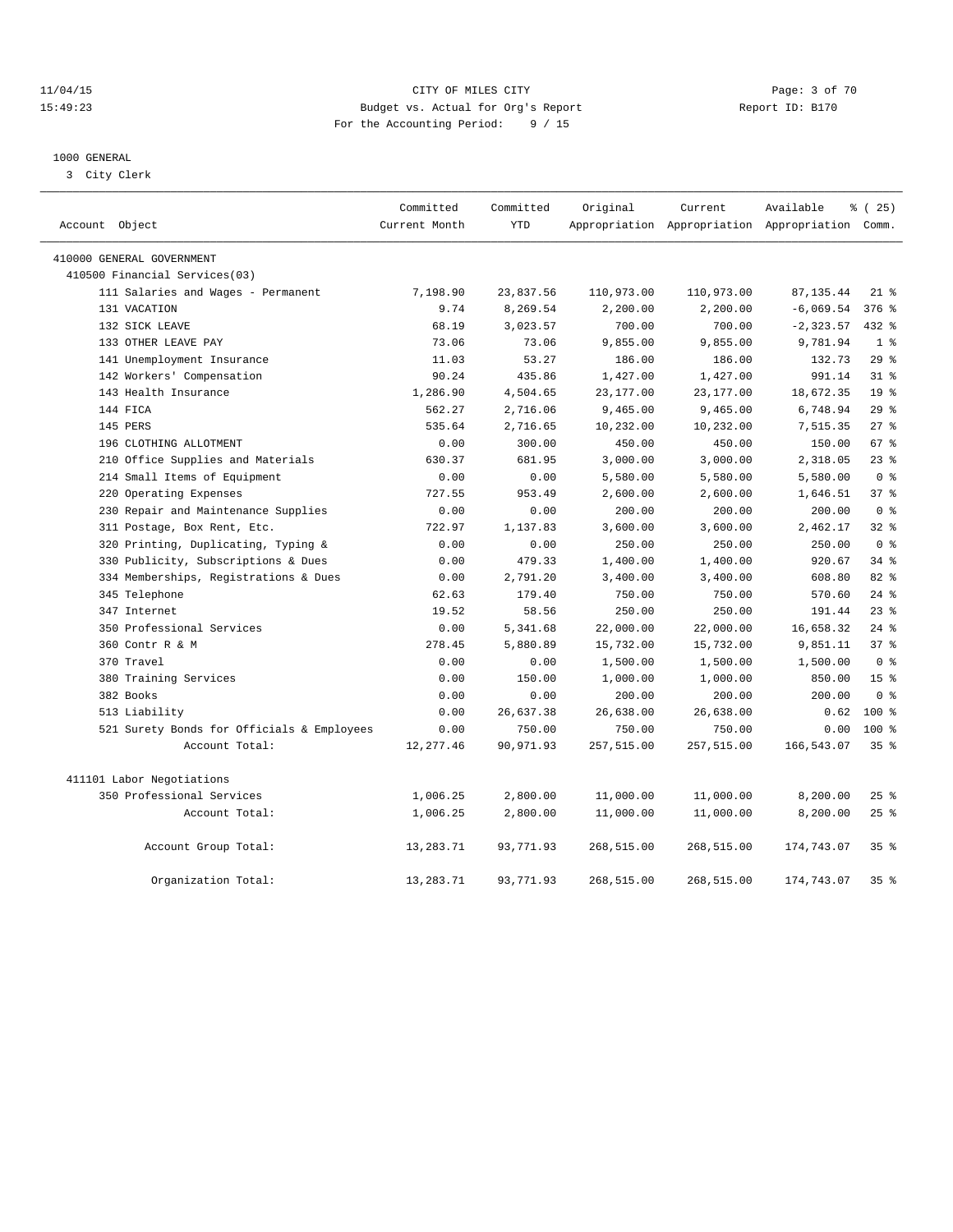### 11/04/15 CITY OF MILES CITY Page: 4 of 70 15:49:23 Budget vs. Actual for Org's Report Report ID: B170 For the Accounting Period: 9 / 15

# 1000 GENERAL

4 Attorney

| Account Object                     | Committed<br>Current Month | Committed<br><b>YTD</b> | Original   | Current<br>Appropriation Appropriation Appropriation | Available  | $\frac{3}{2}$ ( 25 )<br>Comm. |
|------------------------------------|----------------------------|-------------------------|------------|------------------------------------------------------|------------|-------------------------------|
| 410000 GENERAL GOVERNMENT          |                            |                         |            |                                                      |            |                               |
| 411100 Legal Services(04)          |                            |                         |            |                                                      |            |                               |
| 111 Salaries and Wages - Permanent | 11,651.92                  | 27,093.67               | 97,975.00  | 97,975.00                                            | 70,881.33  | $28$ %                        |
| 131 VACATION                       | 64.28                      | 642.80                  | 3,000.00   | 3,000.00                                             | 2,357.20   | $21$ %                        |
| 132 SICK LEAVE                     | 0.00                       | 0.00                    | 1,500.00   | 1,500.00                                             | 1,500.00   | 0 <sup>8</sup>                |
| 141 Unemployment Insurance         | 17.58                      | 41.72                   | 154.00     | 154.00                                               | 112.28     | $27$ $%$                      |
| 142 Workers' Compensation          | 61.76                      | 154.03                  | 564.00     | 564.00                                               | 409.97     | 27%                           |
| 144 FICA                           | 896.29                     | 2,127.59                | 7,839.00   | 7,839.00                                             | 5,711.41   | $27$ $%$                      |
| 145 PERS                           | 968.93                     | 2,293.80                | 8,475.00   | 8,475.00                                             | 6,181.20   | $27$ $%$                      |
| 196 CLOTHING ALLOTMENT             | 0.00                       | 75.00                   | 100.00     | 100.00                                               | 25.00      | 75 %                          |
| 210 Office Supplies and Materials  | 271.73                     | 412.95                  | 500.00     | 500.00                                               | 87.05      | 83%                           |
| 214 Small Items of Equipment       | 399.98                     | 399.98                  | 450.00     | 450.00                                               | 50.02      | 89 %                          |
| 220 Operating Expenses             | 113.10                     | 445.05                  | 1,500.00   | 1,500.00                                             | 1,054.95   | $30*$                         |
| 311 Postage, Box Rent, Etc.        | 37.66                      | 117.97                  | 600.00     | 600.00                                               | 482.03     | 20%                           |
| 345 Telephone                      | 14.74                      | 35.73                   | 120.00     | 120.00                                               | 84.27      | $30*$                         |
| 350 Professional Services          | 185.00                     | 3,580.00                | 15,501.00  | 15,501.00                                            | 11,921.00  | 23%                           |
| 360 Contr R & M                    | 0.00                       | 0.00                    | 100.00     | 100.00                                               | 100.00     | 0 <sup>8</sup>                |
| 370 Travel                         | 115.00                     | 115.00                  | 550.00     | 550.00                                               | 435.00     | $21$ %                        |
| Account Total:                     | 14,797.97                  | 37,535.29               | 138,928.00 | 138,928.00                                           | 101,392.71 | $27$ %                        |
| Account Group Total:               | 14,797.97                  | 37,535.29               | 138,928.00 | 138,928.00                                           | 101,392.71 | $27$ %                        |
| Organization Total:                | 14,797.97                  | 37,535.29               | 138,928.00 | 138,928.00                                           | 101,392.71 | $27$ $%$                      |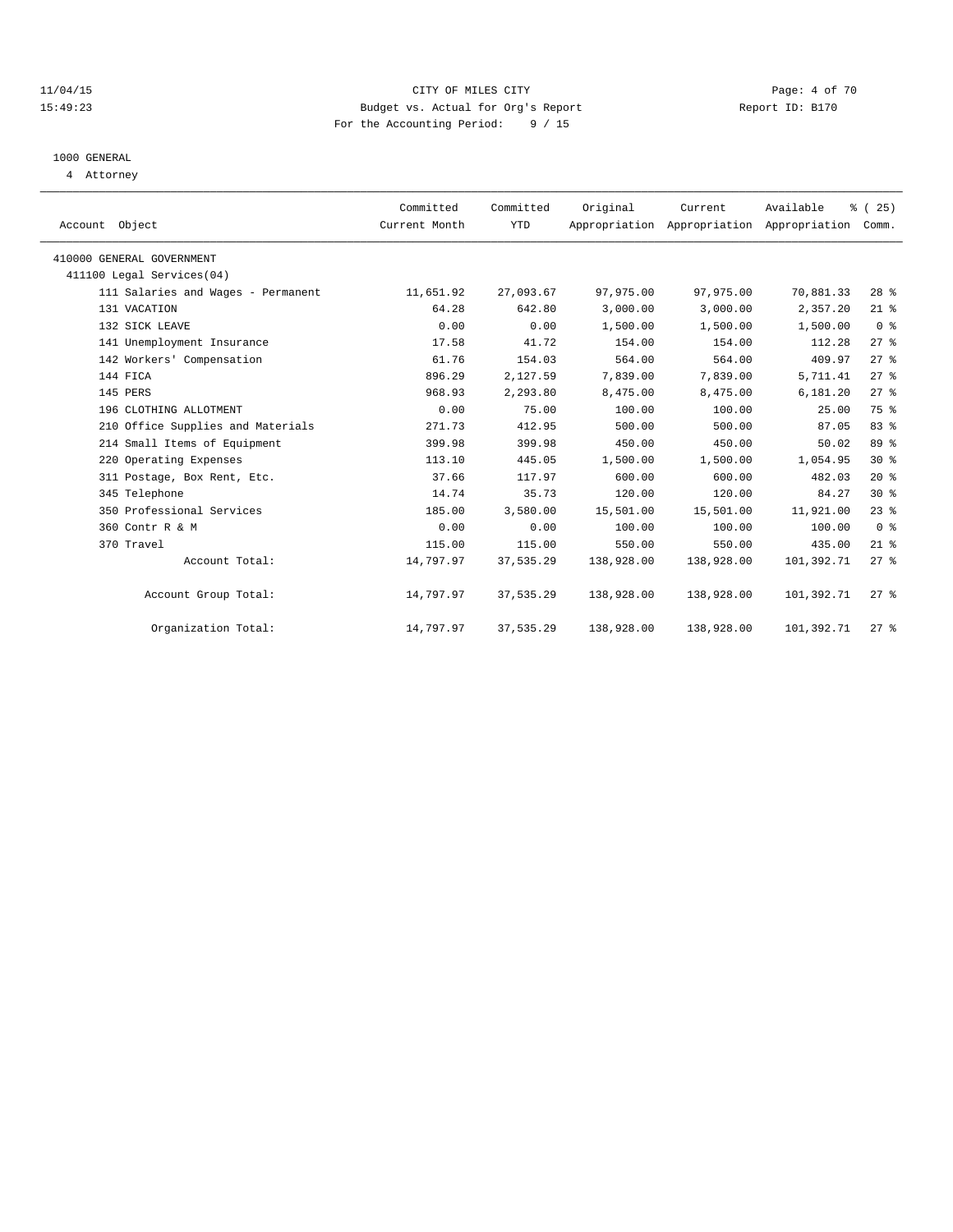### 11/04/15 CITY OF MILES CITY Page: 5 of 70 15:49:23 Budget vs. Actual for Org's Report Report ID: B170 For the Accounting Period: 9 / 15

#### 1000 GENERAL

5 Police

| Account Object                             | Committed<br>Current Month | Committed<br><b>YTD</b> | Original     | Current      | Available<br>Appropriation Appropriation Appropriation Comm. | % (25)          |
|--------------------------------------------|----------------------------|-------------------------|--------------|--------------|--------------------------------------------------------------|-----------------|
|                                            |                            |                         |              |              |                                                              |                 |
| 420000 PUBLIC SAFETY                       |                            |                         |              |              |                                                              |                 |
| 420140 Crime Control and Investigation(05) |                            |                         |              |              |                                                              |                 |
| 111 Salaries and Wages - Permanent         | 50,796.17                  | 163,823.08              | 706,732.00   | 706,732.00   | 542,908.92                                                   | $23$ $%$        |
| 121 OVERTIME-PERMANENT                     | 4,897.36                   | 11,002.00               | 21,500.00    | 21,500.00    | 10,498.00                                                    | $51$ %          |
| 131 VACATION                               | 2,110.36                   | 13,821.71               | 30,000.00    | 30,000.00    | 16, 178. 29                                                  | 46 %            |
| 132 SICK LEAVE                             | 240.09                     | 554.04                  | 7,500.00     | 7,500.00     | 6,945.96                                                     | 7 %             |
| 133 OTHER LEAVE PAY                        | 234.80                     | 886.10                  | 8,004.00     | 8,004.00     | 7,117.90                                                     | 11 <sup>8</sup> |
| 134 HOLIDAY PAY                            | 1,648.05                   | 2,725.30                | 21,500.00    | 21,500.00    | 18,774.70                                                    | 13 <sup>°</sup> |
| 141 Unemployment Insurance                 | 97.98                      | 297.33                  | 1,218.00     | 1,218.00     | 920.67                                                       | $24$ %          |
| 142 Workers' Compensation                  | 2,998.59                   | 9,223.92                | 34,709.00    | 34,709.00    | 25,485.08                                                    | $27$ $%$        |
| 143 Health Insurance                       | 7,769.46                   | 23,980.97               | 107,304.00   | 107,304.00   | 83, 323.03                                                   | $22$ %          |
| 144 FICA                                   | 957.53                     | 2,968.36                | 10,974.00    | 10,974.00    | 8,005.64                                                     | $27$ %          |
| 146 Police Pension                         | 7,366.22                   | 22,921.12               | 109,054.00   | 109,054.00   | 86,132.88                                                    | $21$ %          |
| 196 CLOTHING ALLOTMENT                     | 5,400.00                   | 5,400.00                | 12,960.00    | 12,960.00    | 7,560.00                                                     | 42 %            |
| Office Supplies and Materials<br>210       | 2,540.33                   | 4,424.18                | 6,000.00     | 6,000.00     | 1,575.82                                                     | 74 %            |
| 214 Small Items of Equipment               | 0.00                       | 32.99                   | 11,500.00    | 11,500.00    | 11,467.01                                                    | 0 <sup>8</sup>  |
| 220 Operating Expenses                     | 2,946.10                   | 4,500.51                | 13,125.00    | 13,125.00    | 8,624.49                                                     | $34$ $%$        |
| 226 Clothing and Uniforms                  | 0.00                       | 0.00                    | 500.00       | 500.00       | 500.00                                                       | 0 <sup>8</sup>  |
| 227 Firearm Supplies                       | 1,197.00                   | 1,396.90                | 4,800.00     | 4,800.00     | 3,403.10                                                     | 29%             |
| Repair and Maintenance Supplies<br>230     | 1,867.20                   | 4,189.80                | 9,000.00     | 9,000.00     | 4,810.20                                                     | 47 %            |
| 231 Gas, Oil, Diesel Fuel, Grease, etc.    | 1,912.00                   | 6,142.68                | 38,000.00    | 38,000.00    | 31,857.32                                                    | 16 <sup>8</sup> |
| 311 Postage, Box Rent, Etc.                | 93.17                      | 191.07                  | 1,000.00     | 1,000.00     | 808.93                                                       | 19 <sup>°</sup> |
| 330 Publicity, Subscriptions & Dues        | 0.00                       | 0.00                    | 300.00       | 300.00       | 300.00                                                       | 0 <sup>8</sup>  |
| 334 Memberships, Registrations & Dues      | 0.00                       | 100.00                  | 2,708.00     | 2,708.00     | 2,608.00                                                     | $4 \frac{6}{6}$ |
| 345 Telephone                              | 323.21                     | 961.14                  | 4,500.00     | 4,500.00     | 3,538.86                                                     | $21$ %          |
| 346 Garbage Service                        | $-58.77$                   | $-58.77$                | 0.00         | 0.00         | 58.77                                                        | $***$ $_{8}$    |
| 347 Internet                               | 65.60                      | 196.80                  | 800.00       | 800.00       | 603.20                                                       | $25$ $%$        |
| 350 Professional Services                  | 3,192.25                   | 3,894.25                | 19,000.00    | 19,000.00    | 15,105.75                                                    | $20*$           |
| 360 Contr R & M                            | 13.50                      | 96.77                   | 204.00       | 204.00       | 107.23                                                       | 47 %            |
| 366 R&M Vehicles - Police/Animal Control   | 5,490.47                   | 5,490.47                | 18,000.00    | 18,000.00    | 12,509.53                                                    | $31$ $%$        |
| 370 Travel                                 | 0.00                       | 30.00                   | 4,500.00     | 4,500.00     | 4,470.00                                                     | 1 <sup>8</sup>  |
| 380 Training Services                      | 345.00                     | 790.00                  | 7,000.00     | 7,000.00     | 6,210.00                                                     | $11$ %          |
| 512 Insurance on Vehicles & Equipment      | 0.00                       | 1,346.31                | 1,347.00     | 1,347.00     | 0.69                                                         | $100*$          |
| 700 Grants, Contributions & Indemnities    | 0.00                       | 0.00                    | 15,970.00    | 15,970.00    | 15,970.00                                                    | 0 <sup>8</sup>  |
| 791 Shop With A Cop                        | 0.00                       | 1,945.26                | 5,000.00     | 5,000.00     | 3,054.74                                                     | 39 %            |
| Account Total:                             | 104,443.67                 | 293, 274.29             | 1,234,709.00 | 1,234,709.00 | 941, 434. 71                                                 | $24$ %          |
|                                            |                            |                         |              |              |                                                              |                 |
| 420144 School Resource Officer             |                            |                         |              |              |                                                              |                 |
| 111 Salaries and Wages - Permanent         | 4,686.26                   | 14,216.09               | 35, 359.00   | 35, 359.00   | 21,142.91                                                    | 40 %            |
| 121 OVERTIME-PERMANENT                     | 179.70                     | 179.70                  | 1,500.00     | 1,500.00     | 1,320.30                                                     | $12$ %          |
| 131 VACATION                               | 0.00                       | 0.00                    | 1,500.00     | 1,500.00     | 1,500.00                                                     | 0 <sup>8</sup>  |
| 132 SICK LEAVE                             | 0.00                       | 0.00                    | 1,300.00     | 1,300.00     | 1,300.00                                                     | $0$ %           |
| 133 OTHER LEAVE PAY                        | 0.00                       | 0.00                    | 1,000.00     | 1,000.00     | 1,000.00                                                     | $0$ %           |
| 134 HOLIDAY PAY                            | 0.00                       | 0.00                    | 500.00       | 500.00       | 500.00                                                       | 0 <sup>8</sup>  |
| 141 Unemployment Insurance                 | 7.30                       | 21.58                   | 136.00       | 136.00       | 114.42                                                       | 16 %            |
| 142 Workers' Compensation                  | 221.73                     | 656.48                  | 1,889.00     | 1,889.00     | 1,232.52                                                     | 35 %            |
| 143 Health Insurance                       | 643.34                     | 1,907.85                | 5,794.00     | 5,794.00     | 3,886.15                                                     | 33 %            |
| 144 FICA                                   | 70.00                      | 207.13                  | 597.00       | 597.00       | 389.87                                                       | 35 %            |
| 146 Police Pension                         | 607.67                     | 1,777.72                | 5,931.00     | 5,931.00     | 4,153.28                                                     | $30*$           |
|                                            |                            |                         |              |              |                                                              |                 |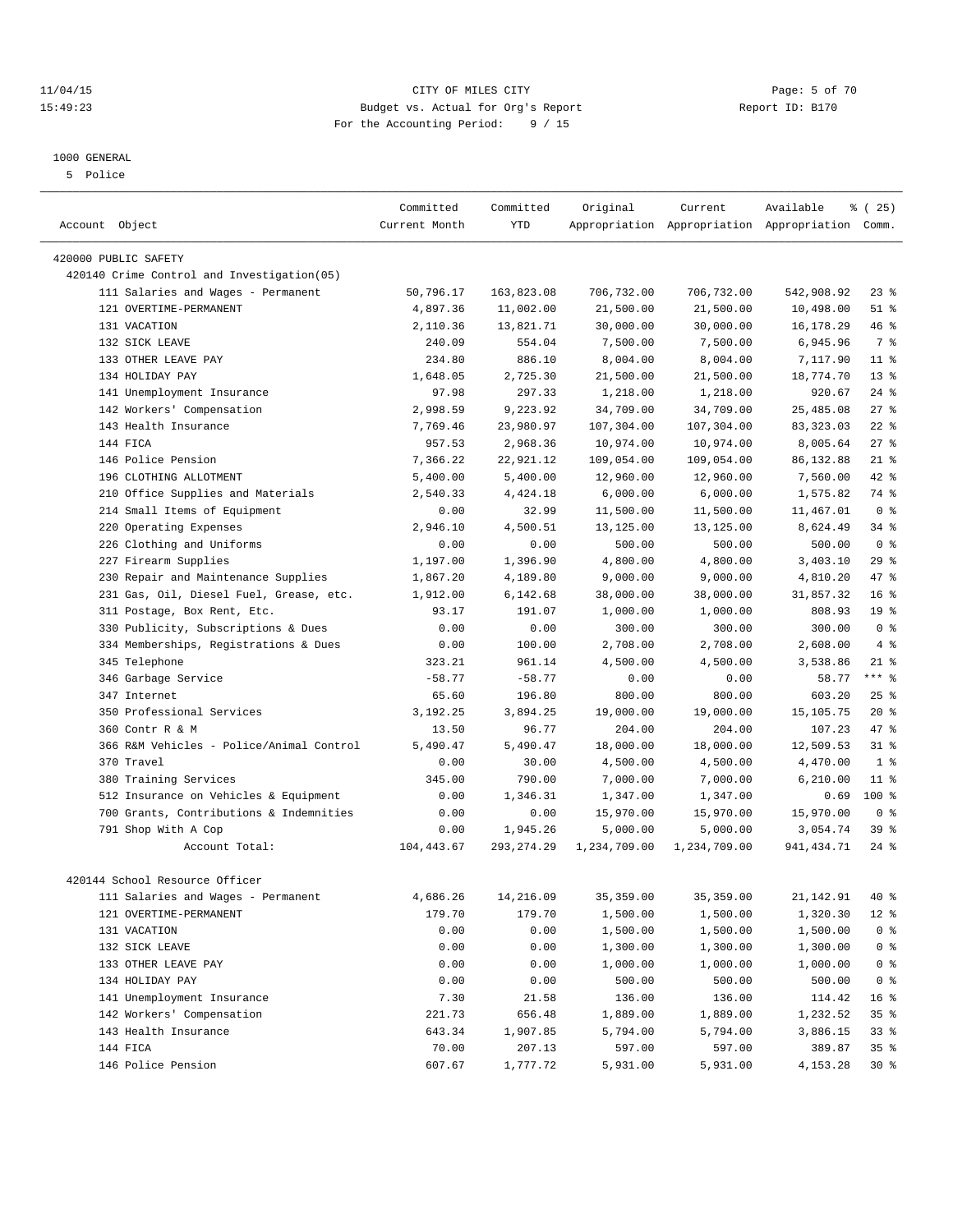### 11/04/15 CITY OF MILES CITY Page: 6 of 70 15:49:23 Budget vs. Actual for Org's Report Report ID: B170 For the Accounting Period: 9 / 15

#### 1000 GENERAL

5 Police

| Account Object                          | Committed<br>Current Month | Committed<br><b>YTD</b> | Original     | Current      | Available<br>Appropriation Appropriation Appropriation Comm. | % (25)          |
|-----------------------------------------|----------------------------|-------------------------|--------------|--------------|--------------------------------------------------------------|-----------------|
| Account Total:                          | 6,416.00                   | 18,966.55               | 55,506.00    | 55,506.00    | 36,539.45                                                    | 34 %            |
| 420160 Communications-Dispatch          |                            |                         |              |              |                                                              |                 |
| 111 Salaries and Wages - Permanent      | 18,983.49                  | 58,109.86               | 218,126.00   | 218,126.00   | 160,016.14                                                   | $27$ %          |
| 121 OVERTIME-PERMANENT                  | 1,316.00                   | 3,266.71                | 7,000.00     | 7,000.00     | 3,733.29                                                     | 47 %            |
| 131 VACATION                            | 705.60                     | 6,515.80                | 12,000.00    | 12,000.00    | 5,484.20                                                     | 54%             |
| 132 SICK LEAVE                          | 72.36                      | 5,092.59                | 4,500.00     | 4,500.00     | $-592.59$                                                    | $113*$          |
| 133 OTHER LEAVE PAY                     | 86.32                      | 105.72                  | 3,000.00     | 3,000.00     | 2,894.28                                                     | 4%              |
| 134 HOLIDAY PAY                         | 1,441.11                   | 2,699.83                | 12,620.00    | 12,620.00    | 9,920.17                                                     | $21$ %          |
| 141 Unemployment Insurance              | 35.24                      | 115.06                  | 392.00       | 392.00       | 276.94                                                       | 29%             |
| 142 Workers' Compensation               | 1,078.58                   | 3,582.10                | 11,776.00    | 11,776.00    | 8,193.90                                                     | $30*$           |
| 143 Health Insurance                    | 2,579.00                   | 7,978.90                | 46, 354.00   | 46, 354.00   | 38, 375. 10                                                  | $17*$           |
| 144 FICA                                | 1,789.64                   | 5,847.66                | 19,981.00    | 19,981.00    | 14, 133. 34                                                  | $29$ %          |
| 145 PERS                                | 1,658.40                   | 5,784.46                | 20,626.00    | 20,626.00    | 14,841.54                                                    | $28$ %          |
| 196 CLOTHING ALLOTMENT                  | 875.00                     | 906.26                  | 2,000.00     | 2,000.00     | 1,093.74                                                     | 45 %            |
| 210 Office Supplies and Materials       | 173.71                     | 341.38                  | 3,500.00     | 3,500.00     | 3,158.62                                                     | $10*$           |
| 214 Small Items of Equipment            | 561.18                     | 561.18                  | 4,500.00     | 4,500.00     | 3,938.82                                                     | $12*$           |
| 220 Operating Expenses                  | 490.10                     | 555.10                  | 2,000.00     | 2,000.00     | 1,444.90                                                     | $28$ $%$        |
| 231 Gas, Oil, Diesel Fuel, Grease, etc. | 0.00                       | 0.00                    | 600.00       | 600.00       | 600.00                                                       | 0 <sup>°</sup>  |
| 311 Postage, Box Rent, Etc.             | 0.00                       | 0.00                    | 75.00        | 75.00        | 75.00                                                        | 0 <sup>8</sup>  |
| 320 Printing, Duplicating, Typing &     | 0.00                       | 0.00                    | 300.00       | 300.00       | 300.00                                                       | 0 <sup>8</sup>  |
| 330 Publicity, Subscriptions & Dues     | 0.00                       | 0.00                    | 100.00       | 100.00       | 100.00                                                       | 0 <sup>°</sup>  |
| 334 Memberships, Registrations & Dues   | 0.00                       | 0.00                    | 400.00       | 400.00       | 400.00                                                       | 0 <sup>8</sup>  |
| 345 Telephone                           | 321.31                     | 955.44                  | 5,100.00     | 5,100.00     | 4,144.56                                                     | 19 <sup>°</sup> |
| 350 Professional Services               | 213.40                     | 7,186.09                | 18,825.00    | 18,825.00    | 11,638.91                                                    | 38 %            |
| 360 Contr R & M                         | 0.00                       | 0.00                    | 400.00       | 400.00       | 400.00                                                       | 0 <sup>8</sup>  |
| 370 Travel                              | 72.00                      | 72.00                   | 1,000.00     | 1,000.00     | 928.00                                                       | 7 %             |
| 380 Training Services                   | 0.00                       | 160.00                  | 1,200.00     | 1,200.00     | 1,040.00                                                     | $13*$           |
| Account Total:                          | 32, 452.44                 | 109,836.14              | 396,375.00   | 396,375.00   | 286,538.86                                                   | $28$ %          |
| Account Group Total:                    | 143, 312. 11               | 422,076.98              | 1,686,590.00 | 1,686,590.00 | 1,264,513.02                                                 | 25%             |
| Organization Total:                     | 143, 312. 11               | 422,076.98              | 1,686,590.00 | 1,686,590.00 | 1,264,513.02                                                 | $25$ %          |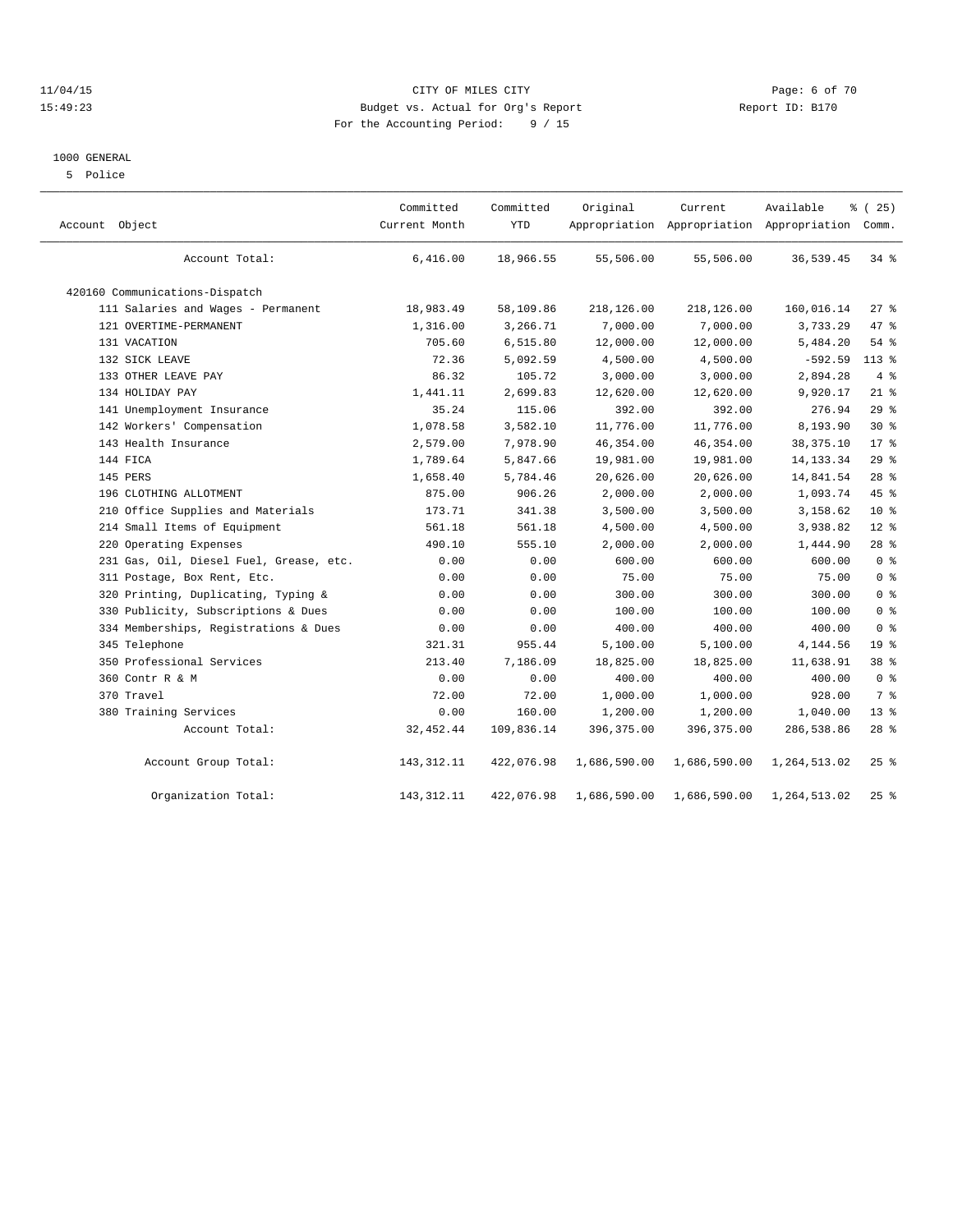### 11/04/15 CITY OF MILES CITY Page: 7 of 70 15:49:23 Budget vs. Actual for Org's Report Report ID: B170 For the Accounting Period: 9 / 15

#### 1000 GENERAL

6 Police Judge

| Account Object                        | Committed<br>Current Month | Committed<br><b>YTD</b> | Original   | Current    | Available<br>Appropriation Appropriation Appropriation Comm. | % (25)          |  |
|---------------------------------------|----------------------------|-------------------------|------------|------------|--------------------------------------------------------------|-----------------|--|
| 410000 GENERAL GOVERNMENT             |                            |                         |            |            |                                                              |                 |  |
| 410300 Judicial Services(06)          |                            |                         |            |            |                                                              |                 |  |
| 111 Salaries and Wages - Permanent    | 6,481.08                   | 19,993.35               | 85,481.00  | 85,481.00  | 65,487.65                                                    | $23$ $%$        |  |
| 121 OVERTIME-PERMANENT                | 0.00                       | 0.00                    | 1,000.00   | 1,000.00   | 1,000.00                                                     | 0 <sup>8</sup>  |  |
| 131 VACATION                          | 974.16                     | 2,020.02                | 5,000.00   | 5,000.00   | 2,979.98                                                     | $40*$           |  |
| 132 SICK LEAVE                        | 213.48                     | 1,048.98                | 3,000.00   | 3,000.00   | 1,951.02                                                     | 35 <sup>8</sup> |  |
| 141 Unemployment Insurance            | 9.00                       | 27.59                   | 110.00     | 110.00     | 82.41                                                        | 25%             |  |
| 142 Workers' Compensation             | 80.61                      | 246.52                  | 929.00     | 929.00     | 682.48                                                       | $27$ $%$        |  |
| 143 Health Insurance                  | 1,286.90                   | 3,860.70                | 15,451.00  | 15,451.00  | 11,590.30                                                    | 25%             |  |
| 144 FICA                              | 581.78                     | 1,774.50                | 7,228.00   | 7,228.00   | 5,453.50                                                     | 25%             |  |
| 145 PERS                              | 472.53                     | 1,420.90                | 7,537.00   | 7,537.00   | 6,116.10                                                     | 19 <sup>°</sup> |  |
| 196 CLOTHING ALLOTMENT                | 0.00                       | 325.00                  | 300.00     | 300.00     | $-25.00$                                                     | 108 %           |  |
| 210 Office Supplies and Materials     | 54.49                      | 54.49                   | 1,600.00   | 1,600.00   | 1,545.51                                                     | 3 <sup>8</sup>  |  |
| 214 Small Items of Equipment          | 364.95                     | 364.95                  | 1,000.00   | 1,000.00   | 635.05                                                       | 36 <sup>8</sup> |  |
| 220 Operating Expenses                | $-113.10$                  | $-283.71$               | 900.00     | 900.00     | 1,183.71                                                     | $-32$ $%$       |  |
| 230 Repair and Maintenance Supplies   | 0.00                       | 36.00                   | 300.00     | 300.00     | 264.00                                                       | $12*$           |  |
| 311 Postage, Box Rent, Etc.           | 75.75                      | 265.70                  | 1,500.00   | 1,500.00   | 1,234.30                                                     | 18 <sup>°</sup> |  |
| 330 Publicity, Subscriptions & Dues   | 0.00                       | 0.00                    | 300.00     | 300.00     | 300.00                                                       | 0 <sup>8</sup>  |  |
| 334 Memberships, Registrations & Dues | 0.00                       | 550.00                  | 1,000.00   | 1,000.00   | 450.00                                                       | 55 <sup>8</sup> |  |
| 345 Telephone                         | 107.41                     | 304.85                  | 2,000.00   | 2,000.00   | 1,695.15                                                     | 15 <sup>8</sup> |  |
| 347 Internet                          | 118.10                     | 354.30                  | 1,500.00   | 1,500.00   | 1,145.70                                                     | $24$ $%$        |  |
| 350 Professional Services             | 0.00                       | 0.00                    | 1,000.00   | 1,000.00   | 1,000.00                                                     | 0 <sup>8</sup>  |  |
| 360 Contr R & M                       | 0.00                       | 0.00                    | 2,000.00   | 2,000.00   | 2,000.00                                                     | 0 <sup>8</sup>  |  |
| 370 Travel                            | 332.49                     | 1,233.29                | 3,500.00   | 3,500.00   | 2,266.71                                                     | 35%             |  |
| 380 Training Services                 | 0.00                       | 0.00                    | 200.00     | 200.00     | 200.00                                                       | 0 <sup>8</sup>  |  |
| 382 Books                             | 350.00                     | 350.00                  | 600.00     | 600.00     | 250.00                                                       | 58 %            |  |
| 394 Jury and Witness Fees             | $-200.00$                  | 90.00                   | 0.00       | 0.00       | $-90.00$                                                     | *** %           |  |
| 533 Machinery and Equipment Rental    | 0.00                       | 0.00                    | 500.00     | 500.00     | 500.00                                                       | 0 <sup>8</sup>  |  |
| Account Total:                        | 11,189.63                  | 34,037.43               | 143,936.00 | 143,936.00 | 109,898.57                                                   | $24$ %          |  |
| Account Group Total:                  | 11,189.63                  | 34,037.43               | 143,936.00 | 143,936.00 | 109,898.57                                                   | $24$ %          |  |
| Organization Total:                   | 11,189.63                  | 34,037.43               | 143,936.00 | 143,936.00 | 109,898.57                                                   | $24$ %          |  |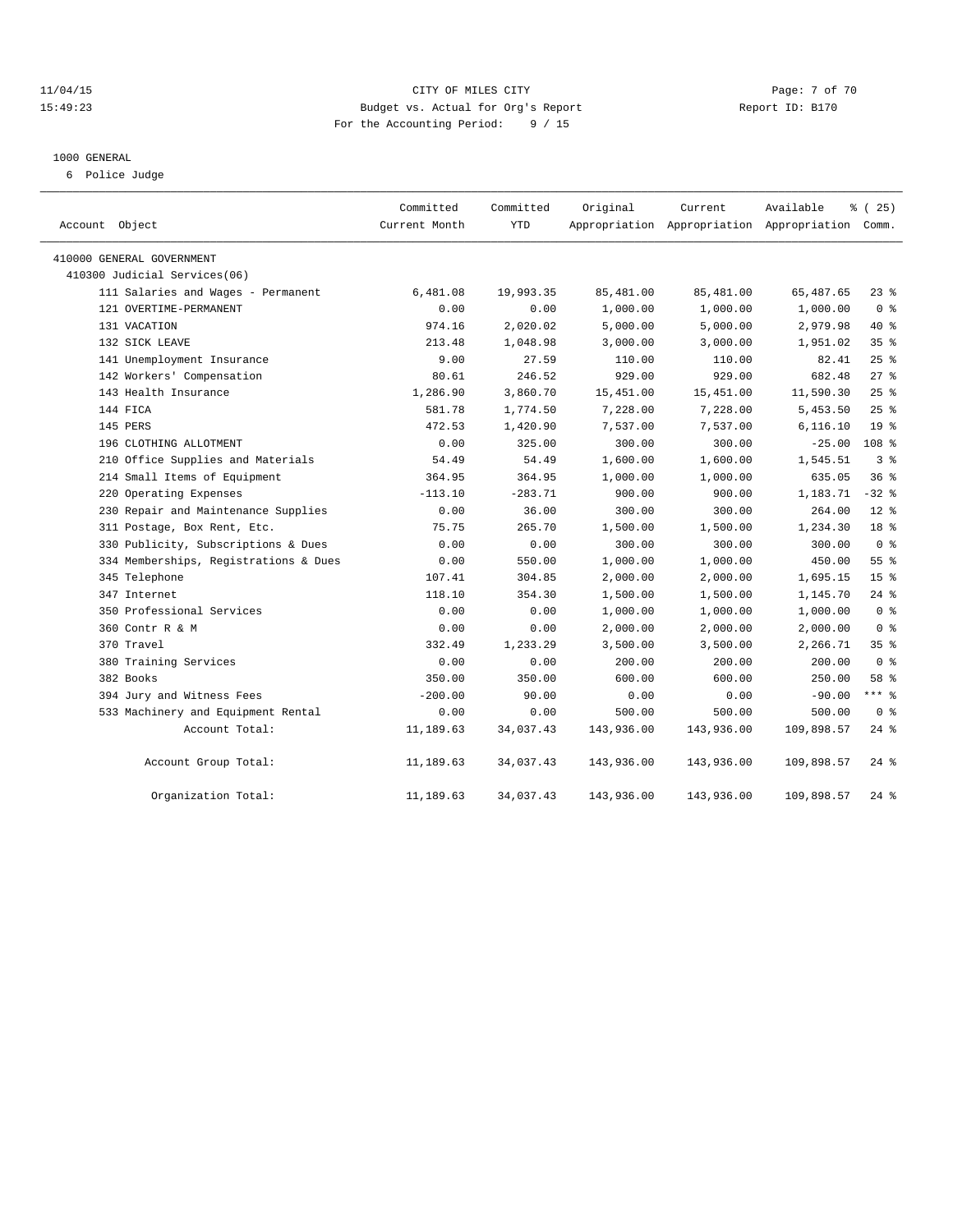### 11/04/15 CITY OF MILES CITY Page: 8 of 70 15:49:23 Budget vs. Actual for Org's Report Report ID: B170 For the Accounting Period: 9 / 15

————————————————————————————————————————————————————————————————————————————————————————————————————————————————————————————————————

#### 1000 GENERAL

7 Fire

|                                         | Committed     | Committed  | Original   | Current     | Available                                       | ៖ (25)          |
|-----------------------------------------|---------------|------------|------------|-------------|-------------------------------------------------|-----------------|
| Account Object                          | Current Month | YTD        |            |             | Appropriation Appropriation Appropriation Comm. |                 |
| 420000 PUBLIC SAFETY                    |               |            |            |             |                                                 |                 |
| 420460 Fire Suppression(07)             |               |            |            |             |                                                 |                 |
| 111 Salaries and Wages - Permanent      | 35,238.01     | 111,808.89 | 437,780.00 | 437,780.00  | 325,971.11                                      | $26$ %          |
| 112 SALARIES AND WAGES - PART PAID      | 434.66        | 434.66     | 4,000.00   | 4,000.00    | 3,565.34                                        | $11$ %          |
| 121 OVERTIME-PERMANENT                  | 6,602.51      | 11,753.10  | 25,000.00  | 25,000.00   | 13,246.90                                       | 47 %            |
| 131 VACATION                            | 2,644.66      | 8,093.69   | 16,000.00  | 16,000.00   | 7,906.31                                        | $51$ %          |
| 132 SICK LEAVE                          | 548.39        | 3,026.26   | 15,000.00  | 15,000.00   | 11,973.74                                       | $20*$           |
| 133 OTHER LEAVE PAY                     | 0.00          | 427.96     | 4,000.00   | 4,000.00    | 3,572.04                                        | $11$ %          |
| 134 HOLIDAY PAY                         | 1,084.78      | 1,812.80   | 11,500.00  | 11,500.00   | 9,687.20                                        | 16 <sup>8</sup> |
| 141 Unemployment Insurance              | 69.84         | 206.03     | 763.00     | 763.00      | 556.97                                          | $27$ %          |
| 142 Workers' Compensation               | 1,674.20      | 5,025.29   | 16,479.00  | 16,479.00   | 11,453.71                                       | $30*$           |
| 143 Health Insurance                    | 6,032.15      | 19,657.84  | 77,874.00  | 77,874.00   | 58,216.16                                       | $25$ $%$        |
| 144 FICA                                | 746.26        | 2,060.08   | 7,369.00   | 7,369.00    | 5,308.92                                        | $28$ %          |
| 147 Firemen's Pension                   | 5,408.75      | 16,313.70  | 72,981.00  | 72,981.00   | 56,667.30                                       | $22$ %          |
| 210 Office Supplies and Materials       | 148.90        | 237.76     | 1,300.00   | 1,300.00    | 1,062.24                                        | 18 <sup>8</sup> |
| 211 Clothing Allotment                  | 424.23        | 424.23     | 8,000.00   | 8,000.00    | 7,575.77                                        | 5 <sup>°</sup>  |
| 214 Small Items of Equipment            | 0.00          | 180.04     | 9,500.00   | 9,500.00    | 9,319.96                                        | 2 <sup>8</sup>  |
| 220 Operating Expenses                  | 172.03        | 435.35     | 4,000.00   | 4,000.00    | 3,564.65                                        | $11$ %          |
| 226 Clothing and Uniforms               | 417.24        | 417.24     | 8,000.00   | 8,000.00    | 7,582.76                                        | 5 <sup>°</sup>  |
| 230 Repair and Maintenance Supplies     | 101.01        | 136.99     | 6,000.00   | 6,000.00    | 5,863.01                                        | 2 <sub>8</sub>  |
| 231 Gas, Oil, Diesel Fuel, Grease, etc. | 475.21        | 1,425.63   | 8,000.00   | 8,000.00    | 6,574.37                                        | 18 %            |
| 241 Consumable Tools                    | 0.00          | 0.00       | 2,000.00   | 2,000.00    | 2,000.00                                        | 0 <sup>8</sup>  |
| 311 Postage, Box Rent, Etc.             | 0.00          | 0.00       | 100.00     | 100.00      | 100.00                                          | 0 <sup>8</sup>  |
| 320 Printing, Duplicating, Typing &     | 20.88         | 20.88      | 100.00     | 100.00      | 79.12                                           | $21$ %          |
| 330 Publicity, Subscriptions & Dues     | 0.00          | 21.00      | 200.00     | 200.00      | 179.00                                          | $11$ %          |
| 334 Memberships, Registrations & Dues   | 0.00          | 1,200.00   | 2,500.00   | 2,500.00    | 1,300.00                                        | 48 %            |
| 341 Electric Utility Services           | 442.27        | 1,081.22   | 4,759.00   | 4,759.00    | 3,677.78                                        | $23$ $%$        |
| 342 Water Utility Services              | 38.56         | 100.41     | 450.00     | 450.00      | 349.59                                          | $22$ %          |
| 343 Sewer Utility Services              | 20.11         | 60.34      | 300.00     | 300.00      | 239.66                                          | $20*$           |
| 344 Gas Utility Service                 | 17.21         | 24.80      | 2,430.00   | 2,430.00    | 2,405.20                                        | 1 <sup>8</sup>  |
| 345 Telephone                           | 265.06        | 693.60     | 3,200.00   | 3,200.00    | 2,506.40                                        | $22$ %          |
| 346 Garbage Service                     | 47.41         | 720.61     | 770.00     | 770.00      | 49.39                                           | 94 %            |
| 347 Internet                            | 135.60        | 406.80     | 2,000.00   | 2,000.00    | 1,593.20                                        | $20*$           |
| 350 Professional Services               | 164.84        | 349.84     | 5,500.00   | 5,500.00    | 5,150.16                                        | 6 %             |
| 360 Contr R & M                         | 2,224.68      | 2,265.72   | 3,000.00   | 3,000.00    | 734.28                                          | 76 %            |
| 364 R&M Vehicles - Fire/Amb             | 190.28        | 396.58     | 8,000.00   | 8,000.00    | 7,603.42                                        | 5 <sup>°</sup>  |
| 370 Travel                              | 548.79        | 548.79     | 3,000.00   | 3,000.00    | 2,451.21                                        | 18 <sup>8</sup> |
| 380 Training Services                   | 250.00        | 250.00     | 19,545.00  | 19,545.00   | 19,295.00                                       | 1 <sup>8</sup>  |
| 382 Books                               | 0.00          | 0.00       | 1,800.00   | 1,800.00    | 1,800.00                                        | 0 <sup>8</sup>  |
| 400 BUILDING MATERIALS                  | 68.97         | 68.97      | 1,000.00   | 1,000.00    | 931.03                                          | 7 %             |
| 511 Insurance on Buildings              | 0.00          | 1,525.82   | 1,526.00   | 1,526.00    |                                                 | $0.18$ 100 %    |
| 512 Insurance on Vehicles & Equipment   | 0.00          | 4,598.57   | 4,599.00   | 4,599.00    |                                                 | $0.43$ 100 %    |
| Account Total:                          | 66,657.49     | 198,211.49 | 800,325.00 | 800, 325.00 | 602, 113.51                                     | 25%             |
| Account Group Total:                    | 66,657.49     | 198,211.49 | 800,325.00 | 800,325.00  | 602,113.51                                      | $25$ %          |
| Organization Total:                     | 66,657.49     | 198,211.49 | 800,325.00 | 800,325.00  | 602,113.51                                      | 25 %            |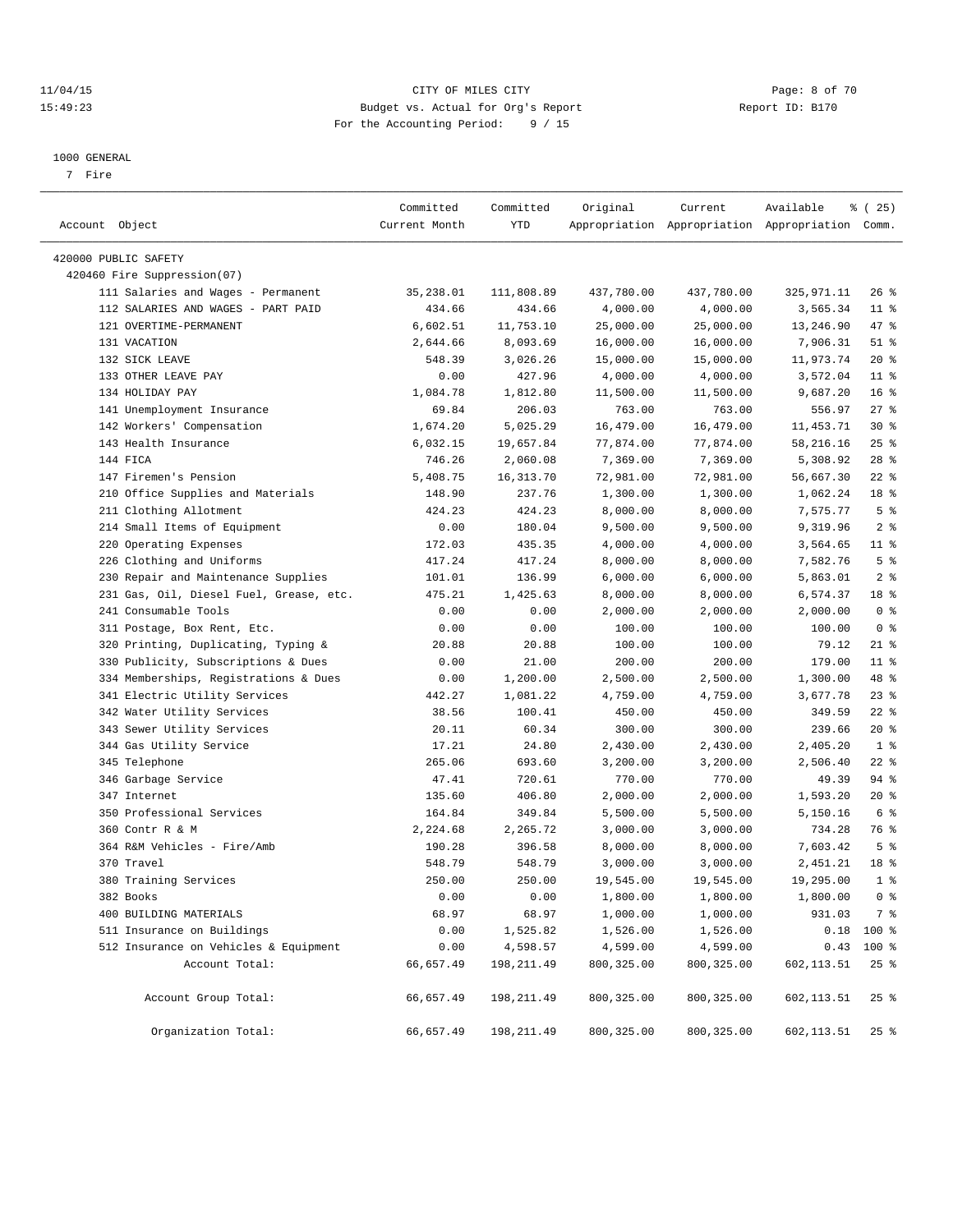### 11/04/15 CITY OF MILES CITY Page: 9 of 70 15:49:23 Budget vs. Actual for Org's Report Report ID: B170 For the Accounting Period: 9 / 15

#### 1000 GENERAL

8 City Hall Maintenance

| Account Object                      | Committed<br>Current Month | Committed<br>YTD | Original  | Current<br>Appropriation Appropriation Appropriation Comm. | Available | % (25)             |  |
|-------------------------------------|----------------------------|------------------|-----------|------------------------------------------------------------|-----------|--------------------|--|
| 410000 GENERAL GOVERNMENT           |                            |                  |           |                                                            |           |                    |  |
| 411230 City Hall                    |                            |                  |           |                                                            |           |                    |  |
| 214 Small Items of Equipment        | 0.00                       | 0.00             | 400.00    | 400.00                                                     | 400.00    | 0 <sup>8</sup>     |  |
| 220 Operating Expenses              | 42.50                      | 420.16           | 2,500.00  | 2,500.00                                                   | 2,079.84  | 17 <sub>8</sub>    |  |
| 230 Repair and Maintenance Supplies | 0.00                       | 0.00             | 1,500.00  | 1,500.00                                                   | 1,500.00  | 0 <sup>8</sup>     |  |
| 341 Electric Utility Services       | 626.88                     | 1,930.74         | 5,000.00  | 5,000.00                                                   | 3,069.26  | 39 %               |  |
| 342 Water Utility Services          | 53.56                      | 158.62           | 750.00    | 750.00                                                     | 591.38    | $21$ %             |  |
| 343 Sewer Utility Services          | 32.50                      | 97.50            | 370.00    | 370.00                                                     | 272.50    | 26%                |  |
| 344 Gas Utility Service             | 32.54                      | 65.90            | 3,750.00  | 3,750.00                                                   | 3,684.10  | 2 <sup>8</sup>     |  |
| 346 Garbage Service                 | 47.41                      | 47.41            | 200.00    | 200.00                                                     | 152.59    | $24$ $%$           |  |
| 360 Contr R & M                     | 1,481.81                   | 2,802.20         | 0.00      | 12,000.00                                                  | 9,197.80  | $23$ $%$           |  |
| 400 BUILDING MATERIALS              | 0.00                       | 0.00             | 2,000.00  | 2,000.00                                                   | 2,000.00  | 0 <sup>8</sup>     |  |
| 511 Insurance on Buildings          | 0.00                       | 2,272.93         | 2,273.00  | 2,273.00                                                   | 0.07      | $100*$             |  |
| Account Total:                      | 2,317.20                   | 7,795.46         | 18,743.00 | 30,743.00                                                  | 22,947.54 | $25$ %             |  |
| Account Group Total:                | 2,317.20                   | 7,795.46         | 18,743.00 | 30,743.00                                                  | 22,947.54 | $25$ $\frac{6}{5}$ |  |
| Organization Total:                 | 2,317.20                   | 7,795.46         | 18,743.00 | 30,743.00                                                  | 22,947.54 | $25$ $%$           |  |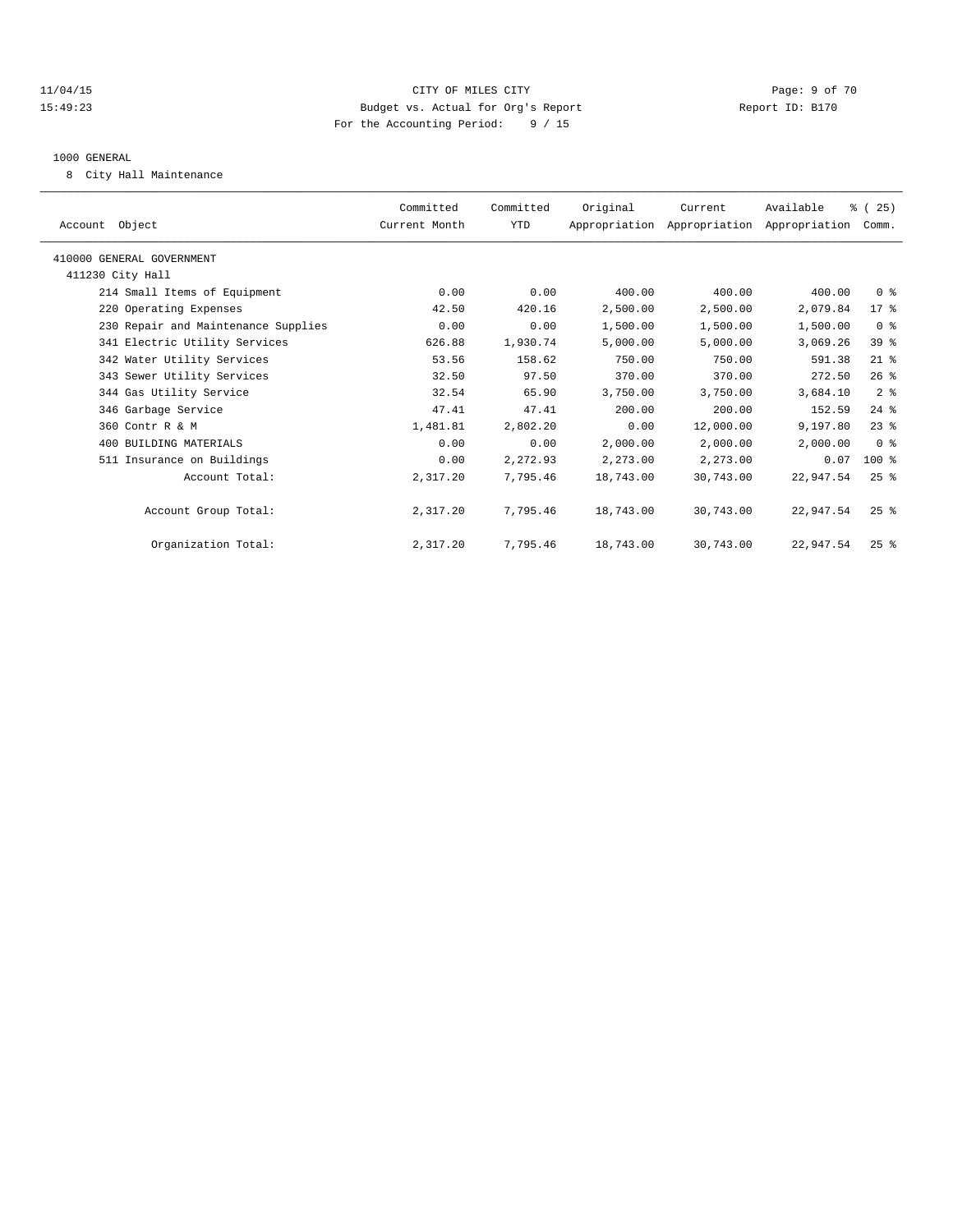### 11/04/15 **Page: 10 of 70** CITY OF MILES CITY **CITY Page: 10 of 70** 15:49:23 Budget vs. Actual for Org's Report Report ID: B170 For the Accounting Period: 9 / 15

### 1000 GENERAL

9 Treasurer

|                                    | Committed     | Committed | Original  | Current                     | Available     | % (25)          |  |
|------------------------------------|---------------|-----------|-----------|-----------------------------|---------------|-----------------|--|
| Account Object                     | Current Month | YTD       |           | Appropriation Appropriation | Appropriation | Comm.           |  |
| 410000 GENERAL GOVERNMENT          |               |           |           |                             |               |                 |  |
| 410540 City Treasurer(09)          |               |           |           |                             |               |                 |  |
| 111 Salaries and Wages - Permanent | 1,666.68      | 5,000.03  | 20,000.00 | 22,000.00                   | 16,999.97     | $23$ $%$        |  |
| 142 Workers' Compensation          | 6.94          | 20.82     | 83.00     | 83.00                       | 62.18         | $25$ $%$        |  |
| 144 FICA                           | 127.50        | 382.50    | 1,607.00  | 1,607.00                    | 1,224.50      | $24$ $%$        |  |
| 145 PERS                           | 137.84        | 413.52    | 1,737.00  | 1,737.00                    | 1,323.48      | $24$ %          |  |
| 214 Small Items of Equipment       | 0.00          | 0.00      | 900.00    | 900.00                      | 900.00        | 0 <sup>8</sup>  |  |
| 345 Telephone                      | 14.74         | 35.73     | 0.00      | 0.00                        | $-35.73$      | $***$ $-$       |  |
| 350 Professional Services          | 0.00          | 0.00      | 100.00    | 100.00                      | 100.00        | 0 <sup>8</sup>  |  |
| 360 Contr R & M                    | 94.20         | 188.40    | 1,000.00  | 1,000.00                    | 811.60        | 19 <sup>°</sup> |  |
| Account Total:                     | 2,047.90      | 6,041.00  | 25,427.00 | 27,427.00                   | 21,386.00     | $22$ $%$        |  |
|                                    |               |           |           |                             |               |                 |  |
| Account Group Total:               | 2,047.90      | 6,041,00  | 25,427.00 | 27,427.00                   | 21,386.00     | $22$ %          |  |
|                                    |               |           |           |                             |               |                 |  |
| Organization Total:                | 2,047.90      | 6,041.00  | 25,427.00 | 27,427.00                   | 21,386.00     | $22$ %          |  |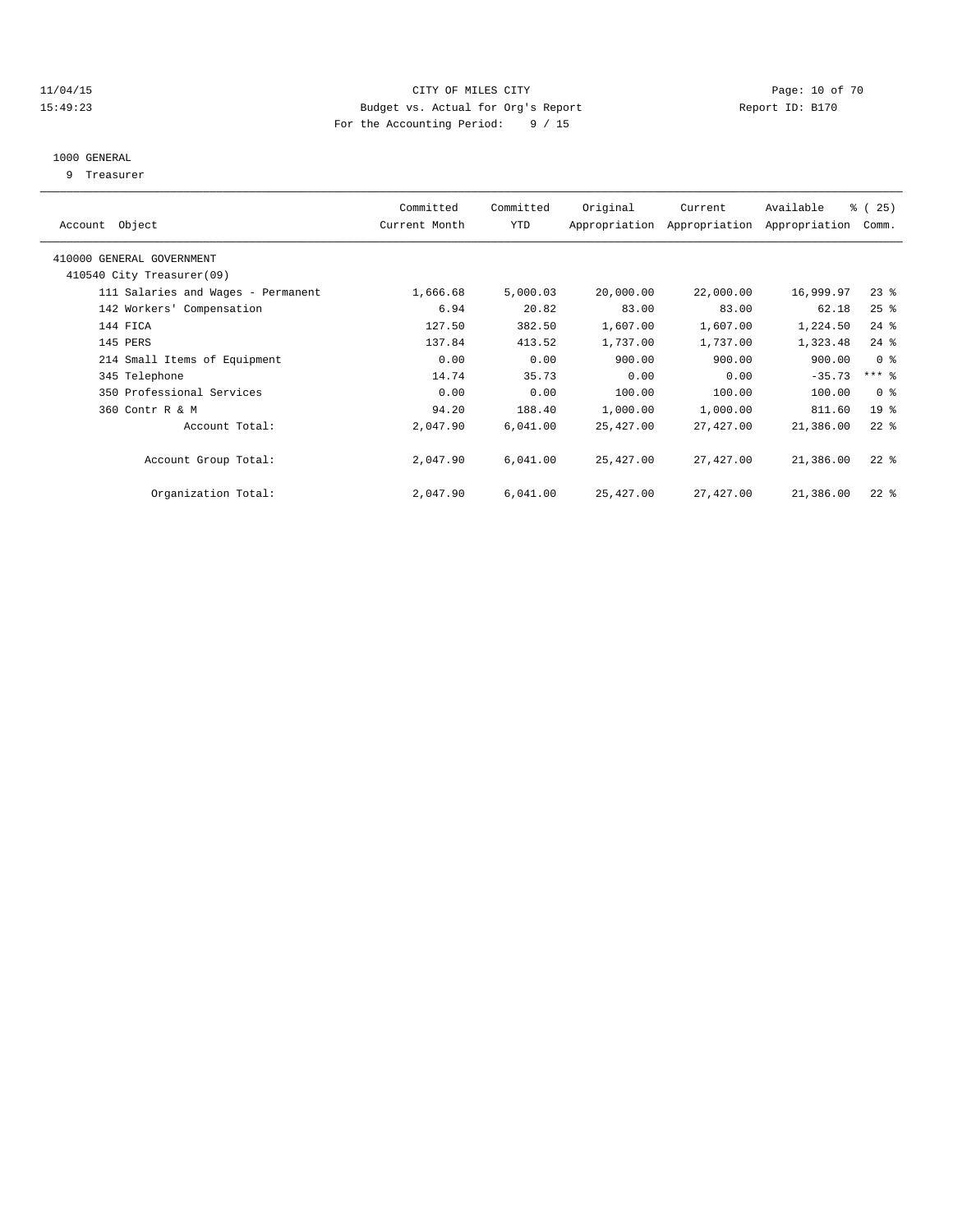### 11/04/15 **Page: 11 of 70** CITY OF MILES CITY **Page: 11 of 70** 15:49:23 Budget vs. Actual for Org's Report Report ID: B170 For the Accounting Period: 9 / 15

#### 1000 GENERAL

11 Historic Preservation

| Account Object                           | Committed<br>Current Month | Committed<br><b>YTD</b> | Original  | Current<br>Appropriation Appropriation Appropriation | Available | % (25)<br>Comm. |  |
|------------------------------------------|----------------------------|-------------------------|-----------|------------------------------------------------------|-----------|-----------------|--|
| 410000 GENERAL GOVERNMENT                |                            |                         |           |                                                      |           |                 |  |
| 411840 Program Assistant                 |                            |                         |           |                                                      |           |                 |  |
| 111 Salaries and Wages - Permanent       | 2,607.32                   | 7,972.09                | 32,615.00 | 32,615.00                                            | 24,642.91 | $24$ %          |  |
| 131 VACATION                             | 0.00                       | 0.00                    | 468.00    | 468.00                                               | 468.00    | 0 <sup>8</sup>  |  |
| 132 SICK LEAVE                           | 0.00                       | 0.00                    | 468.00    | 468.00                                               | 468.00    | 0 <sup>8</sup>  |  |
| 133 OTHER LEAVE PAY                      | 0.00                       | 0.00                    | 2,715.00  | 2,715.00                                             | 2,715.00  | 0 <sup>8</sup>  |  |
| 141 Unemployment Insurance               | 3.91                       | 11.96                   | 55.00     | 55.00                                                | 43.04     | $22$ $%$        |  |
| 142 Workers' Compensation                | 32.02                      | 97.89                   | 418.00    | 418.00                                               | 320.11    | $23$ $%$        |  |
| 143 Health Insurance                     | 601.68                     | 1,805.07                | 7,726.00  | 7,726.00                                             | 5,920.93  | $23$ $%$        |  |
| 144 FICA                                 | 199.46                     | 609.90                  | 2,774.00  | 2,774.00                                             | 2,164.10  | $22$ $%$        |  |
| 145 PERS                                 | 215.63                     | 646.90                  | 2,999.00  | 2,999.00                                             | 2,352.10  | $22$ $%$        |  |
| 220 Operating Expenses                   | 0.00                       | 0.00                    | 374.00    | 374.00                                               | 374.00    | 0 <sup>8</sup>  |  |
| 350 Professional Services                | 0.00                       | 0.00                    | 2,169.00  | 2,169.00                                             | 2,169.00  | 0 <sup>8</sup>  |  |
| Account Total:                           | 3,660.02                   | 11, 143.81              | 52,781.00 | 52,781.00                                            | 41,637.19 | $21$ %          |  |
| Account Group Total:                     | 3,660.02                   | 11, 143.81              | 52,781.00 | 52,781.00                                            | 41,637.19 | $21$ %          |  |
| 520000 OTHER FINANCING USES              |                            |                         |           |                                                      |           |                 |  |
| 521000 Interfund Operating Transfers Out |                            |                         |           |                                                      |           |                 |  |
| 820 Transfers to Other Funds             | 0.00                       | 0.00                    | 3,457.00  | 3,457.00                                             | 3,457.00  | 0 <sup>8</sup>  |  |
| Account Total:                           | 0.00                       | 0.00                    | 3,457.00  | 3,457.00                                             | 3,457.00  | 0 <sup>8</sup>  |  |
| Account Group Total:                     | 0.00                       | 0.00                    | 3,457.00  | 3,457.00                                             | 3,457.00  | 0 <sup>8</sup>  |  |
| Organization Total:                      | 3,660.02                   | 11, 143.81              | 56,238.00 | 56,238.00                                            | 45,094.19 | $20*$           |  |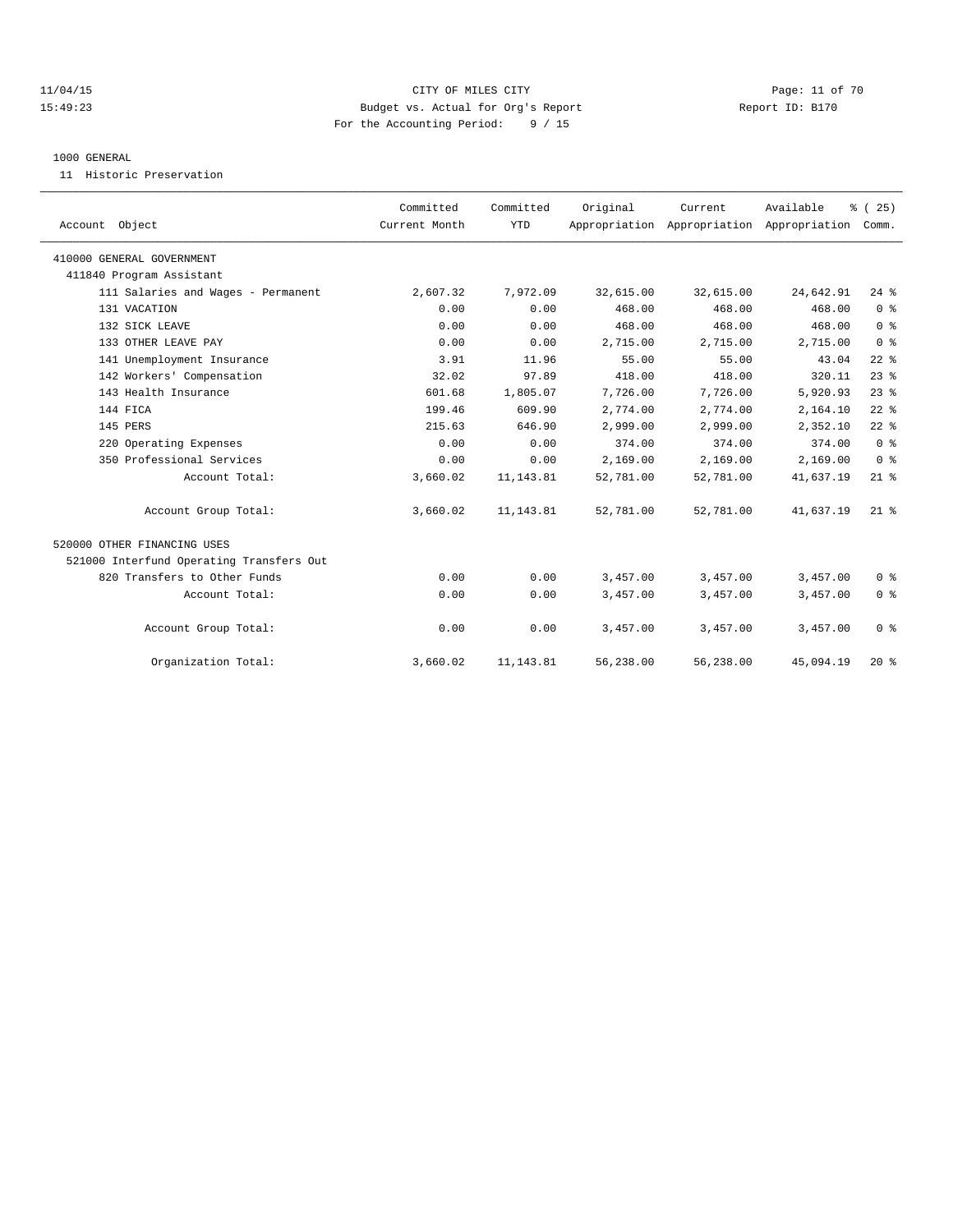### 11/04/15 Page: 12 of 70 15:49:23 Budget vs. Actual for Org's Report Report ID: B170 For the Accounting Period: 9 / 15

————————————————————————————————————————————————————————————————————————————————————————————————————————————————————————————————————

#### 1000 GENERAL

13 Park

|                                                      | Committed     | Committed | Original   | Current                                         | Available  | <sub>है</sub> (25) |
|------------------------------------------------------|---------------|-----------|------------|-------------------------------------------------|------------|--------------------|
| Account Object                                       | Current Month | YTD       |            | Appropriation Appropriation Appropriation Comm. |            |                    |
|                                                      |               |           |            |                                                 |            |                    |
| 460000 CULTURE AND RECREATION<br>460432 Lion Shelter |               |           |            |                                                 |            |                    |
| 230 Repair and Maintenance Supplies                  | 0.00          | 0.00      | 5,000.00   | 5,000.00                                        | 5,000.00   | 0 <sup>8</sup>     |
| Account Total:                                       | 0.00          | 0.00      | 5,000.00   | 5,000.00                                        | 5,000.00   | 0 <sup>8</sup>     |
|                                                      |               |           |            |                                                 |            |                    |
| 460433 Park Operations(13)                           |               |           |            |                                                 |            |                    |
| 111 Salaries and Wages - Permanent                   | 11,339.30     | 36,951.19 | 157,760.00 | 157,760.00                                      | 120,808.81 | $23$ $%$           |
| 121 OVERTIME-PERMANENT                               | 823.05        | 4,938.95  | 7,600.00   | 7,600.00                                        | 2,661.05   | 65 %               |
| 131 VACATION                                         | 500.52        | 2,951.44  | 10,000.00  | 10,000.00                                       | 7,048.56   | $30*$              |
| 132 SICK LEAVE                                       | 497.68        | 1,268.13  | 5,000.00   | 5,000.00                                        | 3,731.87   | $25$ $%$           |
| 133 OTHER LEAVE PAY                                  | 0.00          | 0.00      | 1,052.00   | 1,052.00                                        | 1,052.00   | 0 <sup>8</sup>     |
| 134 HOLIDAY PAY                                      | 605.88        | 2,930.56  | 3,800.00   | 3,800.00                                        | 869.44     | $77$ $\frac{6}{9}$ |
| 141 Unemployment Insurance                           | 20.65         | 74.29     | 225.00     | 225.00                                          | 150.71     | $33$ $%$           |
| 142 Workers' Compensation                            | 735.12        | 2,586.96  | 9,868.00   | 9,868.00                                        | 7,281.04   | $26$ %             |
| 143 Health Insurance                                 | 2,085.84      | 6,259.83  | 25,031.00  | 25,031.00                                       | 18,771.17  | $25$ $%$           |
| 144 FICA                                             | 1,001.82      | 3,635.13  | 11,287.00  | 11,287.00                                       | 7,651.87   | 32%                |
| 145 PERS                                             | 1,138.46      | 3,680.84  | 12,358.00  | 12,358.00                                       | 8,677.16   | $30*$              |
| 196 CLOTHING ALLOTMENT                               | 0.00          | 486.00    | 500.00     | 500.00                                          | 14.00      | 97%                |
| 210 Office Supplies and Materials                    | 0.00          | 0.00      | 150.00     | 150.00                                          | 150.00     | 0 <sup>8</sup>     |
| 214 Small Items of Equipment                         | 574.15        | 574.15    | 7,500.00   | 7,500.00                                        | 6,925.85   | 8 %                |
| 220 Operating Expenses                               | 228.00        | 486.70    | 2,500.00   | 2,500.00                                        | 2,013.30   | 19 <sup>°</sup>    |
| 222 Chemicals, Lab & Med Supplies                    | 588.25        | 588.25    | 9,000.00   | 9,000.00                                        | 8,411.75   | 7 %                |
| 226 Clothing and Uniforms                            | 0.00          | 0.00      | 500.00     | 500.00                                          | 500.00     | 0 <sup>8</sup>     |
| 230 Repair and Maintenance Supplies                  | 1,187.60      | 4,009.64  | 13,000.00  | 13,000.00                                       | 8,990.36   | $31$ $%$           |
| 231 Gas, Oil, Diesel Fuel, Grease, etc.              | 512.81        | 1,897.20  | 8,000.00   | 8,000.00                                        | 6,102.80   | $24$ %             |
| 334 Memberships, Registrations & Dues                | 0.00          | 0.00      | 500.00     | 500.00                                          | 500.00     | 0 <sup>8</sup>     |
| 341 Electric Utility Services                        | 897.23        | 2,689.16  | 8,212.00   | 8,212.00                                        | 5,522.84   | 33%                |
| 342 Water Utility Services                           | 4,830.65      | 11,255.60 | 22,000.00  | 22,000.00                                       | 10,744.40  | $51$ %             |
| 343 Sewer Utility Services                           | 34.28         | 331.61    | 1,000.00   | 1,000.00                                        | 668.39     | $33$ $%$           |
| 344 Gas Utility Service                              | 54.13         | 152.35    | 3,175.00   | 3,175.00                                        | 3,022.65   | 5 <sup>°</sup>     |
| 345 Telephone                                        | 50.80         | 143.91    | 500.00     | 500.00                                          | 356.09     | 29%                |
| 346 Garbage Service                                  | 237.06        | 237.06    | 500.00     | 500.00                                          | 262.94     | 47 %               |
| 347 Internet                                         | 37.60         | 112.80    | 450.00     | 450.00                                          | 337.20     | $25$ $%$           |
| 350 Professional Services                            | 619.65        | 1,059.25  | 19,300.00  | 19,300.00                                       | 18,240.75  | 5 <sup>°</sup>     |
| 360 Contr R & M                                      | 0.00          | 0.00      | 9,000.00   | 9,000.00                                        | 9,000.00   | 0 <sup>8</sup>     |
| 363 R&M Vehicles/Equip/Labor-PW                      | 1,260.46      | 1,683.59  | 17,300.00  | 17,300.00                                       | 15,616.41  | $10*$              |
| 370 Travel                                           | 0.00          | 0.00      | 600.00     | 600.00                                          | 600.00     | 0 <sup>8</sup>     |
| 380 Training Services                                | 0.00          | 0.00      | 800.00     | 800.00                                          | 800.00     | 0 <sup>8</sup>     |
| 511 Insurance on Buildings                           | 0.00          | 2,956.93  | 2,957.00   | 2,957.00                                        |            | $0.07$ 100 %       |
| 512 Insurance on Vehicles & Equipment                | 0.00          | 820.39    | 821.00     | 821.00                                          |            | $0.61$ 100 %       |
| 514 Other Insurance (Boilers)                        | 0.00          | 0.00      | 800.00     | 800.00                                          | 800.00     | 0 <sup>8</sup>     |
| 533 Machinery and Equipment Rental                   | 0.00          | 21.50     | 0.00       | 0.00                                            | $-21.50$   | $***$ $_{8}$       |
| 930 Improvements Other than Buildings                | 0.00          | 0.00      | 9,900.00   | 9,900.00                                        | 9,900.00   | 0 <sup>8</sup>     |
| 940 Machinery & Equipment                            | 0.00          | 0.00      | 5,000.00   | 5,000.00                                        | 5,000.00   | 0 <sup>8</sup>     |
| Account Total:                                       | 29,860.99     | 94,783.41 | 387,946.00 | 387,946.00                                      | 293,162.59 | $24$ %             |
| 460439 Riverside Park Tennis Court Project           |               |           |            |                                                 |            |                    |
| 230 Repair and Maintenance Supplies                  | 0.00          | 0.00      | 300.00     | 300.00                                          | 300.00     | $0$ %              |
| 350 Professional Services                            | 0.00          | 0.00      | 200.00     | 200.00                                          | 200.00     | $0$ %              |
|                                                      |               |           |            |                                                 |            |                    |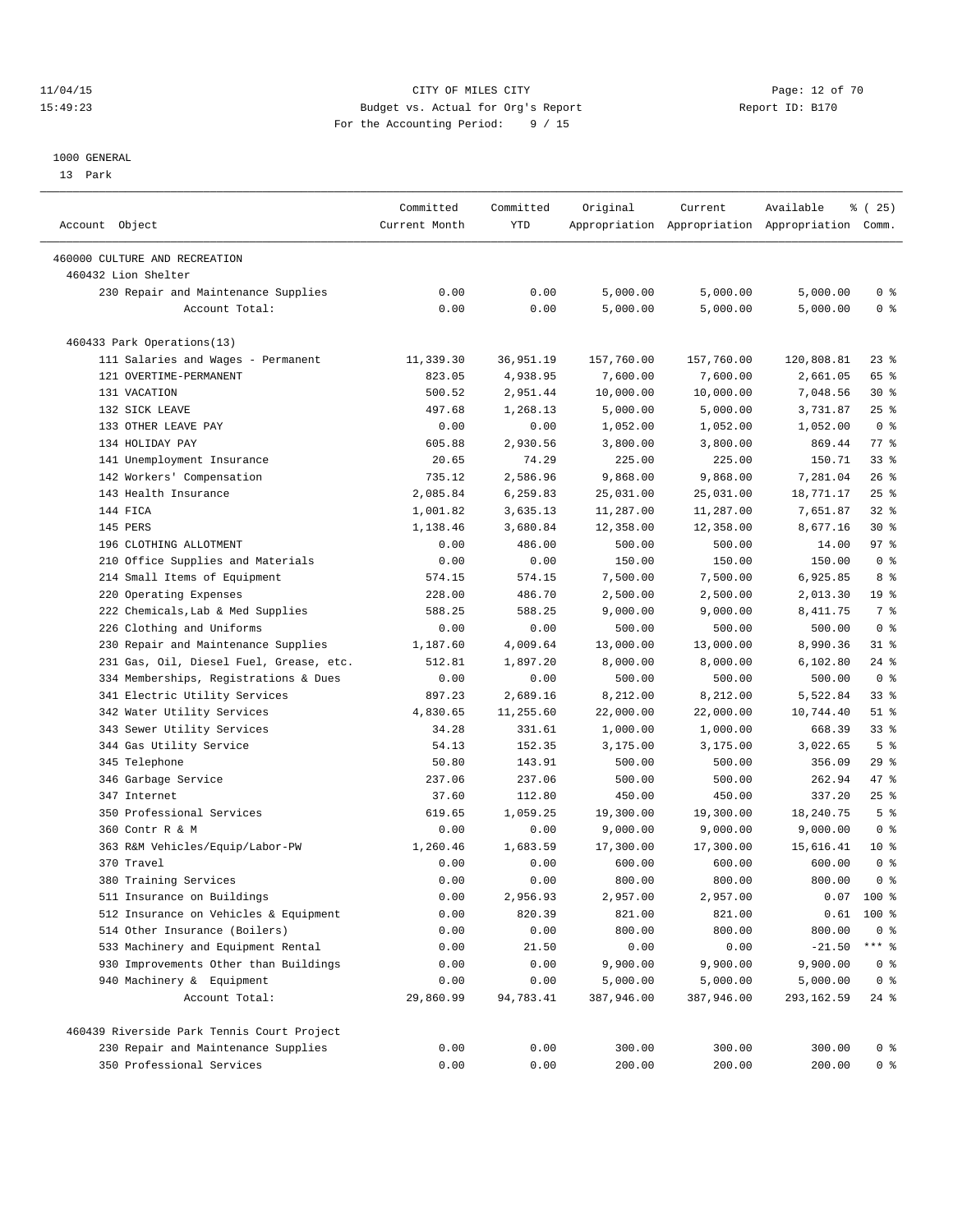### 11/04/15 **Page: 13 of 70** CITY OF MILES CITY **CITY Page: 13 of 70** 15:49:23 Budget vs. Actual for Org's Report Report ID: B170 For the Accounting Period: 9 / 15

#### 1000 GENERAL

13 Park

| Object<br>Account    | Committed<br>Current Month | Committed<br>YTD | Original   | Current<br>Appropriation Appropriation | Available<br>Appropriation Comm. | 8 (25)             |
|----------------------|----------------------------|------------------|------------|----------------------------------------|----------------------------------|--------------------|
| Account Total:       | 0.00                       | 0.00             | 500.00     | 500.00                                 | 500.00                           | 0 %                |
| Account Group Total: | 29,860.99                  | 94,783.41        | 393,446.00 | 393,446.00                             | 298,662.59                       | $24$ $\frac{6}{3}$ |
| Organization Total:  | 29,860.99                  | 94,783.41        | 393,446.00 | 393,446.00                             | 298,662.59                       | $24$ $\frac{6}{3}$ |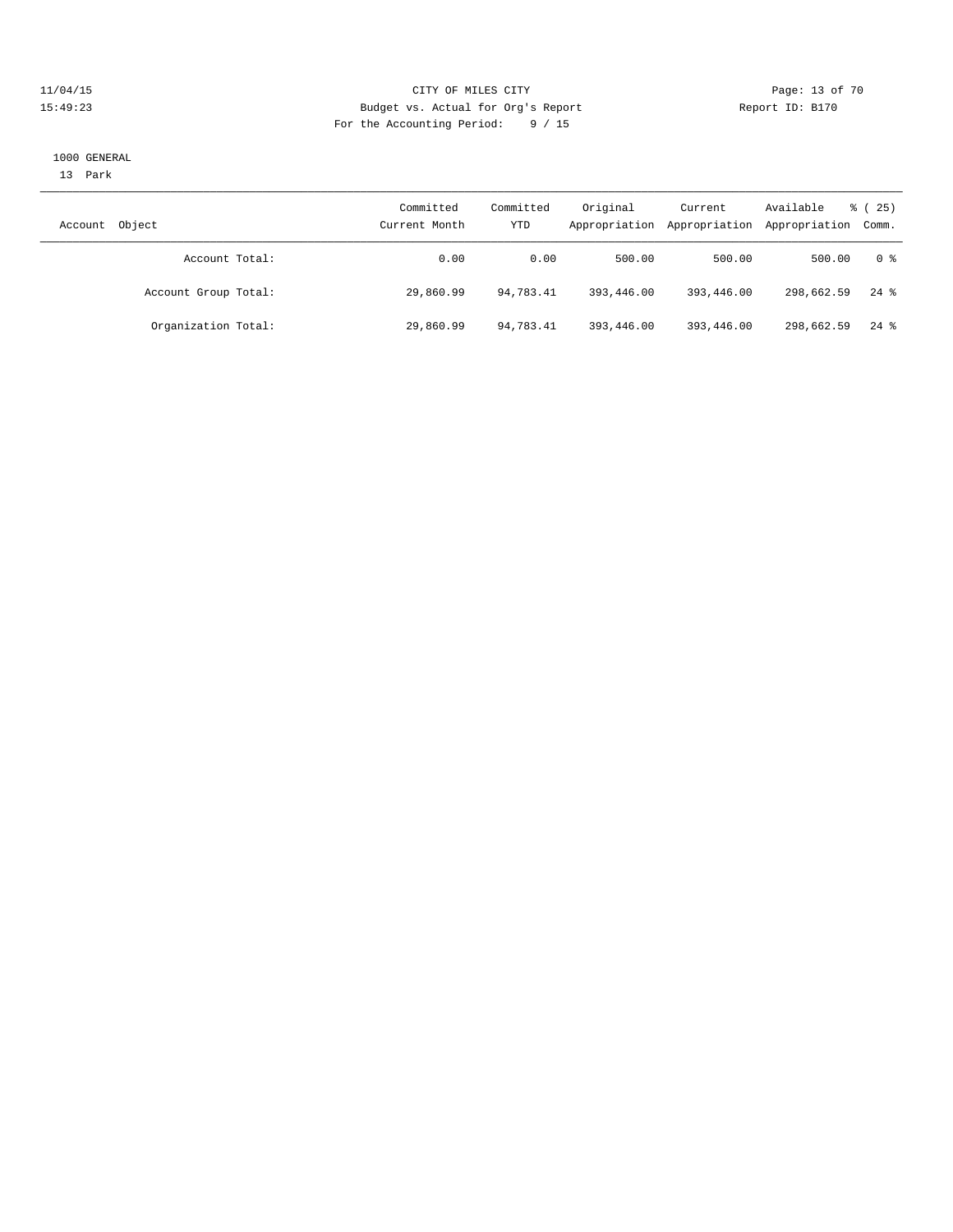### 11/04/15 **Page: 14 of 70 CITY OF MILES CITY CITY Page: 14 of 70** 15:49:23 Budget vs. Actual for Org's Report Report ID: B170 For the Accounting Period: 9 / 15

### 1000 GENERAL

14 Swim Pool

| Account Object                      | Committed<br>Current Month | Committed<br><b>YTD</b> | Original   | Current    | Available<br>Appropriation Appropriation Appropriation Comm. | % (25)          |
|-------------------------------------|----------------------------|-------------------------|------------|------------|--------------------------------------------------------------|-----------------|
|                                     |                            |                         |            |            |                                                              |                 |
| 460000 CULTURE AND RECREATION       |                            |                         |            |            |                                                              |                 |
| 460445 Swimming Pool                |                            |                         |            |            |                                                              |                 |
| 111 Salaries and Wages - Permanent  | 1,312.95                   | 27,140.85               | 45,226.00  | 45,226.00  | 18,085.15                                                    | $60*$           |
| 141 Unemployment Insurance          | 1.97                       | 40.74                   | 68.00      | 68.00      | 27.26                                                        | 60%             |
| 142 Workers' Compensation           | 73.20                      | 1,512.80                | 2,368.00   | 2,368.00   | 855.20                                                       | 64 %            |
| 144 FICA                            | 100.43                     | 2,076.23                | 3,460.00   | 3,460.00   | 1,383.77                                                     | 60 %            |
| 145 PERS                            | 78.81                      | 394.05                  | 456.00     | 456.00     | 61.95                                                        | 86 %            |
| 214 Small Items of Equipment        | 0.00                       | 0.00                    | 300.00     | 300.00     | 300.00                                                       | 0 <sup>8</sup>  |
| 220 Operating Expenses              | 96.38                      | 324.73                  | 1,000.00   | 1,000.00   | 675.27                                                       | 32%             |
| 222 Chemicals, Lab & Med Supplies   | 0.00                       | 600.00                  | 3,500.00   | 3,500.00   | 2,900.00                                                     | 17 <sup>8</sup> |
| 226 Clothing and Uniforms           | 400.75                     | 400.75                  | 500.00     | 500.00     | 99.25                                                        | $80*$           |
| 230 Repair and Maintenance Supplies | 128.93                     | 332.80                  | 1,000.00   | 1,000.00   | 667.20                                                       | 33%             |
| 341 Electric Utility Services       | 193.55                     | 751.19                  | 1,375.00   | 1,375.00   | 623.81                                                       | 55%             |
| 342 Water Utility Services          | 96.23                      | 241.84                  | 300.00     | 300.00     | 58.16                                                        | 81 %            |
| 343 Sewer Utility Services          | 21.33                      | 63.99                   | 100.00     | 100.00     | 36.01                                                        | 64 %            |
| 345 Telephone                       | 44.02                      | 166.07                  | 150.00     | 150.00     | $-16.07$                                                     | 1113            |
| 350 Professional Services           | 0.00                       | 0.00                    | 250.00     | 250.00     | 250.00                                                       | 0 <sup>8</sup>  |
| 360 Contr R & M                     | 0.00                       | 0.00                    | 500.00     | 500.00     | 500.00                                                       | 0 <sup>8</sup>  |
| 363 R&M Vehicles/Equip/Labor-PW     | 0.00                       | 0.00                    | 1,000.00   | 1,000.00   | 1,000.00                                                     | 0 <sup>8</sup>  |
| 380 Training Services               | 0.00                       | 0.00                    | 1,200.00   | 1,200.00   | 1,200.00                                                     | 0 <sup>8</sup>  |
| 540 Special Assessments             | 0.00                       | 0.00                    | 700.00     | 700.00     | 700.00                                                       | 0 <sup>8</sup>  |
| Account Total:                      | 2,548.55                   | 34,046.04               | 63, 453.00 | 63, 453.00 | 29,406.96                                                    | 54%             |
| Account Group Total:                | 2,548.55                   | 34,046.04               | 63, 453.00 | 63,453.00  | 29,406.96                                                    | 54%             |
| Organization Total:                 | 2,548.55                   | 34,046.04               | 63, 453.00 | 63, 453.00 | 29,406.96                                                    | $54$ %          |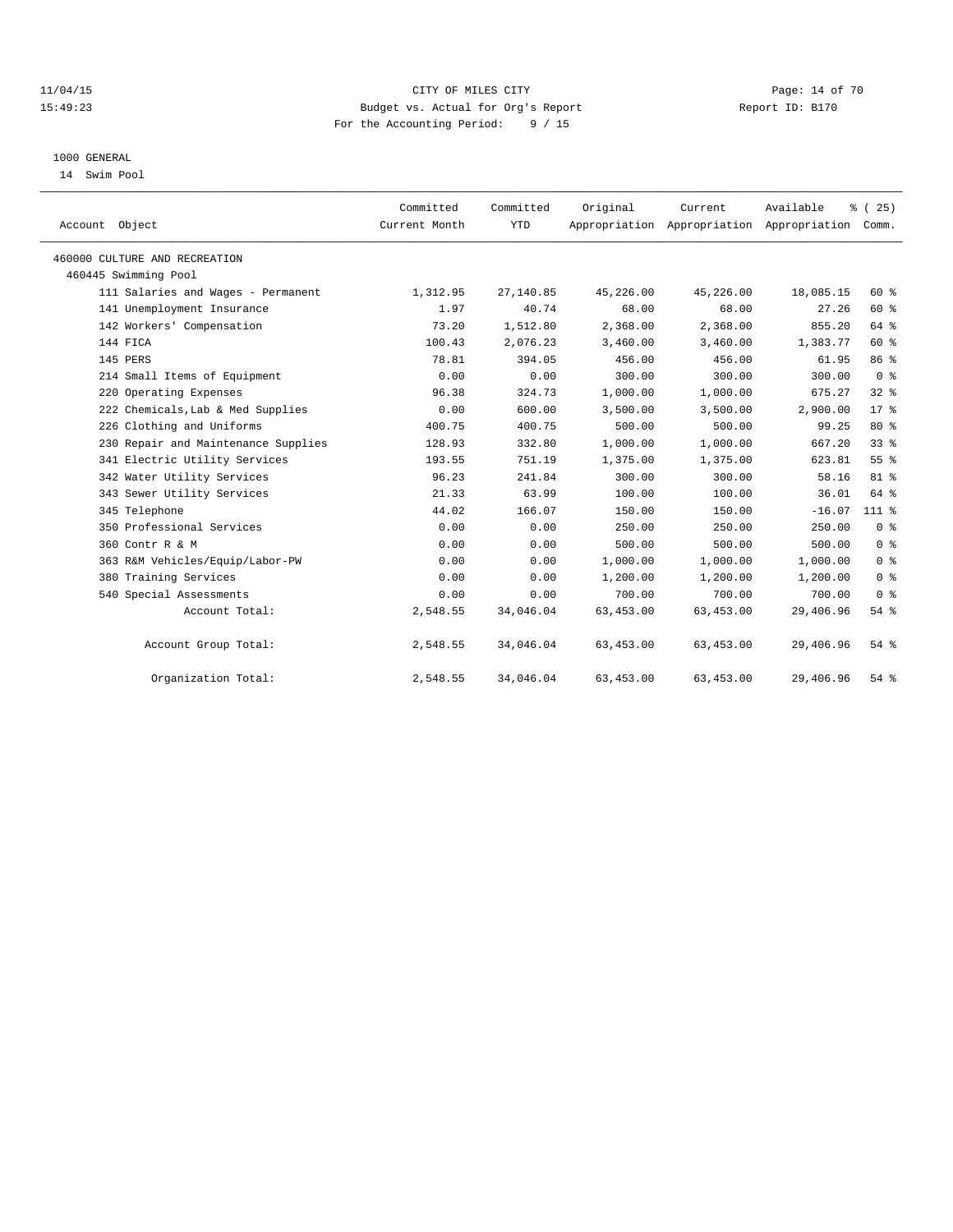### 11/04/15 **Page: 15 of 70** CITY OF MILES CITY **CITY Page: 15 of 70** 15:49:23 Budget vs. Actual for Org's Report Report ID: B170 For the Accounting Period: 9 / 15

### 1000 GENERAL 16 Library

| Object<br>Account                                                       | Committed<br>Current Month | Committed<br>YTD | Original<br>Appropriation | Current<br>Appropriation | Available<br>Appropriation | 8 (25)<br>Comm.    |
|-------------------------------------------------------------------------|----------------------------|------------------|---------------------------|--------------------------|----------------------------|--------------------|
| 520000 OTHER FINANCING USES<br>521000 Interfund Operating Transfers Out |                            |                  |                           |                          |                            |                    |
| 820 Transfers to Other Funds                                            | 24,144.92                  | 72,268.09        | 289,739.00                | 289,739.00               | 217,470.91                 | $25$ $\frac{6}{3}$ |
| Account Total:                                                          | 24, 144, 92                | 72,268.09        | 289,739.00                | 289,739.00               | 217,470.91                 | $25$ $\frac{6}{3}$ |
| Account Group Total:                                                    | 24, 144, 92                | 72,268.09        | 289,739.00                | 289,739.00               | 217,470.91                 | $25$ $\frac{6}{3}$ |
| Organization Total:                                                     | 24, 144, 92                | 72,268.09        | 289,739.00                | 289,739.00               | 217,470.91                 | $25$ $\frac{6}{3}$ |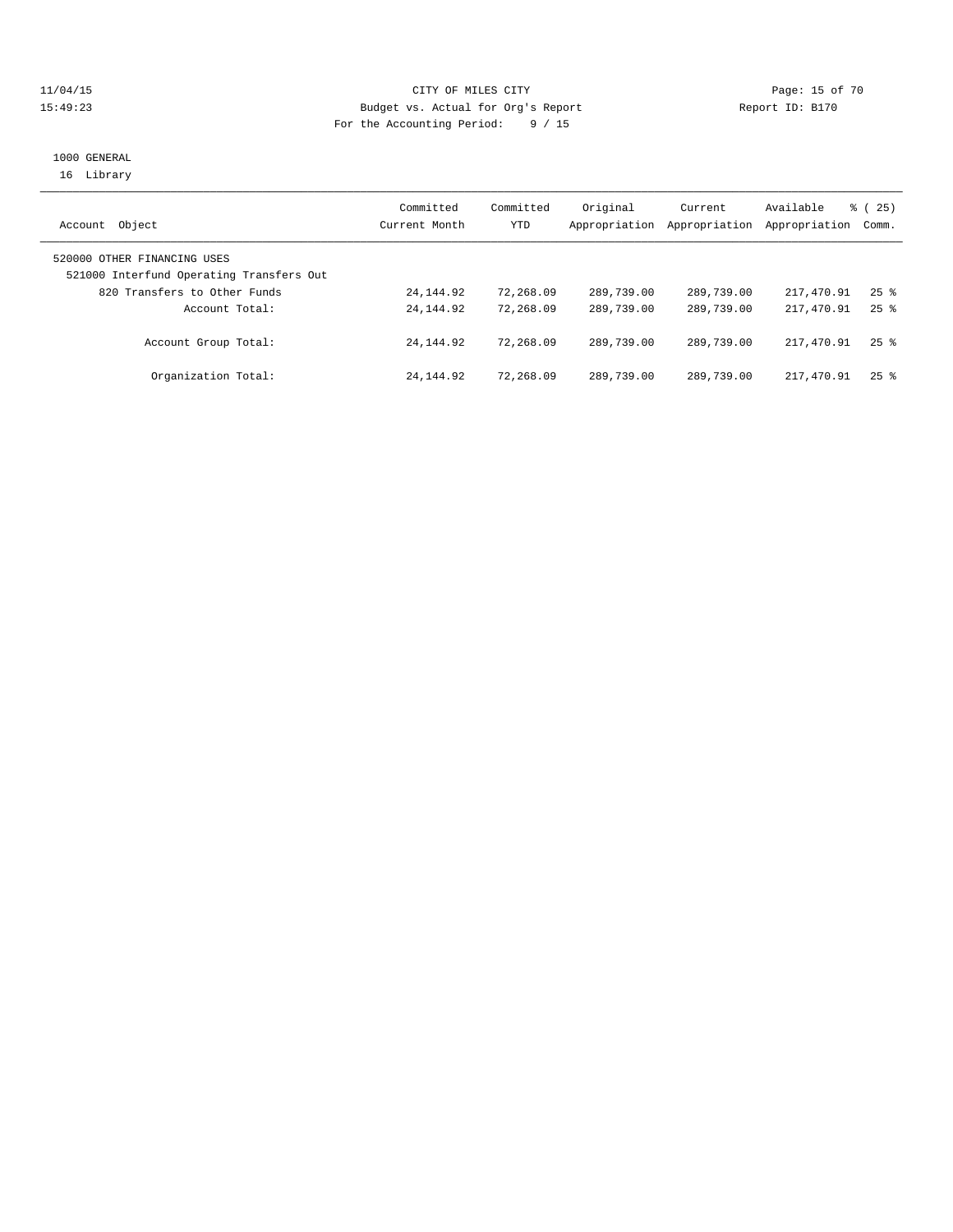### 11/04/15 **Page: 16 of 70** CITY OF MILES CITY **CITY Page: 16 of 70** 15:49:23 Budget vs. Actual for Org's Report Report ID: B170 For the Accounting Period: 9 / 15

#### 1000 GENERAL

21 Animal Control

|                |                                          | Committed     | Committed  | Original  | Current   | Available                                       | % (25)          |
|----------------|------------------------------------------|---------------|------------|-----------|-----------|-------------------------------------------------|-----------------|
| Account Object |                                          | Current Month | <b>YTD</b> |           |           | Appropriation Appropriation Appropriation Comm. |                 |
|                | 440000 PUBLIC HEALTH                     |               |            |           |           |                                                 |                 |
|                | 440600 Animal Control Services (21)      |               |            |           |           |                                                 |                 |
|                | 111 Salaries and Wages - Permanent       | 2,131.90      | 8,826.66   | 43,562.00 | 43,562.00 | 34,735.34                                       | $20*$           |
|                | 121 OVERTIME-PERMANENT                   | 0.00          | 0.00       | 500.00    | 500.00    | 500.00                                          | 0 <sup>8</sup>  |
|                | 131 VACATION                             | 1,660.00      | 2,568.44   | 1,500.00  | 1,500.00  | $-1,068.44$                                     | 171 %           |
|                | 132 SICK LEAVE                           | 166.00        | 166.00     | 700.00    | 700.00    | 534.00                                          | $24$ %          |
|                | 133 OTHER LEAVE PAY                      | 0.00          | 0.00       | 500.00    | 500.00    | 500.00                                          | 0 <sup>8</sup>  |
|                | 134 HOLIDAY PAY                          | 40.26         | 80.52      | 300.00    | 300.00    | 219.48                                          | $27$ $%$        |
|                | 141 Unemployment Insurance               | 6.00          | 17.47      | 212.00    | 212.00    | 194.53                                          | 8%              |
|                | 142 Workers' Compensation                | 221.51        | 646.21     | 2,464.00  | 2,464.00  | 1,817.79                                        | 26%             |
|                | 143 Health Insurance                     | 643.80        | 1,931.40   | 7,726.00  | 7,726.00  | 5,794.60                                        | 25%             |
|                | 144 FICA                                 | 305.86        | 890.59     | 3,600.00  | 3,600.00  | 2,709.41                                        | 25%             |
|                | 145 PERS                                 | 302.02        | 904.17     | 3,666.00  | 3,666.00  | 2,761.83                                        | 25%             |
|                | 196 CLOTHING ALLOTMENT                   | 0.00          | 0.00       | 720.00    | 720.00    | 720.00                                          | 0 <sup>8</sup>  |
|                | 210 Office Supplies and Materials        | 0.00          | 0.00       | 150.00    | 150.00    | 150.00                                          | 0 <sup>8</sup>  |
|                | 211 Clothing Allotment                   | 0.00          | 0.00       | 150.00    | 150.00    | 150.00                                          | 0 <sup>8</sup>  |
|                | 214 Small Items of Equipment             | 0.00          | 0.00       | 400.00    | 400.00    | 400.00                                          | 0 <sup>8</sup>  |
|                | 220 Operating Expenses                   | 25.00         | 96.00      | 1,200.00  | 1,200.00  | 1,104.00                                        | 8 %             |
|                | 230 Repair and Maintenance Supplies      | 3.91          | 3.91       | 250.00    | 250.00    | 246.09                                          | 2 <sup>8</sup>  |
|                | 231 Gas, Oil, Diesel Fuel, Grease, etc.  | 35.09         | 221.58     | 1,400.00  | 1,400.00  | 1,178.42                                        | 16 <sup>°</sup> |
|                | 311 Postage, Box Rent, Etc.              | 0.00          | 0.00       | 20.00     | 20.00     | 20.00                                           | 0 <sup>8</sup>  |
|                | 320 Printing, Duplicating, Typing &      | 0.00          | 0.00       | 25.00     | 25.00     | 25.00                                           | 0 <sup>8</sup>  |
|                | 330 Publicity, Subscriptions & Dues      | 0.00          | 0.00       | 25.00     | 25.00     | 25.00                                           | 0 <sup>8</sup>  |
|                | 341 Electric Utility Services            | 91.31         | 236.07     | 529.00    | 529.00    | 292.93                                          | 45%             |
|                | 342 Water Utility Services               | 21.75         | 64.43      | 350.00    | 350.00    | 285.57                                          | 18 <sup>8</sup> |
|                | 343 Sewer Utility Services               | 12.95         | 38.85      | 150.00    | 150.00    | 111.15                                          | $26$ %          |
|                | 344 Gas Utility Service                  | 0.00          | 47.94      | 635.00    | 635.00    | 587.06                                          | 8 %             |
|                | 345 Telephone                            | 40.03         | 120.09     | 500.00    | 500.00    | 379.91                                          | $24$ %          |
|                | 347 Internet                             | 0.00          | 0.00       | 20.00     | 20.00     | 20.00                                           | 0 <sup>8</sup>  |
|                | 350 Professional Services                | 218.00        | 865.00     | 3,000.00  | 3,000.00  | 2,135.00                                        | 29%             |
|                | 366 R&M Vehicles - Police/Animal Control | 0.00          | 0.00       | 100.00    | 100.00    | 100.00                                          | 0 <sup>8</sup>  |
|                | 370 Travel                               | 0.00          | 0.00       | 200.00    | 200.00    | 200.00                                          | 0 <sup>8</sup>  |
|                | 380 Training Services                    | 0.00          | 0.00       | 100.00    | 100.00    | 100.00                                          | 0 <sup>8</sup>  |
|                | 511 Insurance on Buildings               | 0.00          | 70.38      | 71.00     | 71.00     | 0.62                                            | 99 <sub>8</sub> |
|                | Account Total:                           | 5,925.39      | 17,795.71  | 74,725.00 | 74,725.00 | 56,929.29                                       | $24$ %          |
|                | Account Group Total:                     | 5,925.39      | 17,795.71  | 74,725.00 | 74,725.00 | 56,929.29                                       | $24$ %          |
|                | Organization Total:                      | 5,925.39      | 17,795.71  | 74,725.00 | 74,725.00 | 56,929.29                                       | $24$ %          |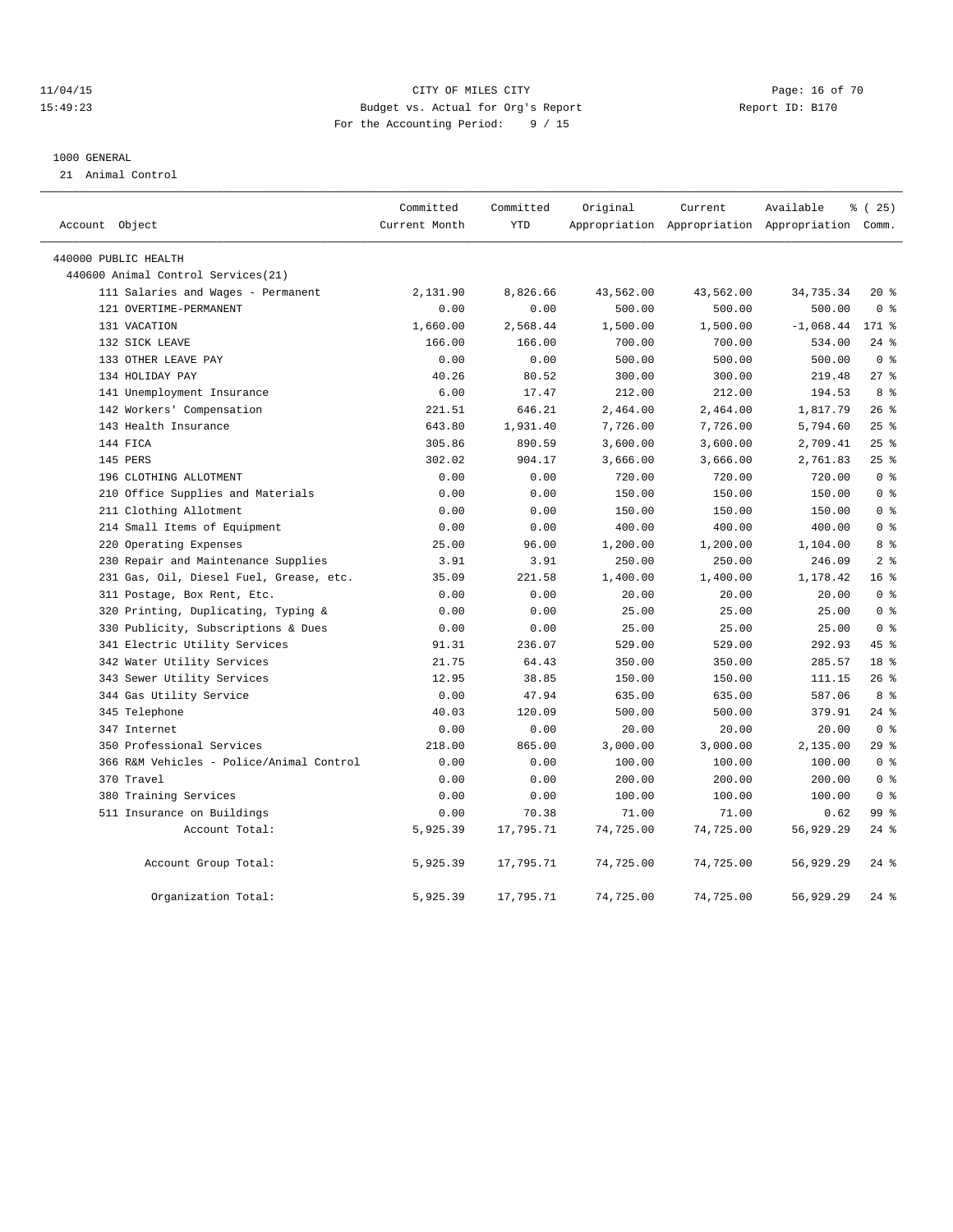### 11/04/15 **Page: 17 of 70** CITY OF MILES CITY **Page: 17 of 70** 15:49:23 Budget vs. Actual for Org's Report Report ID: B170 For the Accounting Period: 9 / 15

### 1000 GENERAL

36 Planning & Community Services

| Account Object                            | Committed<br>Current Month | Committed<br><b>YTD</b> | Original   | Current    | Available<br>Appropriation Appropriation Appropriation Comm. | % (25)          |
|-------------------------------------------|----------------------------|-------------------------|------------|------------|--------------------------------------------------------------|-----------------|
| 410000 GENERAL GOVERNMENT                 |                            |                         |            |            |                                                              |                 |
| 411020 Community Services & Planning      |                            |                         |            |            |                                                              |                 |
| 111 Salaries and Wages - Permanent        | 2,834.54                   | 8,624.77                | 33,924.00  | 33,924.00  | 25, 299. 23                                                  | $25$ %          |
| 121 OVERTIME-PERMANENT                    | 14.78                      | 34.49                   | 500.00     | 500.00     | 465.51                                                       | 7 %             |
| 131 VACATION                              | 139.49                     | 825.72                  | 4,000.00   | 4,000.00   | 3,174.28                                                     | $21$ %          |
| 132 SICK LEAVE                            | 348.77                     | 483.05                  | 2,000.00   | 2,000.00   | 1,516.95                                                     | $24$ %          |
| 133 OTHER LEAVE PAY                       | 0.00                       | 34.87                   | 3,159.00   | 3,159.00   | 3,124.13                                                     | 1 <sup>8</sup>  |
| 141 Unemployment Insurance                | 5.00                       | 15.27                   | 66.00      | 66.00      | 50.73                                                        | $23$ $%$        |
| 142 Workers' Compensation                 | 16.29                      | 49.47                   | 200.00     | 200.00     | 150.53                                                       | 25%             |
| 143 Health Insurance                      | 701.34                     | 2,104.21                | 8,421.00   | 8,421.00   | 6,316.79                                                     | 25%             |
| 144 FICA                                  | 255.32                     | 777.59                  | 3,334.00   | 3,334.00   | 2,556.41                                                     | 23%             |
| 145 PERS                                  | 275.97                     | 827.23                  | 3,605.00   | 3,605.00   | 2,777.77                                                     | 23%             |
| 196 CLOTHING ALLOTMENT                    | 0.00                       | 163.50                  | 314.00     | 314.00     | 150.50                                                       | $52$ $%$        |
| 210 Office Supplies and Materials         | 0.00                       | 0.00                    | 800.00     | 800.00     | 800.00                                                       | 0 <sup>8</sup>  |
| 214 Small Items of Equipment              | 0.00                       | 0.00                    | 800.00     | 800.00     | 800.00                                                       | 0 <sup>8</sup>  |
| 220 Operating Expenses                    | 210.75                     | 210.75                  | 100.00     | 100.00     | $-110.75$                                                    | $211$ %         |
| 311 Postage, Box Rent, Etc.               | 0.00                       | 19.22                   | 250.00     | 250.00     | 230.78                                                       | 8 %             |
| 320 Printing, Duplicating, Typing &       | 72.00                      | 72.00                   | 500.00     | 500.00     | 428.00                                                       | $14*$           |
| 327 Map Printing                          | 0.00                       | 0.00                    | 100.00     | 100.00     | 100.00                                                       | 0 <sup>8</sup>  |
| 330 Publicity, Subscriptions & Dues       | 0.00                       | 0.00                    | 775.00     | 775.00     | 775.00                                                       | 0 <sup>8</sup>  |
| 331 Publication of Formal & Legal Notices | 0.00                       | 30.00                   | 300.00     | 300.00     | 270.00                                                       | 10 <sup>8</sup> |
| 334 Memberships, Registrations & Dues     | 0.00                       | 0.00                    | 200.00     | 200.00     | 200.00                                                       | 0 <sup>8</sup>  |
| 345 Telephone                             | 87.67                      | 254.52                  | 900.00     | 900.00     | 645.48                                                       | $28$ %          |
| 347 Internet                              | 0.00                       | 0.00                    | 100.00     | 100.00     | 100.00                                                       | 0 <sup>8</sup>  |
| 350 Professional Services                 | 0.00                       | 8,171.16                | 195,000.00 | 195,000.00 | 186,828.84                                                   | 4%              |
| 360 Contr R & M                           | 92.81                      | 185.62                  | 1,500.00   | 1,500.00   | 1,314.38                                                     | $12*$           |
| 370 Travel                                | 271.30                     | 363.94                  | 1,200.00   | 1,200.00   | 836.06                                                       | $30*$           |
| 380 Training Services                     | 0.00                       | 0.00                    | 1,000.00   | 1,000.00   | 1,000.00                                                     | 0 <sup>8</sup>  |
| 382 Books                                 | 0.00                       | 0.00                    | 150.00     | 150.00     | 150.00                                                       | 0 <sup>8</sup>  |
| Account Total:                            | 5,326.03                   | 23, 247.38              | 263,198.00 | 263,198.00 | 239,950.62                                                   | 9 <sup>8</sup>  |
| Account Group Total:                      | 5,326.03                   | 23, 247.38              | 263,198.00 | 263,198.00 | 239,950.62                                                   | 9 <sup>8</sup>  |
| Organization Total:                       | 5,326.03                   | 23, 247.38              | 263,198.00 | 263,198.00 | 239,950.62                                                   | 9 <sup>8</sup>  |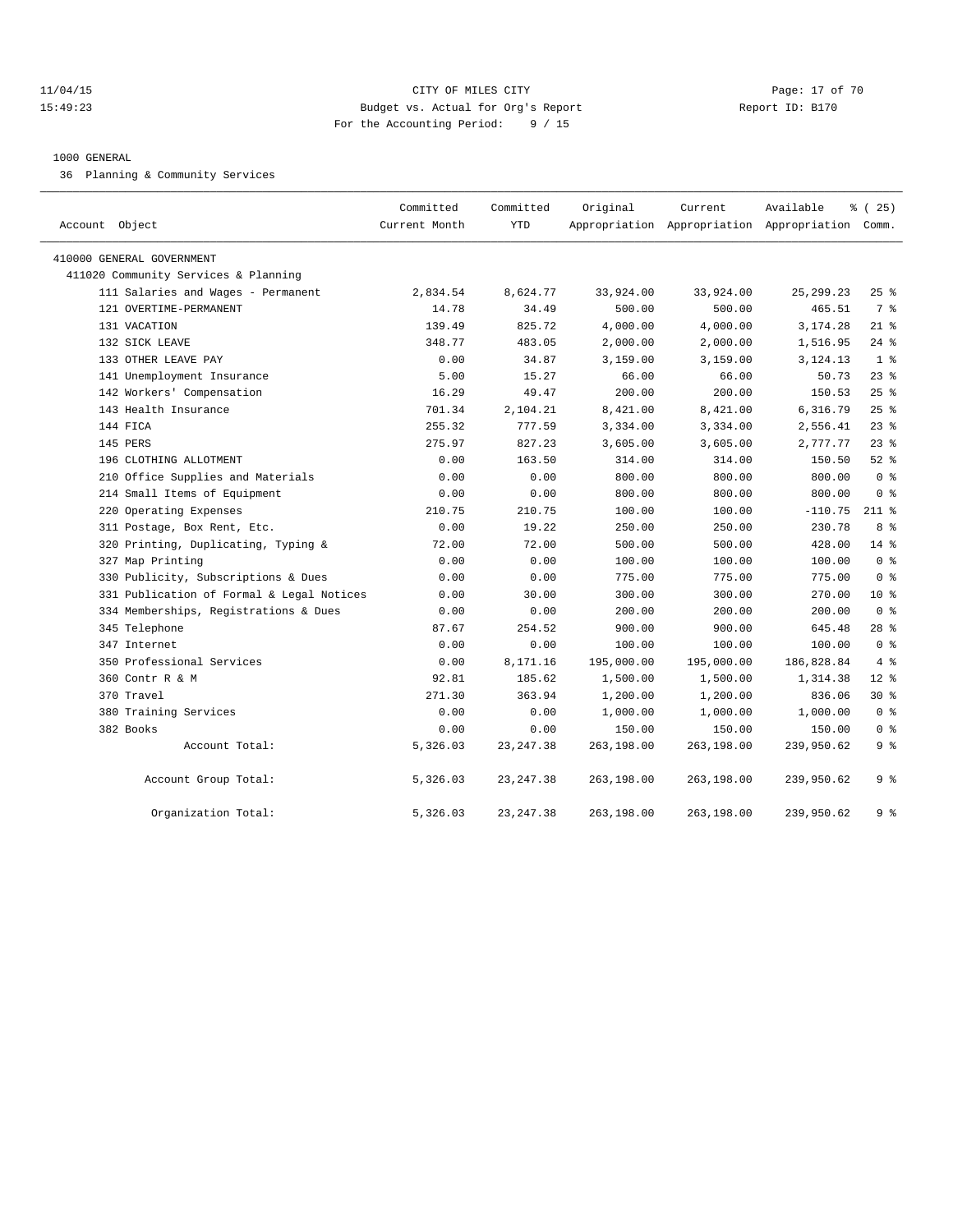### 11/04/15 **Page: 18 of 70** CITY OF MILES CITY **CITY** CITY **Page: 18 of 70** 15:49:23 Budget vs. Actual for Org's Report Report ID: B170 For the Accounting Period: 9 / 15

### 1000 GENERAL

37 CITY HEALTH

| Object<br>Account                                                       | Committed<br>Current Month | Committed<br>YTD | Original<br>Appropriation | Current<br>Appropriation | Available<br>Appropriation | % (25)<br>Comm. |
|-------------------------------------------------------------------------|----------------------------|------------------|---------------------------|--------------------------|----------------------------|-----------------|
| 520000 OTHER FINANCING USES<br>521000 Interfund Operating Transfers Out |                            |                  |                           |                          |                            |                 |
| 820 Transfers to Other Funds                                            | 0.00                       | 0.00             | 16,500.00                 | 16,500.00                | 16,500.00                  | 0 ક             |
| Account Total:                                                          | 0.00<br>0.00               | 0.00<br>0.00     | 16,500.00<br>16,500.00    | 16,500.00<br>16,500.00   | 16,500.00<br>16,500.00     | 0 <sup>8</sup>  |
| Account Group Total:<br>Organization Total:                             | 0.00                       | 0.00             | 16,500.00                 | 16,500.00                | 16,500.00                  | 0 ક<br>0 ક      |
|                                                                         |                            |                  |                           |                          |                            |                 |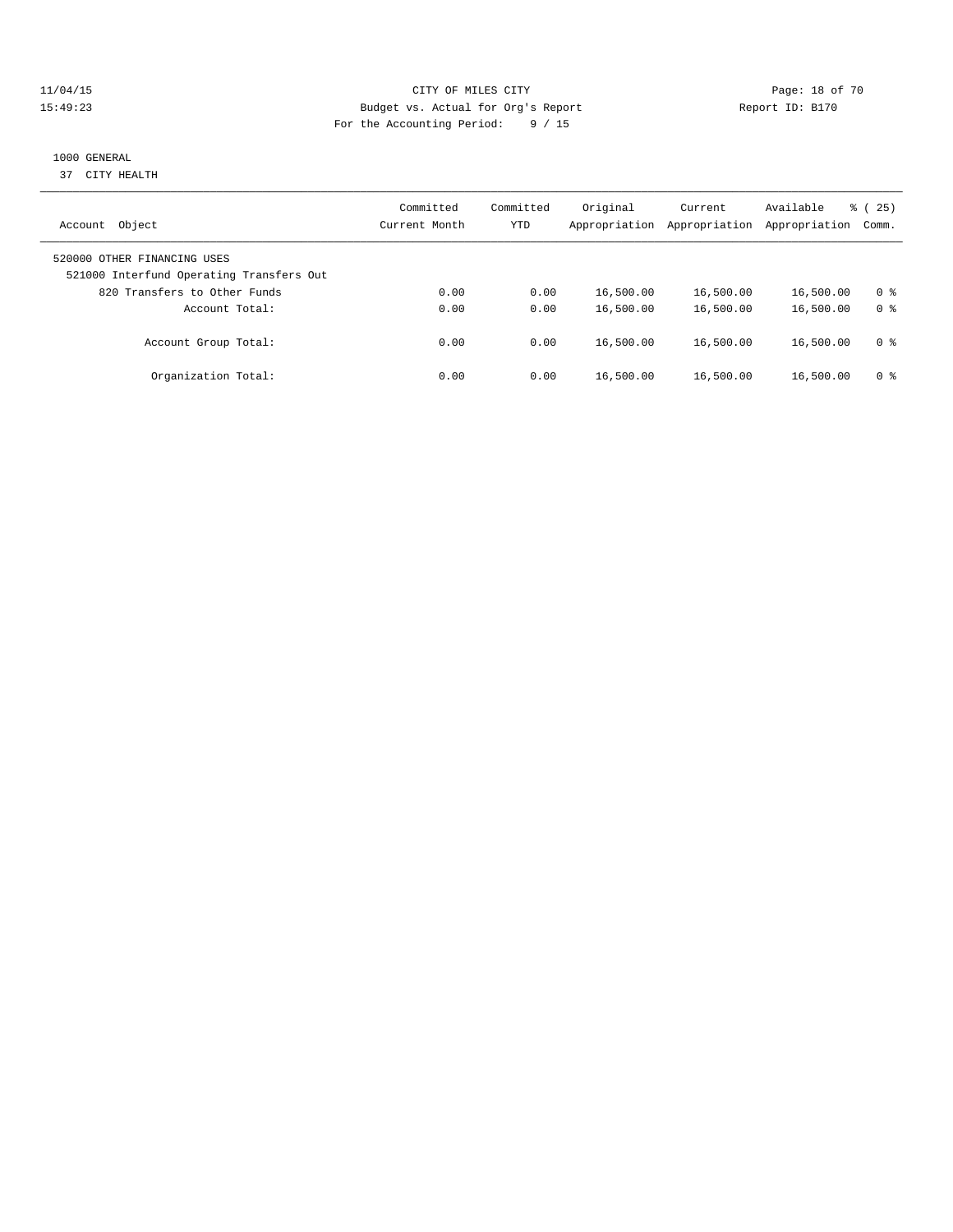### 11/04/15 **Page: 19 of 70** CITY OF MILES CITY **CITY** Page: 19 of 70 15:49:23 Budget vs. Actual for Org's Report Report ID: B170 For the Accounting Period: 9 / 15

### 1000 GENERAL

201 Flood Prevention

| Account Object                            | Committed<br>Current Month | Committed<br><b>YTD</b> | Original  | Current<br>Appropriation Appropriation Appropriation Comm. | Available  | % (25)             |
|-------------------------------------------|----------------------------|-------------------------|-----------|------------------------------------------------------------|------------|--------------------|
| 430000 Public Works                       |                            |                         |           |                                                            |            |                    |
| 431200 Flood Control                      |                            |                         |           |                                                            |            |                    |
| 111 Salaries and Wages - Permanent        | 914.74                     | 3,345.44                | 10,597.00 | 10,597.00                                                  | 7,251.56   | $32$ $%$           |
| 131 VACATION                              | 332.63                     | 427.87                  | 2,200.00  | 2,200.00                                                   | 1,772.13   | 19 <sup>°</sup>    |
| 132 SICK LEAVE                            | 68.04                      | 97.11                   | 700.00    | 700.00                                                     | 602.89     | $14$ %             |
| 133 OTHER LEAVE PAY                       | 0.00                       | 0.00                    | 1,168.00  | 1,168.00                                                   | 1,168.00   | 0 <sup>8</sup>     |
| 141 Unemployment Insurance                | 2.00                       | 5.88                    | 22.00     | 22.00                                                      | 16.12      | $27$ $%$           |
| 142 Workers' Compensation                 | 73.29                      | 219.03                  | 756.00    | 756.00                                                     | 536.97     | 29%                |
| 143 Health Insurance                      | 257.51                     | 772.58                  | 2,704.00  | 2,704.00                                                   | 1,931.42   | 29%                |
| 144 FICA                                  | 100.62                     | 300.66                  | 1,122.00  | 1,122.00                                                   | 821.34     | $27$ $%$           |
| 145 PERS                                  | 108.77                     | 320.08                  | 1,212.00  | 1,212.00                                                   | 891.92     | $26$ %             |
| 196 CLOTHING ALLOTMENT                    | 0.00                       | 60.00                   | 60.00     | 60.00                                                      | 0.00       | $100$ %            |
| 210 Office Supplies and Materials         | 0.00                       | 0.00                    | 300.00    | 300.00                                                     | 300.00     | 0 <sup>8</sup>     |
| 214 Small Items of Equipment              | 0.00                       | 0.00                    | 5,000.00  | 5,000.00                                                   | 5,000.00   | 0 <sup>8</sup>     |
| 220 Operating Expenses                    | 210.75                     | 210.75                  | 1,000.00  | 1,000.00                                                   | 789.25     | $21$ %             |
| 231 Gas, Oil, Diesel Fuel, Grease, etc.   | 0.00                       | 0.00                    | 350.00    | 350.00                                                     | 350.00     | 0 <sup>8</sup>     |
| 311 Postage, Box Rent, Etc.               | 977.99                     | 989.63                  | 5,000.00  | 5,000.00                                                   | 4,010.37   | $20*$              |
| 327 Map Printing                          | 0.00                       | 0.00                    | 100.00    | 100.00                                                     | 100.00     | 0 <sup>8</sup>     |
| 330 Publicity, Subscriptions & Dues       | 0.00                       | 0.00                    | 100.00    | 100.00                                                     | 100.00     | 0 <sup>8</sup>     |
| 331 Publication of Formal & Legal Notices | 264.00                     | 264.00                  | 3,000.00  | 3,000.00                                                   | 2,736.00   | 9 <sup>8</sup>     |
| 334 Memberships, Registrations & Dues     | 0.00                       | 0.00                    | 250.00    | 250.00                                                     | 250.00     | 0 <sup>8</sup>     |
| 345 Telephone                             | 0.00                       | 0.00                    | 100.00    | 100.00                                                     | 100.00     | 0 <sup>8</sup>     |
| 350 Professional Services                 | 0.00                       | 571.81                  | 28,000.00 | 28,000.00                                                  | 27, 428.19 | 2 <sup>8</sup>     |
| 370 Travel                                | 0.00                       | 443.70                  | 1,200.00  | 1,200.00                                                   | 756.30     | 378                |
| 380 Training Services                     | 0.00                       | 0.00                    | 500.00    | 500.00                                                     | 500.00     | 0 <sup>8</sup>     |
| 382 Books                                 | 0.00                       | 0.00                    | 100.00    | 100.00                                                     | 100.00     | 0 <sup>8</sup>     |
| 533 Machinery and Equipment Rental        | 0.00                       | 0.00                    | 100.00    | 100.00                                                     | 100.00     | 0 <sup>8</sup>     |
| 540 Special Assessments                   | 0.00                       | 0.00                    | 500.00    | 500.00                                                     | 500.00     | 0 <sup>8</sup>     |
| Account Total:                            | 3,310.34                   | 8,028.54                | 66,141.00 | 66,141.00                                                  | 58,112.46  | $12*$              |
| Account Group Total:                      | 3,310.34                   | 8,028.54                | 66,141.00 | 66,141.00                                                  | 58,112.46  | $12$ %             |
| Organization Total:                       | 3,310.34                   | 8,028.54                | 66,141.00 | 66,141.00                                                  | 58,112.46  | $12$ $\sqrt[6]{ }$ |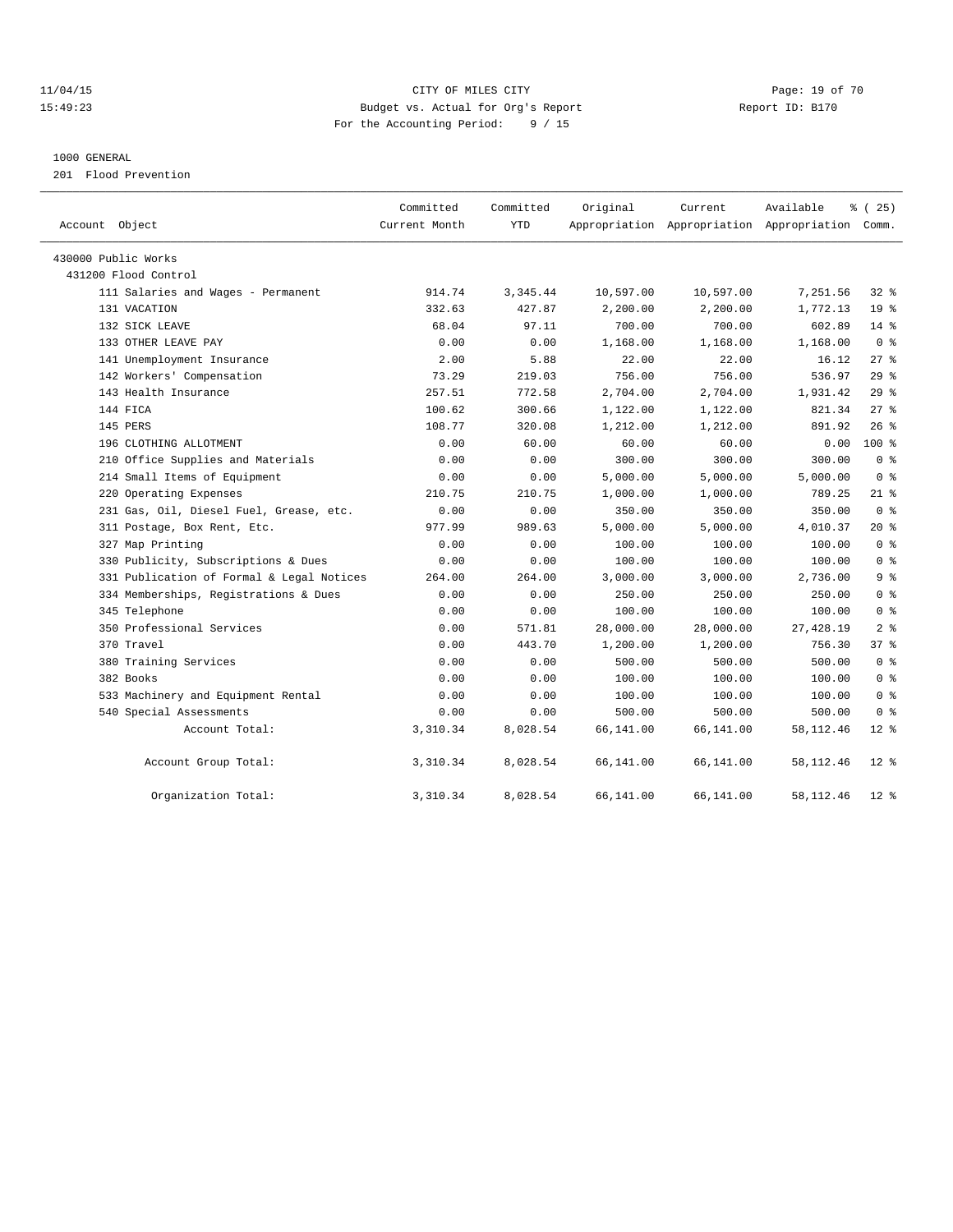### 11/04/15 **Page: 20 of 70** CITY OF MILES CITY **CITY Page: 20 of 70** 15:49:23 Budget vs. Actual for Org's Report Report ID: B170 For the Accounting Period: 9 / 15

# 1000 GENERAL

301 Elections

| Object<br>Account                             | Committed<br>Current Month | Committed<br><b>YTD</b> | Original<br>Appropriation | Current<br>Appropriation | Available<br>Appropriation | % (25)<br>Comm. |
|-----------------------------------------------|----------------------------|-------------------------|---------------------------|--------------------------|----------------------------|-----------------|
| 410000 GENERAL GOVERNMENT<br>410600 Elections |                            |                         |                           |                          |                            |                 |
| PURCHASED SERVICES<br>300                     | 0.00                       | 0.00                    | 4,500.00                  | 4,500.00                 | 4,500.00                   | 0 <sup>8</sup>  |
| Account Total:                                | 0.00                       | 0.00                    | 4,500.00                  | 4,500.00                 | 4,500.00                   | 0 <sup>8</sup>  |
| Account Group Total:                          | 0.00                       | 0.00                    | 4,500.00                  | 4,500.00                 | 4,500.00                   | 0 <sup>8</sup>  |
| Organization Total:                           | 0.00                       | 0.00                    | 4,500.00                  | 4,500.00                 | 4,500.00                   | 0 <sup>8</sup>  |

Fund Total: 337,833.02 1,080,483.41 4,380,382.00 4,394,382.00 3,313,898.59 25 %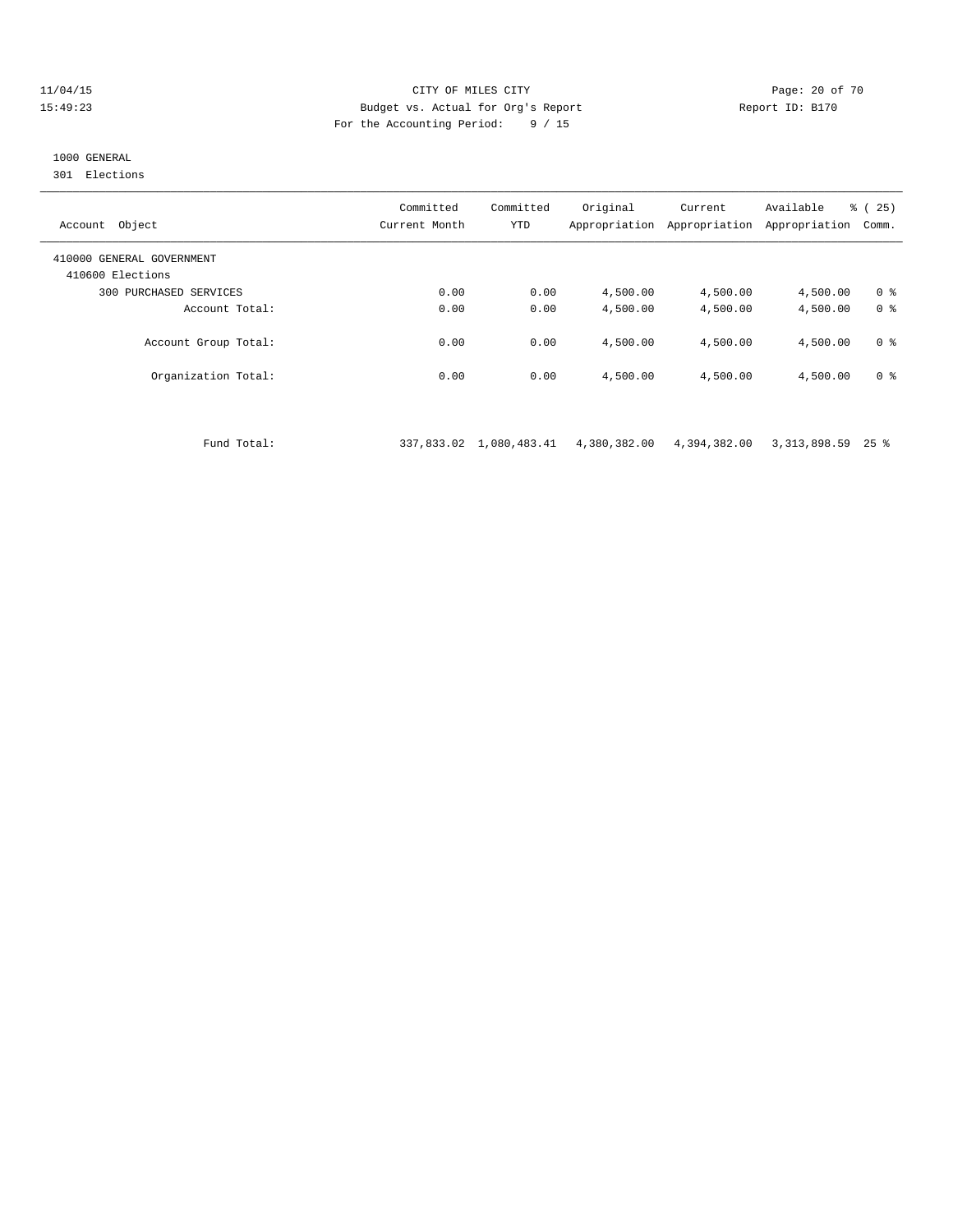### 11/04/15 Page: 21 of 70 15:49:23 Budget vs. Actual for Org's Report Report ID: B170 For the Accounting Period: 9 / 15

————————————————————————————————————————————————————————————————————————————————————————————————————————————————————————————————————

# 2220 LIBRARY

16 Library

|                                          | Committed     | Committed | Original   | Current    | Available                                       | $*(25)$            |
|------------------------------------------|---------------|-----------|------------|------------|-------------------------------------------------|--------------------|
| Account Object                           | Current Month | YTD       |            |            | Appropriation Appropriation Appropriation Comm. |                    |
| 460000 CULTURE AND RECREATION            |               |           |            |            |                                                 |                    |
| 460100 Library Services(16)              |               |           |            |            |                                                 |                    |
| 111 Salaries and Wages - Permanent       | 14,036.07     | 41,120.02 | 176,765.00 | 176,765.00 | 135,644.98                                      | $23$ $%$           |
| 121 OVERTIME-PERMANENT                   | 0.00          | 0.00      | 600.00     | 600.00     | 600.00                                          | 0 <sup>8</sup>     |
| 131 VACATION                             | 2,102.05      | 5,780.27  | 12,000.00  | 12,000.00  | 6,219.73                                        | 48 %               |
| 132 SICK LEAVE                           | 30.98         | 761.41    | 4,000.00   | 4,000.00   | 3,238.59                                        | 19 <sup>°</sup>    |
| 133 OTHER LEAVE PAY                      | 0.00          | 828.80    | 3,847.00   | 3,847.00   | 3,018.20                                        | $22$ $%$           |
| 141 Unemployment Insurance               | 24.24         | 73.87     | 296.00     | 296.00     | 222.13                                          | 25%                |
| 142 Workers' Compensation                | 67.24         | 204.74    | 770.00     | 770.00     | 565.26                                          | 27%                |
| 143 Health Insurance                     | 3,218.30      | 9,656.90  | 38,628.00  | 38,628.00  | 28,971.10                                       | 25%                |
| 144 FICA                                 | 1,225.26      | 3,732.07  | 15,103.00  | 15,103.00  | 11,370.93                                       | 25%                |
| 145 PERS                                 | 1,337.16      | 4,010.10  | 16,327.00  | 16,327.00  | 12,316.90                                       | $25$ %             |
| 196 CLOTHING ALLOTMENT                   | 0.00          | 750.00    | 750.00     | 750.00     | 0.00                                            | $100$ %            |
| 210 Office Supplies and Materials        | 0.00          | 6.58      | 1,500.00   | 1,500.00   | 1,493.42                                        | 0 <sup>8</sup>     |
| 214 Small Items of Equipment             | 0.00          | 0.00      | 3,500.00   | 3,500.00   | 3,500.00                                        | 0 <sup>8</sup>     |
| 220 Operating Expenses                   | 0.00          | 0.00      | 1,000.00   | 1,000.00   | 1,000.00                                        | 0 <sup>8</sup>     |
| 224 Janitorial Supplies                  | 0.00          | 0.00      | 700.00     | 700.00     | 700.00                                          | 0 <sup>8</sup>     |
| 311 Postage, Box Rent, Etc.              | 75.69         | 299.97    | 2,000.00   | 2,000.00   | 1,700.03                                        | 15 <sup>8</sup>    |
| 320 Printing, Duplicating, Typing &      | 226.24        | 267.91    | 1,500.00   | 1,500.00   | 1,232.09                                        | 18 <sup>8</sup>    |
| 334 Memberships, Registrations & Dues    | 0.00          | 0.00      | 500.00     | 500.00     | 500.00                                          | 0 <sup>8</sup>     |
| 341 Electric Utility Services            | 803.35        | 2,384.42  | 7,000.00   | 7,000.00   | 4,615.58                                        | 34 %               |
| 342 Water Utility Services               | 56.91         | 135.54    | 500.00     | 500.00     | 364.46                                          | 27%                |
| 343 Sewer Utility Services               | 16.02         | 48.06     | 300.00     | 300.00     | 251.94                                          | 16 <sup>8</sup>    |
| 344 Gas Utility Service                  | 31.92         | 91.41     | 4,000.00   | 4,000.00   | 3,908.59                                        | 2 <sup>°</sup>     |
| 345 Telephone                            | 143.96        | 327.41    | 1,500.00   | 1,500.00   | 1,172.59                                        | $22$ %             |
| 346 Garbage Service                      | 0.00          | 0.00      | 500.00     | 500.00     | 500.00                                          | 0 <sup>8</sup>     |
| 347 Internet                             | 210.15        | 520.36    | 1,500.00   | 1,500.00   | 979.64                                          | 35 <sup>8</sup>    |
| 350 Professional Services                | 0.00          | 1,490.00  | 8,000.00   | 8,000.00   | 6,510.00                                        | 19 <sup>°</sup>    |
| 360 Contr R & M                          | 650.00        | 1,636.00  | 10,000.00  | 10,000.00  | 8,364.00                                        | 16 <sup>8</sup>    |
| 370 Travel                               | 0.00          | 0.00      | 2,000.00   | 2,000.00   | 2,000.00                                        | 0 <sup>8</sup>     |
| 380 Training Services                    | 0.00          | 0.00      | 1,500.00   | 1,500.00   | 1,500.00                                        | 0 <sup>8</sup>     |
| 382 Books                                | 129.05        | 1,333.79  | 15,000.00  | 15,000.00  | 13,666.21                                       | 9 %                |
| 511 Insurance on Buildings               | 0.00          | 2,881.29  | 2,882.00   | 2,882.00   | 0.71                                            | $100$ %            |
| 513 Liability                            | 0.00          | 2,167.45  | 2,168.00   | 2,168.00   | 0.55                                            | 100 %              |
| Account Total:                           | 24,384.59     | 80,508.37 | 336,636.00 | 336,636.00 | 256, 127.63                                     | $24$ %             |
| Account Group Total:                     | 24,384.59     | 80,508.37 | 336,636.00 | 336,636.00 | 256,127.63                                      | $24$ $\frac{6}{3}$ |
| 520000 OTHER FINANCING USES              |               |           |            |            |                                                 |                    |
| 521000 Interfund Operating Transfers Out |               |           |            |            |                                                 |                    |
| 820 Transfers to Other Funds             | 1,799.94      | 3,599.88  | 21,598.00  | 21,598.00  | 17,998.12                                       | $17$ %             |
| Account Total:                           | 1,799.94      | 3,599.88  | 21,598.00  | 21,598.00  | 17,998.12                                       | 17 <sub>8</sub>    |
|                                          |               |           |            |            |                                                 |                    |
| Account Group Total:                     | 1,799.94      | 3,599.88  | 21,598.00  | 21,598.00  | 17,998.12                                       | $17*$              |
| Organization Total:                      | 26, 184.53    | 84,108.25 | 358,234.00 | 358,234.00 | 274, 125.75                                     | $23$ %             |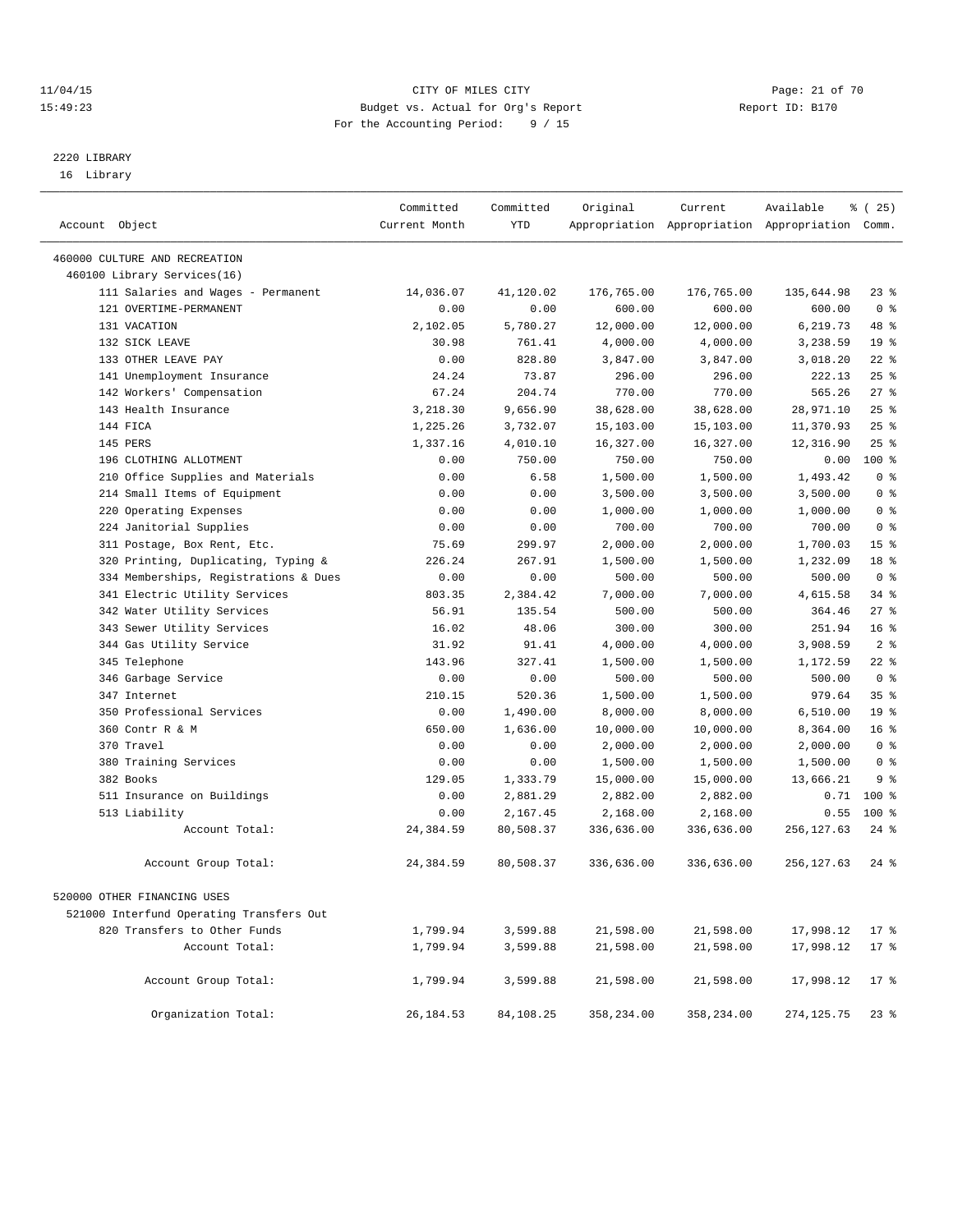### 11/04/15 Page: 22 of 70 15:49:23 Budget vs. Actual for Org's Report Report ID: B170 For the Accounting Period: 9 / 15

### 2220 LIBRARY 16 Library

| Account Object |             | Committed<br>Current Month | Committed<br>YTD | Original   | Current    | Available<br>% (25)<br>Appropriation Appropriation Appropriation Comm. |
|----------------|-------------|----------------------------|------------------|------------|------------|------------------------------------------------------------------------|
|                | Fund Total: | 26, 184.53                 | 84,108.25        | 358,234.00 | 358,234.00 | 274.125.75 23 %                                                        |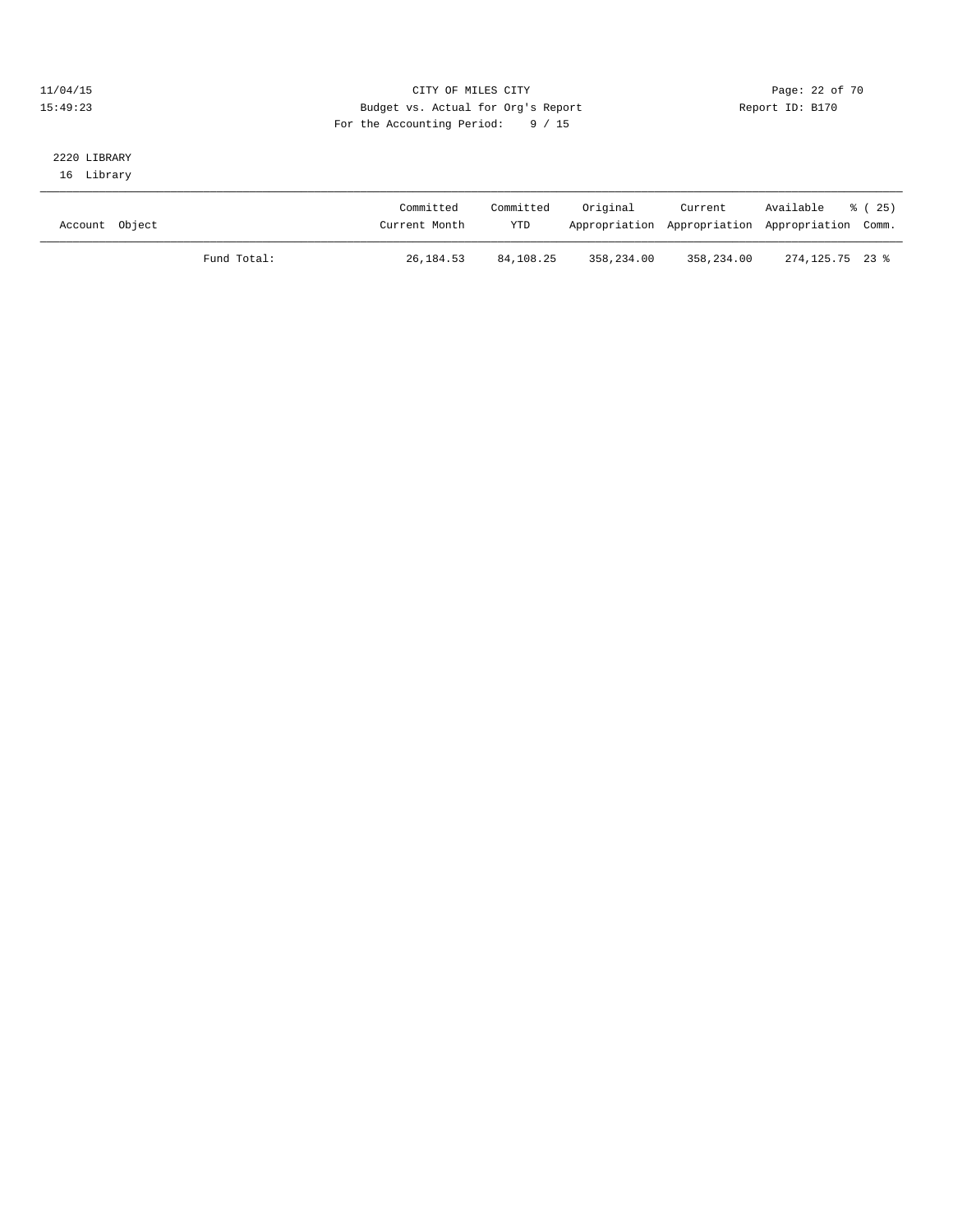### 11/04/15 Page: 23 of 70 15:49:23 Budget vs. Actual for Org's Report Report ID: B170 For the Accounting Period: 9 / 15

# 2270 Health

37 CITY HEALTH

| Account Object                     | Committed<br>Current Month | Committed<br><b>YTD</b> | Original  | Current<br>Appropriation Appropriation | Available<br>Appropriation | % (25)<br>Comm.    |
|------------------------------------|----------------------------|-------------------------|-----------|----------------------------------------|----------------------------|--------------------|
| 440000 PUBLIC HEALTH               |                            |                         |           |                                        |                            |                    |
| 440140 Registration and Inspection |                            |                         |           |                                        |                            |                    |
| 311 Postage, Box Rent, Etc.        | 0.00                       | 0.48                    | 200.00    | 200.00                                 | 199.52                     | 0 <sup>8</sup>     |
| 350 Professional Services          | 2,750.00                   | 8,250.00                | 33,000.00 | 33,000.00                              | 24,750.00                  | $25$ $%$           |
| Account Total:                     | 2,750.00                   | 8,250.48                | 33,200.00 | 33,200.00                              | 24,949.52                  | $25$ $%$           |
| Account Group Total:               | 2,750.00                   | 8,250.48                | 33,200.00 | 33,200.00                              | 24,949.52                  | $25$ $\frac{6}{5}$ |
| Organization Total:                | 2,750.00                   | 8,250.48                | 33,200.00 | 33,200.00                              | 24,949.52                  | $25$ $\frac{6}{5}$ |
|                                    |                            |                         |           |                                        |                            |                    |
| Fund Total:                        | 2,750.00                   | 8,250.48                | 33,200.00 | 33,200.00                              | 24,949.52                  | $25$ %             |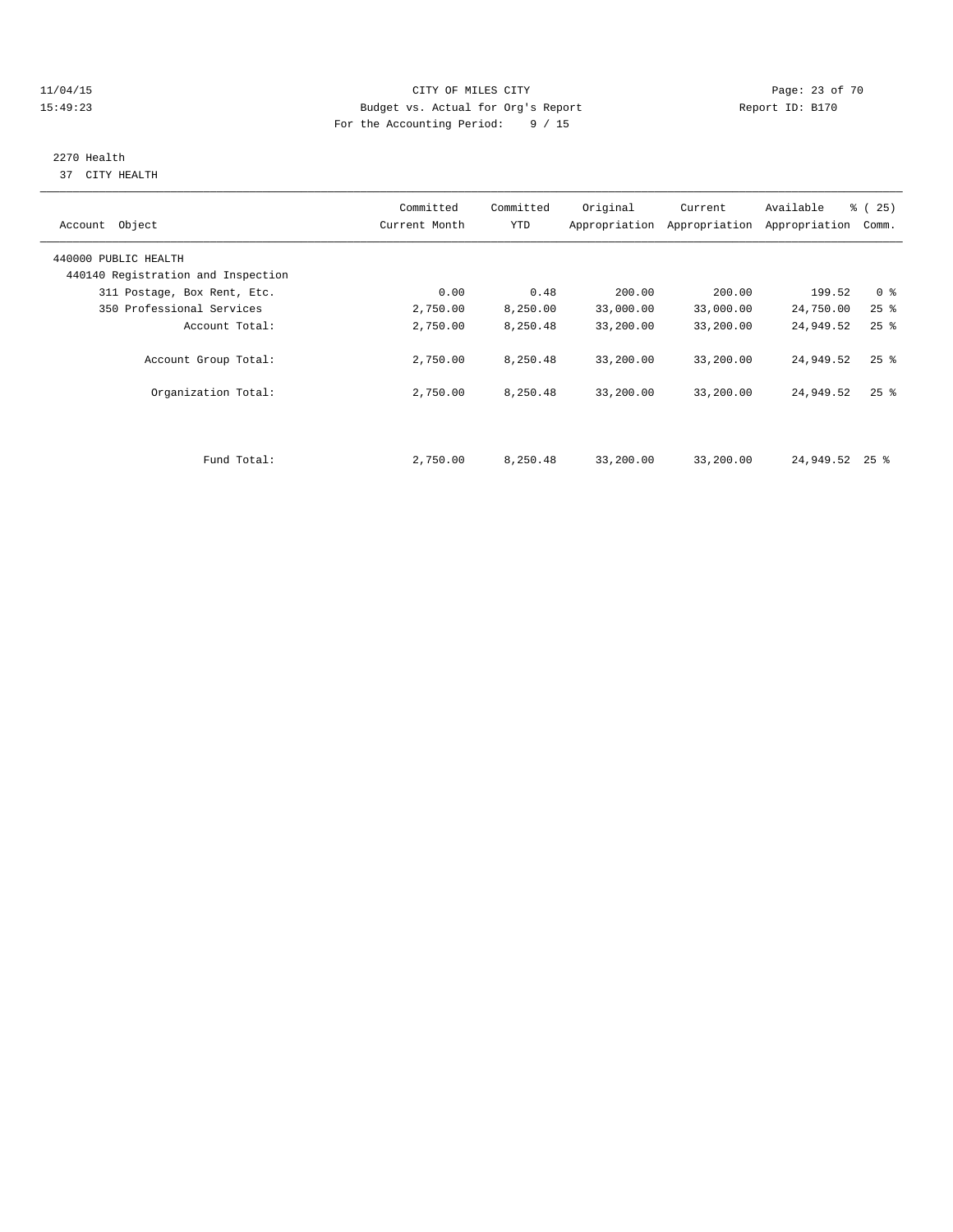### 11/04/15 **Page: 24 of 70 CITY OF MILES CITY CITY Page: 24 of 70** 15:49:23 Budget vs. Actual for Org's Report Report ID: B170 For the Accounting Period: 9 / 15

2350 Local Government/Study Commission

302 Local Government/Study Commission

| Account Object                       | Committed<br>Current Month | Committed<br>YTD | Original  | Current   | Available<br>Appropriation Appropriation Appropriation | % (25)<br>Comm. |
|--------------------------------------|----------------------------|------------------|-----------|-----------|--------------------------------------------------------|-----------------|
| 410000 GENERAL GOVERNMENT            |                            |                  |           |           |                                                        |                 |
| 410130 Committees and Special Bodies |                            |                  |           |           |                                                        |                 |
| 210 Office Supplies and Materials    | 0.00                       | 0.00             | 500.00    | 500.00    | 500.00                                                 | 0 <sup>8</sup>  |
| 220 Operating Expenses               | 0.00                       | 0.00             | 325.00    | 325.00    | 325.00                                                 | 0 <sup>°</sup>  |
| 311 Postage, Box Rent, Etc.          | 0.00                       | 0.00             | 1,000.00  | 1,000.00  | 1,000.00                                               | 0 <sup>8</sup>  |
| 320 Printing, Duplicating, Typing &  | 0.00                       | 0.00             | 500.00    | 500.00    | 500.00                                                 | 0 <sup>8</sup>  |
| 350 Professional Services            | 0.00                       | 0.00             | 8,142.00  | 8,142.00  | 8,142.00                                               | 0 <sup>8</sup>  |
| 370 Travel                           | 0.00                       | 0.00             | 1,272.00  | 1,272.00  | 1,272.00                                               | 0 <sup>8</sup>  |
| Account Total:                       | 0.00                       | 0.00             | 11,739.00 | 11,739.00 | 11,739.00                                              | 0 <sup>8</sup>  |
| Account Group Total:                 | 0.00                       | 0.00             | 11,739.00 | 11,739.00 | 11,739.00                                              | 0 <sup>8</sup>  |
| Organization Total:                  | 0.00                       | 0.00             | 11,739.00 | 11,739.00 | 11,739.00                                              | 0 <sup>8</sup>  |
|                                      |                            |                  |           |           |                                                        |                 |
| Fund Total:                          | 0.00                       | 0.00             | 11,739.00 | 11,739.00 | 11,739.00                                              | 0 <sup>8</sup>  |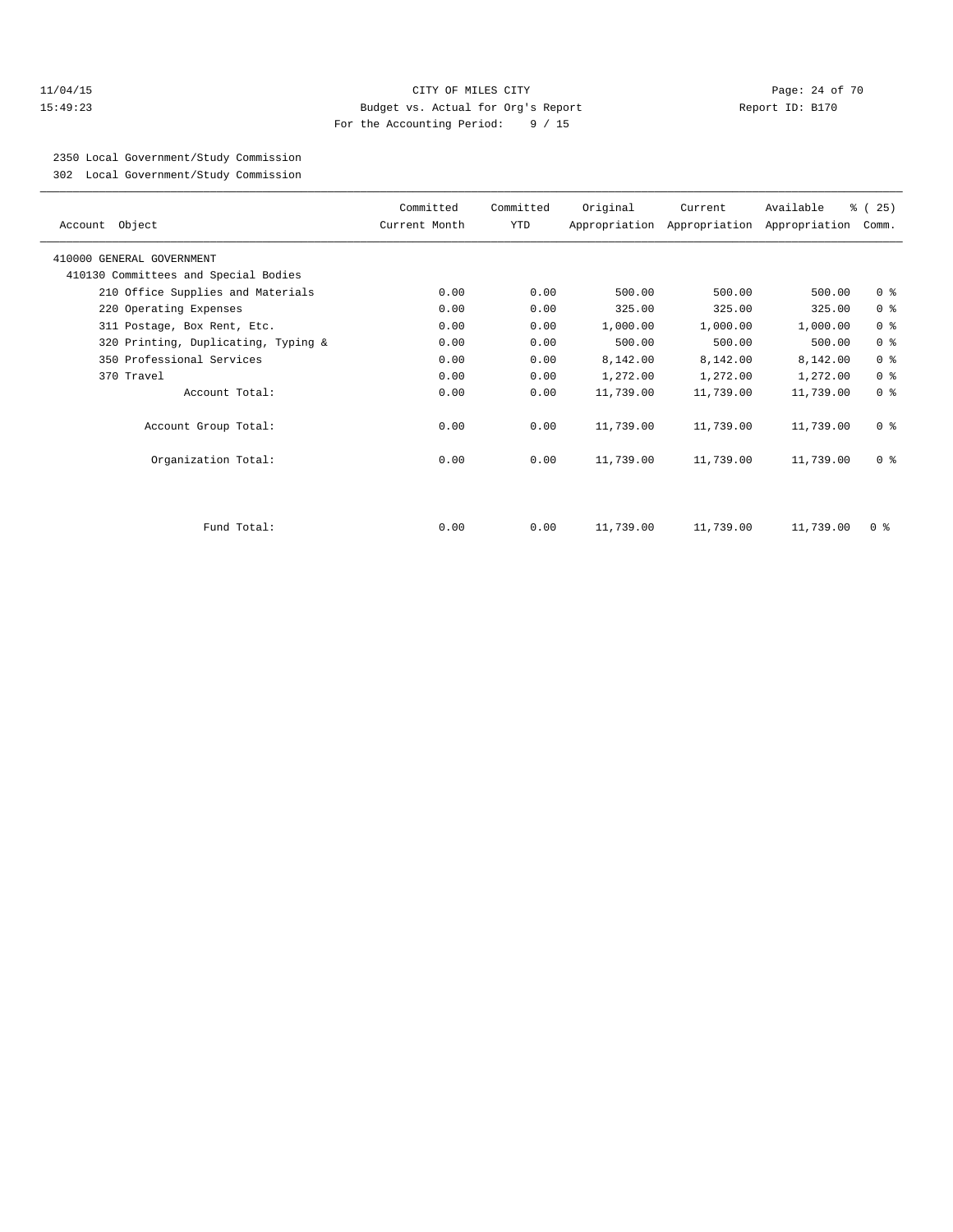### 11/04/15 Page: 25 of 70 15:49:23 Budget vs. Actual for Org's Report Report ID: B170 For the Accounting Period: 9 / 15

# 2372 Permissive Medical Levy

20 Permissive Medical Levy

| Object<br>Account                                                       | Committed<br>Current Month | Committed<br>YTD | Original<br>Appropriation | Current<br>Appropriation | Available<br>Appropriation | % (25)<br>Comm. |
|-------------------------------------------------------------------------|----------------------------|------------------|---------------------------|--------------------------|----------------------------|-----------------|
| 520000 OTHER FINANCING USES<br>521000 Interfund Operating Transfers Out |                            |                  |                           |                          |                            |                 |
| 820 Transfers to Other Funds                                            | 0.00                       | 0.00             | 166,810.00                | 166,810.00               | 166,810.00                 | 0 <sup>8</sup>  |
| Account Total:                                                          | 0.00                       | 0.00             | 166,810.00                | 166,810.00               | 166,810.00                 | 0 <sup>8</sup>  |
| Account Group Total:                                                    | 0.00                       | 0.00             | 166,810.00                | 166,810.00               | 166,810.00                 | 0 <sup>8</sup>  |
| Organization Total:                                                     | 0.00                       | 0.00             | 166,810.00                | 166,810.00               | 166,810.00                 | 0 <sup>8</sup>  |
|                                                                         |                            |                  |                           |                          |                            |                 |
| Fund Total:                                                             | 0.00                       | 0.00             | 166,810.00                | 166,810.00               | 166,810.00                 | 0 <sup>8</sup>  |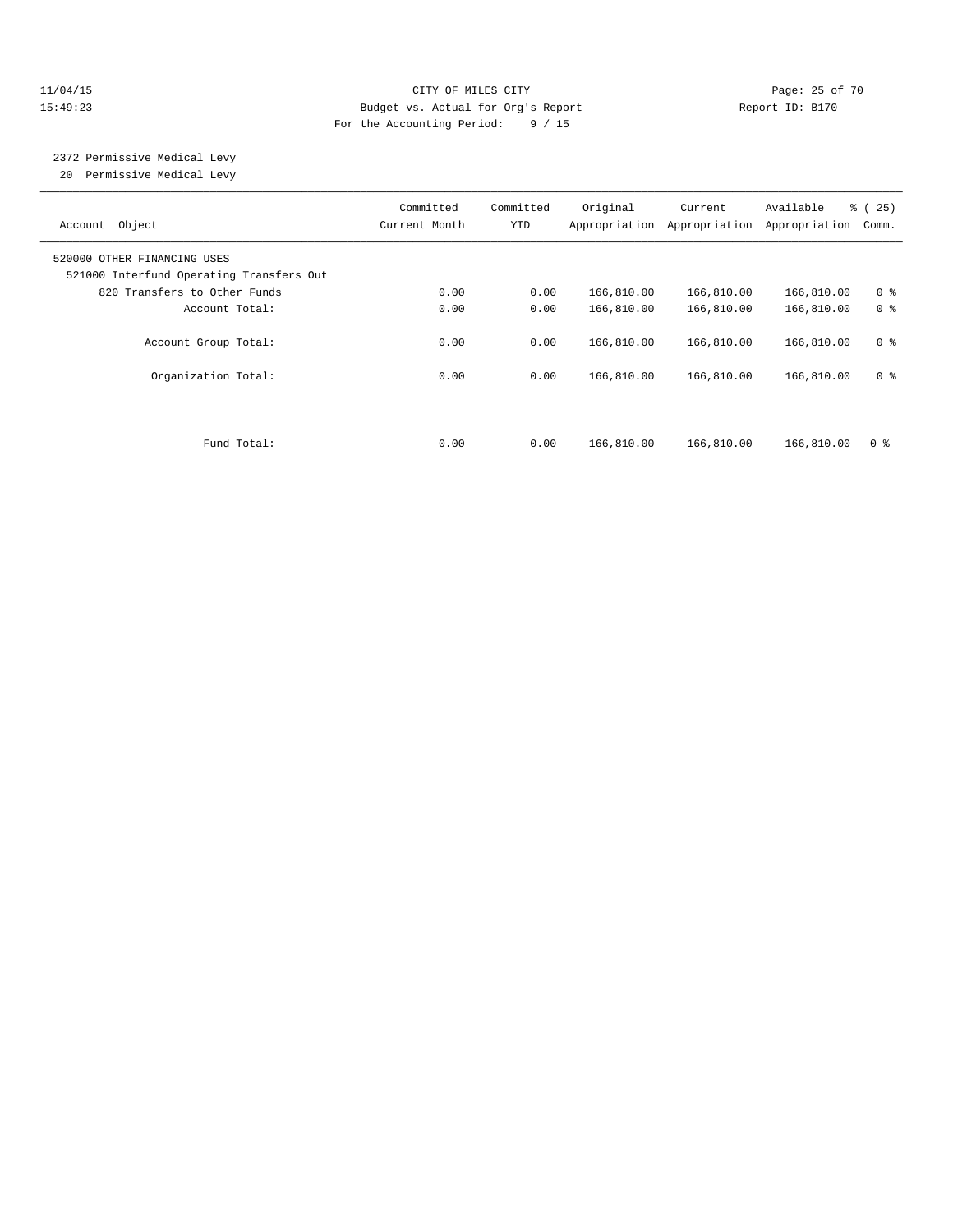### 11/04/15 **Page: 26 of 70** CITY OF MILES CITY **CITY Page: 26 of 70** 15:49:23 Budget vs. Actual for Org's Report Report ID: B170 For the Accounting Period: 9 / 15

————————————————————————————————————————————————————————————————————————————————————————————————————————————————————————————————————

# 2394 BUILDING CODE ENFORCEMENT

18 BUILDING INSPECTION

|                                          | Committed     | Committed  | Original   | Current    | Available                                       | <sub>है</sub> (25) |
|------------------------------------------|---------------|------------|------------|------------|-------------------------------------------------|--------------------|
| Account Object                           | Current Month | <b>YTD</b> |            |            | Appropriation Appropriation Appropriation Comm. |                    |
| 420000 PUBLIC SAFETY                     |               |            |            |            |                                                 |                    |
| 420531 Building Inspection               |               |            |            |            |                                                 |                    |
| 111 Salaries and Wages - Permanent       | 394.67        | 1,520.35   | 8,700.00   | 8,700.00   | 7,179.65                                        | $17*$              |
| 121 OVERTIME-PERMANENT                   | 16.42         | 38.32      | 150.00     | 150.00     | 111.68                                          | $26$ %             |
| 131 VACATION                             | 83.16         | 169.00     | 500.00     | 500.00     | 331.00                                          | $34$ $%$           |
| 132 SICK LEAVE                           | 172.05        | 241.34     | 300.00     | 300.00     | 58.66                                           | 80 %               |
| 133 OTHER LEAVE PAY                      | 0.00          | 0.00       | 493.00     | 493.00     | 493.00                                          | 0 <sup>8</sup>     |
| 141 Unemployment Insurance               | 0.99          | 3.01       | 15.00      | 15.00      | 11.99                                           | $20*$              |
| 142 Workers' Compensation                | 22.41         | 67.11      | 383.00     | 383.00     | 315.89                                          | 18 <sup>°</sup>    |
| 143 Health Insurance                     | 128.76        | 386.26     | 1,931.00   | 1,931.00   | 1,544.74                                        | $20*$              |
| 144 FICA                                 | 50.96         | 152.86     | 776.00     | 776.00     | 623.14                                          | $20*$              |
| 145 PERS                                 | 55.11         | 162.84     | 839.00     | 839.00     | 676.16                                          | 19 <sup>°</sup>    |
| 196 CLOTHING ALLOTMENT                   | 0.00          | 30.00      | 30.00      | 30.00      | 0.00                                            | $100*$             |
| 210 Office Supplies and Materials        | 0.00          | 0.00       | 4,000.00   | 4,000.00   | 4,000.00                                        | 0 <sup>8</sup>     |
| 214 Small Items of Equipment             | 0.00          | 910.00     | 15,000.00  | 15,000.00  | 14,090.00                                       | 6 %                |
| 220 Operating Expenses                   | 210.75        | 210.75     | 0.00       | 0.00       | $-210.75$                                       | $***$ $-$          |
| 311 Postage, Box Rent, Etc.              | 9.47          | 74.80      | 300.00     | 300.00     | 225.20                                          | $25$ %             |
| 320 Printing, Duplicating, Typing &      | 24.00         | 24.00      | 350.00     | 350.00     | 326.00                                          | 7 %                |
| 330 Publicity, Subscriptions & Dues      | 0.00          | 0.00       | 500.00     | 500.00     | 500.00                                          | 0 <sup>8</sup>     |
| 334 Memberships, Registrations & Dues    | 30.00         | 135.00     | 300.00     | 300.00     | 165.00                                          | 45 %               |
| 345 Telephone                            | 26.36         | 79.08      | 400.00     | 400.00     | 320.92                                          | 20%                |
| 347 Internet                             | 0.00          | 0.00       | 200.00     | 200.00     | 200.00                                          | 0 <sup>8</sup>     |
| 350 Professional Services                | 6,393.80      | 17,221.20  | 80,000.00  | 80,000.00  | 62,778.80                                       | $22$ %             |
| 360 Contr R & M                          | 101.17        | 202.34     | 0.00       | 0.00       | $-202.34$                                       | $***$ $-$          |
| 380 Training Services                    | 0.00          | 0.00       | 1,500.00   | 1,500.00   | 1,500.00                                        | 0 <sup>8</sup>     |
| 382 Books                                | 0.00          | 0.00       | 2,000.00   | 2,000.00   | 2,000.00                                        | 0 <sup>8</sup>     |
| 540 Special Assessments                  | 0.00          | 326.00     | 800.00     | 800.00     | 474.00                                          | 41 %               |
| Account Total:                           | 7,720.08      | 21,954.26  | 119,467.00 | 119,467.00 | 97,512.74                                       | 18 <sup>8</sup>    |
| Account Group Total:                     | 7,720.08      | 21,954.26  | 119,467.00 | 119,467.00 | 97,512.74                                       | 18 <sup>8</sup>    |
| 510000 MISCELLANEOUS                     |               |            |            |            |                                                 |                    |
| 510330 Comprehensive Liability Insurance |               |            |            |            |                                                 |                    |
| 513 Liability                            | 0.00          | 88.33      | 89.00      | 89.00      | 0.67                                            | 99 %               |
| Account Total:                           | 0.00          | 88.33      | 89.00      | 89.00      | 0.67                                            | 99 %               |
| Account Group Total:                     | 0.00          | 88.33      | 89.00      | 89.00      | 0.67                                            | 99 %               |
| 520000 OTHER FINANCING USES              |               |            |            |            |                                                 |                    |
| 521000 Interfund Operating Transfers Out |               |            |            |            |                                                 |                    |
| 820 Transfers to Other Funds             | 559.11        | 1,118.22   | 6,710.00   | 6,710.00   | 5,591.78                                        | $17*$              |
| Account Total:                           | 559.11        | 1,118.22   | 6,710.00   | 6,710.00   | 5,591.78                                        | $17*$              |
|                                          |               |            |            |            |                                                 |                    |
| Account Group Total:                     | 559.11        | 1,118.22   | 6,710.00   | 6,710.00   | 5,591.78                                        | $17*$              |
| Organization Total:                      | 8,279.19      | 23,160.81  | 126,266.00 | 126,266.00 | 103,105.19                                      | 18 %               |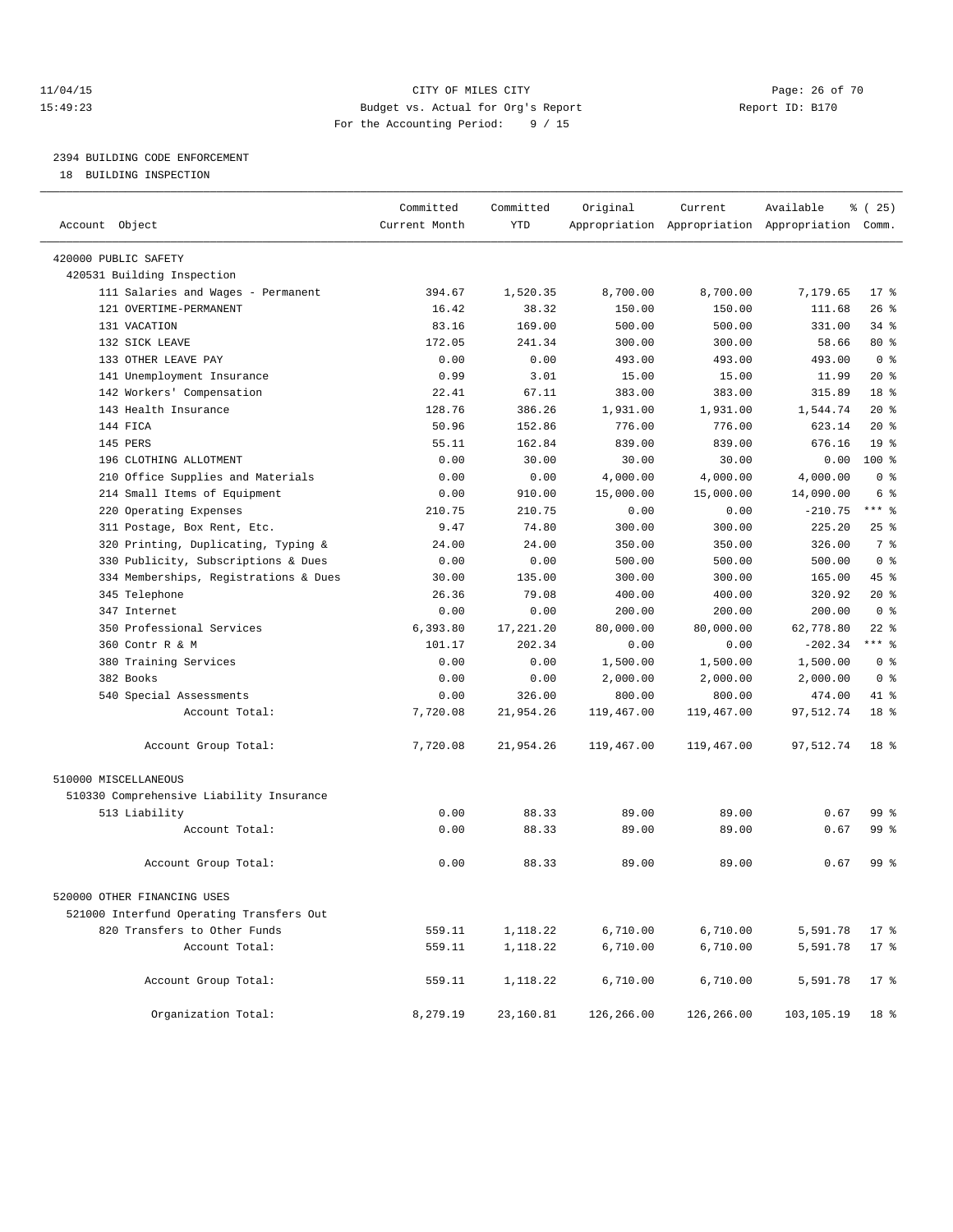### 11/04/15 **Page: 27 of 70** CITY OF MILES CITY **CITY Page: 27 of 70** 15:49:23 Budget vs. Actual for Org's Report Report ID: B170 For the Accounting Period: 9 / 15

# 2394 BUILDING CODE ENFORCEMENT

18 BUILDING INSPECTION

| Account Object |             | Committed<br>Current Month | Committed<br><b>YTD</b> | Original   | Current    | Available<br>Appropriation Appropriation Appropriation Comm. | 8 (25) |
|----------------|-------------|----------------------------|-------------------------|------------|------------|--------------------------------------------------------------|--------|
|                | Fund Total: | 8,279.19                   | 23,160.81               | 126,266.00 | 126,266.00 | 103,105.19 18 %                                              |        |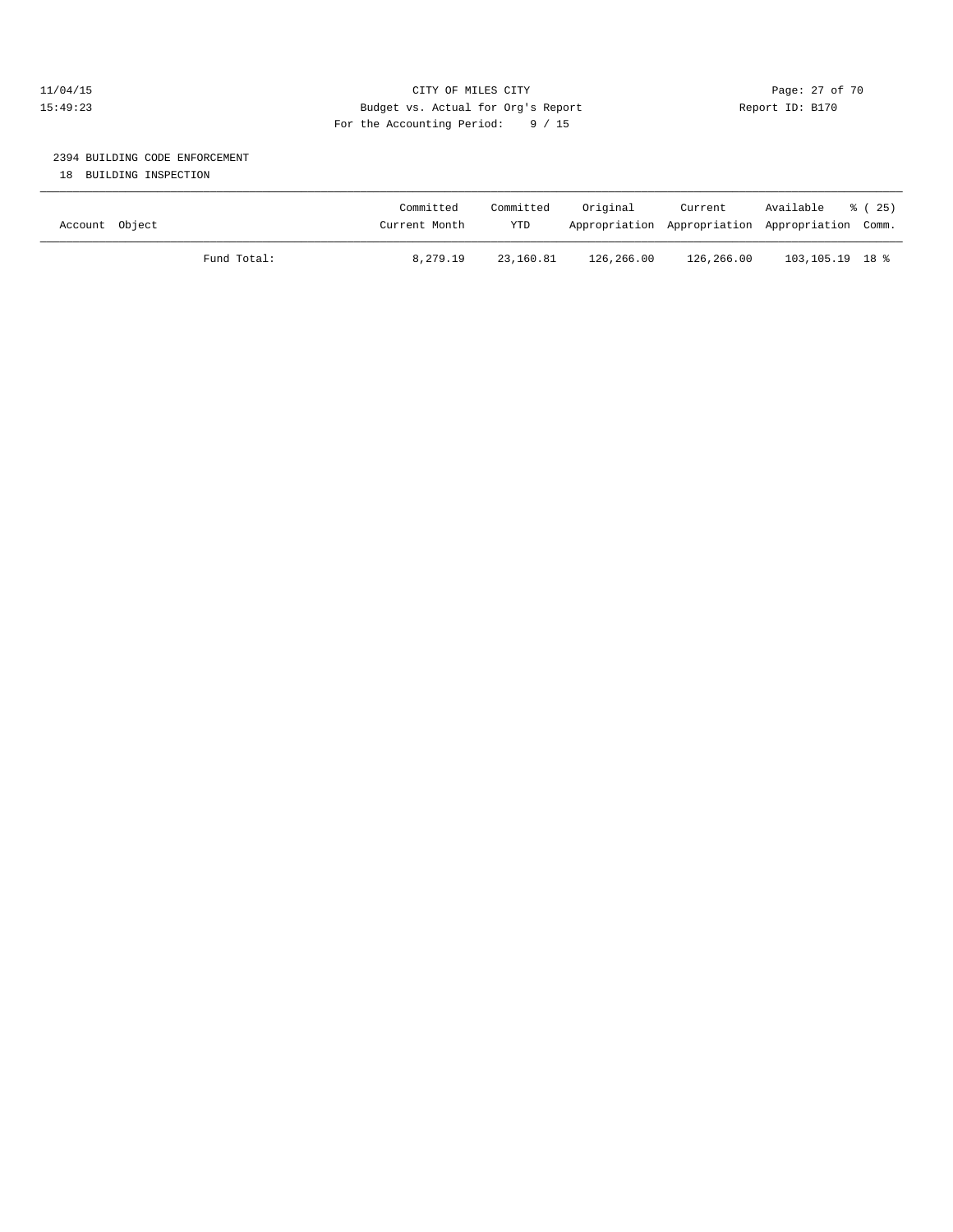### 11/04/15 **Page: 28 of 70** CITY OF MILES CITY **CITY Page: 28 of 70** 15:49:23 Budget vs. Actual for Org's Report Report ID: B170 For the Accounting Period: 9 / 15

### 2400 LTG M D#165-(Gen City) 46 SID #165

| Account Object                           | Committed<br>Current Month | Committed<br><b>YTD</b> | Original   | Current<br>Appropriation Appropriation Appropriation | Available   | % (25)<br>Comm. |  |
|------------------------------------------|----------------------------|-------------------------|------------|------------------------------------------------------|-------------|-----------------|--|
| 430000 Public Works                      |                            |                         |            |                                                      |             |                 |  |
| 430263 STREET LIGHTING                   |                            |                         |            |                                                      |             |                 |  |
| 341 Electric Utility Services            | 9,833.53                   | 28, 184.59              | 117,500.00 | 117,500.00                                           | 89, 315.41  | $24$ %          |  |
| 533 Machinery and Equipment Rental       | 4,754.55                   | 14,205.95               | 47,000.00  | 47,000.00                                            | 32,794.05   | $30*$           |  |
| Account Total:                           | 14,588.08                  | 42,390.54               | 164,500.00 | 164,500.00                                           | 122,109.46  | $26$ $%$        |  |
| Account Group Total:                     | 14,588.08                  | 42,390.54               | 164,500.00 | 164,500.00                                           | 122, 109.46 | $26$ $%$        |  |
| 520000 OTHER FINANCING USES              |                            |                         |            |                                                      |             |                 |  |
| 521000 Interfund Operating Transfers Out |                            |                         |            |                                                      |             |                 |  |
| 820 Transfers to Other Funds             | 0.00                       | 0.00                    | 1,000.00   | 1,000.00                                             | 1,000.00    | 0 <sup>8</sup>  |  |
| Account Total:                           | 0.00                       | 0.00                    | 1,000.00   | 1,000.00                                             | 1,000.00    | 0 <sup>8</sup>  |  |
| Account Group Total:                     | 0.00                       | 0.00                    | 1,000.00   | 1,000.00                                             | 1,000.00    | 0 <sup>8</sup>  |  |
| Organization Total:                      | 14,588.08                  | 42,390.54               | 165,500.00 | 165,500.00                                           | 123,109.46  | $26$ $%$        |  |
|                                          |                            |                         |            |                                                      |             |                 |  |
| Fund Total:                              | 14,588.08                  | 42,390.54               | 165,500.00 | 165,500.00                                           | 123,109.46  | $26$ %          |  |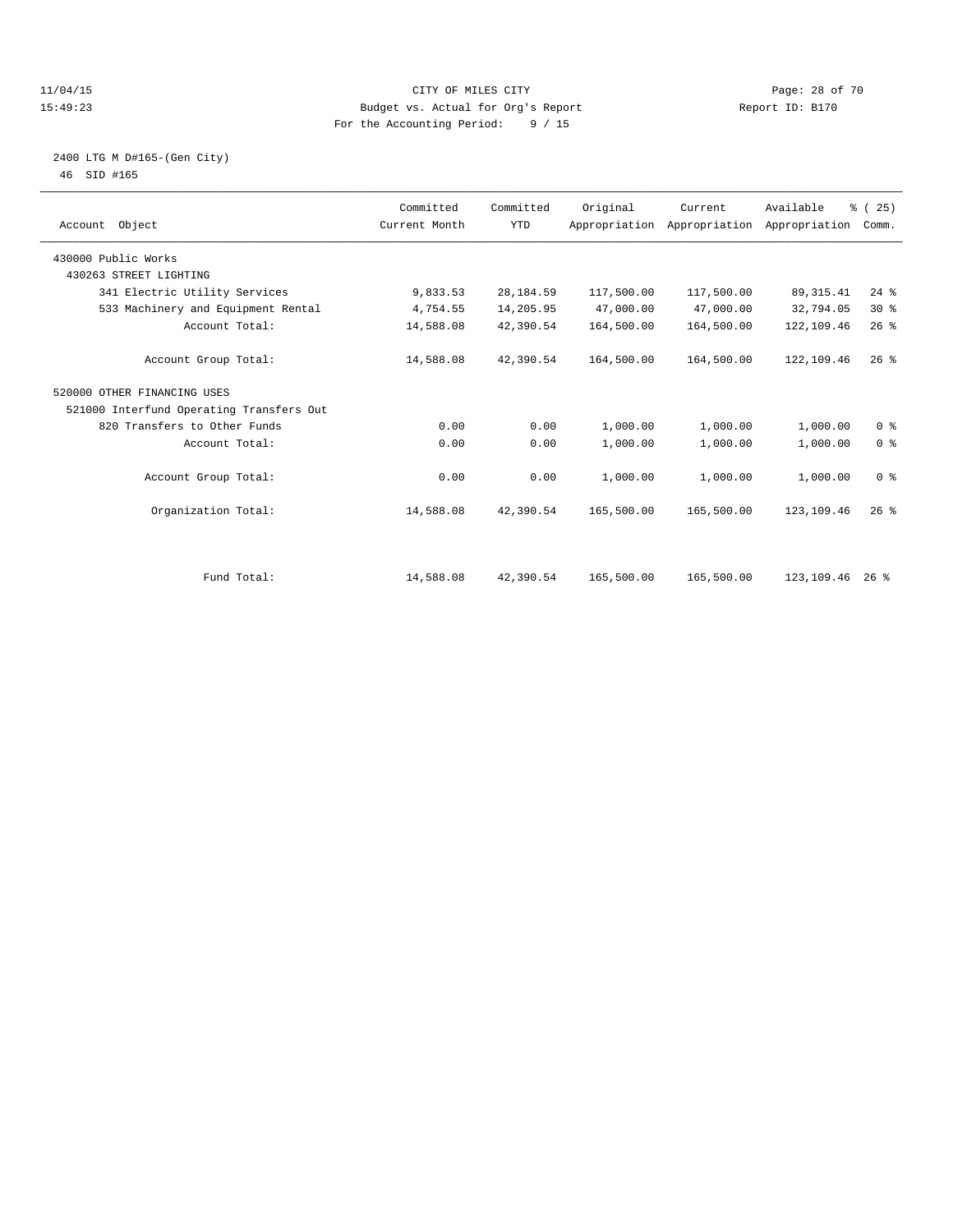### 11/04/15 **Page: 29 of 70** CITY OF MILES CITY **CITY Page: 29 of 70** 15:49:23 Budget vs. Actual for Org's Report Report ID: B170 For the Accounting Period: 9 / 15

# 2420 LTG M D#167-(MilesAddn Etc)

48 SID #167

| Account Object                           | Committed<br>Current Month | Committed<br><b>YTD</b> | Original  | Current   | Available<br>Appropriation Appropriation Appropriation | % (25)<br>Comm. |  |
|------------------------------------------|----------------------------|-------------------------|-----------|-----------|--------------------------------------------------------|-----------------|--|
|                                          |                            |                         |           |           |                                                        |                 |  |
| 430000 Public Works                      |                            |                         |           |           |                                                        |                 |  |
| 430263 STREET LIGHTING                   |                            |                         |           |           |                                                        |                 |  |
| 341 Electric Utility Services            | 1,821.74                   | 5,218.87                | 23,280.00 | 23,280.00 | 18,061.13                                              | $22$ $%$        |  |
| 360 Contr R & M                          | 0.00                       | 0.00                    | 9,000.00  | 9,000.00  | 9,000.00                                               | 0 <sup>8</sup>  |  |
| 533 Machinery and Equipment Rental       | 677.25                     | 2,031.75                | 0.00      | 0.00      | $-2,031.75$                                            | $***$ $%$       |  |
| Account Total:                           | 2,498.99                   | 7,250.62                | 32,280.00 | 32,280.00 | 25,029.38                                              | $22$ $%$        |  |
| Account Group Total:                     | 2,498.99                   | 7,250.62                | 32,280.00 | 32,280.00 | 25,029.38                                              | $22$ $%$        |  |
| 520000 OTHER FINANCING USES              |                            |                         |           |           |                                                        |                 |  |
| 521000 Interfund Operating Transfers Out |                            |                         |           |           |                                                        |                 |  |
| 820 Transfers to Other Funds             | 0.00                       | 0.00                    | 1,000.00  | 1,000.00  | 1,000.00                                               | 0 <sup>8</sup>  |  |
| Account Total:                           | 0.00                       | 0.00                    | 1,000.00  | 1,000.00  | 1,000.00                                               | 0 <sup>8</sup>  |  |
| Account Group Total:                     | 0.00                       | 0.00                    | 1,000.00  | 1,000.00  | 1,000.00                                               | 0 <sup>8</sup>  |  |
| Organization Total:                      | 2,498.99                   | 7,250.62                | 33,280.00 | 33,280.00 | 26,029.38                                              | $22$ $%$        |  |
|                                          |                            |                         |           |           |                                                        |                 |  |
| Fund Total:                              | 2,498.99                   | 7,250.62                | 33,280.00 | 33,280.00 | 26,029.38 22 %                                         |                 |  |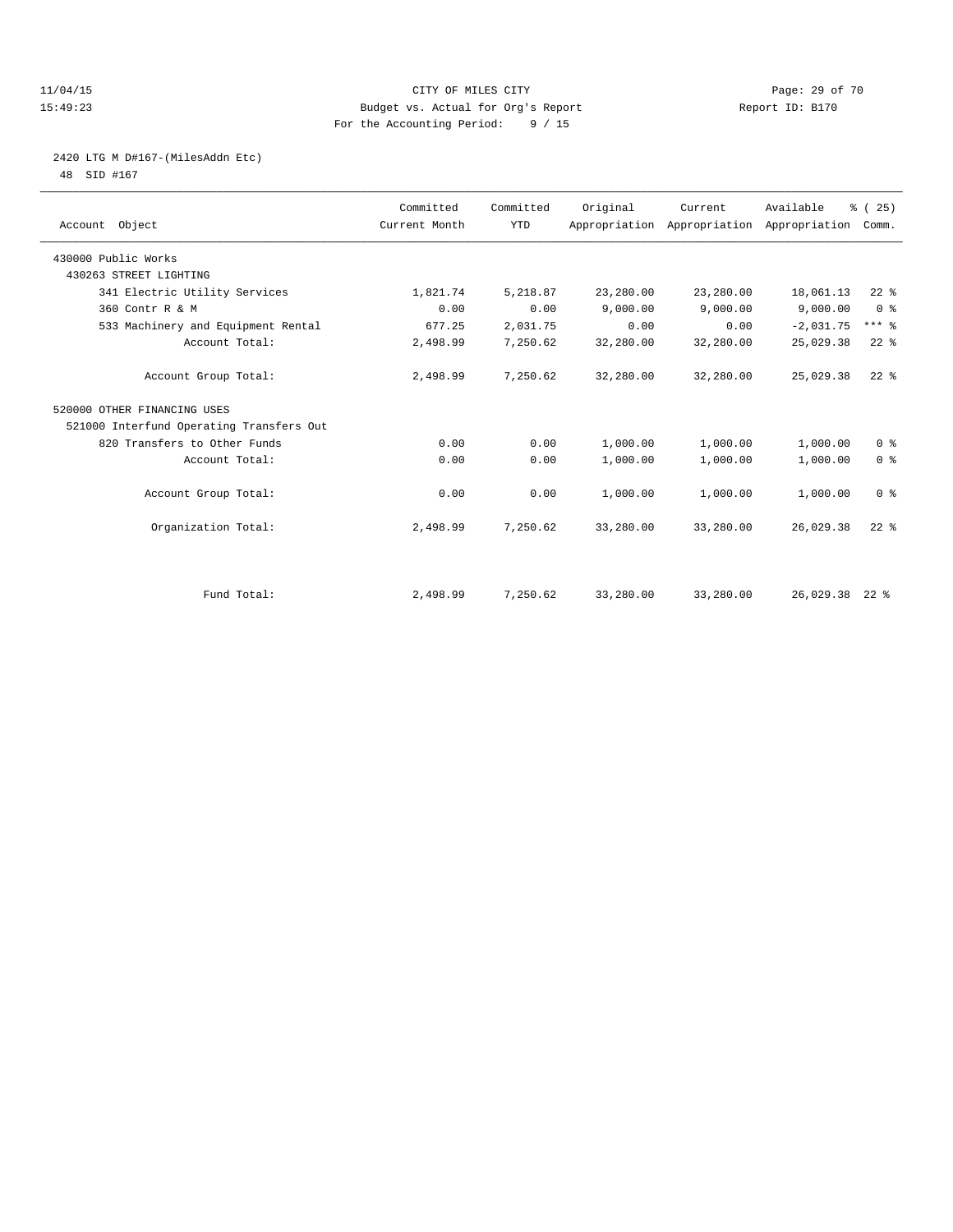### 11/04/15 **Page: 30 of 70** CITY OF MILES CITY **CITY Page: 30 of 70** 15:49:23 Budget vs. Actual for Org's Report Report ID: B170 For the Accounting Period: 9 / 15

### 2430 LTG M D#171-(Balsam Est) 49 SID #171

| Account Object                           | Committed<br>Current Month | Committed<br><b>YTD</b> | Original | Current  | Available<br>Appropriation Appropriation Appropriation | % (25)<br>Comm. |
|------------------------------------------|----------------------------|-------------------------|----------|----------|--------------------------------------------------------|-----------------|
| 430000 Public Works                      |                            |                         |          |          |                                                        |                 |
| 430263 STREET LIGHTING                   |                            |                         |          |          |                                                        |                 |
| 230 Repair and Maintenance Supplies      | 0.00                       | 0.00                    | 600.00   | 600.00   | 600.00                                                 | 0 <sup>8</sup>  |
| 341 Electric Utility Services            | 128.75                     | 368.67                  | 1,801.00 | 1,801.00 | 1,432.33                                               | 20%             |
| 360 Contr R & M                          | 0.00                       | 0.00                    | 1,100.00 | 1,100.00 | 1,100.00                                               | 0 <sup>8</sup>  |
| Account Total:                           | 128.75                     | 368.67                  | 3,501.00 | 3,501.00 | 3,132.33                                               | $11$ %          |
| Account Group Total:                     | 128.75                     | 368.67                  | 3,501.00 | 3,501.00 | 3, 132.33                                              | 11 <sup>8</sup> |
| 520000 OTHER FINANCING USES              |                            |                         |          |          |                                                        |                 |
| 521000 Interfund Operating Transfers Out |                            |                         |          |          |                                                        |                 |
| 820 Transfers to Other Funds             | 0.00                       | 0.00                    | 1,000.00 | 1,000.00 | 1,000.00                                               | 0 <sup>8</sup>  |
| Account Total:                           | 0.00                       | 0.00                    | 1,000.00 | 1,000.00 | 1,000.00                                               | 0 <sup>8</sup>  |
| Account Group Total:                     | 0.00                       | 0.00                    | 1,000.00 | 1,000.00 | 1,000.00                                               | 0 <sup>8</sup>  |
| Organization Total:                      | 128.75                     | 368.67                  | 4,501.00 | 4,501.00 | 4,132.33                                               | 8 %             |
|                                          |                            |                         |          |          |                                                        |                 |
| Fund Total:                              | 128.75                     | 368.67                  | 4,501.00 | 4,501.00 | 4,132.33                                               | 8 %             |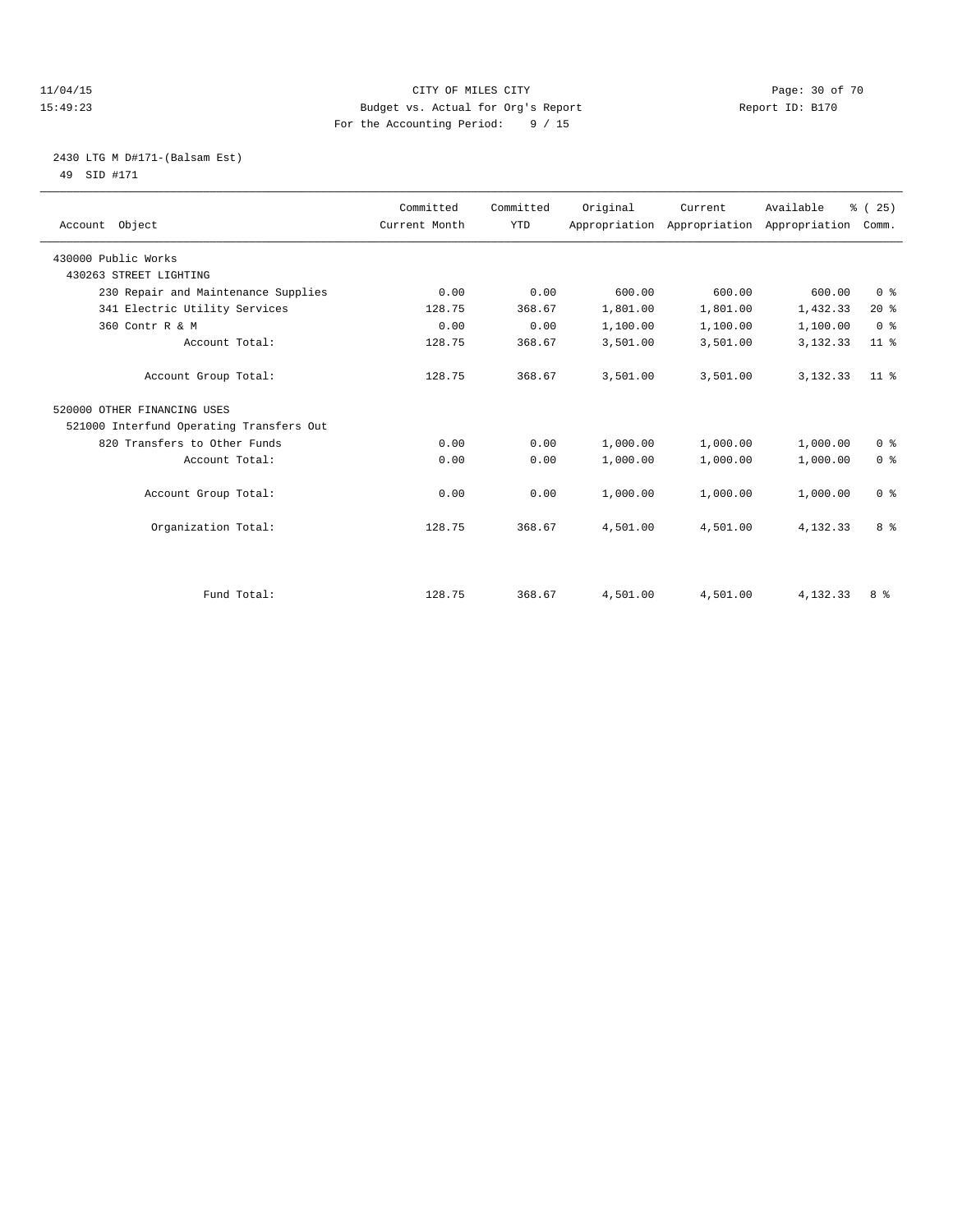### 11/04/15 Page: 31 of 70 15:49:23 Budget vs. Actual for Org's Report Report ID: B170 For the Accounting Period: 9 / 15

### 2440 LTG M D#172-(Main Str) 50 SID #172

| Account Object                           | Committed<br>Current Month | Committed<br><b>YTD</b> | Original  | Current<br>Appropriation Appropriation | Available<br>Appropriation | % (25)<br>Comm. |
|------------------------------------------|----------------------------|-------------------------|-----------|----------------------------------------|----------------------------|-----------------|
| 430000 Public Works                      |                            |                         |           |                                        |                            |                 |
| 430263 STREET LIGHTING                   |                            |                         |           |                                        |                            |                 |
| 230 Repair and Maintenance Supplies      | 227.24                     | 227.24                  | 3,000.00  | 3,000.00                               | 2,772.76                   | 8 %             |
| 341 Electric Utility Services            | 1,171.80                   | 3,337.59                | 14,890.00 | 14,890.00                              | 11,552.41                  | $22$ $%$        |
| 360 Contr R & M                          | 0.00                       | 0.00                    | 1,700.00  | 1,700.00                               | 1,700.00                   | 0 <sup>8</sup>  |
| Account Total:                           | 1,399.04                   | 3,564.83                | 19,590.00 | 19,590.00                              | 16,025.17                  | 18 <sup>8</sup> |
| Account Group Total:                     | 1,399.04                   | 3,564.83                | 19,590.00 | 19,590.00                              | 16,025.17                  | 18 <sup>8</sup> |
| 520000 OTHER FINANCING USES              |                            |                         |           |                                        |                            |                 |
| 521000 Interfund Operating Transfers Out |                            |                         |           |                                        |                            |                 |
| 820 Transfers to Other Funds             | 0.00                       | 0.00                    | 1,000.00  | 1,000.00                               | 1,000.00                   | 0 <sup>8</sup>  |
| Account Total:                           | 0.00                       | 0.00                    | 1,000.00  | 1,000.00                               | 1,000.00                   | 0 <sup>8</sup>  |
| Account Group Total:                     | 0.00                       | 0.00                    | 1,000.00  | 1,000.00                               | 1,000.00                   | 0 <sup>8</sup>  |
| Organization Total:                      | 1,399.04                   | 3,564.83                | 20,590.00 | 20,590.00                              | 17,025.17                  | $17*$           |
|                                          |                            |                         |           |                                        |                            |                 |
| Fund Total:                              | 1,399.04                   | 3,564.83                | 20,590.00 | 20,590.00                              | 17,025.17 17 %             |                 |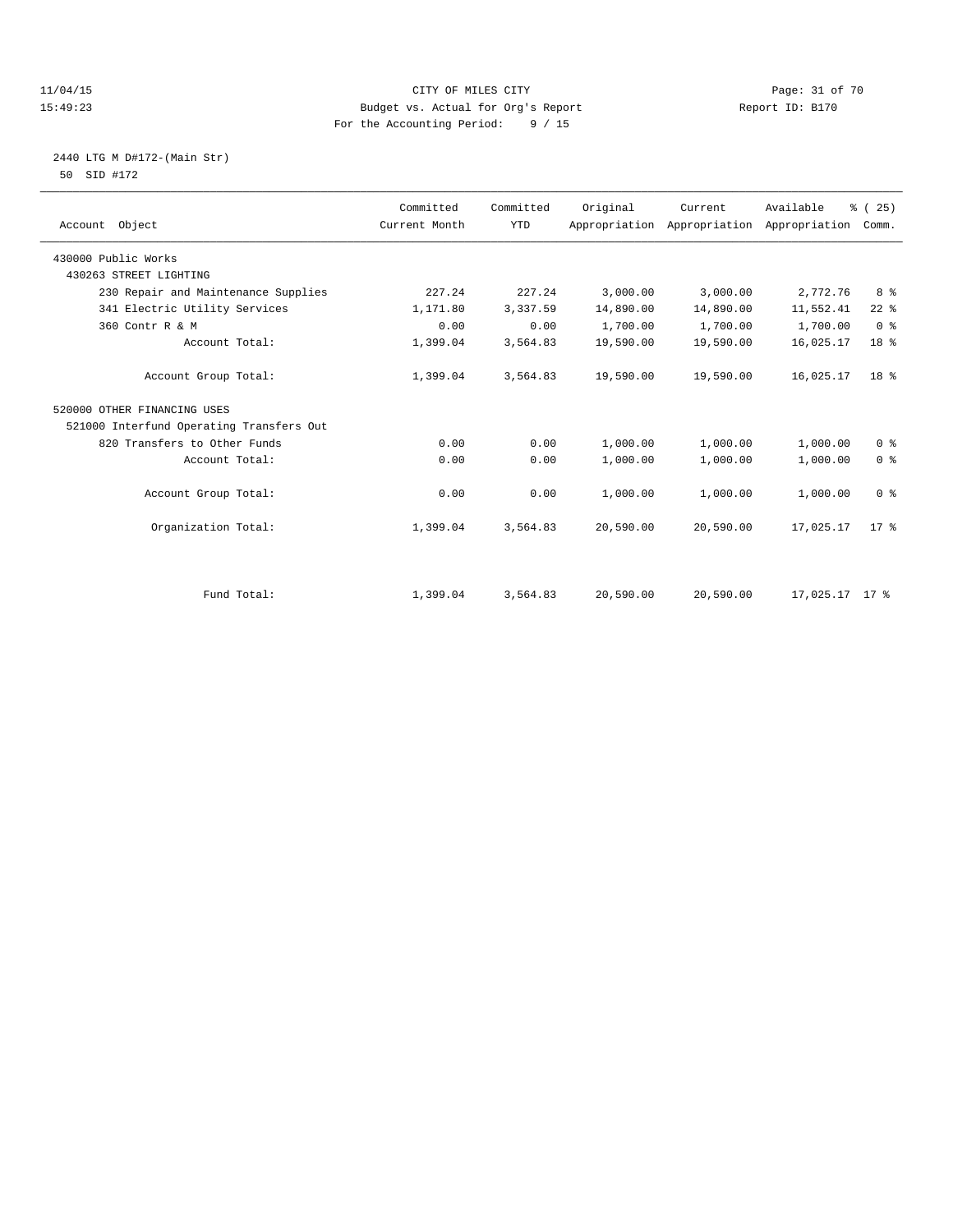### 11/04/15 **Page: 32 of 70** CITY OF MILES CITY **CITY Page: 32 of 70** 15:49:23 Budget vs. Actual for Org's Report Report ID: B170 For the Accounting Period: 9 / 15

### 2450 LTG M D#195-(SG-Trico) 51 SID #195

| Account Object                           | Committed<br>Current Month | Committed<br><b>YTD</b> | Original | Current  | Available<br>Appropriation Appropriation Appropriation | % (25)<br>Comm. |  |
|------------------------------------------|----------------------------|-------------------------|----------|----------|--------------------------------------------------------|-----------------|--|
| 430000 Public Works                      |                            |                         |          |          |                                                        |                 |  |
| 430263 STREET LIGHTING                   |                            |                         |          |          |                                                        |                 |  |
| 341 Electric Utility Services            | 0.00                       | 847.58                  | 5,505.00 | 5,505.00 | 4,657.42                                               | 15 <sup>8</sup> |  |
| Account Total:                           | 0.00                       | 847.58                  | 5,505.00 | 5,505.00 | 4,657.42                                               | 15 <sup>°</sup> |  |
| Account Group Total:                     | 0.00                       | 847.58                  | 5,505.00 | 5,505.00 | 4,657.42                                               | $15*$           |  |
| 520000 OTHER FINANCING USES              |                            |                         |          |          |                                                        |                 |  |
| 521000 Interfund Operating Transfers Out |                            |                         |          |          |                                                        |                 |  |
| 820 Transfers to Other Funds             | 0.00                       | 0.00                    | 1,000.00 | 1,000.00 | 1,000.00                                               | 0 <sup>8</sup>  |  |
| Account Total:                           | 0.00                       | 0.00                    | 1,000.00 | 1,000.00 | 1,000.00                                               | 0 <sup>8</sup>  |  |
| Account Group Total:                     | 0.00                       | 0.00                    | 1,000.00 | 1,000.00 | 1,000.00                                               | 0 <sup>8</sup>  |  |
| Organization Total:                      | 0.00                       | 847.58                  | 6,505.00 | 6,505.00 | 5,657.42                                               | $13*$           |  |
|                                          |                            |                         |          |          |                                                        |                 |  |
| Fund Total:                              | 0.00                       | 847.58                  | 6.505.00 | 6.505.00 | $5,657.42$ 13 %                                        |                 |  |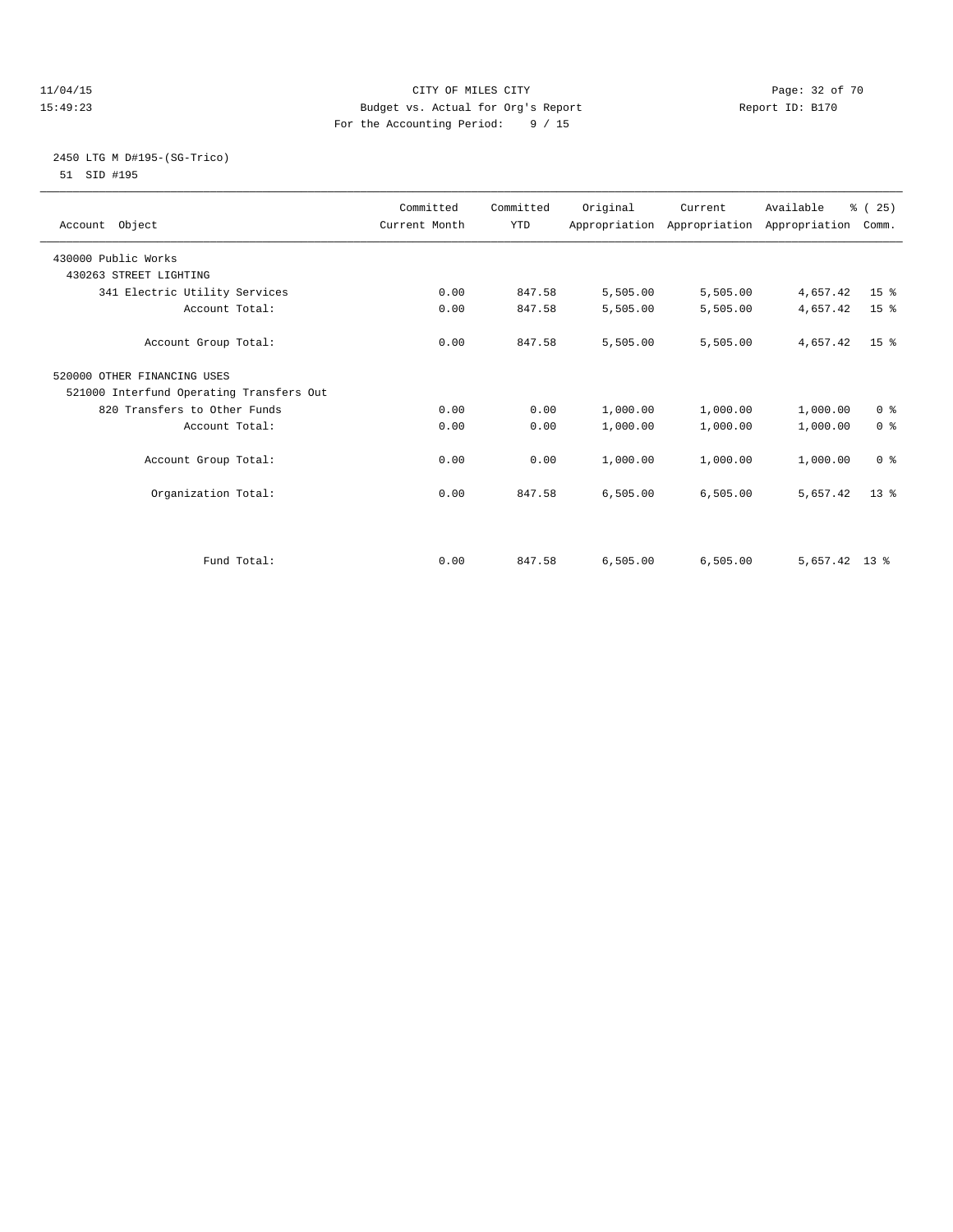### 11/04/15 Page: 33 of 70 15:49:23 Budget vs. Actual for Org's Report Report ID: B170 For the Accounting Period: 9 / 15

### 2470 LTG M D#202-(SG-MDU&NV) 72 SID #202

| Account Object                           | Committed<br>Current Month | Committed<br><b>YTD</b> | Original | Current<br>Appropriation Appropriation Appropriation | Available | % (25)<br>Comm. |  |
|------------------------------------------|----------------------------|-------------------------|----------|------------------------------------------------------|-----------|-----------------|--|
| 430000 Public Works                      |                            |                         |          |                                                      |           |                 |  |
| 430263 STREET LIGHTING                   |                            |                         |          |                                                      |           |                 |  |
| 341 Electric Utility Services            | 580.08                     | 1,094.64                | 3,809.00 | 3,809.00                                             | 2,714.36  | 29 <sup>8</sup> |  |
| 533 Machinery and Equipment Rental       | 0.00                       | 608.24                  | 3,200.00 | 3,200.00                                             | 2,591.76  | 19 <sup>°</sup> |  |
| Account Total:                           | 580.08                     | 1,702.88                | 7,009.00 | 7,009.00                                             | 5,306.12  | $24$ %          |  |
| Account Group Total:                     | 580.08                     | 1,702.88                | 7,009.00 | 7,009.00                                             | 5,306.12  | $24$ $%$        |  |
| 520000 OTHER FINANCING USES              |                            |                         |          |                                                      |           |                 |  |
| 521000 Interfund Operating Transfers Out |                            |                         |          |                                                      |           |                 |  |
| 820 Transfers to Other Funds             | 0.00                       | 0.00                    | 1,000.00 | 1,000.00                                             | 1,000.00  | 0 <sup>8</sup>  |  |
| Account Total:                           | 0.00                       | 0.00                    | 1,000.00 | 1,000.00                                             | 1,000.00  | 0 <sup>8</sup>  |  |
| Account Group Total:                     | 0.00                       | 0.00                    | 1,000.00 | 1,000.00                                             | 1,000.00  | 0 <sup>8</sup>  |  |
| Organization Total:                      | 580.08                     | 1,702.88                | 8,009.00 | 8,009.00                                             | 6,306.12  | $21$ $%$        |  |
|                                          |                            |                         |          |                                                      |           |                 |  |
| Fund Total:                              | 580.08                     | 1,702.88                | 8,009.00 | 8,009.00                                             | 6,306.12  | $21$ %          |  |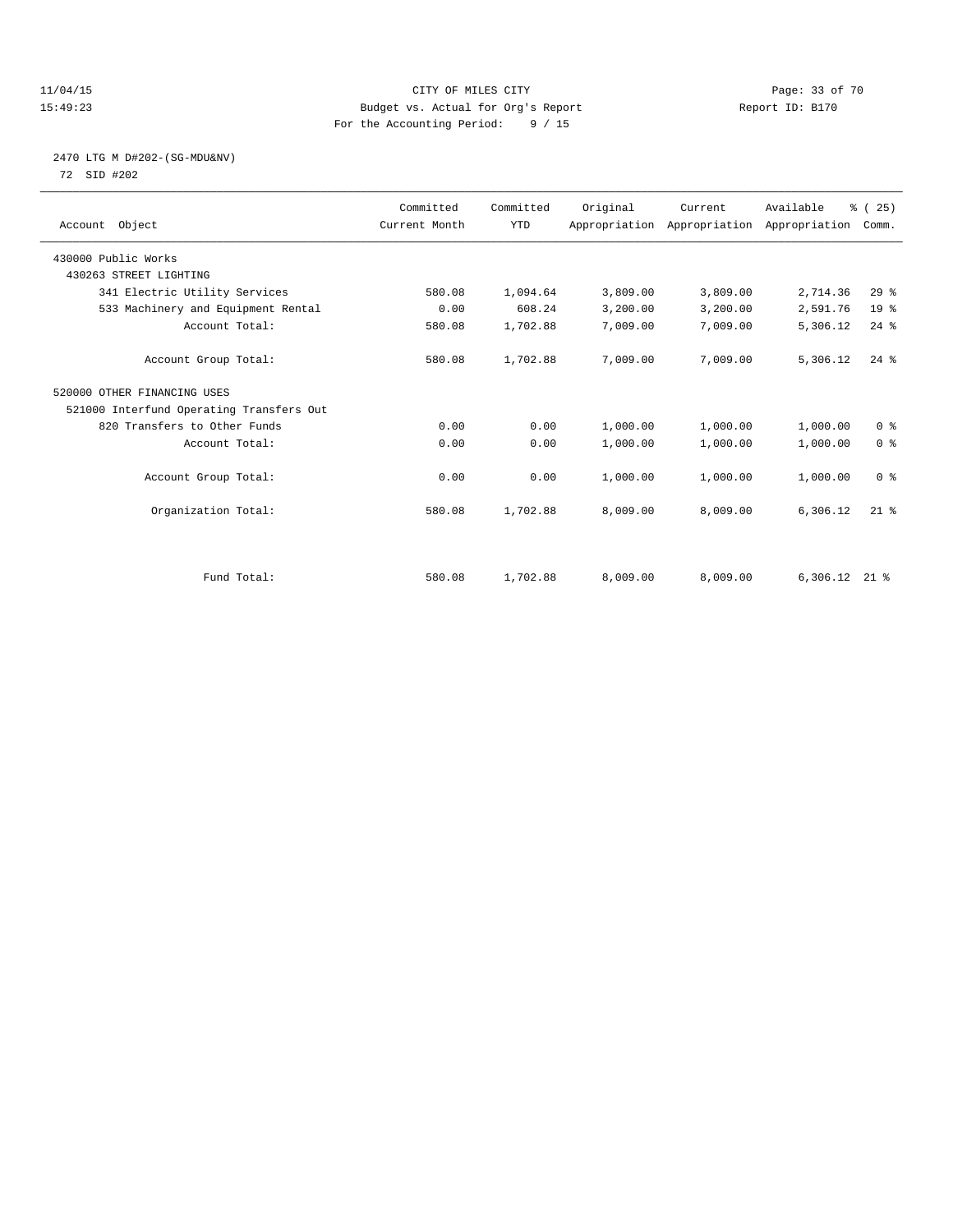### 11/04/15 **Page: 34 of 70 CITY OF MILES CITY CITY Page: 34 of 70** 15:49:23 Budget vs. Actual for Org's Report Report ID: B170 For the Accounting Period: 9 / 15

### 2480 LTG M M#173-(Milestown Estates)

47 SID #173(Ltg-Milestown)

| Account Object                           | Committed<br>Current Month | Committed<br><b>YTD</b> | Original | Current  | Available<br>Appropriation Appropriation Appropriation | % (25)<br>Comm. |
|------------------------------------------|----------------------------|-------------------------|----------|----------|--------------------------------------------------------|-----------------|
| 430000 Public Works                      |                            |                         |          |          |                                                        |                 |
| 430263 STREET LIGHTING                   |                            |                         |          |          |                                                        |                 |
| 230 Repair and Maintenance Supplies      | 0.00                       | 0.00                    | 460.00   | 460.00   | 460.00                                                 | 0 <sup>8</sup>  |
| 341 Electric Utility Services            | 99.58                      | 305.08                  | 1,400.00 | 1,400.00 | 1,094.92                                               | $22$ $%$        |
| 360 Contr R & M                          | 0.00                       | 0.00                    | 100.00   | 100.00   | 100.00                                                 | 0 <sup>8</sup>  |
| Account Total:                           | 99.58                      | 305.08                  | 1,960.00 | 1,960.00 | 1,654.92                                               | 16 <sup>8</sup> |
| Account Group Total:                     | 99.58                      | 305.08                  | 1,960.00 | 1,960.00 | 1,654.92                                               | 16 <sup>8</sup> |
| 520000 OTHER FINANCING USES              |                            |                         |          |          |                                                        |                 |
| 521000 Interfund Operating Transfers Out |                            |                         |          |          |                                                        |                 |
| 820 Transfers to Other Funds             | 0.00                       | 0.00                    | 250.00   | 250.00   | 250.00                                                 | 0 <sup>8</sup>  |
| Account Total:                           | 0.00                       | 0.00                    | 250.00   | 250.00   | 250.00                                                 | 0 <sup>8</sup>  |
| Account Group Total:                     | 0.00                       | 0.00                    | 250.00   | 250.00   | 250.00                                                 | 0 <sup>8</sup>  |
| Organization Total:                      | 99.58                      | 305.08                  | 2,210.00 | 2,210.00 | 1,904.92                                               | $14*$           |
|                                          |                            |                         |          |          |                                                        |                 |
| Fund Total:                              | 99.58                      | 305.08                  | 2,210.00 | 2,210.00 | $1.904.92$ 14 %                                        |                 |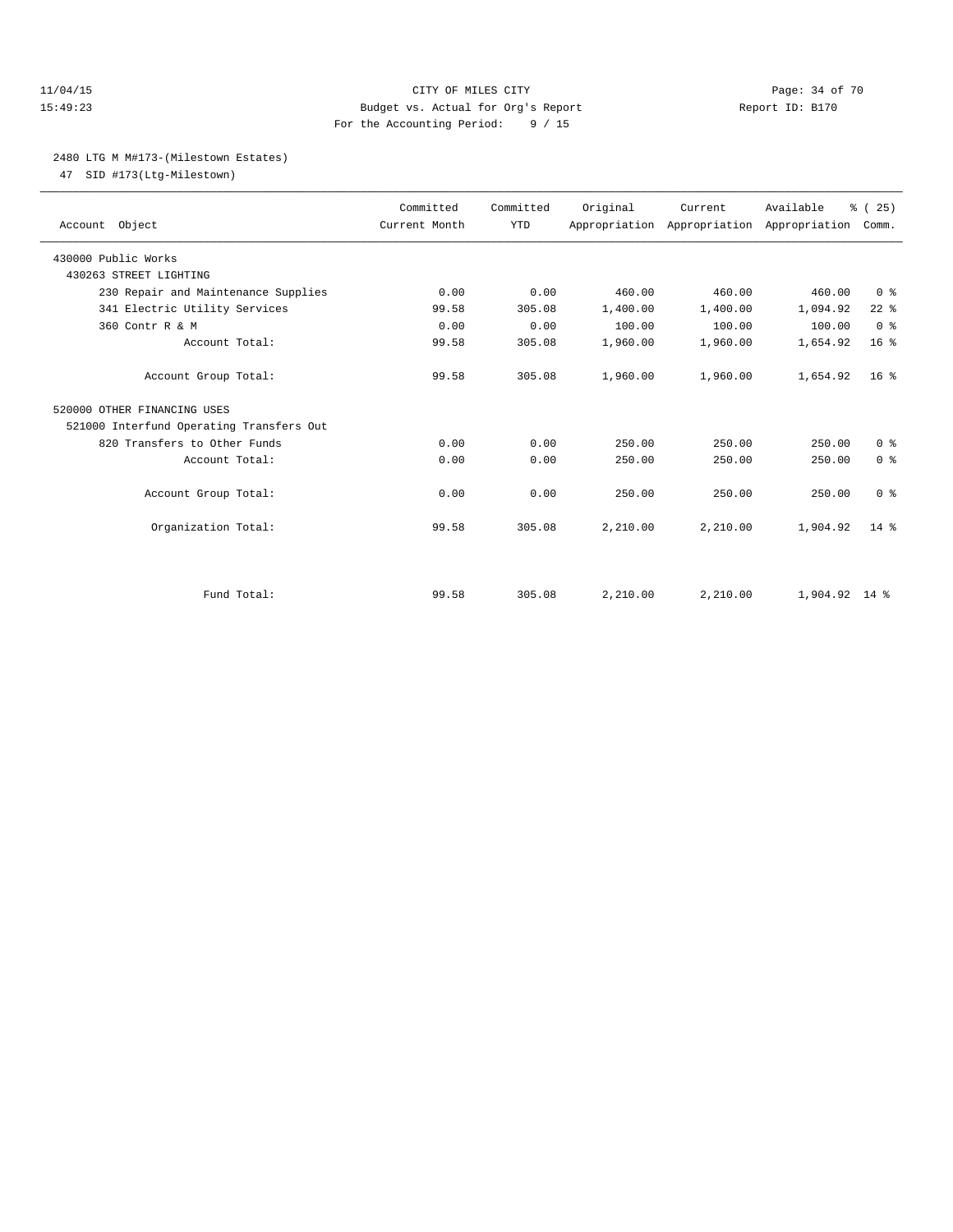### 11/04/15 **Page: 35 of 70** CITY OF MILES CITY **CITY** Page: 35 of 70 15:49:23 Budget vs. Actual for Org's Report Report ID: B170 For the Accounting Period: 9 / 15

————————————————————————————————————————————————————————————————————————————————————————————————————————————————————————————————————

# 2510 STR MAINT DIST #204

107 Paved St. Maint. Dist.#204

|                                           | Committed     | Committed   | Original   | Current            | Available                                       | ៖ (25)                 |
|-------------------------------------------|---------------|-------------|------------|--------------------|-------------------------------------------------|------------------------|
| Account Object                            | Current Month | YTD         |            |                    | Appropriation Appropriation Appropriation Comm. |                        |
| 430000 Public Works                       |               |             |            |                    |                                                 |                        |
| 430220 Operations                         |               |             |            |                    |                                                 |                        |
| 111 Salaries and Wages - Permanent        | 18,099.35     | 46,947.05   | 230,608.00 | 230,608.00         | 183,660.95                                      | $20*$                  |
| 121 OVERTIME-PERMANENT                    | 75.34         | 543.43      | 6,800.00   | 6,800.00           | 6,256.57                                        | 8 %                    |
| 131 VACATION                              | 611.60        | 5,588.28    | 10,000.00  | 10,000.00          | 4,411.72                                        | 56 %                   |
| 132 SICK LEAVE                            | 369.00        | 4,553.68    | 5,000.00   | 5,000.00           | 446.32                                          | 91 %                   |
| 133 OTHER LEAVE PAY                       | 0.00          | 0.00        | 4,000.00   | 4,000.00           | 4,000.00                                        | 0 <sup>8</sup>         |
| 134 HOLIDAY PAY                           | 0.00          | 60.26       | 1,200.00   |                    | 1,139.74                                        | 5 <sup>°</sup>         |
| 141 Unemployment Insurance                | 28.72         | 87.80       | 390.00     | 1,200.00<br>390.00 | 302.20                                          | $23$ $%$               |
| 142 Workers' Compensation                 | 1,096.63      | 3,339.04    | 12,880.00  | 12,880.00          | 9,540.96                                        | 26%                    |
| 143 Health Insurance                      | 3,296.29      | 9,889.30    |            |                    |                                                 | $23$ %                 |
| 144 FICA                                  |               |             | 42,645.00  | 42,645.00          | 32,755.70                                       | $22$ %                 |
| 145 PERS                                  | 1,404.86      | 4,290.70    | 19,850.00  | 19,850.00          | 15,559.30                                       | $22$ %                 |
|                                           | 1,584.18      | 4,771.28    | 21,459.00  | 21,459.00          | 16,687.72                                       |                        |
| 196 CLOTHING ALLOTMENT                    | 0.00          | 768.00      | 800.00     | 800.00             | 32.00                                           | 96 %                   |
| 210 Office Supplies and Materials         | 10.01         | 10.01       | 500.00     | 500.00             | 489.99                                          | 2 <sup>°</sup>         |
| 214 Small Items of Equipment              | 0.00          | 2,475.99    | 7,000.00   | 7,000.00           | 4,524.01                                        | 35 <sup>8</sup><br>8 % |
| 220 Operating Expenses                    | 1,227.13      | 1,232.13    | 15,000.00  | 15,000.00          | 13,767.87                                       |                        |
| 222 Chemicals, Lab & Med Supplies         | 0.00          | 0.00        | 600.00     | 600.00             | 600.00                                          | 0 <sup>8</sup>         |
| 226 Clothing and Uniforms                 | 0.00          | 0.00        | 700.00     | 700.00             | 700.00                                          | 0 <sup>8</sup>         |
| 230 Repair and Maintenance Supplies       | 348.76        | 1,841.65    | 18,000.00  | 18,000.00          | 16, 158. 35                                     | $10*$                  |
| 231 Gas, Oil, Diesel Fuel, Grease, etc.   | 1,803.62      | 5,602.54    | 36,000.00  | 36,000.00          | 30, 397.46                                      | 16 <sup>°</sup>        |
| 241 Consumable Tools                      | 0.00          | 0.00        | 50.00      | 50.00              | 50.00                                           | 0 <sup>8</sup>         |
| 242 Sign Parts and Supplies               | 0.00          | 3,670.12    | 7,000.00   | 7,000.00           | 3,329.88                                        | $52$ $%$               |
| 311 Postage, Box Rent, Etc.               | 0.00          | 0.00        | 75.00      | 75.00              | 75.00                                           | 0 <sup>8</sup>         |
| 320 Printing, Duplicating, Typing &       | 0.00          | 0.00        | 100.00     | 100.00             | 100.00                                          | 0 <sup>8</sup>         |
| 330 Publicity, Subscriptions & Dues       | 0.00          | 0.00        | 700.00     | 700.00             | 700.00                                          | 0 <sup>8</sup>         |
| 331 Publication of Formal & Legal Notices | 0.00          | 132.00      | 0.00       | 0.00               | $-132.00$                                       | $***$ $-$              |
| 334 Memberships, Registrations & Dues     | 0.00          | 0.00        | 250.00     | 250.00             | 250.00                                          | 0 <sup>8</sup>         |
| 341 Electric Utility Services             | 69.18         | 270.30      | 1,060.00   | 1,060.00           | 789.70                                          | 26%                    |
| 344 Gas Utility Service                   | 0.00          | 37.41       | 1,050.00   | 1,050.00           | 1,012.59                                        | 4%                     |
| 345 Telephone                             | 186.48        | 415.61      | 2,000.00   | 2,000.00           | 1,584.39                                        | $21$ %                 |
| 346 Garbage Service                       | 0.00          | 0.00        | 175.00     | 175.00             | 175.00                                          | 0 <sup>8</sup>         |
| 347 Internet                              | 0.00          | 0.00        | 200.00     | 200.00             | 200.00                                          | 0 <sup>8</sup>         |
| 350 Professional Services                 | 0.00          | 677.86      | 5,000.00   | 5,000.00           | 4,322.14                                        | $14$ %                 |
| 360 Contr R & M                           | 507.66        | 615.32      | 10,000.00  | 10,000.00          | 9,384.68                                        | 6 %                    |
| 363 R&M Vehicles/Equip/Labor-PW           | 15,482.19     | 19,172.04   | 80,000.00  | 80,000.00          | 60,827.96                                       | $24$ %                 |
| 370 Travel                                | 32.80         | 32.80       | 1,000.00   | 1,000.00           | 967.20                                          | 3%                     |
| 380 Training Services                     | 0.00          | 0.00        | 700.00     | 700.00             | 700.00                                          | 0 <sup>8</sup>         |
| 382 Books                                 | 0.00          | 0.00        | 200.00     | 200.00             | 200.00                                          | 0 <sup>8</sup>         |
| 511 Insurance on Buildings                | 0.00          | 769.48      | 770.00     | 770.00             |                                                 | $0.52$ 100 %           |
| 512 Insurance on Vehicles & Equipment     | 0.00          | 2,693.77    | 2,694.00   | 2,694.00           | 0.23                                            | 100 %                  |
| 513 Liability                             | 0.00          | 3,035.65    | 3,036.00   | 3,036.00           | 0.35                                            | 100 %                  |
| 531 Building & Office Rental              | 350.00        | 1,050.00    | 4,200.00   | 4,200.00           | 3,150.00                                        | $25$ $%$               |
| 532 Land Rental                           | 0.00          | 4,838.10    | 8,100.00   | 8,100.00           | 3,261.90                                        | 60 %                   |
| Account Total:                            | 46,583.80     | 129, 411.60 | 561,792.00 | 561,792.00         | 432,380.40                                      | $23$ $%$               |
| 430233 Roadway/Re-surfacing               |               |             |            |                    |                                                 |                        |
| 350 Professional Services                 | 457.08        | 17,076.95   | 300,000.00 | 300,000.00         | 282,923.05                                      | 6 %                    |
| Account Total:                            | 457.08        | 17,076.95   | 300,000.00 | 300,000.00         | 282,923.05                                      | 6 %                    |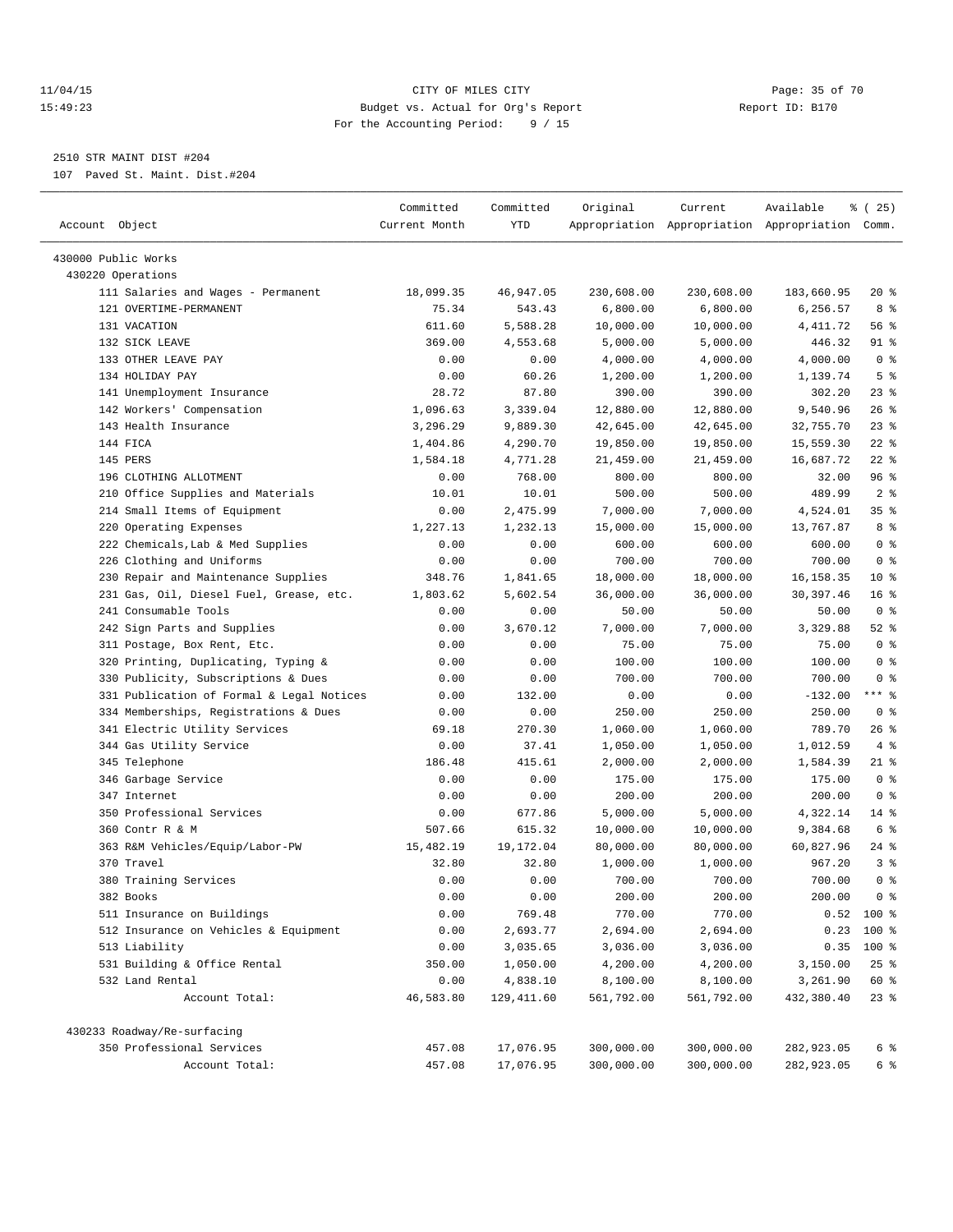### 11/04/15 **Page: 36 of 70** CITY OF MILES CITY **CITY** Page: 36 of 70 15:49:23 Budget vs. Actual for Org's Report Report ID: B170 For the Accounting Period: 9 / 15

## 2510 STR MAINT DIST #204

107 Paved St. Maint. Dist.#204

|                                          | Committed     | Committed    | Original     | Current                                   | Available         | % (25)          |
|------------------------------------------|---------------|--------------|--------------|-------------------------------------------|-------------------|-----------------|
| Account Object                           | Current Month | <b>YTD</b>   |              | Appropriation Appropriation Appropriation |                   | Comm.           |
| 430234 CURB AND GUTTER                   |               |              |              |                                           |                   |                 |
| 350 Professional Services                | 5,040.60      | 23,985.80    | 120,000.00   | 120,000.00                                | 96,014.20         | $20*$           |
| Account Total:                           | 5,040.60      | 23,985.80    | 120,000.00   | 120,000.00                                | 96,014.20         | $20*$           |
| 430235 Storm Drain & Culvert Maintenance |               |              |              |                                           |                   |                 |
| 230 Repair and Maintenance Supplies      | 112.64        | 9,333.53     | 50,000.00    | 50,000.00                                 | 40,666.47         | 19 <sup>°</sup> |
| Account Total:                           | 112.64        | 9,333.53     | 50,000.00    | 50,000.00                                 | 40,666.47         | 19 <sup>°</sup> |
| Account Group Total:                     | 52, 194. 12   | 179,807.88   | 1,031,792.00 | 1,031,792.00                              | 851,984.12        | $17*$           |
| 520000 OTHER FINANCING USES              |               |              |              |                                           |                   |                 |
| 521000 Interfund Operating Transfers Out |               |              |              |                                           |                   |                 |
| 820 Transfers to Other Funds             | 2,193.73      | 4,387.46     | 241,071.00   | 241,071.00                                | 236,683.54        | 2 <sup>°</sup>  |
| Account Total:                           | 2,193.73      | 4,387.46     | 241,071.00   | 241,071.00                                | 236,683.54        | 2 <sup>°</sup>  |
| Account Group Total:                     | 2,193.73      | 4,387.46     | 241,071.00   | 241,071.00                                | 236,683.54        | 2 <sup>8</sup>  |
| Organization Total:                      | 54, 387.85    | 184, 195.34  | 1,272,863.00 | 1,272,863.00                              | 1,088,667.66      | $14*$           |
|                                          |               |              |              |                                           |                   |                 |
| Fund Total:                              | 54, 387.85    | 184, 195. 34 | 1,272,863.00 | 1,272,863.00                              | 1,088,667.66 14 % |                 |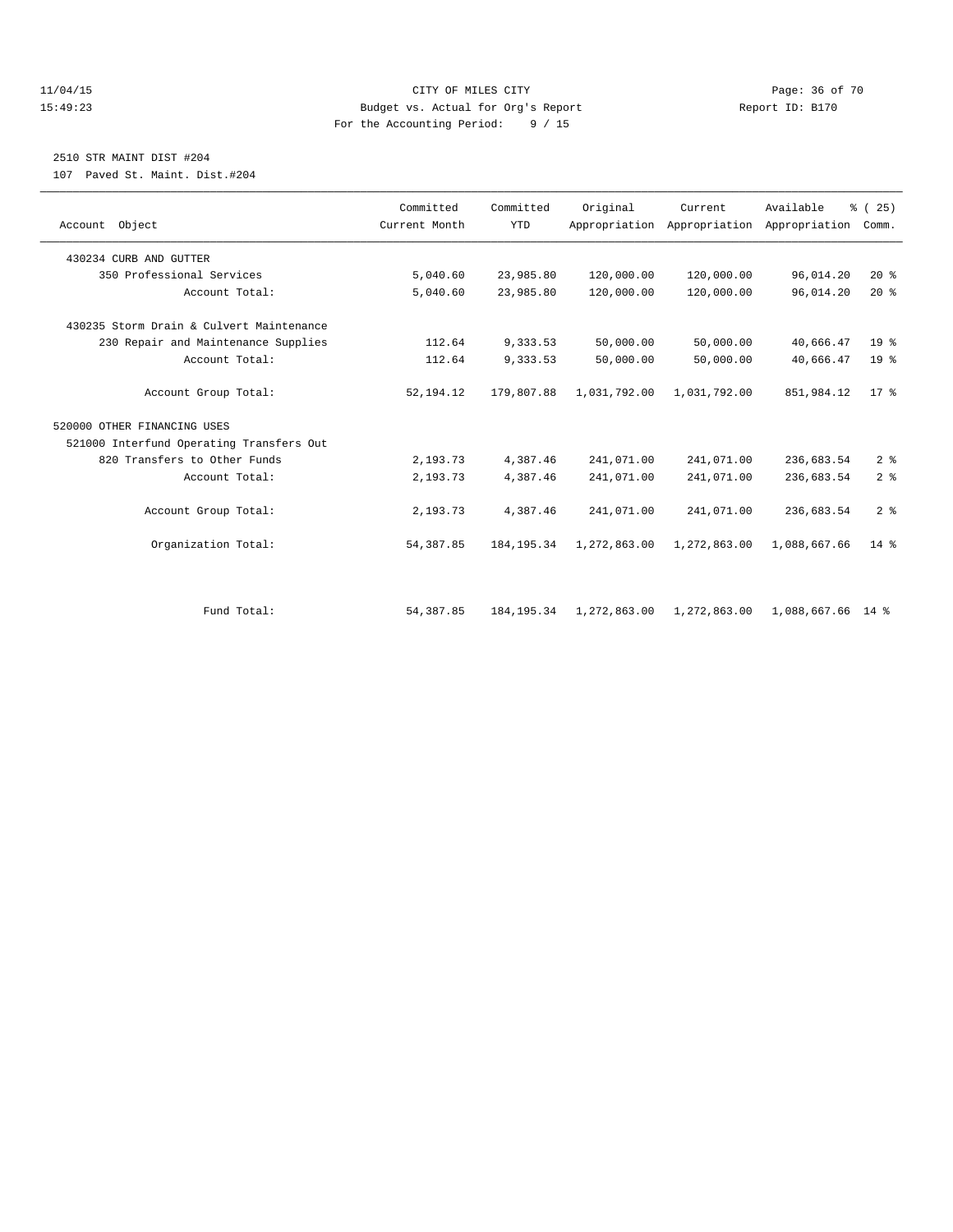### 11/04/15 **Page: 37 of 70** CITY OF MILES CITY **CITY Page: 37 of 70** 15:49:23 Budget vs. Actual for Org's Report Report ID: B170 For the Accounting Period: 9 / 15

————————————————————————————————————————————————————————————————————————————————————————————————————————————————————————————————————

## 2520 STR MAINT DIST #205

108 Unpaved Street Maintenance

|                                          | Committed     | Committed | Original   | Current                                         | Available      | $\frac{1}{6}$ ( 25) |
|------------------------------------------|---------------|-----------|------------|-------------------------------------------------|----------------|---------------------|
| Account Object                           | Current Month | YTD       |            | Appropriation Appropriation Appropriation Comm. |                |                     |
| 430000 Public Works                      |               |           |            |                                                 |                |                     |
| 430220 Operations                        |               |           |            |                                                 |                |                     |
| 111 Salaries and Wages - Permanent       | 5,225.74      | 14,089.59 | 59,070.00  | 59,070.00                                       | 44,980.41      | 24 %                |
| 121 OVERTIME-PERMANENT                   | 43.89         | 195.47    | 2,900.00   | 2,900.00                                        | 2,704.53       | 7 %                 |
| 131 VACATION                             | 154.21        | 1,509.49  | 10,000.00  | 10,000.00                                       | 8,490.51       | 15 <sup>°</sup>     |
| 132 SICK LEAVE                           | 324.87        | 1,477.36  | 5,000.00   | 5,000.00                                        | 3,522.64       | $30*$               |
| 133 OTHER LEAVE PAY                      | 0.00          | 0.00      | 1,415.00   | 1,415.00                                        | 1,415.00       | 0 <sup>8</sup>      |
| 134 HOLIDAY PAY                          | 0.00          | 15.26     | 400.00     | 400.00                                          | 384.74         | 4%                  |
| 141 Unemployment Insurance               | 8.62          | 26.23     | 124.00     | 124.00                                          | 97.77          | $21$ %              |
| 142 Workers' Compensation                | 305.78        | 930.51    | 3,734.00   | 3,734.00                                        | 2,803.49       | 25%                 |
| 143 Health Insurance                     | 978.59        | 2,935.92  | 12,515.00  | 12,515.00                                       | 9,579.08       | $23$ $%$            |
| 144 FICA                                 | 421.39        | 1,284.87  | 6,277.00   | 6,277.00                                        | 4,992.13       | $20*$               |
| 145 PERS                                 | 475.42        | 1,429.60  | 6,786.00   | 6,786.00                                        | 5,356.40       | $21$ %              |
| 196 CLOTHING ALLOTMENT                   | 0.00          | 228.00    | 250.00     | 250.00                                          | 22.00          | 91 %                |
| 210 Office Supplies and Materials        | 40.04         | 40.04     | 200.00     | 200.00                                          | 159.96         | $20*$               |
| 214 Small Items of Equipment             | 0.00          | 619.00    | 3,000.00   | 3,000.00                                        | 2,381.00       | 21 %                |
| 220 Operating Expenses                   | 306.79        | 306.79    | 3,500.00   | 3,500.00                                        | 3,193.21       | 9%                  |
| 222 Chemicals, Lab & Med Supplies        | 0.00          | 0.00      | 500.00     | 500.00                                          | 500.00         | 0 <sup>8</sup>      |
| 226 Clothing and Uniforms                | 0.00          | 0.00      | 200.00     | 200.00                                          | 200.00         | 0 <sup>8</sup>      |
| 230 Repair and Maintenance Supplies      | 87.19         | 381.59    | 5,000.00   | 5,000.00                                        | 4,618.41       | 8 %                 |
| 231 Gas, Oil, Diesel Fuel, Grease, etc.  | 450.91        | 1,400.64  | 10,000.00  | 10,000.00                                       | 8,599.36       | 14 %                |
| 242 Sign Parts and Supplies              | 0.00          | 917.53    | 2,600.00   | 2,600.00                                        | 1,682.47       | 35%                 |
| 311 Postage, Box Rent, Etc.              | 0.00          | 0.00      | 40.00      | 40.00                                           | 40.00          | 0 <sup>8</sup>      |
| 330 Publicity, Subscriptions & Dues      | 0.00          | 0.00      | 150.00     | 150.00                                          | 150.00         | 0 <sup>8</sup>      |
| 334 Memberships, Registrations & Dues    | 0.00          | 0.00      | 50.00      | 50.00                                           | 50.00          | 0 <sup>8</sup>      |
| 341 Electric Utility Services            | 0.00          | 6.90      | 150.00     | 150.00                                          | 143.10         | 5 <sup>°</sup>      |
| 344 Gas Utility Service                  | 0.00          | 8.25      | 200.00     | 200.00                                          | 191.75         | 4%                  |
| 345 Telephone                            | 55.00         | 168.05    | 750.00     | 750.00                                          | 581.95         | $22$ %              |
| 350 Professional Services                | 0.00          | 55.30     | 1,000.00   | 1,000.00                                        | 944.70         | 6 %                 |
| 360 Contr R & M                          | 53.83         | 182.66    | 1,000.00   | 1,000.00                                        | 817.34         | 18 %                |
| 363 R&M Vehicles/Equip/Labor-PW          | 6,742.67      | 7,665.14  | 35,000.00  | 35,000.00                                       | 27, 334.86     | $22$ %              |
| 370 Travel                               | 8.20          | 8.20      | 250.00     | 250.00                                          | 241.80         | 3%                  |
| 380 Training Services                    | 0.00          | 0.00      | 150.00     | 150.00                                          | 150.00         | 0 <sup>8</sup>      |
| 382 Books                                | 0.00          | 0.00      | 100.00     | 100.00                                          | 100.00         | 0 <sup>8</sup>      |
| 511 Insurance on Buildings               | 0.00          | 192.37    | 193.00     | 193.00                                          |                | $0.63$ 100 %        |
| 512 Insurance on Vehicles & Equipment    | 0.00          | 673.44    | 674.00     | 674.00                                          | 0.56           | $100$ %             |
| 513 Liability                            | 0.00          | 760.84    | 761.00     | 761.00                                          | 0.16           | $100$ %             |
| 531 Building & Office Rental             | 166.66        | 499.98    | 2,000.00   | 2,000.00                                        | 1,500.02       | $25$ $%$            |
| 532 Land Rental                          | 0.00          | 0.00      | 1,500.00   | 1,500.00                                        | $1,500.00$ 0 % |                     |
| Account Total:                           | 15,849.80     | 38,009.02 | 177,439.00 | 177,439.00                                      | 139,429.98     | 21 %                |
| 430233 Roadway/Re-surfacing              |               |           |            |                                                 |                |                     |
| 350 Professional Services                | 0.00          | 26,518.41 | 425,000.00 | 425,000.00                                      | 398, 481.59    | 6 %                 |
| Account Total:                           | 0.00          | 26,518.41 | 425,000.00 | 425,000.00                                      | 398,481.59     | 6 %                 |
| 430235 Storm Drain & Culvert Maintenance |               |           |            |                                                 |                |                     |
| 230 Repair and Maintenance Supplies      | 0.00          | 0.00      | 20,000.00  | 20,000.00                                       | 20,000.00      | 0 %                 |
| Account Total:                           | 0.00          | 0.00      | 20,000.00  | 20,000.00                                       | 20,000.00      | 0 <sup>8</sup>      |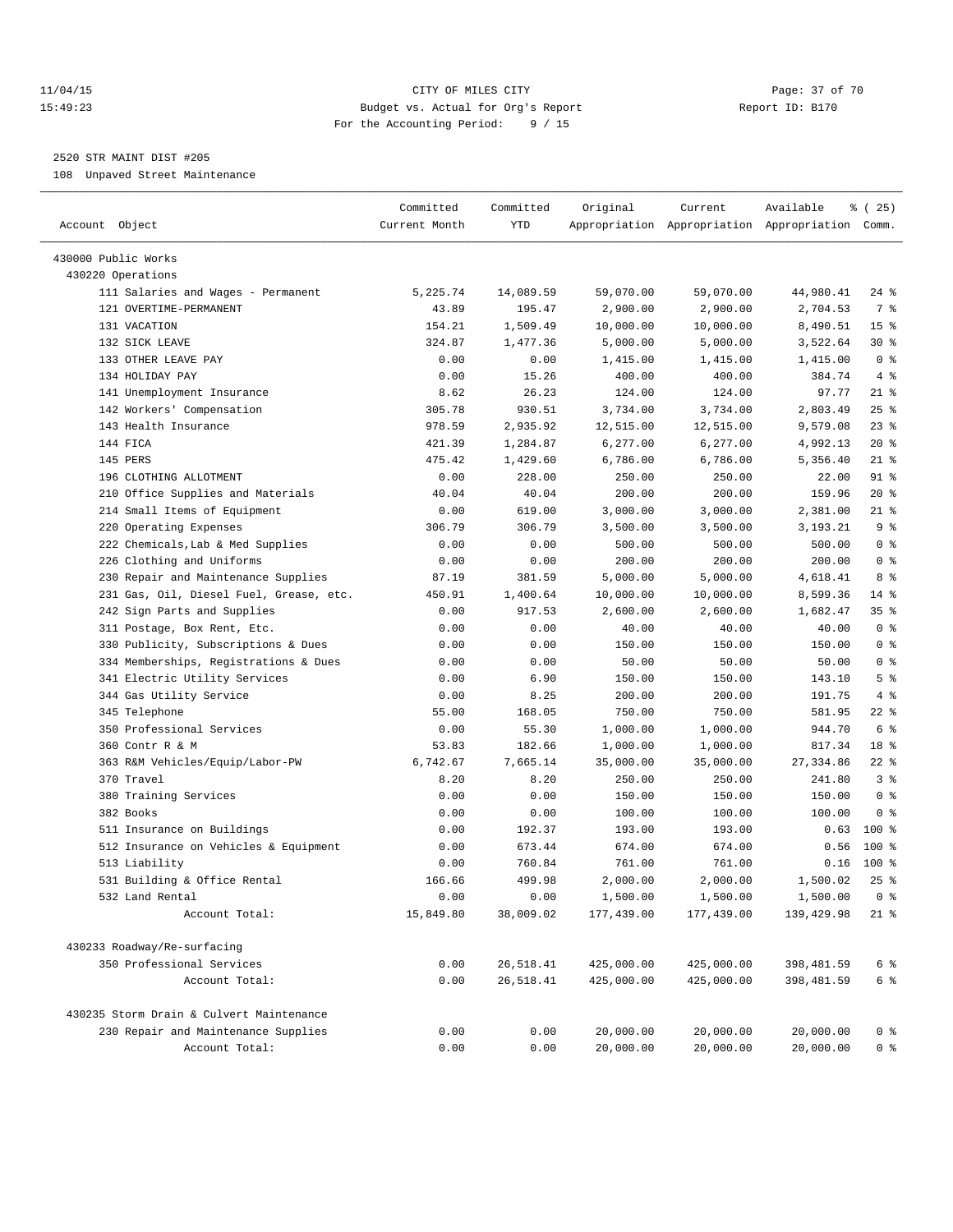### 11/04/15 **Page: 38 of 70** CITY OF MILES CITY **CITY Page: 38 of 70** 15:49:23 Budget vs. Actual for Org's Report Report ID: B170 For the Accounting Period: 9 / 15

# 2520 STR MAINT DIST #205

108 Unpaved Street Maintenance

| Object<br>Account                                                       | Committed<br>Current Month | Committed<br><b>YTD</b> | Original<br>Appropriation | Current<br>Appropriation | Available<br>Appropriation | % (25)<br>Comm. |
|-------------------------------------------------------------------------|----------------------------|-------------------------|---------------------------|--------------------------|----------------------------|-----------------|
| Account Group Total:                                                    | 15,849.80                  | 64,527.43               | 622,439.00                | 622,439.00               | 557, 911.57                | $10*$           |
| 520000 OTHER FINANCING USES<br>521000 Interfund Operating Transfers Out |                            |                         |                           |                          |                            |                 |
| 820 Transfers to Other Funds                                            | 1,150.08                   | 2,300.16                | 66,619.00                 | 66,619.00                | 64, 318.84                 | 3 <sup>8</sup>  |
| Account Total:                                                          | 1,150.08                   | 2,300.16                | 66,619.00                 | 66,619.00                | 64, 318.84                 | 3 <sup>8</sup>  |
| Account Group Total:                                                    | 1,150.08                   | 2,300.16                | 66,619.00                 | 66,619.00                | 64, 318.84                 | 3 <sup>8</sup>  |
| Organization Total:                                                     | 16,999.88                  | 66,827.59               | 689,058.00                | 689,058.00               | 622,230.41                 | $10*$           |
|                                                                         |                            |                         |                           |                          |                            |                 |
| Fund Total:                                                             | 16,999.88                  | 66,827.59               | 689,058.00                | 689,058.00               | 622,230.41 10 %            |                 |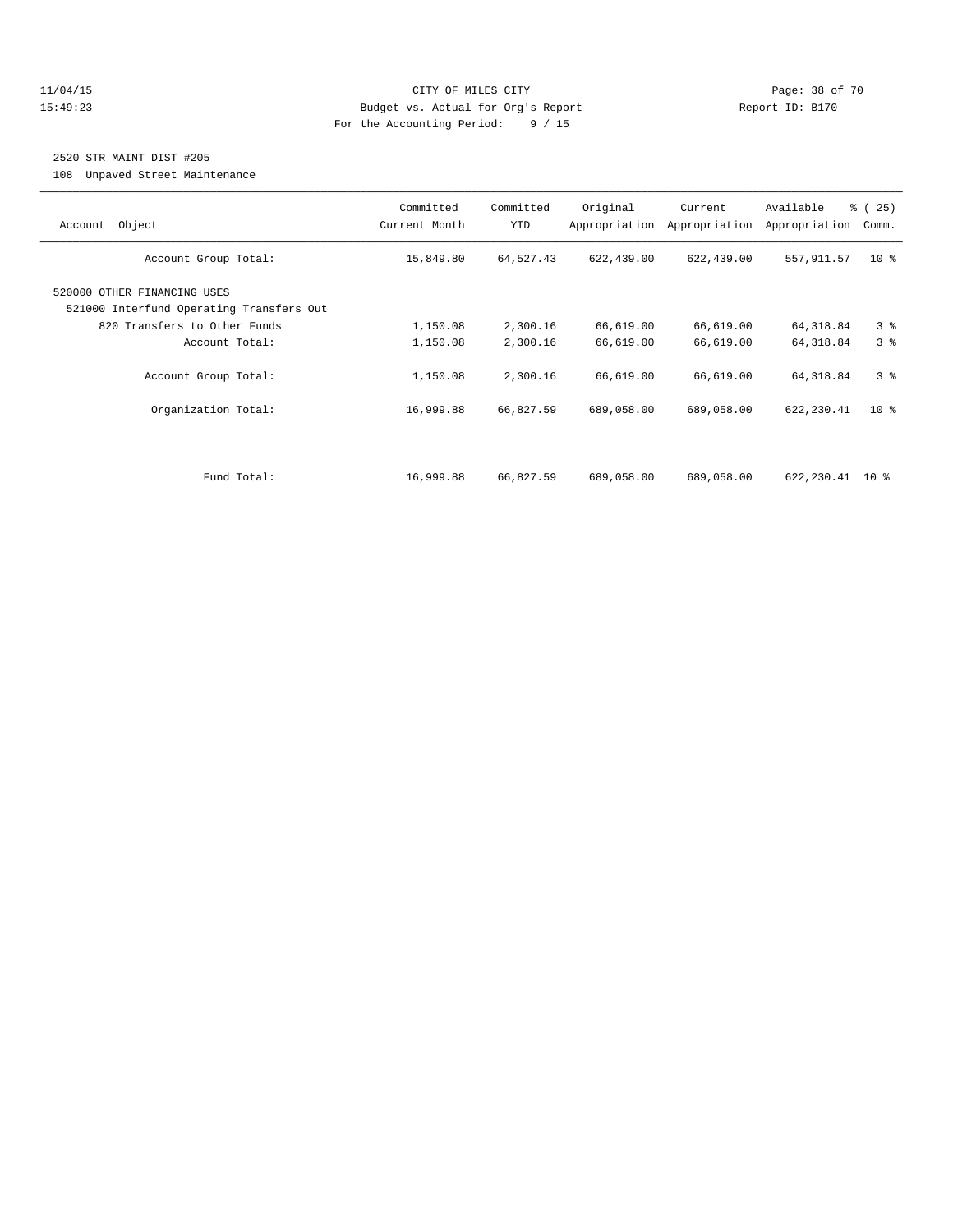### 11/04/15 **Page: 39 of 70** CITY OF MILES CITY **CITY Page: 39 of 70** 15:49:23 Budget vs. Actual for Org's Report Report ID: B170 For the Accounting Period: 9 / 15

### 2540 STR MAINT DIST#207-(MILESTOWN ESTATES)

109 Milestown Estates Maintenance Dist.

| Account Object                           | Committed<br>Current Month | Committed<br><b>YTD</b> | Original  | Current<br>Appropriation Appropriation Appropriation Comm. | Available     | % (25)          |
|------------------------------------------|----------------------------|-------------------------|-----------|------------------------------------------------------------|---------------|-----------------|
| 430000 Public Works                      |                            |                         |           |                                                            |               |                 |
| 430220 Operations                        |                            |                         |           |                                                            |               |                 |
| 111 Salaries and Wages - Permanent       | 280.35                     | 743.89                  | 3,178.00  | 3,178.00                                                   | 2,434.11      | $23$ $%$        |
| 121 OVERTIME-PERMANENT                   | 3.02                       | 11.29                   | 100.00    | 100.00                                                     | 88.71         | 11 <sup>8</sup> |
| 131 VACATION                             | 5.22                       | 83.82                   | 300.00    | 300.00                                                     | 216.18        | 28 <sup>8</sup> |
| 132 SICK LEAVE                           | 15.73                      | 75.05                   | 100.00    | 100.00                                                     | 24.95         | 75 %            |
| 133 OTHER LEAVE PAY                      | 0.00                       | 0.00                    | 55.00     | 55.00                                                      | 55.00         | 0 <sup>8</sup>  |
| 134 HOLIDAY PAY                          | 0.00                       | 0.76                    | 20.00     | 20.00                                                      | 19.24         | 4%              |
| 141 Unemployment Insurance               | 0.44                       | 1.30                    | 6.00      | 6.00                                                       | 4.70          | $22$ %          |
| 142 Workers' Compensation                | 16.24                      | 49.36                   | 183.00    | 183.00                                                     | 133.64        | $27$ $%$        |
| 143 Health Insurance                     | 51.50                      | 154.59                  | 618.00    | 618.00                                                     | 463.41        | 25%             |
| 144 FICA                                 | 22.39                      | 68.19                   | 322.00    | 322.00                                                     | 253.81        | $21$ %          |
| 145 PERS                                 | 25.18                      | 75.64                   | 318.00    | 318.00                                                     | 242.36        | $24$ %          |
| 196 CLOTHING ALLOTMENT                   | 0.00                       | 12.00                   | 20.00     | 20.00                                                      | 8.00          | 60 %            |
| 350 Professional Services                | 0.00                       | 0.00                    | 1,000.00  | 1,000.00                                                   | 1,000.00      | 0 <sup>8</sup>  |
| Account Total:                           | 420.07                     | 1,275.89                | 6, 220.00 | 6,220.00                                                   | 4,944.11      | $21$ %          |
| Account Group Total:                     | 420.07                     | 1,275.89                | 6, 220.00 | 6, 220.00                                                  | 4,944.11      | $21*$           |
| 510000 MISCELLANEOUS                     |                            |                         |           |                                                            |               |                 |
| 510330 Comprehensive Liability Insurance |                            |                         |           |                                                            |               |                 |
| 513 Liability                            | 0.00                       | 39.69                   | 40.00     | 40.00                                                      | 0.31          | $99*$           |
| Account Total:                           | 0.00                       | 39.69                   | 40.00     | 40.00                                                      | 0.31          | 99 <sub>8</sub> |
| Account Group Total:                     | 0.00                       | 39.69                   | 40.00     | 40.00                                                      | 0.31          | $99*$           |
| Organization Total:                      | 420.07                     | 1,315.58                | 6, 260.00 | 6,260.00                                                   | 4,944.42      | $21*$           |
| Fund Total:                              | 420.07                     | 1,315.58                | 6,260.00  | 6, 260.00                                                  | 4,944.42 21 % |                 |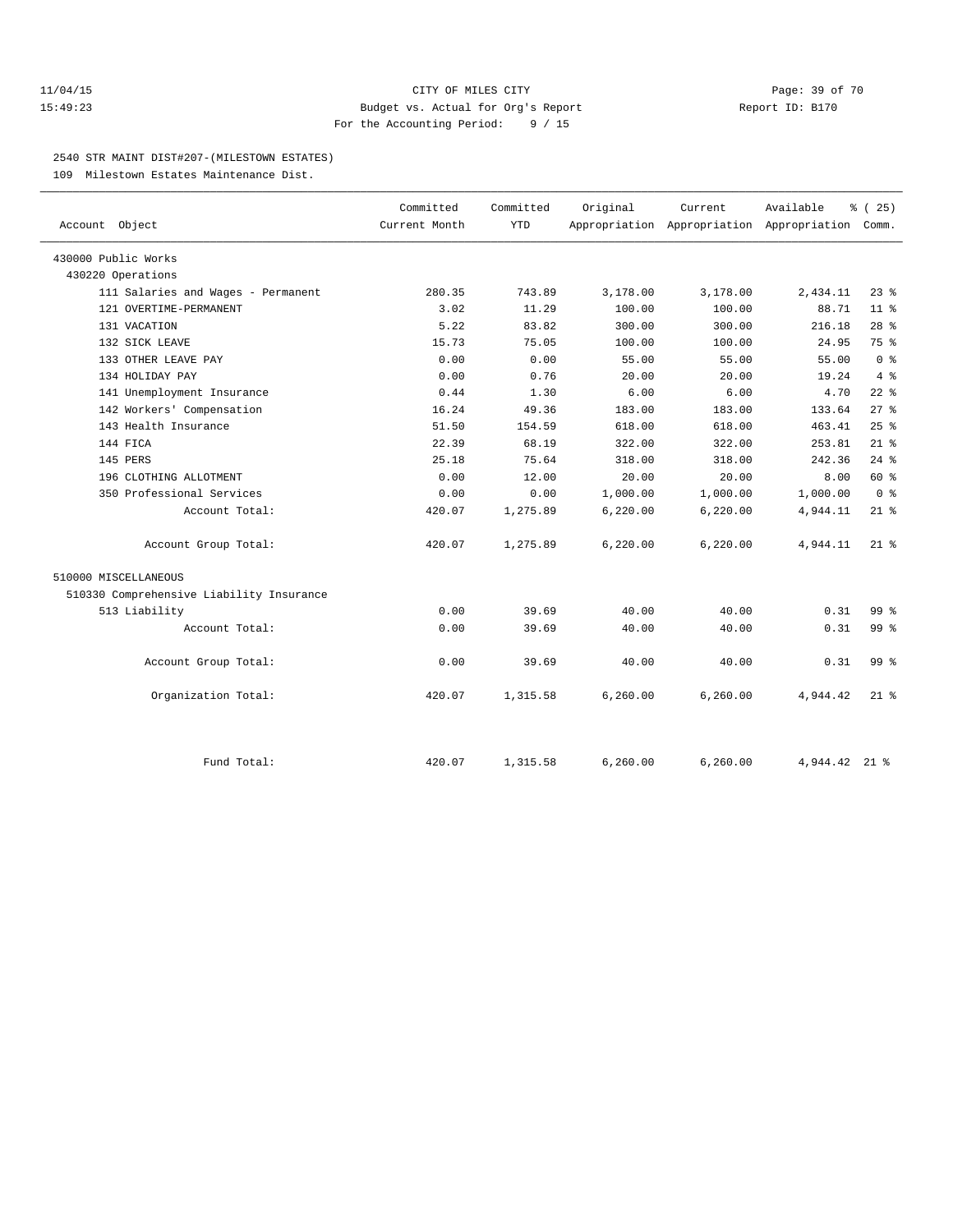### 11/04/15 **Page: 40 of 70 CITY OF MILES CITY CITY Page: 40 of 70** 15:49:23 Budget vs. Actual for Org's Report Report ID: B170 For the Accounting Period: 9 / 15

### 2820 GAS TAX 34 Gas Tax

| Account Object                           | Committed<br>Current Month | Committed<br><b>YTD</b> | Original   | Current    | Available<br>Appropriation Appropriation Appropriation | % (25)<br>Comm. |  |
|------------------------------------------|----------------------------|-------------------------|------------|------------|--------------------------------------------------------|-----------------|--|
| 520000 OTHER FINANCING USES              |                            |                         |            |            |                                                        |                 |  |
| 521000 Interfund Operating Transfers Out |                            |                         |            |            |                                                        |                 |  |
| 820 Transfers to Other Funds             | 532.27                     | 1,064.54                | 6,387.00   | 6,387.00   | 5,322.46                                               | 17.8            |  |
| Account Total:                           | 532.27                     | 1,064.54                | 6,387.00   | 6,387.00   | 5,322.46                                               | $17*$           |  |
| 521204 TRANSFER:<br>SID 204              |                            |                         |            |            |                                                        |                 |  |
| 820 Transfers to Other Funds             | 0.00                       | 0.00                    | 87,134.00  | 87,134.00  | 87,134.00                                              | 0 <sup>8</sup>  |  |
| Account Total:                           | 0.00                       | 0.00                    | 87,134.00  | 87,134.00  | 87,134.00                                              | 0 <sup>8</sup>  |  |
| 521205 TRANSFER:<br>SID 205              |                            |                         |            |            |                                                        |                 |  |
| 820 Transfers to Other Funds             | 0.00                       | 0.00                    | 87,133.00  | 87,133.00  | 87,133.00                                              | 0 <sup>8</sup>  |  |
| Account Total:                           | 0.00                       | 0.00                    | 87,133.00  | 87,133.00  | 87,133.00                                              | 0 <sup>8</sup>  |  |
| Account Group Total:                     | 532.27                     | 1,064.54                | 180,654.00 | 180,654.00 | 179,589.46                                             | 1 <sup>8</sup>  |  |
| Organization Total:                      | 532.27                     | 1,064.54                | 180,654.00 | 180,654.00 | 179,589.46                                             | 1 <sup>8</sup>  |  |
|                                          |                            |                         |            |            |                                                        |                 |  |
| Fund Total:                              | 532.27                     | 1,064.54                | 180,654.00 | 180,654.00 | 179,589.46                                             | 1 <sup>8</sup>  |  |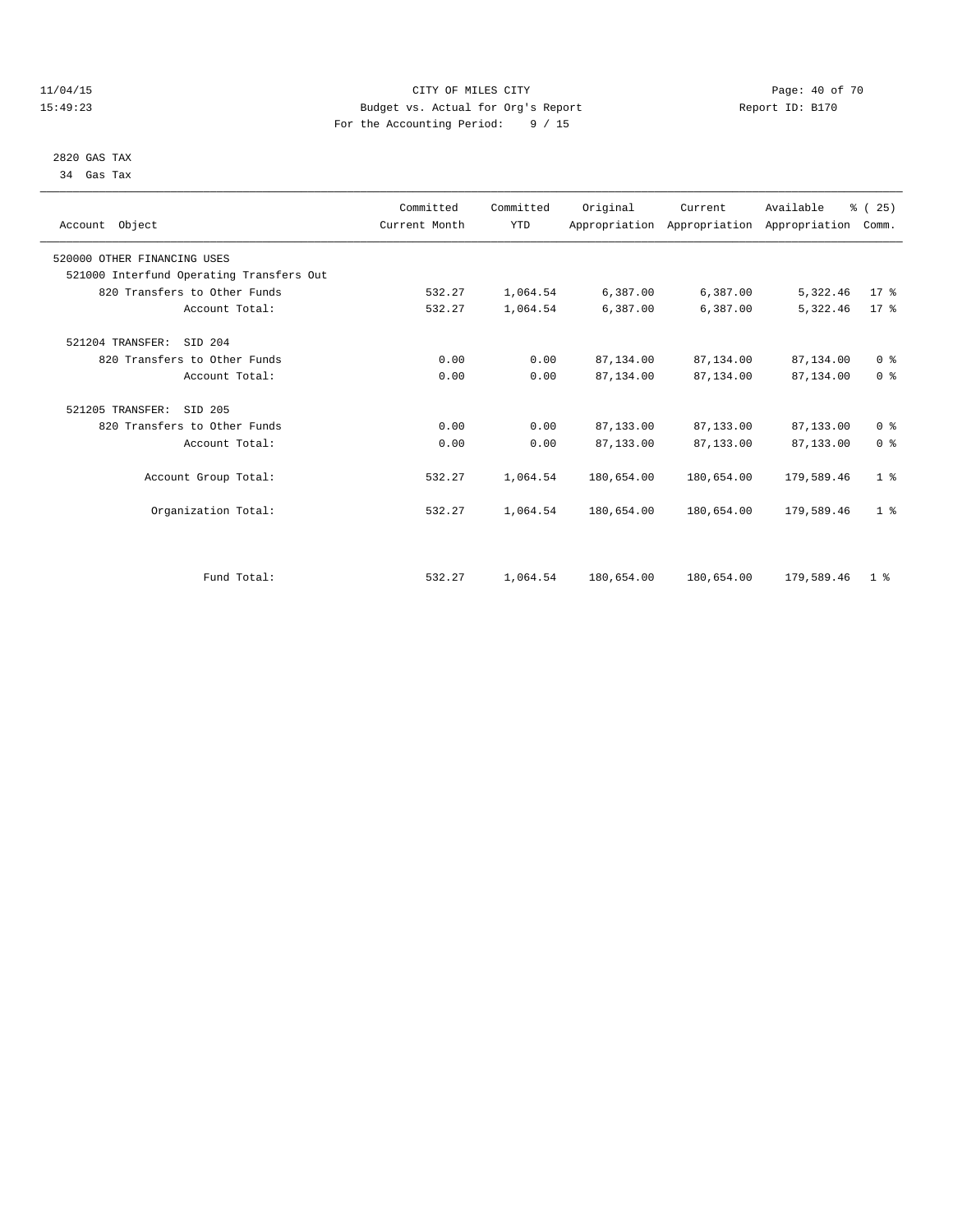### 11/04/15 **Page: 41 of 70 CITY OF MILES CITY CITY Page: 41 of 70** 15:49:23 Budget vs. Actual for Org's Report Report ID: B170 For the Accounting Period: 9 / 15

# 2850 911 EMERGENCY

105 Enhanced 911

| Account Object                             | Committed<br>Current Month | Committed<br><b>YTD</b> | Original   | Current    | Available<br>Appropriation Appropriation Appropriation Comm. | % (25)          |
|--------------------------------------------|----------------------------|-------------------------|------------|------------|--------------------------------------------------------------|-----------------|
| 420000 PUBLIC SAFETY                       |                            |                         |            |            |                                                              |                 |
| 420140 Crime Control and Investigation(05) |                            |                         |            |            |                                                              |                 |
| 210 Office Supplies and Materials          | 0.00                       | 0.00                    | 1,000.00   | 1,000.00   | 1,000.00                                                     | 0 <sup>8</sup>  |
| 214 Small Items of Equipment               | 0.00                       | 0.00                    | 2,000.00   | 2,000.00   | 2,000.00                                                     | 0 <sup>8</sup>  |
| 220 Operating Expenses                     | 0.00                       | 0.00                    | 2,000.00   | 2,000.00   | 2,000.00                                                     | 0 <sup>8</sup>  |
| 311 Postage, Box Rent, Etc.                | 0.00                       | 0.00                    | 100.00     | 100.00     | 100.00                                                       | 0 <sup>8</sup>  |
| 320 Printing, Duplicating, Typing &        | 0.00                       | 0.00                    | 100.00     | 100.00     | 100.00                                                       | 0 <sup>8</sup>  |
| 334 Memberships, Registrations & Dues      | 0.00                       | 0.00                    | 100.00     | 100.00     | 100.00                                                       | 0 <sup>8</sup>  |
| 341 Electric Utility Services              | 0.00                       | 44.34                   | 600.00     | 600.00     | 555.66                                                       | 7 <sup>8</sup>  |
| 345 Telephone                              | 2,342.42                   | 6,828.79                | 25,250.00  | 25,250.00  | 18, 421. 21                                                  | $27$ $%$        |
| 350 Professional Services                  | 4,412.92                   | 8,760.84                | 60,000.00  | 60,000.00  | 51,239.16                                                    | 15 <sup>°</sup> |
| 370 Travel                                 | 0.00                       | 0.00                    | 500.00     | 500.00     | 500.00                                                       | 0 <sup>8</sup>  |
| 380 Training Services                      | 0.00                       | 0.00                    | 2,000.00   | 2,000.00   | 2,000.00                                                     | 0 <sup>8</sup>  |
| 512 Insurance on Vehicles & Equipment      | 0.00                       | 139.70                  | 140.00     | 140.00     | 0.30                                                         | 100 %           |
| 940 Machinery & Equipment                  | 0.00                       | 0.00                    | 10,000.00  | 10,000.00  | 10,000.00                                                    | 0 <sup>8</sup>  |
| 941 911 Eq & Software (2/01)               | 0.00                       | 0.00                    | 26,000.00  | 26,000.00  | 26,000.00                                                    | 0 <sup>8</sup>  |
| Account Total:                             | 6,755.34                   | 15,773.67               | 129,790.00 | 129,790.00 | 114,016.33                                                   | $12*$           |
| 420160 Communications-Dispatch             |                            |                         |            |            |                                                              |                 |
| 350 Professional Services                  | 93.16                      | 93.16                   | 0.00       | 0.00       | $-93.16$                                                     | $***$ 2         |
| Account Total:                             | 93.16                      | 93.16                   | 0.00       | 0.00       | $-93.16$                                                     | $***$ $_{8}$    |
| Account Group Total:                       | 6,848.50                   | 15,866.83               | 129,790.00 | 129,790.00 | 113,923.17                                                   | $12*$           |
| 520000 OTHER FINANCING USES                |                            |                         |            |            |                                                              |                 |
| 521000 Interfund Operating Transfers Out   |                            |                         |            |            |                                                              |                 |
| 820 Transfers to Other Funds               | 29,552.85                  | 29,552.85               | 112,000.00 | 112,000.00 | 82, 447.15                                                   | 26%             |
| Account Total:                             | 29,552.85                  | 29,552.85               | 112,000.00 | 112,000.00 | 82, 447.15                                                   | $26*$           |
| Account Group Total:                       | 29,552.85                  | 29,552.85               | 112,000.00 | 112,000.00 | 82, 447.15                                                   | 26%             |
| Organization Total:                        | 36,401.35                  | 45, 419.68              | 241,790.00 | 241,790.00 | 196,370.32                                                   | 19 <sup>8</sup> |
| Fund Total:                                | 36, 401.35                 | 45, 419.68              | 241,790.00 | 241,790.00 | 196,370.32 19 %                                              |                 |
|                                            |                            |                         |            |            |                                                              |                 |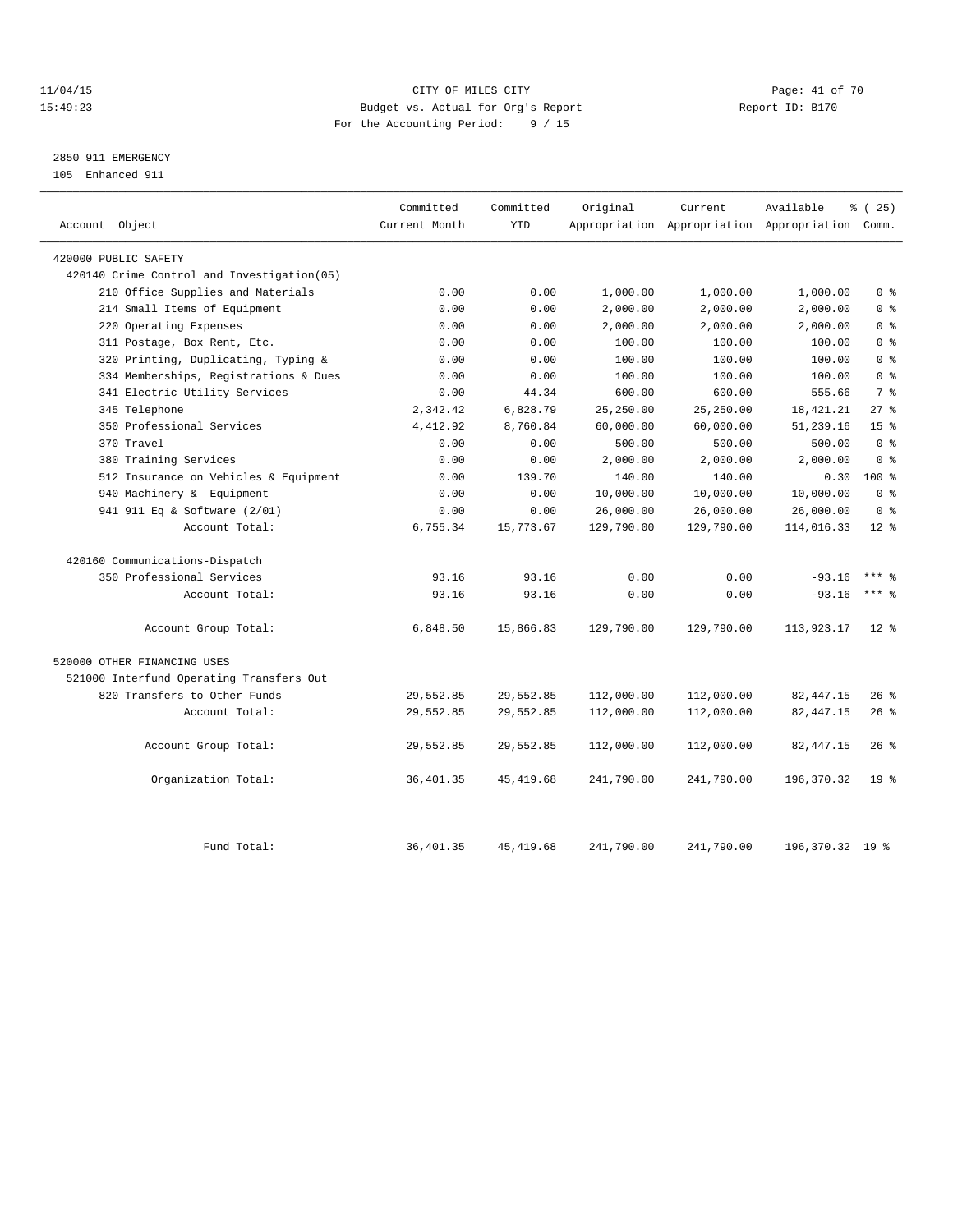### 11/04/15 **Page: 42 of 70 CITY OF MILES CITY CITY Page: 42 of 70** 15:49:23 Budget vs. Actual for Org's Report Report ID: B170 For the Accounting Period: 9 / 15

# 2880 LIBRARY GRANTS

39 Partners Program

| Object<br>Account                                            | Committed<br>Current Month | Committed<br><b>YTD</b> | Original<br>Appropriation | Current<br>Appropriation | Available<br>Appropriation | 25)<br>ී (<br>Comm. |
|--------------------------------------------------------------|----------------------------|-------------------------|---------------------------|--------------------------|----------------------------|---------------------|
| 460000 CULTURE AND RECREATION<br>460100 Library Services(16) |                            |                         |                           |                          |                            |                     |
| 311 Postage, Box Rent, Etc.                                  | 576.00                     | 871.00                  | 6.900.00                  | 6.900.00                 | 6,029.00                   | $13*$               |
| 382 Books                                                    | 0.00                       | 0.00                    | 100.00                    | 100.00                   | 100.00                     | 0 <sup>8</sup>      |
| Account Total:                                               | 576.00                     | 871.00                  | 7,000.00                  | 7,000.00                 | 6.129.00                   | $12*$               |
| Account Group Total:                                         | 576.00                     | 871.00                  | 7,000.00                  | 7,000.00                 | 6.129.00                   | $12*$               |
| Organization Total:                                          | 576.00                     | 871.00                  | 7,000.00                  | 7,000.00                 | 6.129.00                   | $12*$               |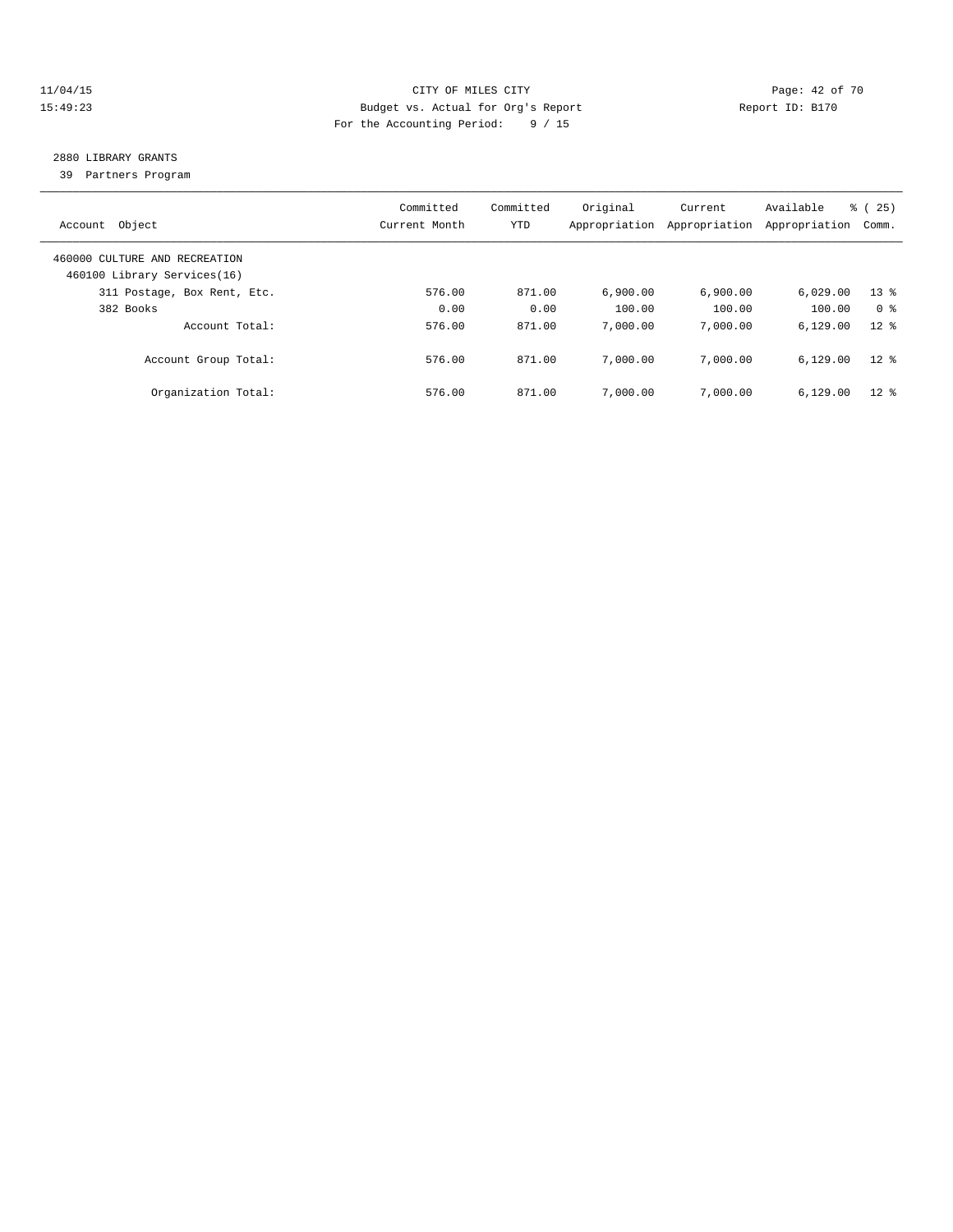### 11/04/15 **Page: 43 of 70 CITY OF MILES CITY CITY Page: 43 of 70** 15:49:23 Budget vs. Actual for Org's Report Report ID: B170 For the Accounting Period: 9 / 15

#### 2880 LIBRARY GRANTS

41 Sagebrush Fed/Coal Sev Tax

| Account Object                                               | Committed<br>Current Month | Committed<br>YTD | Original<br>Appropriation | Current<br>Appropriation | Available<br>Appropriation | % (25)<br>Comm. |
|--------------------------------------------------------------|----------------------------|------------------|---------------------------|--------------------------|----------------------------|-----------------|
| 460000 CULTURE AND RECREATION<br>460100 Library Services(16) |                            |                  |                           |                          |                            |                 |
| 210 Office Supplies and Materials                            | 0.00                       | 0.00             | 351.00                    | 351.00                   | 351.00                     | 0 <sup>8</sup>  |
| 350 Professional Services                                    | 0.00                       | 0.00             | 2,932.00                  | 2,932.00                 | 2,932.00                   | 0 <sup>8</sup>  |
| 370 Travel                                                   | 0.00                       | 0.00             | 1,010.00                  | 1,010.00                 | 1,010.00                   | 0 <sup>8</sup>  |
| 380 Training Services                                        | 0.00                       | 0.00             | 500.00                    | 500.00                   | 500.00                     | 0 <sup>8</sup>  |
| Account Total:                                               | 0.00                       | 0.00             | 4,793.00                  | 4,793.00                 | 4,793.00                   | 0 <sup>8</sup>  |
| Account Group Total:                                         | 0.00                       | 0.00             | 4,793.00                  | 4,793.00                 | 4,793.00                   | 0 <sup>8</sup>  |
| Organization Total:                                          | 0.00                       | 0.00             | 4,793.00                  | 4,793.00                 | 4,793.00                   | 0 <sup>8</sup>  |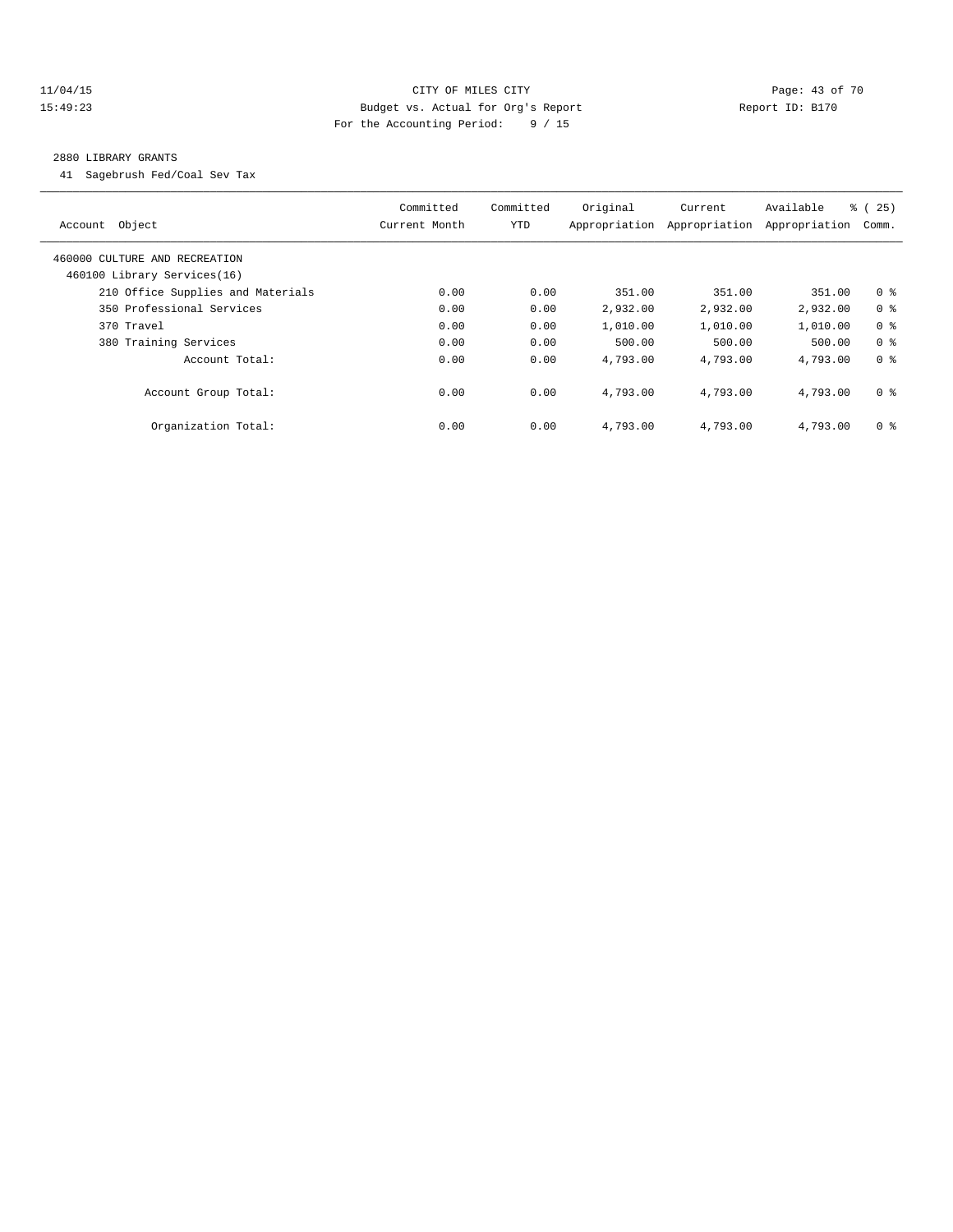### 11/04/15 **Page: 44 of 70 CITY OF MILES CITY CITY Page: 44 of 70** 15:49:23 Budget vs. Actual for Org's Report Report ID: B170 For the Accounting Period: 9 / 15

#### 2880 LIBRARY GRANTS

43 State Aid Per Capita-Tech Serv

| Account Object                | Committed<br>Current Month | Committed<br><b>YTD</b> | Original  | Current<br>Appropriation Appropriation | Available<br>Appropriation | % (25)<br>Comm. |
|-------------------------------|----------------------------|-------------------------|-----------|----------------------------------------|----------------------------|-----------------|
| 460000 CULTURE AND RECREATION |                            |                         |           |                                        |                            |                 |
| 460100 Library Services(16)   |                            |                         |           |                                        |                            |                 |
| 214 Small Items of Equipment  | 0.00                       | 412.80                  | 5,000.00  | 5,000.00                               | 4,587.20                   | 8 %             |
| 350 Professional Services     | 0.00                       | 0.00                    | 5,399.00  | 5,399.00                               | 5,399.00                   | 0 <sup>8</sup>  |
| Account Total:                | 0.00                       | 412.80                  | 10,399.00 | 10,399.00                              | 9,986.20                   | 4%              |
| Account Group Total:          | 0.00                       | 412.80                  | 10,399.00 | 10,399.00                              | 9,986.20                   | $4 \text{ }$    |
| Organization Total:           | 0.00                       | 412.80                  | 10,399.00 | 10,399.00                              | 9,986.20                   | $4 \text{ }$    |
|                               |                            |                         |           |                                        |                            |                 |
| Fund Total:                   | 576.00                     | 1,283.80                | 22,192.00 | 22,192.00                              | 20,908.20                  | 6 %             |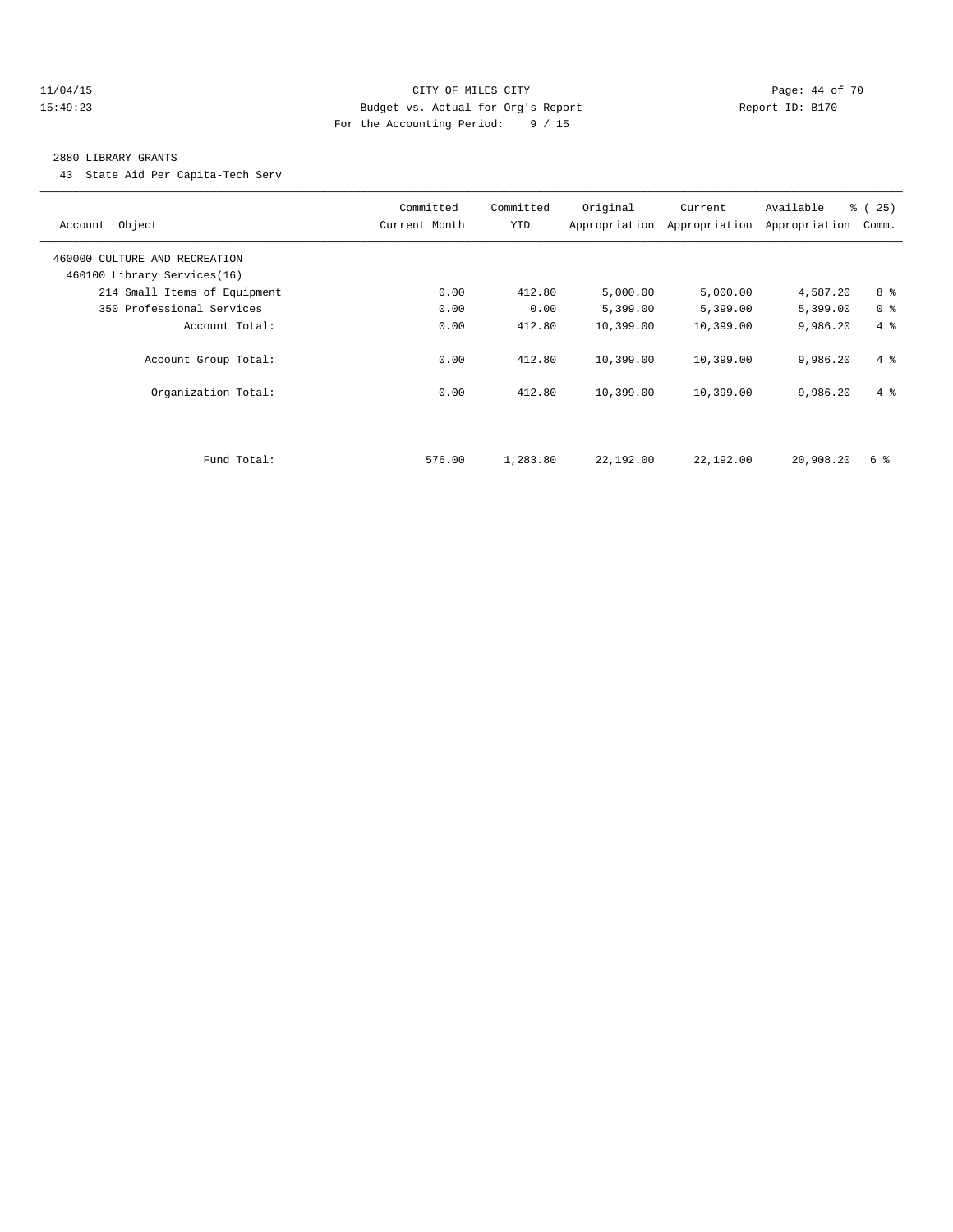### 11/04/15 **Page: 45 of 70 CITY OF MILES CITY CITY Page: 45 of 70** 15:49:23 Budget vs. Actual for Org's Report Report ID: B170 For the Accounting Period: 9 / 15

2935 Historic Preservation

11 Historic Preservation

|                                                          | Committed     | Committed  | Original | Current  | Available                                 | % (25)              |  |
|----------------------------------------------------------|---------------|------------|----------|----------|-------------------------------------------|---------------------|--|
| Account Object                                           | Current Month | <b>YTD</b> |          |          | Appropriation Appropriation Appropriation | Comm.               |  |
| 460000 CULTURE AND RECREATION                            |               |            |          |          |                                           |                     |  |
| 460461 Historic Preservation-Administration              |               |            |          |          |                                           |                     |  |
| 111 Salaries and Wages - Permanent                       | 181.02        | 542.93     | 2,099.00 | 2,099.00 | 1,556.07                                  | $26*$               |  |
| 131 VACATION                                             | 0.00          | 0.00       | 33.00    | 33.00    | 33.00                                     | 0 <sup>8</sup>      |  |
| 132 SICK LEAVE                                           | 0.00          | 0.00       | 33.00    | 33.00    | 33.00                                     | 0 <sup>8</sup>      |  |
| 133 OTHER LEAVE PAY                                      | 0.00          | 0.00       | 187.00   | 187.00   | 187.00                                    | 0 <sup>8</sup>      |  |
| 141 Unemployment Insurance                               | 0.27          | 0.81       | 4.00     | 4.00     | 3.19                                      | $20*$               |  |
| 142 Workers' Compensation                                | 2.22          | 6.67       | 27.00    | 27.00    | 20.33                                     | 25%                 |  |
| 143 Health Insurance                                     | 41.77         | 125.28     | 0.00     | 0.00     | $-125.28$                                 | $***$ 8             |  |
| 144 FICA                                                 | 13.86         | 41.54      | 180.00   | 180.00   | 138.46                                    | $23$ $%$            |  |
| 145 PERS                                                 | 14.97         | 44.89      | 195.00   | 195.00   | 150.11                                    | $23$ $%$            |  |
| 210 Office Supplies and Materials                        | 0.00          | 0.00       | 2,544.00 | 2,544.00 | 2,544.00                                  | 0 <sup>8</sup>      |  |
| 220 Operating Expenses                                   | 210.75        | 210.75     | 1,252.00 | 1,252.00 | 1,041.25                                  | $17*$               |  |
| 311 Postage, Box Rent, Etc.                              | 7.10          | 21.96      | 0.00     | 0.00     | $-21.96$                                  | $***$ 8             |  |
| 350 Professional Services                                | 0.00          | 0.00       | 1,151.00 | 1,151.00 | 1,151.00                                  | 0 <sup>8</sup>      |  |
| 360 Contr R & M                                          | 92.81         | 185.62     | 0.00     | 0.00     | $-185.62$                                 | $***$ $_{8}$        |  |
| 370 Travel                                               | 266.75        | 612.00     | 295.00   | 295.00   | $-317.00$                                 | $207$ %             |  |
| Account Total:                                           | 831.52        | 1,792.45   | 8,000.00 | 8,000.00 | 6,207.55                                  | $22$ %              |  |
| 460467 Historic Preservation- Sandra Anderson Charitable |               |            |          |          |                                           |                     |  |
| 370 Travel                                               | 133.00        | 133.00     | 0.00     | 0.00     | $-133.00$                                 | $***$ $\frac{6}{5}$ |  |
| Account Total:                                           | 133.00        | 133.00     | 0.00     | 0.00     | $-133.00$                                 | *** 응               |  |
| Account Group Total:                                     | 964.52        | 1,925.45   | 8,000.00 | 8,000.00 | 6,074.55                                  | $24$ $\frac{6}{5}$  |  |
|                                                          |               |            |          |          |                                           |                     |  |
| Organization Total:                                      | 964.52        | 1,925.45   | 8,000.00 | 8,000.00 | 6,074.55                                  | $24$ $\frac{6}{5}$  |  |
|                                                          |               |            |          |          |                                           |                     |  |
| Fund Total:                                              | 964.52        | 1,925.45   | 8,000.00 | 8,000.00 | $6,074.55$ 24 %                           |                     |  |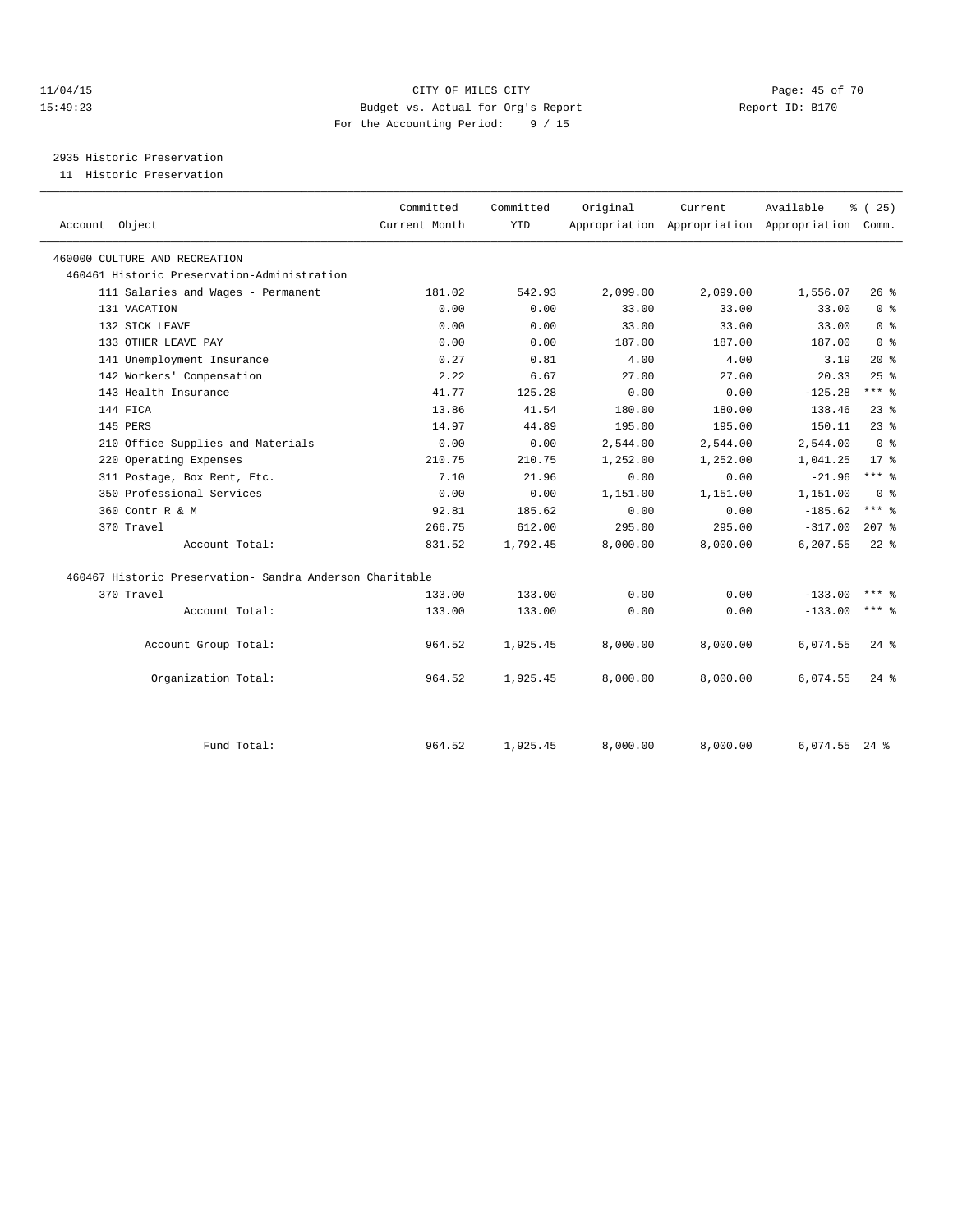### 11/04/15 **Page: 46 of 70** CITY OF MILES CITY **Page: 46 of 70** 15:49:23 Budget vs. Actual for Org's Report Report ID: B170 For the Accounting Period: 9 / 15

————————————————————————————————————————————————————————————————————————————————————————————————————————————————————————————————————

#### 2985 RETIRED SENIOR VOLUNTEER PROG (RSVP)

15 Retired Senior Volunteer Program

|                                       | Committed     | Committed  | Original  | Current   | Available                                       | $\frac{1}{6}$ ( 25) |
|---------------------------------------|---------------|------------|-----------|-----------|-------------------------------------------------|---------------------|
| Account Object                        | Current Month | <b>YTD</b> |           |           | Appropriation Appropriation Appropriation Comm. |                     |
| 430000 Public Works                   |               |            |           |           |                                                 |                     |
| 430340 Airport - Parking Lots         |               |            |           |           |                                                 |                     |
| 132 SICK LEAVE                        | 0.00          | 11.75      | 0.00      | 0.00      | $-11.75$                                        | $***$ %             |
| 143 Health Insurance                  | 0.00          | 77.02      | 0.00      | 0.00      | $-77.02$                                        | *** 응               |
| Account Total:                        | 0.00          | 88.77      | 0.00      | 0.00      | $-88.77$                                        | *** 음               |
|                                       |               |            |           |           |                                                 |                     |
| Account Group Total:                  | 0.00          | 88.77      | 0.00      | 0.00      | $-88.77$ *** $%$                                |                     |
| 450000 Social and Economic Services   |               |            |           |           |                                                 |                     |
| 450300 RSVP-FEDERAL GRANT- CUSTER     |               |            |           |           |                                                 |                     |
| 111 Salaries and Wages - Permanent    | 3,310.22      | 9,096.87   | 36,000.00 | 36,000.00 | 26,903.13                                       | $25$ $%$            |
| 131 VACATION                          | 0.00          | 1,051.14   | 0.00      | 0.00      | $-1,051.14$                                     | *** 응               |
| 132 SICK LEAVE                        | 0.00          | 80.20      | 0.00      | 0.00      | $-80.20$                                        | $***$ $-$           |
| 133 OTHER LEAVE PAY                   | 91.95         | 91.95      | 0.00      | 0.00      | $-91.95$                                        | $***$ $-$           |
| 141 Unemployment Insurance            | 5.10          | 15.47      | 176.00    | 176.00    | 160.53                                          | 9%                  |
| 142 Workers' Compensation             | 41.76         | 126.68     | 428.00    | 428.00    | 301.32                                          | $30*$               |
| 143 Health Insurance                  | 553.41        | 1,677.34   | 5,794.00  | 5,794.00  | 4,116.66                                        | 29%                 |
| 144 FICA                              | 268.93        | 805.58     | 2,992.00  | 2,992.00  | 2,186.42                                        | $27$ %              |
| 145 PERS                              | 281.36        | 853.48     | 3,196.00  | 3,196.00  | 2,342.52                                        | $27$ %              |
| 210 Office Supplies and Materials     | 255.50        | 255.50     | 1,000.00  | 1,000.00  | 744.50                                          | $26$ %              |
| 220 Operating Expenses                | 0.00          | 0.00       | 2,213.00  | 2,213.00  | 2,213.00                                        | 0 <sup>8</sup>      |
| 311 Postage, Box Rent, Etc.           | 0.00          | 0.00       | 775.00    | 775.00    | 775.00                                          | 0 <sup>8</sup>      |
| 330 Publicity, Subscriptions & Dues   | 0.00          | 146.80     | 140.00    | 140.00    | $-6.80$                                         | 105 <sub>8</sub>    |
| 334 Memberships, Registrations & Dues | 0.00          | 50.00      | 200.00    | 200.00    | 150.00                                          | $25$ $%$            |
| 345 Telephone                         | 99.97         | 287.81     | 1,252.00  | 1,252.00  | 964.19                                          | $23$ $%$            |
| 370 Travel                            | 2,054.08      | 2,105.83   | 3,912.00  | 3,912.00  | 1,806.17                                        | 54 %                |
| 530 Rent                              | 0.00          | 787.50     | 3,150.00  | 3,150.00  | 2,362.50                                        | $25$ $%$            |
| Account Total:                        | 6,962.28      | 17,432.15  | 61,228.00 | 61,228.00 | 43,795.85                                       | $28$ %              |
|                                       |               |            |           |           |                                                 |                     |
| 450330 RSVP Non-Federal -Custer       |               |            |           |           |                                                 |                     |
| 210 Office Supplies and Materials     | 113.29        | 113.29     | 1,535.00  | 1,535.00  | 1,421.71                                        | 7 %                 |
| 220 Operating Expenses                | 198.35        | 1,851.84   | 4,918.00  | 4,918.00  | 3,066.16                                        | 38 %                |
| 311 Postage, Box Rent, Etc.           | 82.06         | 82.06      | 0.00      | 0.00      | $-82.06$                                        | $***$ $-$           |
| 345 Telephone                         | $-8.01$       | $-8.01$    | 0.00      | 0.00      | 8.01                                            | $***$ $-$           |
| 370 Travel                            | 0.00          | 48.07      | 0.00      | 0.00      | $-48.07$                                        | $***$ $-$           |
| 379 Other Travel                      | 58.50         | 71.50      | 1,014.00  | 1,014.00  | 942.50                                          | 7 %                 |
| 512 Insurance on Vehicles & Equipment | 0.00          | 0.00       | 600.00    | 600.00    | 600.00                                          | 0 <sup>8</sup>      |
| 513 Liability                         | 0.00          | 0.00       | 600.00    | 600.00    | 600.00                                          | 0 <sup>8</sup>      |
| Account Total:                        | 444.19        | 2,158.75   | 8,667.00  | 8,667.00  | 6,508.25                                        | $25$ %              |
| 450340 RSVP FEDERAL GRANT- FALLON     |               |            |           |           |                                                 |                     |
| 111 Salaries and Wages - Permanent    | 597.83        | 1,496.36   | 12,000.00 | 12,000.00 | 10,503.64                                       | $12*$               |
| 131 VACATION                          | 0.00          | 171.73     | 0.00      | 0.00      | $-171.73$                                       | $***$ $-$           |
| 141 Unemployment Insurance            | 0.90          | 2.53       | 59.00     | 59.00     | 56.47                                           | 4%                  |
| 142 Workers' Compensation             | 7.34          | 20.62      | 142.00    | 142.00    | 121.38                                          | 15 <sup>°</sup>     |
| 143 Health Insurance                  | 90.04         | 175.99     | 1,931.00  | 1,931.00  | 1,755.01                                        | 9 <sub>8</sub>      |
| 144 FICA                              | 37.07         | 112.42     | 998.00    | 998.00    | 885.58                                          | $11$ %              |
| 145 PERS                              | 49.44         | 138.92     | 1,065.00  | 1,065.00  | 926.08                                          | $13*$               |
| 210 Office Supplies and Materials     | 0.00          | 0.00       | 1,450.00  | 1,450.00  | 1,450.00                                        | 0 <sup>8</sup>      |
| 220 Operating Expenses                | 0.00          | 100.00     | 737.00    | 737.00    | 637.00                                          | 14 %                |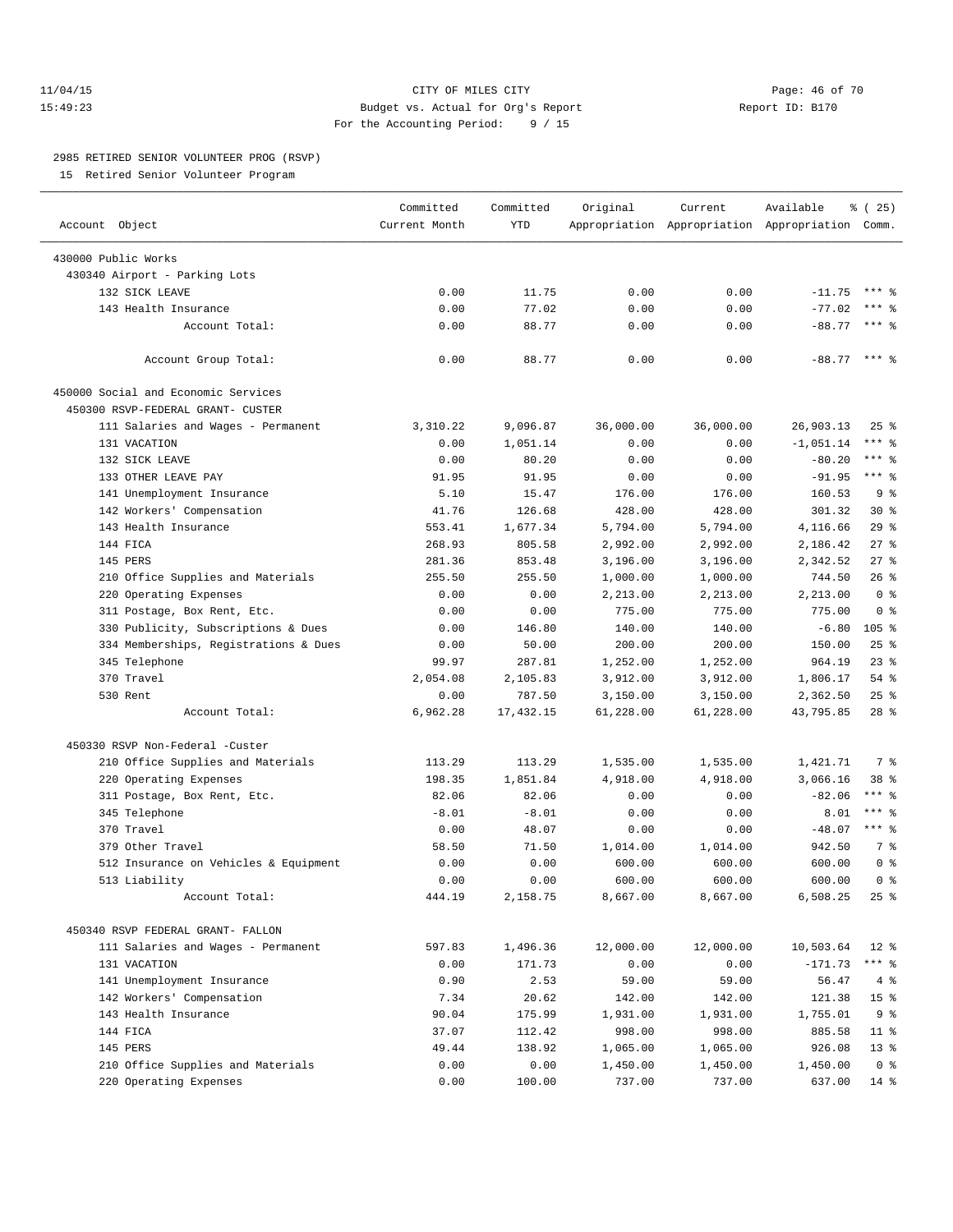### 11/04/15 **Page: 47 of 70** CITY OF MILES CITY **Page: 47 of 70** 15:49:23 Budget vs. Actual for Org's Report Report ID: B170 For the Accounting Period: 9 / 15

### 2985 RETIRED SENIOR VOLUNTEER PROG (RSVP)

15 Retired Senior Volunteer Program

| Account Object                        | Committed<br>Current Month | Committed<br><b>YTD</b> | Original  | Current<br>Appropriation Appropriation Appropriation | Available | % (25)<br>Comm.    |  |
|---------------------------------------|----------------------------|-------------------------|-----------|------------------------------------------------------|-----------|--------------------|--|
| 330 Publicity, Subscriptions & Dues   | 0.00                       | 83.00                   | 0.00      | 0.00                                                 | $-83.00$  | $***$ $_{8}$       |  |
| 345 Telephone                         | 30.45                      | 93.06                   | 428.00    | 428.00                                               | 334.94    | $22$ %             |  |
| 370 Travel                            | 0.00                       | 0.00                    | 2,595.00  | 2,595.00                                             | 2,595.00  | 0 <sup>8</sup>     |  |
| 530 Rent                              | 1,050.00                   | 1,312.50                | 1,050.00  | 1,050.00                                             | $-262.50$ | $125$ %            |  |
| Account Total:                        | 1,863.07                   | 3,707.13                | 22,455.00 | 22,455.00                                            | 18,747.87 | $17*$              |  |
| 450350 RSVP-Non federal grant- Fallon |                            |                         |           |                                                      |           |                    |  |
| 210 Office Supplies and Materials     | 0.00                       | 0.00                    | 512.00    | 512.00                                               | 512.00    | 0 <sup>8</sup>     |  |
| 220 Operating Expenses                | 0.00                       | 0.00                    | 1,639.00  | 1,639.00                                             | 1,639.00  | 0 <sup>8</sup>     |  |
| Account Total:                        | 0.00                       | 0.00                    | 2,151.00  | 2,151.00                                             | 2,151.00  | 0 <sup>°</sup>     |  |
| 450351 RSVP-Excess                    |                            |                         |           |                                                      |           |                    |  |
| 111 Salaries and Wages - Permanent    | 0.00                       | 0.00                    | 1,920.00  | 1,920.00                                             | 1,920.00  | 0 <sup>8</sup>     |  |
| 141 Unemployment Insurance            | 0.00                       | 0.00                    | 10.00     | 10.00                                                | 10.00     | 0 <sup>8</sup>     |  |
| 142 Workers' Compensation             | 0.00                       | 0.00                    | 23.00     | 23.00                                                | 23.00     | 0 <sup>8</sup>     |  |
| 144 FICA                              | 0.00                       | 0.00                    | 160.00    | 160.00                                               | 160.00    | 0 <sup>8</sup>     |  |
| 145 PERS                              | 0.00                       | 0.00                    | 171.00    | 171.00                                               | 171.00    | 0 <sup>8</sup>     |  |
| Account Total:                        | 0.00                       | 0.00                    | 2,284.00  | 2,284.00                                             | 2,284.00  | 0 <sup>8</sup>     |  |
| Account Group Total:                  | 9,269.54                   | 23, 298.03              | 96,785.00 | 96,785.00                                            | 73,486.97 | $24$ $%$           |  |
| Organization Total:                   | 9,269.54                   | 23,386.80               | 96,785.00 | 96,785.00                                            | 73,398.20 | $24$ $%$           |  |
| Fund Total:                           | 9,269.54                   | 23,386.80               | 96,785.00 | 96,785.00                                            | 73,398.20 | $24$ $\frac{6}{3}$ |  |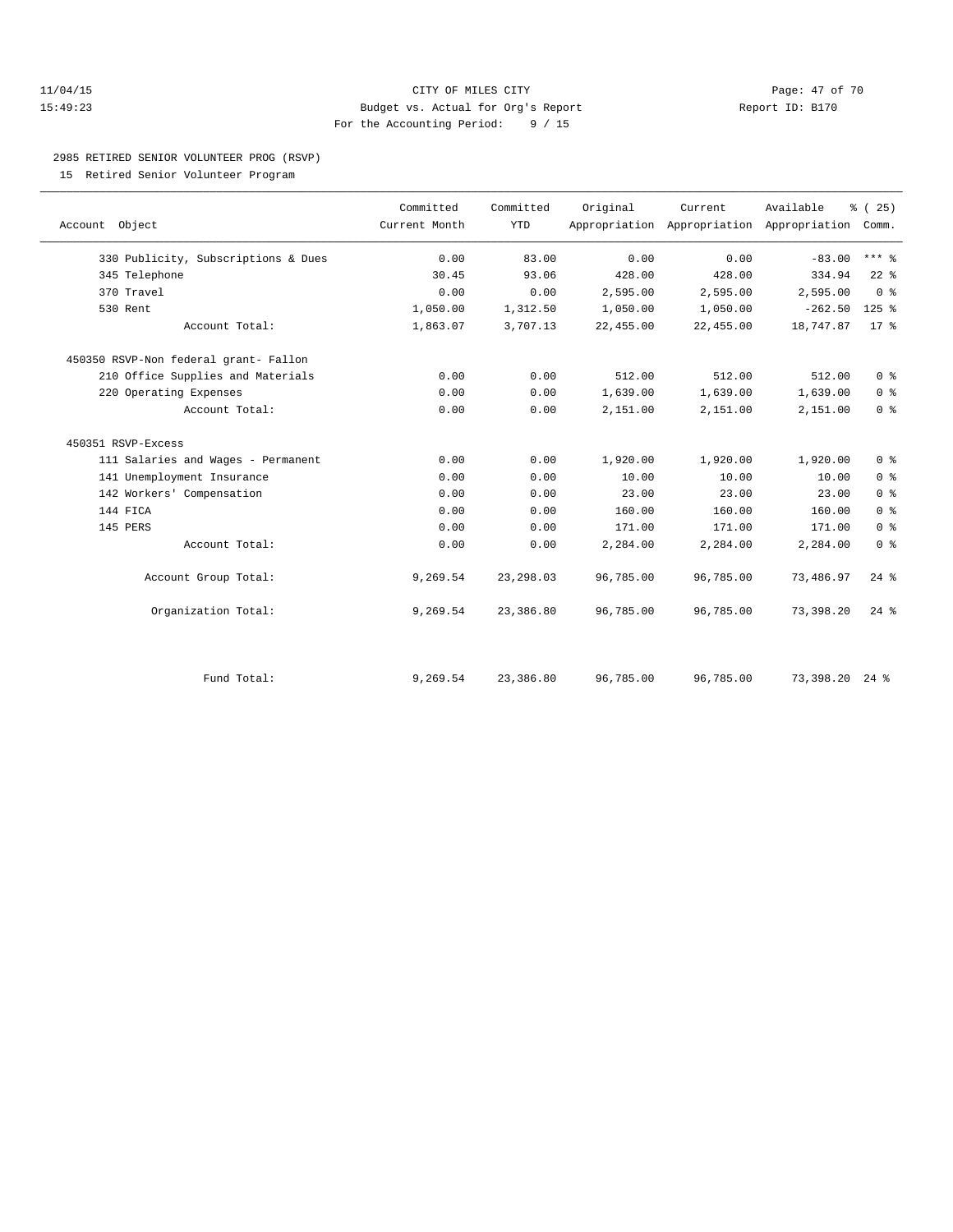### 11/04/15 Page: 48 of 70 15:49:23 Budget vs. Actual for Org's Report Report ID: B170 For the Accounting Period: 9 / 15

 3670 SID 211 110 SID # 211

| Account Object                     | Committed<br>Current Month | Committed<br>YTD | Original | Current<br>Appropriation Appropriation | Available<br>Appropriation | % (25)<br>Comm. |
|------------------------------------|----------------------------|------------------|----------|----------------------------------------|----------------------------|-----------------|
| 490000 DEBT SERVICE                |                            |                  |          |                                        |                            |                 |
| 490500 Other Debt Service Payments |                            |                  |          |                                        |                            |                 |
| 643 Principal- SID 211             | 0.00                       | 0.00             | 3,980.00 | 3,980.00                               | 3,980.00                   | 0 <sup>8</sup>  |
| 644 Interest- SID 211              | 0.00                       | 0.00             | 1,576.00 | 1,576.00                               | 1,576.00                   | 0 <sup>8</sup>  |
| Account Total:                     | 0.00                       | 0.00             | 5,556.00 | 5,556.00                               | 5,556.00                   | 0 <sup>8</sup>  |
| Account Group Total:               | 0.00                       | 0.00             | 5,556.00 | 5,556.00                               | 5,556.00                   | 0 <sup>8</sup>  |
| Organization Total:                | 0.00                       | 0.00             | 5,556.00 | 5,556.00                               | 5,556.00                   | 0 <sup>8</sup>  |
|                                    |                            |                  |          |                                        |                            |                 |
| Fund Total:                        | 0.00                       | 0.00             | 5,556.00 | 5,556.00                               | 5,556.00                   | 0 %             |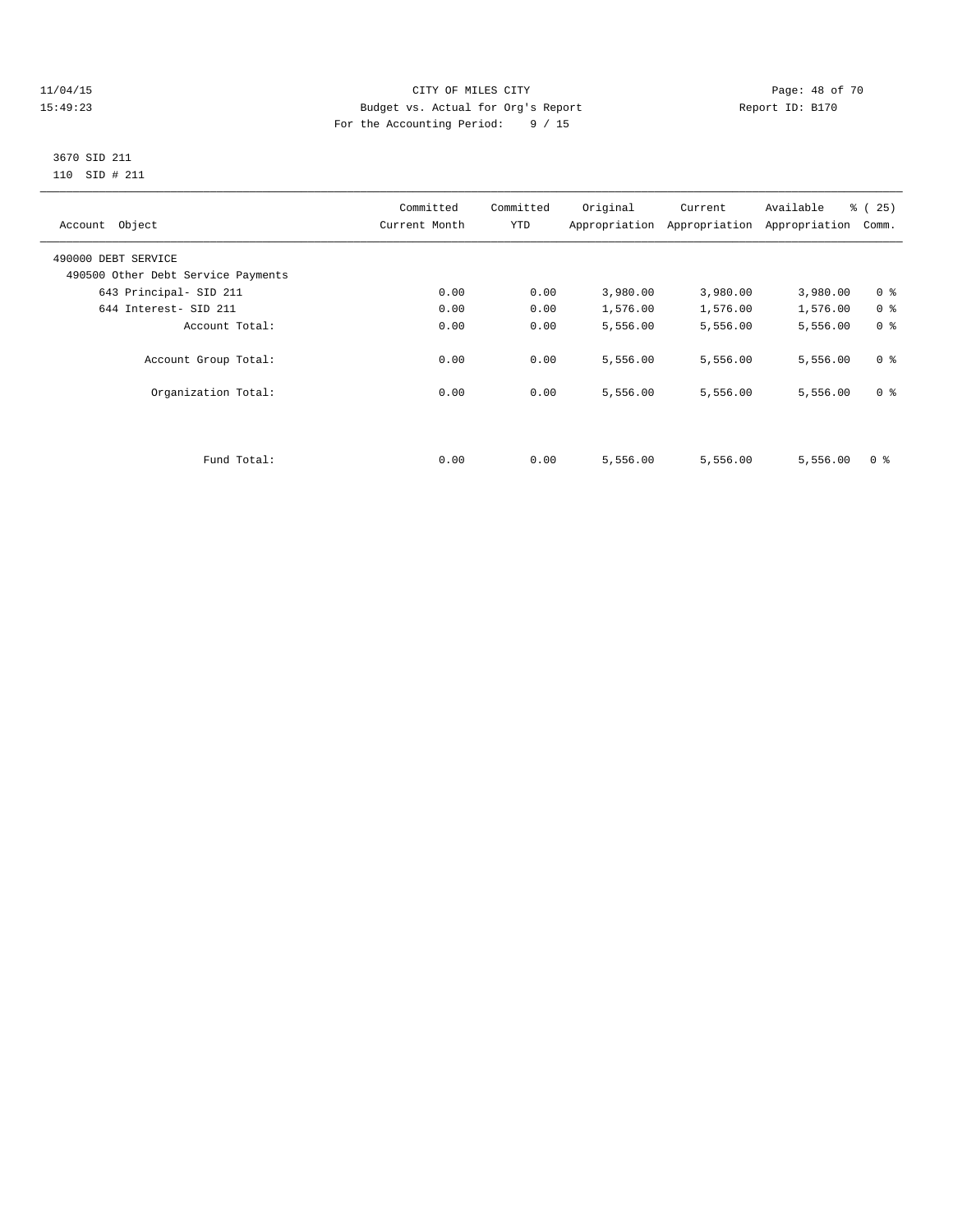### 11/04/15 **Page: 49 of 70** CITY OF MILES CITY **Page: 49 of 70** 15:49:23 Budget vs. Actual for Org's Report Report ID: B170 For the Accounting Period: 9 / 15

### 4000 General Fund Capitol Improvement Fund

501 Capital Purchases

| Object<br>Account                                            | Committed<br>Current Month | Committed<br>YTD       | Original<br>Appropriation | Current<br>Appropriation | Available<br>Appropriation | % (25)<br>Comm.  |
|--------------------------------------------------------------|----------------------------|------------------------|---------------------------|--------------------------|----------------------------|------------------|
| 410000 GENERAL GOVERNMENT<br>410100 Legislative Services(02) |                            |                        |                           |                          |                            |                  |
| 940 Machinery & Equipment                                    | 27,698.05                  | 27,698.05              | 105,000.00                | 105,000.00               | 77,301.95                  | $26$ %           |
| Account Total:                                               | 27,698.05                  | 27,698.05              | 105,000.00                | 105,000.00               | 77,301.95                  | $26$ %           |
| Account Group Total:<br>Organization Total:                  | 27,698.05<br>27,698.05     | 27,698.05<br>27,698.05 | 105,000.00<br>105,000.00  | 105,000.00<br>105,000.00 | 77,301.95<br>77,301.95     | $26$ %<br>$26$ % |
| Fund Total:                                                  | 27,698.05                  | 27,698.05              | 105,000.00                | 105,000.00               | 77,301.95                  | $26$ %           |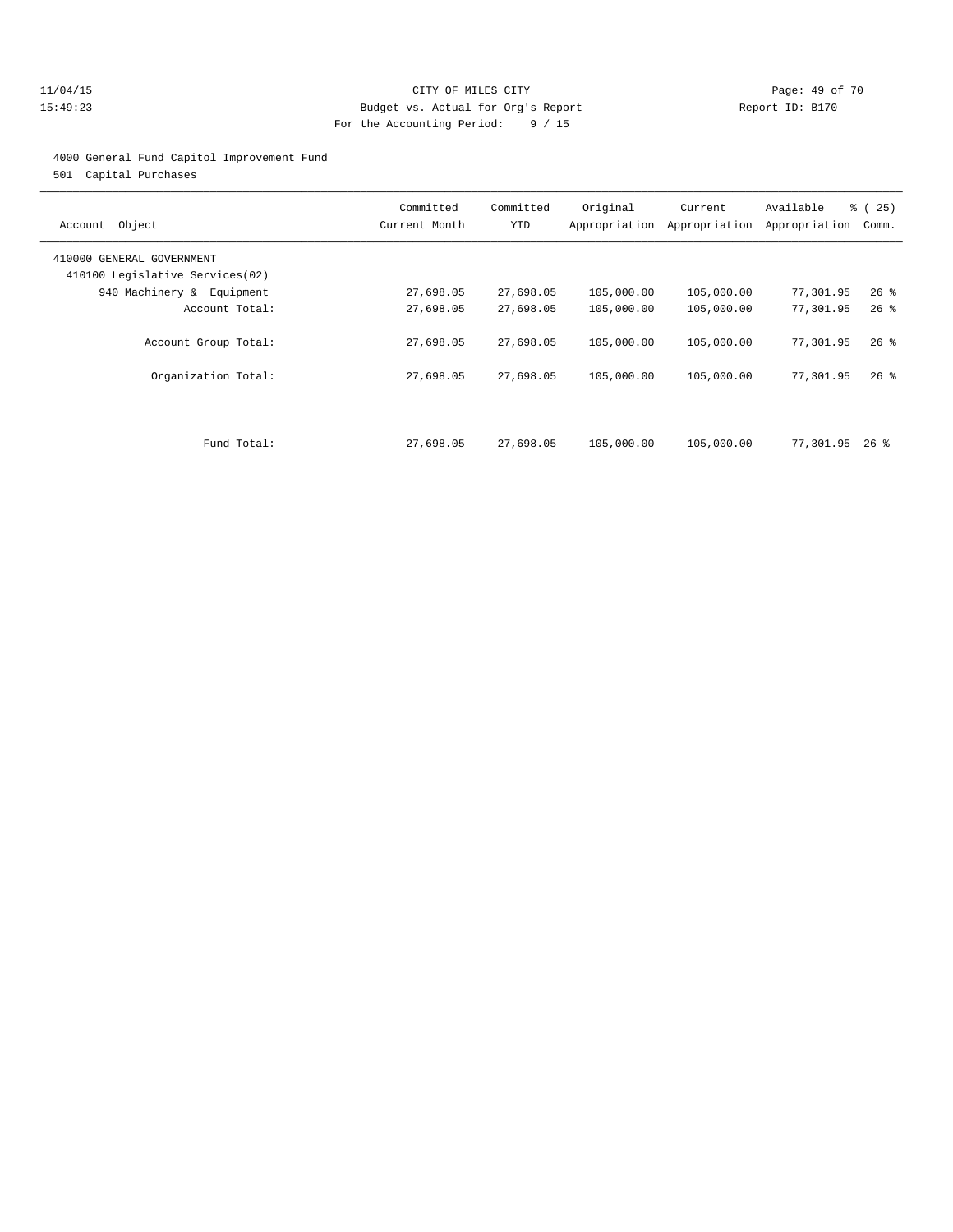### 11/04/15 **Page: 50 of 70** CITY OF MILES CITY **CITY Page: 50 of 70** 15:49:23 Budget vs. Actual for Org's Report Report ID: B170 For the Accounting Period: 9 / 15

### 4060 CAPITAL IMPROV-PUBLIC WORKS

911 Public Works Operations

| Object<br>Account                                  | Committed<br>Current Month | Committed<br>YTD       | Original<br>Appropriation | Current<br>Appropriation | Available<br>Appropriation | <b>%</b> (<br>25)<br>Comm.         |
|----------------------------------------------------|----------------------------|------------------------|---------------------------|--------------------------|----------------------------|------------------------------------|
| 430000 Public Works<br>430233 Roadway/Re-surfacing |                            |                        |                           |                          |                            |                                    |
| 940 Machinery & Equipment                          | 31,861.00                  | 45,001.72              | 244,000.00                | 244,000.00               | 198,998.28                 | 18 <sup>8</sup>                    |
| Account Total:                                     | 31,861.00                  | 45,001.72              | 244,000.00                | 244,000.00               | 198,998.28                 | 18 <sup>°</sup>                    |
| Account Group Total:<br>Organization Total:        | 31,861.00<br>31,861.00     | 45,001.72<br>45,001.72 | 244,000.00<br>244,000.00  | 244,000.00<br>244,000.00 | 198,998.28<br>198,998.28   | 18 <sup>8</sup><br>18 <sup>8</sup> |
| Fund Total:                                        | 31,861.00                  | 45,001.72              | 244,000.00                | 244,000.00               | 198,998.28                 | 18 <sup>8</sup>                    |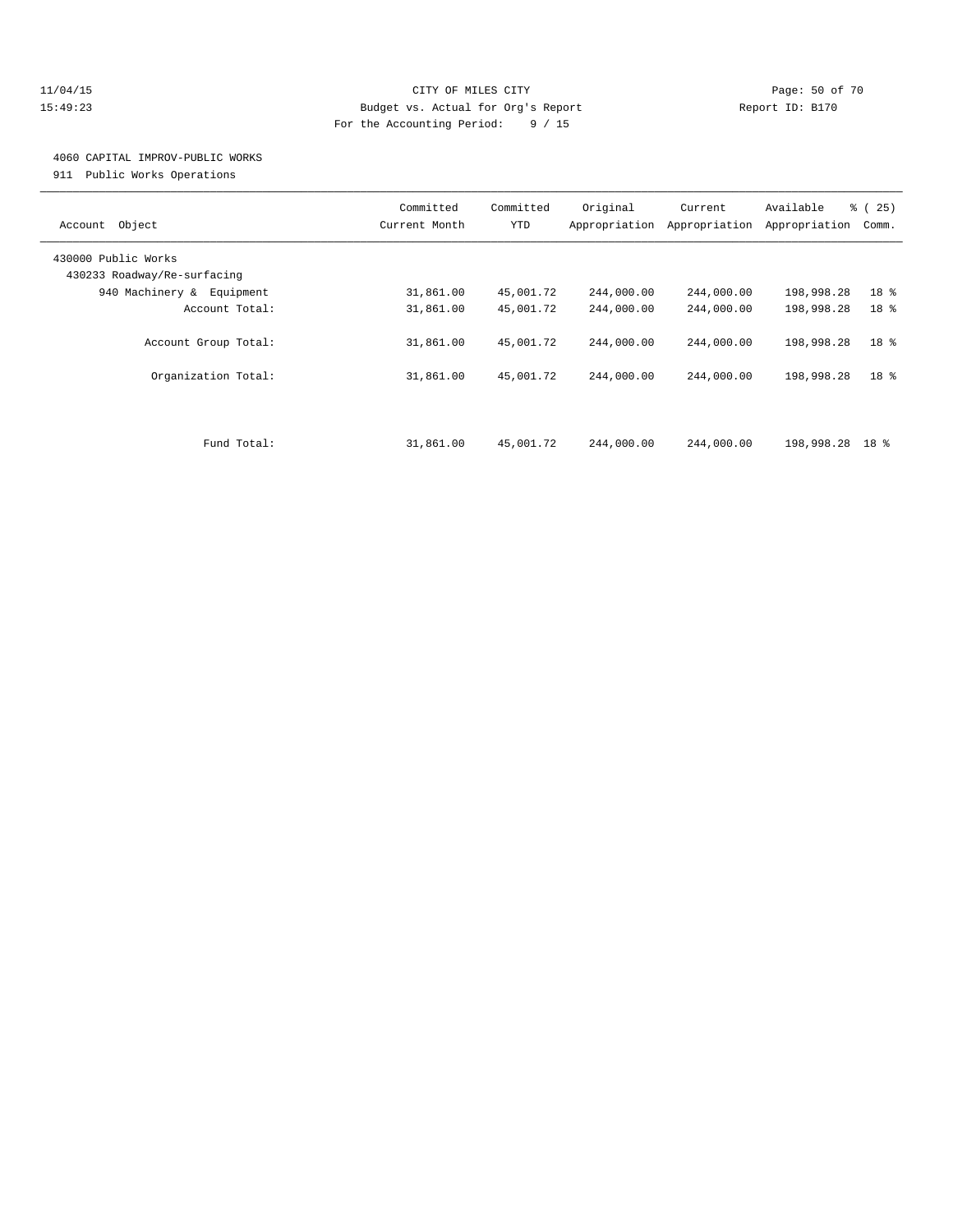### 11/04/15 Page: 51 of 70 15:49:23 Budget vs. Actual for Org's Report Report ID: B170 For the Accounting Period: 9 / 15

————————————————————————————————————————————————————————————————————————————————————————————————————————————————————————————————————

### 5210 WATER UTILITY

22 Water Plant

|                                               | Committed     | Committed   | Original   | Current    | Available                                       | % (25)          |
|-----------------------------------------------|---------------|-------------|------------|------------|-------------------------------------------------|-----------------|
| Account Object                                | Current Month | YTD         |            |            | Appropriation Appropriation Appropriation Comm. |                 |
| 430000 Public Works                           |               |             |            |            |                                                 |                 |
| 430530 Water Source of Supply and Pumping(22) |               |             |            |            |                                                 |                 |
| 111 Salaries and Wages - Permanent            | 19,192.55     | 54,335.04   | 234,119.00 | 234,119.00 | 179,783.96                                      | $23$ $%$        |
| 121 OVERTIME-PERMANENT                        | 1,107.20      | 4,482.58    | 16,709.00  | 16,709.00  | 12,226.42                                       | $27$ %          |
| 131 VACATION                                  | 1,542.81      | 4,451.79    | 15,773.00  | 15,773.00  | 11,321.21                                       | $28$ $%$        |
| 132 SICK LEAVE                                | 382.47        | 5,063.83    | 7,093.00   | 7,093.00   | 2,029.17                                        | 71 %            |
| 133 OTHER LEAVE PAY                           | 190.61        | 289.10      | 3,968.00   | 3,968.00   | 3,678.90                                        | 7 %             |
| 134 HOLIDAY PAY                               | 569.55        | 956.23      | 5,002.00   | 5,002.00   | 4,045.77                                        | 19 <sup>°</sup> |
| 141 Unemployment Insurance                    | 34.50         | 105.69      | 422.00     | 422.00     | 316.31                                          | $25$ $%$        |
| 142 Workers' Compensation                     | 1,397.04      | 4,315.94    | 14,800.00  | 14,800.00  | 10,484.06                                       | 29%             |
| 143 Health Insurance                          | 3,605.07      | 10,819.15   | 43,263.00  | 43,263.00  | 32, 443.85                                      | $25$ $%$        |
| 144 FICA                                      | 1,677.25      | 5,143.98    | 21,507.00  | 21,507.00  | 16,363.02                                       | $24$ %          |
| 145 PERS                                      | 1,868.70      | 5,627.76    | 23, 251.00 | 23, 251.00 | 17,623.24                                       | $24$ %          |
| 196 CLOTHING ALLOTMENT                        | 0.00          | 840.00      | 840.00     | 840.00     | 0.00                                            | 100 %           |
| 210 Office Supplies and Materials             | 0.00          | 108.77      | 250.00     | 250.00     | 141.23                                          | 44 %            |
| 214 Small Items of Equipment                  | 0.00          | 0.00        | 0.00       | 3,000.00   | 3,000.00                                        | 0 <sup>8</sup>  |
| 220 Operating Expenses                        | 45.53         | 252.08      | 2,000.00   | 2,000.00   | 1,747.92                                        | $13*$           |
| 222 Chemicals, Lab & Med Supplies             | 0.00          | 46.78       | 150.00     | 150.00     | 103.22                                          | $31$ %          |
| 226 Clothing and Uniforms                     | 0.00          | 38.86       | 400.00     | 400.00     | 361.14                                          | $10*$           |
| 230 Repair and Maintenance Supplies           | 544.65        | 2,415.86    | 6,000.00   | 6,000.00   | 3,584.14                                        | 40 %            |
| 231 Gas, Oil, Diesel Fuel, Grease, etc.       | 76.22         | 240.67      | 1,300.00   | 1,300.00   | 1,059.33                                        | 19 <sup>°</sup> |
| 241 Consumable Tools                          | 0.00          | 0.00        | 200.00     | 200.00     | 200.00                                          | 0 <sup>8</sup>  |
| 311 Postage, Box Rent, Etc.                   | 2.74          | 5.48        | 50.00      | 50.00      | 44.52                                           | $11$ %          |
| 330 Publicity, Subscriptions & Dues           | 0.00          | 0.00        | 500.00     | 500.00     | 500.00                                          | 0 <sup>8</sup>  |
| 334 Memberships, Registrations & Dues         | 0.00          | 0.00        | 400.00     | 400.00     | 400.00                                          | 0 <sup>8</sup>  |
| 341 Electric Utility Services                 | 5,738.48      | 17,052.13   | 61,326.00  | 61,326.00  | 44, 273.87                                      | $28$ %          |
| 344 Gas Utility Service                       | 39.08         | 118.47      | 20,000.00  | 20,000.00  | 19,881.53                                       | 1 <sup>8</sup>  |
| 345 Telephone                                 | 86.35         | 250.56      | 1,000.00   | 1,000.00   | 749.44                                          | $25$ $%$        |
| 346 Garbage Service                           | 71.12         | 71.12       | 250.00     | 250.00     | 178.88                                          | $28$ %          |
| 347 Internet                                  | 80.25         | 240.75      | 1,000.00   | 1,000.00   | 759.25                                          | 24 %            |
| 350 Professional Services                     | 0.00          | 0.00        | 500.00     | 500.00     | 500.00                                          | 0 <sup>8</sup>  |
| 352 Wtr/Swr Lab Testing                       | 0.00          | 0.00        | 1,000.00   | 1,000.00   | 1,000.00                                        | 0 <sup>8</sup>  |
| 357 Architectual, Engineering Serv Etc.       | 0.00          | 0.00        | 10,000.00  | 10,000.00  | 10,000.00                                       | 0 <sup>8</sup>  |
| 360 Contr R & M                               | 0.00          | 565.70      | 40,000.00  | 40,000.00  | 39, 434.30                                      | 1 <sup>°</sup>  |
| 363 R&M Vehicles/Equip/Labor-PW               | 70.49         | 90.49       | 7,000.00   | 7,000.00   | 6,909.51                                        | $1$ %           |
| 369 Other Repair and Maintenance              | 0.00          | 0.00        | 2,000.00   | 2,000.00   | 2,000.00                                        | 0 <sup>8</sup>  |
| 370 Travel                                    | 0.00          | 73.74       | 1,000.00   | 1,000.00   | 926.26                                          | 7 %             |
| 380 Training Services                         | 0.00          | 134.24      | 1,400.00   | 1,400.00   | 1,265.76                                        | $10*$           |
| 382 Books                                     | 0.00          | 0.00        | 200.00     | 200.00     | 200.00                                          | 0 <sup>8</sup>  |
| 400 BUILDING MATERIALS                        | 0.00          | 0.00        | 500.00     | 500.00     | 500.00                                          | 0 <sup>8</sup>  |
| 511 Insurance on Buildings                    | 0.00          | 9,142.93    | 9,143.00   | 9,143.00   |                                                 | $0.07$ 100 %    |
| 512 Insurance on Vehicles & Equipment         | 0.00          | 188.20      | 189.00     | 189.00     | 0.80                                            | 100 %           |
| 940 Machinery & Equipment                     | 0.00          | 0.00        | 0.00       | 130,000.00 | 130,000.00                                      | 0 <sub>8</sub>  |
| Account Total:                                | 38, 322.66    | 127,467.92  | 554,505.00 | 687,505.00 | 560,037.08                                      | 19 <sup>°</sup> |
| Account Group Total:                          | 38, 322.66    | 127, 467.92 | 554,505.00 | 687,505.00 | 560,037.08                                      | 19 <sup>°</sup> |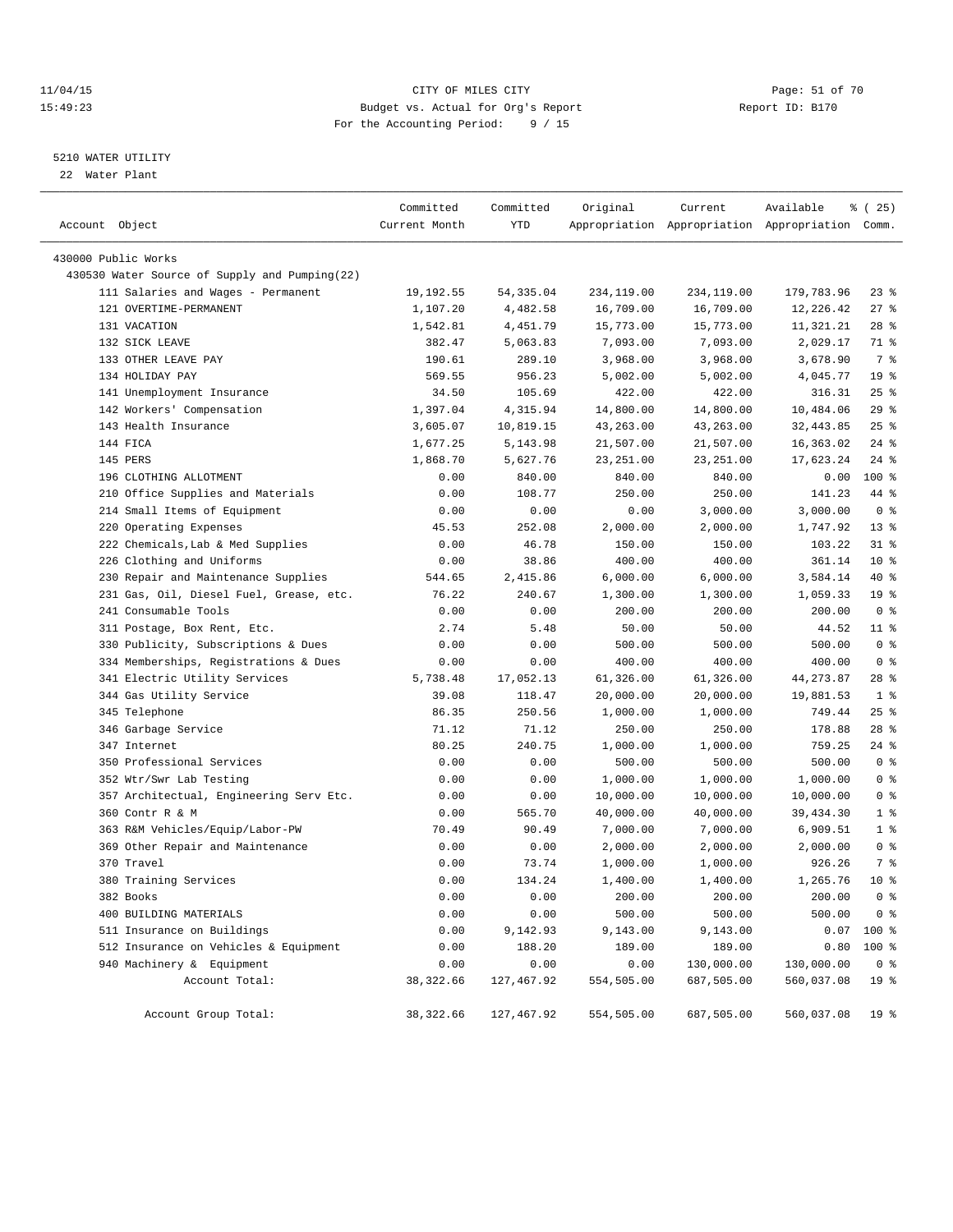### 11/04/15 **Page: 52 of 70** CITY OF MILES CITY **CITY Page: 52 of 70** 15:49:23 Budget vs. Actual for Org's Report Report ID: B170 For the Accounting Period: 9 / 15

# 5210 WATER UTILITY

22 Water Plant

| Account Object      | Committed<br>Current Month | Committed<br>YTD | Original   | Current    | Available<br>Appropriation Appropriation Appropriation Comm. | ៖ (25) |
|---------------------|----------------------------|------------------|------------|------------|--------------------------------------------------------------|--------|
| Organization Total: | 38,322.66                  | 127,467.92       | 554,505.00 | 687,505.00 | 560,037.08 19 %                                              |        |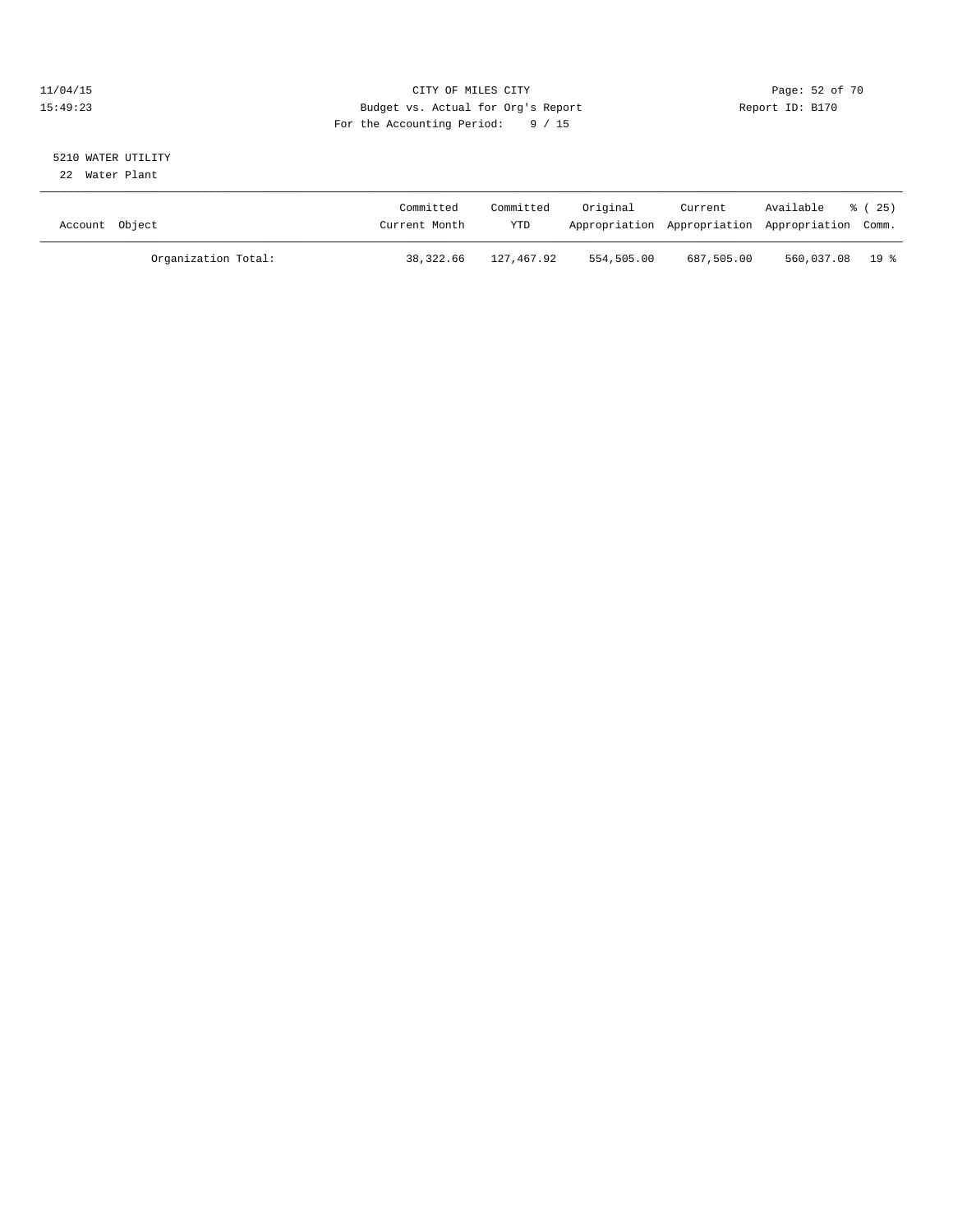### 11/04/15 Page: 53 of 70 15:49:23 Budget vs. Actual for Org's Report Report ID: B170 For the Accounting Period: 9 / 15

————————————————————————————————————————————————————————————————————————————————————————————————————————————————————————————————————

### 5210 WATER UTILITY

23 Water Lines

|                                                              | Committed     | Committed | Original   | Current                                         | Available    | % (25)             |
|--------------------------------------------------------------|---------------|-----------|------------|-------------------------------------------------|--------------|--------------------|
| Account Object                                               | Current Month | YTD       |            | Appropriation Appropriation Appropriation Comm. |              |                    |
|                                                              |               |           |            |                                                 |              |                    |
| 430000 Public Works                                          |               |           |            |                                                 |              |                    |
| 430550 Transmission and Distribution(23)                     |               |           |            |                                                 |              |                    |
| 111 Salaries and Wages - Permanent<br>121 OVERTIME-PERMANENT | 10,955.29     | 32,962.73 | 131,803.00 | 131,803.00                                      | 98,840.27    | $25$ $\frac{6}{5}$ |
|                                                              | 453.06        | 1,728.06  | 10,598.00  | 10,598.00                                       | 8,869.94     | 16 <sup>8</sup>    |
| 131 VACATION                                                 | 875.37        | 2,671.36  | 15,773.00  | 15,773.00                                       | 13,101.64    | 17 <sub>8</sub>    |
| 132 SICK LEAVE                                               | 366.21        | 711.54    | 7,093.00   | 7,093.00                                        | 6,381.46     | $10*$              |
| 133 OTHER LEAVE PAY                                          | 0.00          | 0.00      | 2,150.00   | 2,150.00                                        | 2,150.00     | 0 <sup>8</sup>     |
| 134 HOLIDAY PAY                                              | 63.78         | 203.68    | 4,558.00   | 4,558.00                                        | 4,354.32     | 4%                 |
| 141 Unemployment Insurance                                   | 19.07         | 58.15     | 258.00     | 258.00                                          | 199.85       | $23$ %             |
| 142 Workers' Compensation                                    | 669.79        | 2,037.07  | 8,888.00   | 8,888.00                                        | 6,850.93     | $23$ %             |
| 143 Health Insurance                                         | 2,156.42      | 6,470.50  | 27,812.00  | 27,812.00                                       | 21,341.50    | $23$ $%$           |
| 144 FICA                                                     | 966.59        | 2,948.75  | 13,156.00  | 13,156.00                                       | 10,207.25    | $22$ %             |
| 145 PERS                                                     | 1,051.45      | 3,165.54  | 14,223.00  | 14,223.00                                       | 11,057.46    | $22$ %             |
| 196 CLOTHING ALLOTMENT                                       | 0.00          | 502.50    | 670.00     | 670.00                                          | 167.50       | 75 %               |
| 210 Office Supplies and Materials                            | 65.19         | 70.67     | 500.00     | 500.00                                          | 429.33       | $14*$              |
| 214 Small Items of Equipment                                 | 0.00          | 1,462.50  | 12,500.00  | 12,500.00                                       | 11,037.50    | $12*$              |
| 220 Operating Expenses                                       | 10,071.40     | 11,374.64 | 25,000.00  | 25,000.00                                       | 13,625.36    | 45 %               |
| 222 Chemicals, Lab & Med Supplies                            | 0.00          | 0.00      | 200.00     | 200.00                                          | 200.00       | 0 <sup>8</sup>     |
| 226 Clothing and Uniforms                                    | 0.00          | 0.00      | 900.00     | 900.00                                          | 900.00       | 0 <sup>8</sup>     |
| 230 Repair and Maintenance Supplies                          | 366.90        | 1,492.31  | 25,000.00  | 25,000.00                                       | 23,507.69    | 6 <sup>°</sup>     |
| 231 Gas, Oil, Diesel Fuel, Grease, etc.                      | 699.29        | 2,243.64  | 12,000.00  | 12,000.00                                       | 9,756.36     | 19 <sup>°</sup>    |
| 233 Water/Sewer Main Replacement and                         | 0.00          | 0.00      | 10,000.00  | 10,000.00                                       | 10,000.00    | 0 <sup>8</sup>     |
| 234 Hydrant/Manhole Replacement, Valves                      | 0.00          | 4,063.32  | 30,000.00  | 30,000.00                                       | 25,936.68    | 14 %               |
| 235 Curb Stop Replacement                                    | 2,300.10      | 5,583.06  | 14,000.00  | 14,000.00                                       | 8,416.94     | 40 %               |
| 241 Consumable Tools                                         | 0.00          | 0.00      | 200.00     | 200.00                                          | 200.00       | 0 <sup>8</sup>     |
| 311 Postage, Box Rent, Etc.                                  | 0.00          | 0.00      | 100.00     | 100.00                                          | 100.00       | 0 <sup>8</sup>     |
| 320 Printing, Duplicating, Typing &                          | 0.00          | 0.00      | 100.00     | 100.00                                          | 100.00       | 0 <sup>8</sup>     |
| 330 Publicity, Subscriptions & Dues                          | 0.00          | 0.00      | 250.00     | 250.00                                          | 250.00       | 0 <sup>8</sup>     |
| 334 Memberships, Registrations & Dues                        | 0.00          | 125.00    | 300.00     | 300.00                                          | 175.00       | $42$ %             |
| 341 Electric Utility Services                                | 45.46         | 45.46     | 308.00     | 308.00                                          | 262.54       | 15 <sup>8</sup>    |
| 344 Gas Utility Service                                      | 22.17         | 22.17     | 450.00     | 450.00                                          | 427.83       | 5 <sup>°</sup>     |
| 345 Telephone                                                | 69.13         | 165.79    | 600.00     | 600.00                                          | 434.21       | $28$ %             |
| 347 Internet                                                 | 11.40         | 34.20     | 250.00     | 250.00                                          | 215.80       | 14 %               |
| 350 Professional Services                                    | 1,509.38      | 5,652.29  | 350.00     | 350.00                                          | $-5,302.29$  | $***$ $-$          |
| 357 Architectual, Engineering Serv Etc.                      | 0.00          | 0.00      | 20,000.00  | 20,000.00                                       | 20,000.00    | 0 <sup>8</sup>     |
| 360 Contr R & M                                              | 733.00        | 1,044.47  | 8,000.00   | 8,000.00                                        | 6,955.53     | 13 <sup>°</sup>    |
| 363 R&M Vehicles/Equip/Labor-PW                              | 9,566.58      | 10,064.43 | 28,000.00  | 28,000.00                                       | 17,935.57    | 36%                |
| 369 Other Repair and Maintenance                             | 133.00        | 133.00    | 1,000.00   | 1,000.00                                        | 867.00       | $13*$              |
| 370 Travel                                                   | 0.00          | 0.00      | 750.00     | 750.00                                          | 750.00       | 0 <sup>8</sup>     |
| 380 Training Services                                        | 0.00          | 0.00      | 700.00     | 700.00                                          | 700.00       | 0 <sup>8</sup>     |
| 382 Books                                                    | 0.00          | 0.00      | 200.00     | 200.00                                          | 200.00       | 0 <sup>8</sup>     |
| 400 BUILDING MATERIALS                                       | 0.00          | 0.00      | 500.00     | 500.00                                          | 500.00       | 0 <sup>8</sup>     |
| 511 Insurance on Buildings                                   | 0.00          | 2,960.53  | 2,961.00   | 2,961.00                                        | 0.47         | 100 %              |
| 512 Insurance on Vehicles & Equipment                        | 0.00          | 889.94    | 890.00     | 890.00                                          | 0.06         | 100 %              |
| 513 Liability                                                | 0.00          | 0.00      | 386.00     | 386.00                                          | 386.00       | 0 <sup>8</sup>     |
| 532 Land Rental                                              | 0.00          | 160.78    | 1,500.00   | 1,500.00                                        | 1,339.22     | $11$ %             |
| 533 Machinery and Equipment Rental                           | 0.00          | 0.00      | 1,000.00   | 1,000.00                                        | 1,000.00     | 0 <sup>8</sup>     |
| 940 Machinery & Equipment                                    | 0.00          | 0.00      | 0.00       | 1,913,000.00                                    | 1,913,000.00 | 0 <sup>8</sup>     |
| 958 Strevell/Merriam Wtr Line Proj                           | 411.97        | 411.97    | 68,000.00  | 68,000.00                                       | 67,588.03    | 1 <sup>8</sup>     |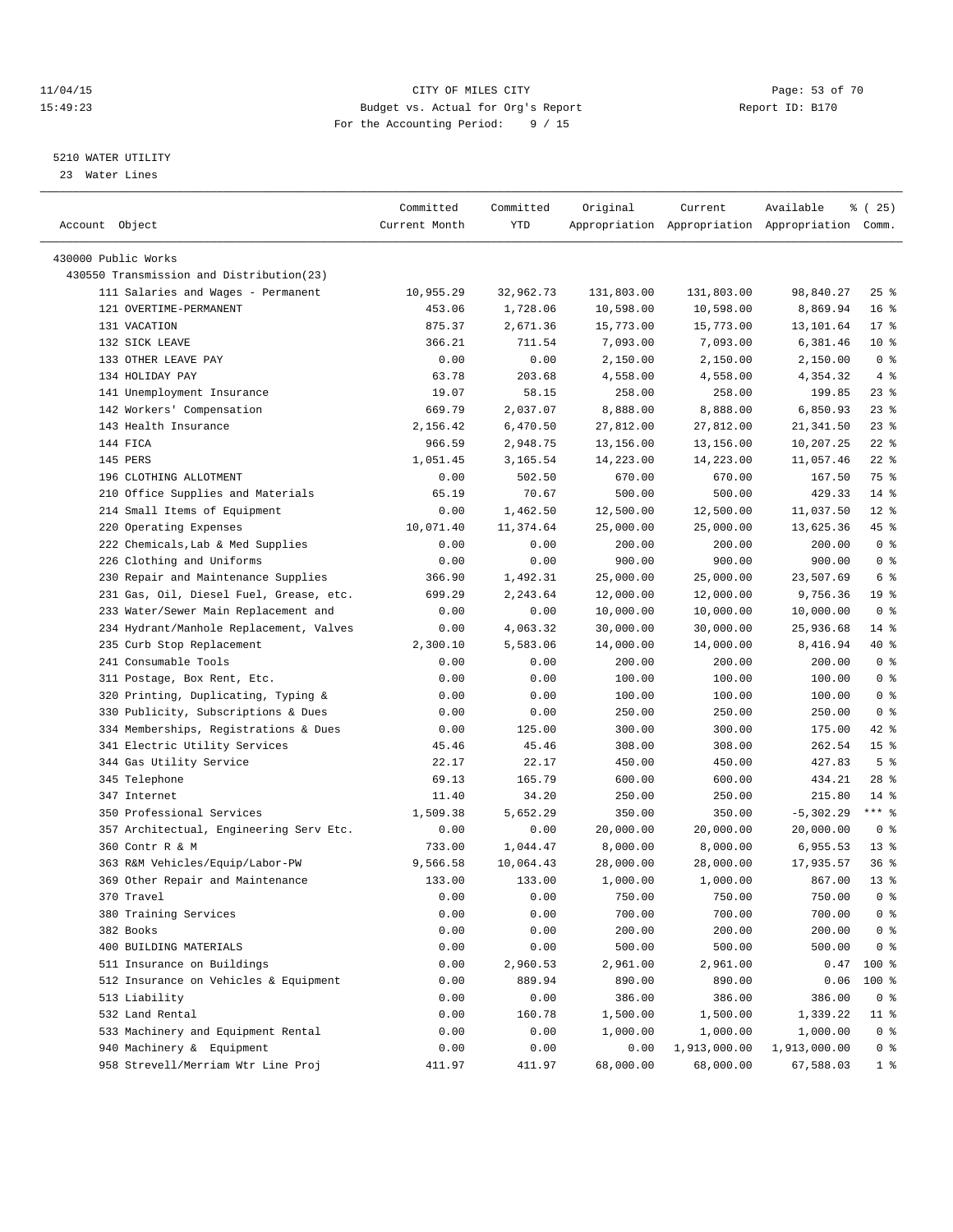### 11/04/15 Page: 54 of 70 15:49:23 Budget vs. Actual for Org's Report Report ID: B170 For the Accounting Period: 9 / 15

### 5210 WATER UTILITY

23 Water Lines

| Account Object                             | Committed<br>Current Month | Committed<br><b>YTD</b> | Original<br>Appropriation | Current<br>Appropriation | Available<br>Appropriation | % (25)<br>Comm. |
|--------------------------------------------|----------------------------|-------------------------|---------------------------|--------------------------|----------------------------|-----------------|
| Account Total:                             | 43,582.00                  | 101,460.05              | 503,877.00                | 2,416,877.00             | 2, 315, 416.95             | 4%              |
| Account Group Total:                       | 43,582.00                  | 101,460.05              | 503,877.00                | 2,416,877.00             | 2, 315, 416.95             | 4%              |
| 490000 DEBT SERVICE                        |                            |                         |                           |                          |                            |                 |
| 490200 Revenue Bonds                       |                            |                         |                           |                          |                            |                 |
| 611 Principal-NE Wtr Line Phase II         | 0.00                       | 0.00                    | 16,000.00                 | 16,000.00                | 16,000.00                  | 0 <sup>8</sup>  |
| 615 Principal-Northeast Water Ln \$2.2     | 0.00                       | 0.00                    | 60,000.00                 | 60,000.00                | 60,000.00                  | 0 <sup>°</sup>  |
| 616 Principal-Carbon Hill Water Tank \$2.2 | 0.00                       | 0.00                    | 58,000.00                 | 58,000.00                | 58,000.00                  | 0 <sup>8</sup>  |
| 617 Principal - NE Wtr Line \$500k         | 0.00                       | 0.00                    | 14,000.00                 | 14,000.00                | 14,000.00                  | 0 <sup>°</sup>  |
| 618 Principal-Carbon Hill \$500k           | 0.00                       | 0.00                    | 14,000.00                 | 14,000.00                | 14,000.00                  | 0 <sup>8</sup>  |
| 622 Interest-NE Wtr Line Phase II          | 0.00                       | 0.00                    | 1,808.00                  | 1,808.00                 | 1,808.00                   | 0 <sup>8</sup>  |
| 631 Interest - NE Wtr Line \$500k          | 0.00                       | 0.00                    | 11,592.00                 | 11,592.00                | 11,592.00                  | 0 <sup>8</sup>  |
| 632 Interest - Carbon Hill Wtr Tank \$500k | 0.00                       | 0.00                    | 11,592.00                 | 11,592.00                | 11,592.00                  | 0 <sup>8</sup>  |
| 634 Interest-Northeast Wtr Ln \$2.2        | 0.00                       | 0.00                    | 56,280.00                 | 56,280.00                | 56,280.00                  | 0 <sup>8</sup>  |
| 638 Interest-Carbon Hill Tank \$2.2        | 0.00                       | 0.00                    | 54,795.00                 | 54,795.00                | 54,795.00                  | 0 <sup>8</sup>  |
| Account Total:                             | 0.00                       | 0.00                    | 298,067.00                | 298,067.00               | 298,067.00                 | 0 <sup>8</sup>  |
| Account Group Total:                       | 0.00                       | 0.00                    | 298,067.00                | 298,067.00               | 298,067.00                 | 0 <sup>8</sup>  |
| 520000 OTHER FINANCING USES                |                            |                         |                           |                          |                            |                 |
| 521000 Interfund Operating Transfers Out   |                            |                         |                           |                          |                            |                 |
| 820 Transfers to Other Funds               | 0.00                       | 0.00                    | 10,046.00                 | 10,046.00                | 10,046.00                  | 0 <sup>8</sup>  |
| Account Total:                             | 0.00                       | 0.00                    | 10,046.00                 | 10,046.00                | 10,046.00                  | 0 <sup>8</sup>  |
| Account Group Total:                       | 0.00                       | 0.00                    | 10,046.00                 | 10,046.00                | 10,046.00                  | 0 <sup>8</sup>  |
| Organization Total:                        | 43,582.00                  | 101,460.05              | 811,990.00                | 2,724,990.00             | 2,623,529.95               | 4%              |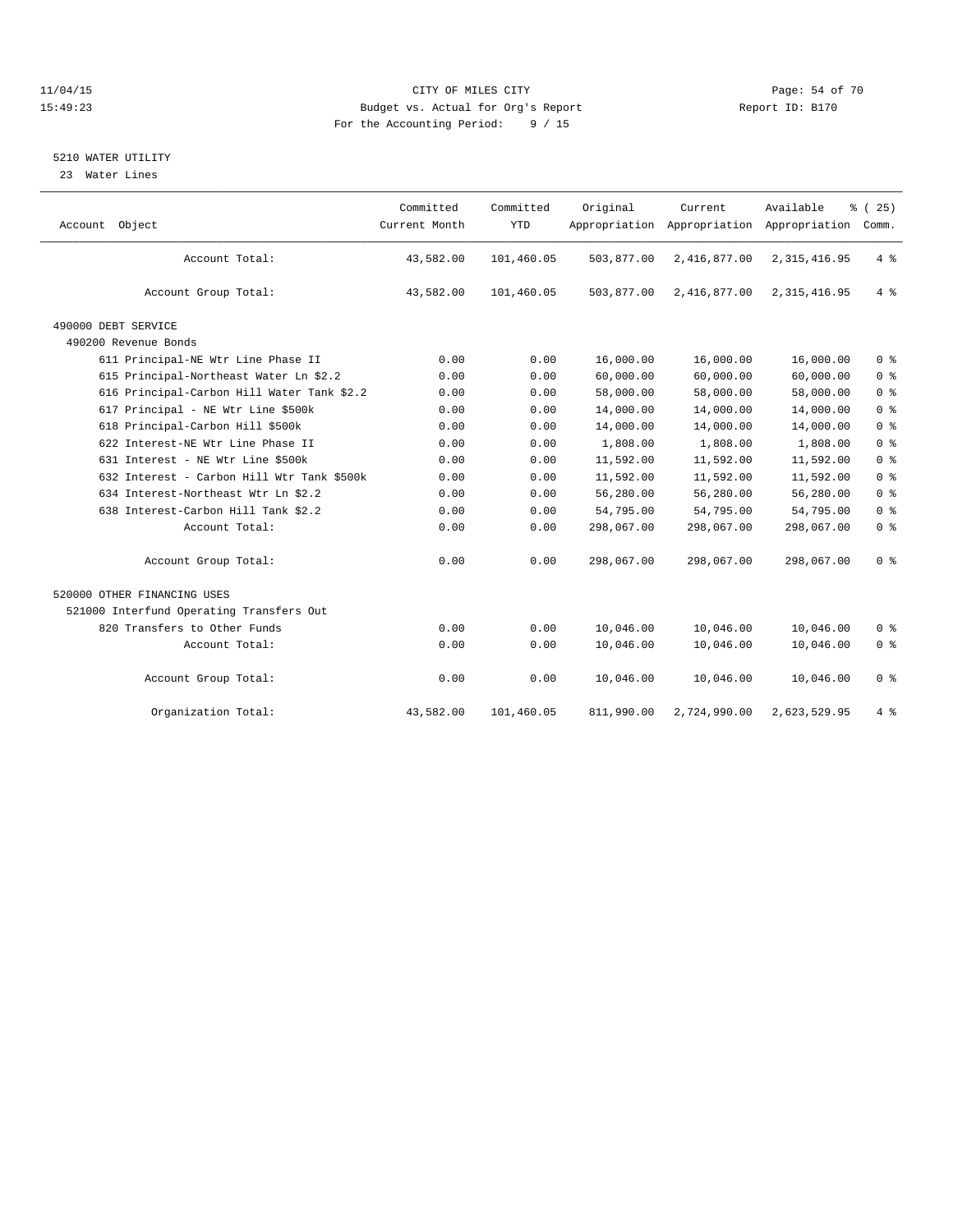### 11/04/15 Page: 55 of 70 15:49:23 Budget vs. Actual for Org's Report Report ID: B170 For the Accounting Period: 9 / 15

### 5210 WATER UTILITY

25 Water Administration

| Account Object                             | Committed<br>Current Month | Committed<br><b>YTD</b> | Original   | Current    | Available<br>Appropriation Appropriation Appropriation Comm. | % (25)          |
|--------------------------------------------|----------------------------|-------------------------|------------|------------|--------------------------------------------------------------|-----------------|
|                                            |                            |                         |            |            |                                                              |                 |
| 430000 Public Works                        |                            |                         |            |            |                                                              |                 |
| 430510 Water Administration(25)            |                            |                         |            |            |                                                              |                 |
| 111 Salaries and Wages - Permanent         | 2,016.12                   | 5,810.92                | 23,087.00  | 23,087.00  | 17,276.08                                                    | 25%             |
| 121 OVERTIME-PERMANENT                     | 0.00                       | 0.00                    | 250.00     | 250.00     | 250.00                                                       | 0 <sup>8</sup>  |
| 131 VACATION                               | 0.00                       | 354.04                  | 1,500.00   | 1,500.00   | 1,145.96                                                     | $24$ %          |
| 132 SICK LEAVE                             | 157.20                     | 310.18                  | 1,000.00   | 1,000.00   | 689.82                                                       | $31$ %          |
| 141 Unemployment Insurance                 | 3.26                       | 9.92                    | 39.00      | 39.00      | 29.08                                                        | 25%             |
| 142 Workers' Compensation                  | 26.67                      | 81.28                   | 298.00     | 298.00     | 216.72                                                       | $27$ $%$        |
| 143 Health Insurance                       | 321.96                     | 965.84                  | 3,863.00   | 3,863.00   | 2,897.16                                                     | 25%             |
| 144 FICA                                   | 166.26                     | 506.84                  | 1,977.00   | 1,977.00   | 1,470.16                                                     | 26%             |
| 145 PERS                                   | 116.96                     | 350.63                  | 2,137.00   | 2,137.00   | 1,786.37                                                     | 16 <sup>8</sup> |
| 196 CLOTHING ALLOTMENT                     | 0.00                       | 150.00                  | 140.00     | 140.00     | $-10.00$                                                     | 107 %           |
| 210 Office Supplies and Materials          | 630.37                     | 681.96                  | 2,000.00   | 2,000.00   | 1,318.04                                                     | $34$ $%$        |
| 214 Small Items of Equipment               | 0.00                       | 0.00                    | 3,067.00   | 3,067.00   | 3,067.00                                                     | 0 <sup>8</sup>  |
| 220 Operating Expenses                     | 830.06                     | 1,018.00                | 1,500.00   | 1,500.00   | 482.00                                                       | 68 %            |
| 230 Repair and Maintenance Supplies        | 0.00                       | 0.00                    | 200.00     | 200.00     | 200.00                                                       | 0 <sup>°</sup>  |
| 311 Postage, Box Rent, Etc.                | 604.28                     | 2,338.69                | 10,000.00  | 10,000.00  | 7,661.31                                                     | $23$ $%$        |
| 320 Printing, Duplicating, Typing &        | 0.00                       | 0.00                    | 2,100.00   | 2,100.00   | 2,100.00                                                     | 0 <sup>8</sup>  |
| 330 Publicity, Subscriptions & Dues        | 0.00                       | 479.33                  | 1,000.00   | 1,000.00   | 520.67                                                       | 48 %            |
| 345 Telephone                              | 57.24                      | 163.23                  | 600.00     | 600.00     | 436.77                                                       | $27$ %          |
| 347 Internet                               | 19.52                      | 58.56                   | 200.00     | 200.00     | 141.44                                                       | 29%             |
| 350 Professional Services                  | 53.26                      | 3,349.31                | 2,600.00   | 2,600.00   | $-749.31$                                                    | $129$ $%$       |
| 360 Contr R & M                            | 965.35                     | 6,445.97                | 7,000.00   | 7,000.00   | 554.03                                                       | $92$ $%$        |
| 370 Travel                                 | 0.00                       | 0.00                    | 300.00     | 300.00     | 300.00                                                       | 0 <sup>8</sup>  |
| 380 Training Services                      | 0.00                       | 0.00                    | 300.00     | 300.00     | 300.00                                                       | 0 <sup>8</sup>  |
| 382 Books                                  | 0.00                       | 0.00                    | 50.00      | 50.00      | 50.00                                                        | 0 <sup>8</sup>  |
| 513 Liability                              | 0.00                       | 5,036.30                | 5,037.00   | 5,037.00   | 0.70                                                         | $100*$          |
| 521 Surety Bonds for Officials & Employees | 0.00                       | 0.00                    | 400.00     | 400.00     | 400.00                                                       | 0 <sup>8</sup>  |
| 531 Building & Office Rental               | 500.00                     | 1,500.00                | 6,000.00   | 6,000.00   | 4,500.00                                                     | $25$ $%$        |
| 810 Losses (Bad debt expense - Enterprise  | 19.52                      | 19.51                   | 500.00     | 500.00     | 480.49                                                       | 4%              |
| Account Total:                             | 6,488.03                   | 29,630.51               | 77,145.00  | 77,145.00  | 47,514.49                                                    | 38 %            |
|                                            |                            |                         |            |            |                                                              |                 |
| Account Group Total:                       | 6,488.03                   | 29,630.51               | 77,145.00  | 77,145.00  | 47,514.49                                                    | 38 %            |
|                                            |                            |                         |            |            |                                                              |                 |
| 520000 OTHER FINANCING USES                |                            |                         |            |            |                                                              |                 |
| 521000 Interfund Operating Transfers Out   |                            |                         |            |            |                                                              |                 |
| 820 Transfers to Other Funds               | 5,203.91                   | 10,407.82               | 62,447.00  | 62,447.00  | 52,039.18                                                    | $17*$           |
| Account Total:                             | 5,203.91                   | 10,407.82               | 62,447.00  | 62,447.00  | 52,039.18                                                    | $17*$           |
| Account Group Total:                       | 5,203.91                   | 10,407.82               | 62,447.00  | 62,447.00  | 52,039.18                                                    | $17*$           |
| Organization Total:                        | 11,691.94                  | 40,038.33               | 139,592.00 | 139,592.00 | 99,553.67                                                    | 29%             |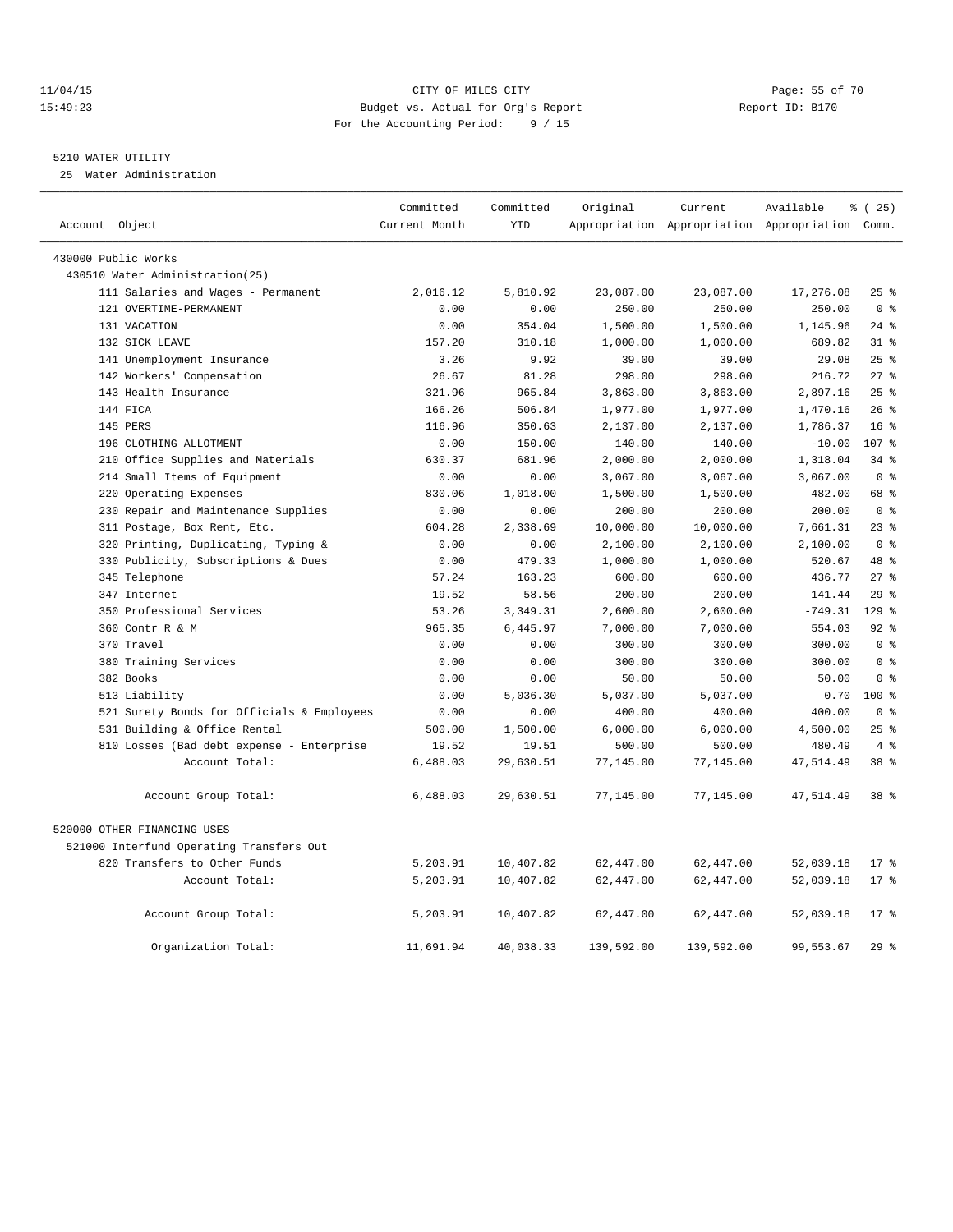### 11/04/15 **Page: 56 of 70** CITY OF MILES CITY **CITY** Page: 56 of 70 15:49:23 Budget vs. Actual for Org's Report Report ID: B170 For the Accounting Period: 9 / 15

# 5210 WATER UTILITY

33 Sewer Plant

| Account Object                                                 | Committed<br>Current Month | Committed<br>YTD | Original | Current<br>Appropriation Appropriation | Available<br>Appropriation | % (25)<br>Comm. |
|----------------------------------------------------------------|----------------------------|------------------|----------|----------------------------------------|----------------------------|-----------------|
| 430000 Public Works<br>430640 Sewer Treatment and Disposal(33) |                            |                  |          |                                        |                            |                 |
| 222 Chemicals, Lab & Med Supplies                              | 309.90                     | 309.90           | 0.00     | 0.00                                   | $-309.90$                  | $***$ 2         |
| Account Total:                                                 | 309.90                     | 309.90           | 0.00     | 0.00                                   | $-309.90$                  | $***$ 2         |
| Account Group Total:                                           | 309.90                     | 309.90           | 0.00     | 0.00                                   | $-309.90$                  | $***$ 2         |
| Organization Total:                                            | 309.90                     | 309.90           | 0.00     | 0.00                                   | $-309.90$                  | $***$ 2         |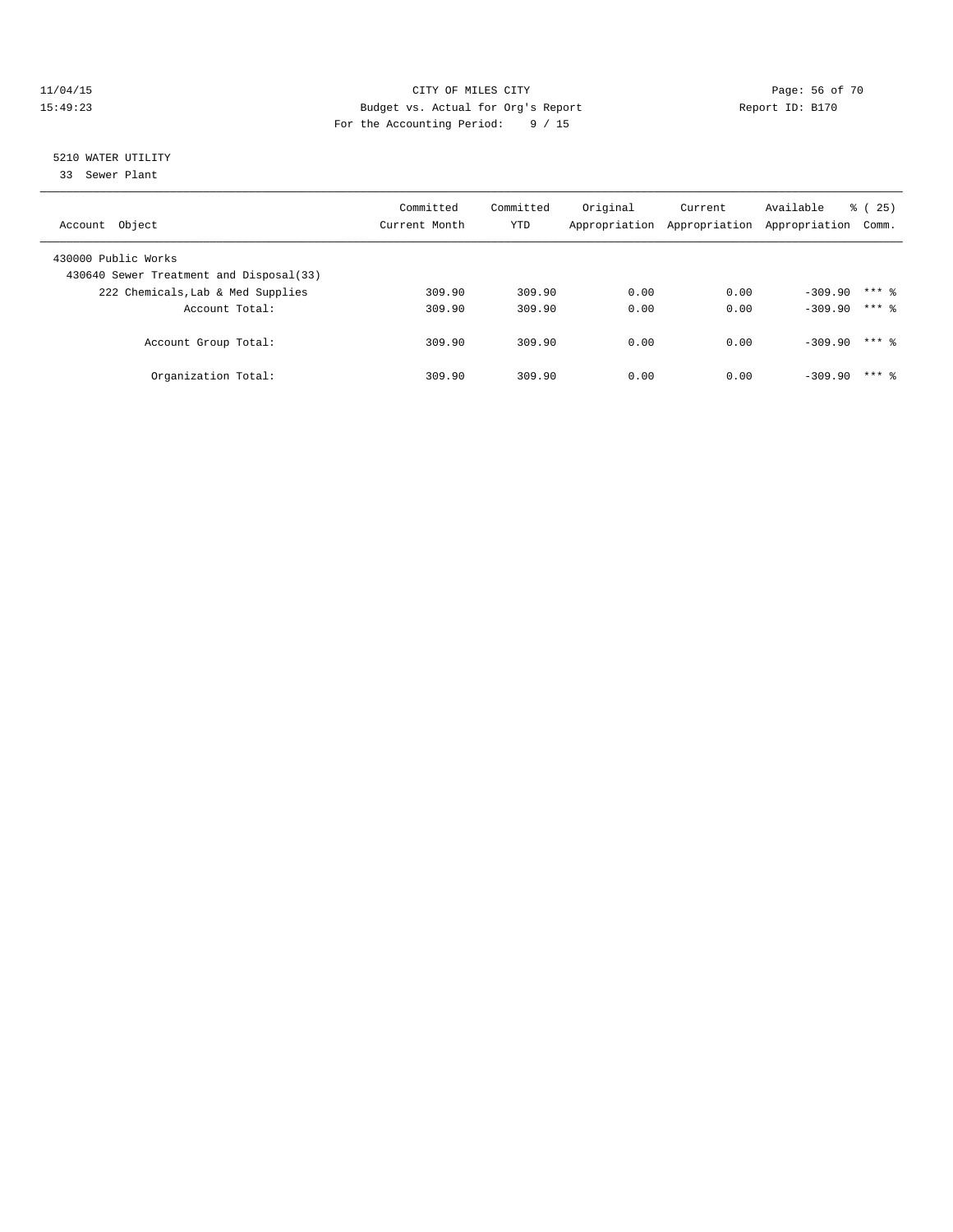### 11/04/15 Page: 57 of 70 15:49:23 Budget vs. Actual for Org's Report Report ID: B170 For the Accounting Period: 9 / 15

# 5210 WATER UTILITY

80 Water Purification

| Account Object                          | Committed<br>Current Month | Committed<br><b>YTD</b> | Original     | Current      | Available<br>Appropriation Appropriation Appropriation Comm. | % (25)          |
|-----------------------------------------|----------------------------|-------------------------|--------------|--------------|--------------------------------------------------------------|-----------------|
|                                         |                            |                         |              |              |                                                              |                 |
| 430000 Public Works                     |                            |                         |              |              |                                                              |                 |
| 430540 Water Purification and Treatment |                            |                         |              |              |                                                              |                 |
| 210 Office Supplies and Materials       | 0.00                       | 63.78                   | 200.00       | 200.00       | 136.22                                                       | $32$ $%$        |
| 214 Small Items of Equipment            | 0.00                       | 0.00                    | 0.00         | 9,200.00     | 9,200.00                                                     | 0 <sup>8</sup>  |
| 220 Operating Expenses                  | 877.56                     | 1,084.11                | 3,000.00     | 3,000.00     | 1,915.89                                                     | 36%             |
| 222 Chemicals, Lab & Med Supplies       | 2,131.11                   | 12, 175.66              | 58,350.00    | 58,350.00    | 46, 174.34                                                   | $21$ %          |
| 226 Clothing and Uniforms               | 0.00                       | 38.86                   | 400.00       | 400.00       | 361.14                                                       | $10*$           |
| 230 Repair and Maintenance Supplies     | 820.66                     | 1,183.85                | 0.00         | 9,500.00     | 8,316.15                                                     | $12*$           |
| 231 Gas, Oil, Diesel Fuel, Grease, etc. | 78.28                      | 242.74                  | 1,300.00     | 1,300.00     | 1,057.26                                                     | 19 <sup>°</sup> |
| 241 Consumable Tools                    | 0.00                       | 0.00                    | 150.00       | 150.00       | 150.00                                                       | 0 <sup>8</sup>  |
| 311 Postage, Box Rent, Etc.             | 0.00                       | 2.28                    | 150.00       | 150.00       | 147.72                                                       | 2 <sup>8</sup>  |
| 320 Printing, Duplicating, Typing &     | 0.00                       | 0.00                    | 100.00       | 100.00       | 100.00                                                       | 0 <sup>8</sup>  |
| 330 Publicity, Subscriptions & Dues     | 0.00                       | 0.00                    | 400.00       | 400.00       | 400.00                                                       | 0 <sup>8</sup>  |
| 334 Memberships, Registrations & Dues   | 0.00                       | 0.00                    | 450.00       | 450.00       | 450.00                                                       | 0 <sup>8</sup>  |
| 352 Wtr/Swr Lab Testing                 | 933.00                     | 1,607.00                | 10,000.00    | 10,000.00    | 8,393.00                                                     | 16 <sup>°</sup> |
| 357 Architectual, Engineering Serv Etc. | 0.00                       | 0.00                    | 12,000.00    | 12,000.00    | 12,000.00                                                    | 0 <sup>8</sup>  |
| 360 Contr R & M                         | 0.00                       | 143.00                  | 6,000.00     | 6,000.00     | 5,857.00                                                     | 2 <sup>°</sup>  |
| 369 Other Repair and Maintenance        | 0.00                       | 0.00                    | 1,500.00     | 1,500.00     | 1,500.00                                                     | 0 <sup>8</sup>  |
| 370 Travel                              | 0.00                       | 76.56                   | 1,200.00     | 1,200.00     | 1,123.44                                                     | 6 %             |
| 380 Training Services                   | 0.00                       | 95.89                   | 1,000.00     | 1,000.00     | 904.11                                                       | 10 <sup>°</sup> |
| 382 Books                               | 0.00                       | 0.00                    | 200.00       | 200.00       | 200.00                                                       | 0 <sup>8</sup>  |
| 533 Machinery and Equipment Rental      | 0.00                       | 0.00                    | 1,000.00     | 1,000.00     | 1,000.00                                                     | 0 <sup>8</sup>  |
| 930 Improvements Other than Buildings   | 0.00                       | 0.00                    | 0.00         | 15,500.00    | 15,500.00                                                    | 0 <sup>8</sup>  |
| Account Total:                          | 4,840.61                   | 16,713.73               | 97,400.00    | 131,600.00   | 114,886.27                                                   | $13*$           |
| Account Group Total:                    | 4,840.61                   | 16,713.73               | 97,400.00    | 131,600.00   | 114,886.27                                                   | $13*$           |
| Organization Total:                     | 4,840.61                   | 16,713.73               | 97,400.00    | 131,600.00   | 114,886.27                                                   | $13*$           |
| Fund Total:                             | 98,747.11                  | 285,989.93              | 1,603,487.00 | 3,683,687.00 | 3,397,697.07                                                 | 8 %             |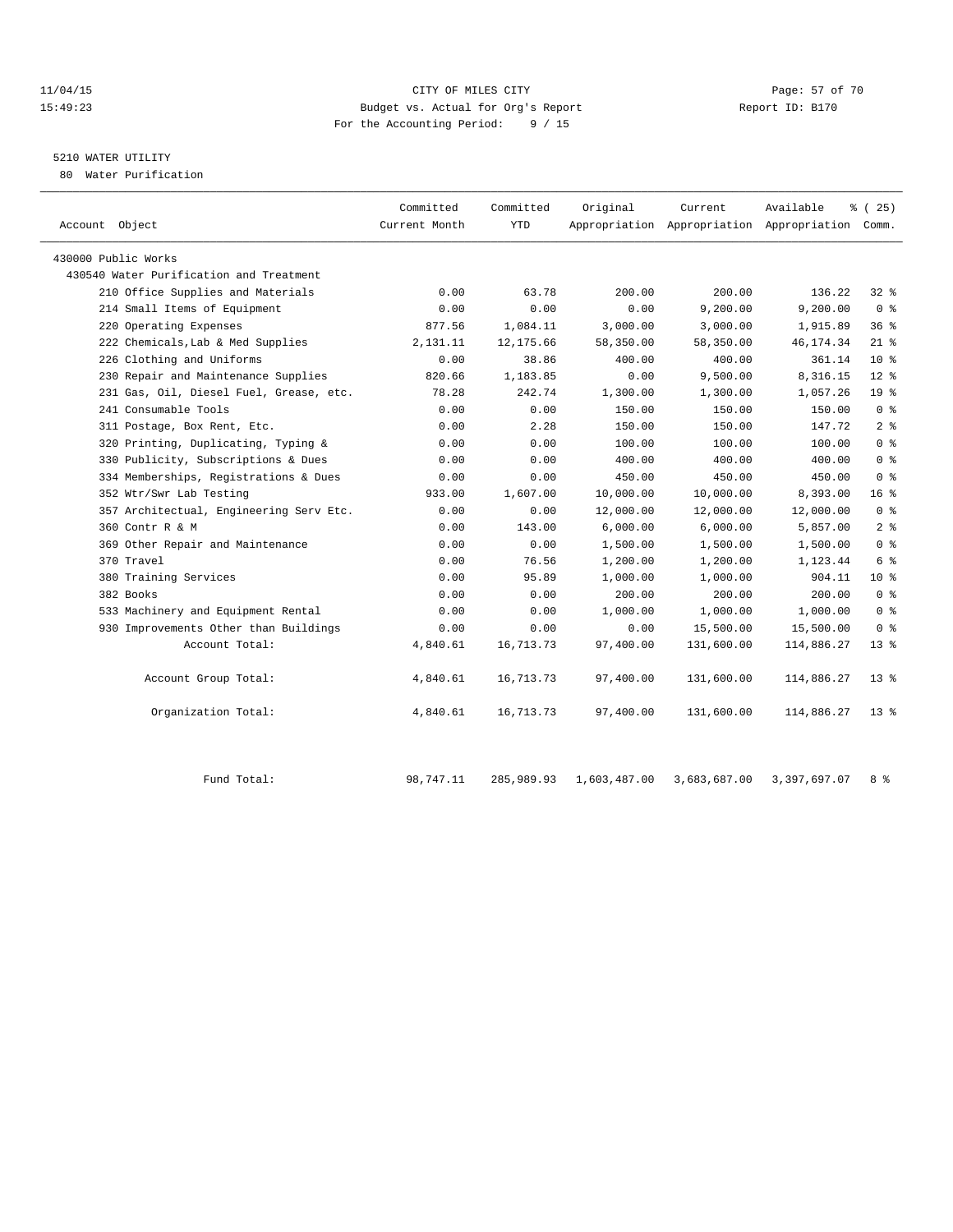### 11/04/15 Page: 58 of 70 15:49:24 Budget vs. Actual for Org's Report Report ID: B170 For the Accounting Period: 9 / 15

————————————————————————————————————————————————————————————————————————————————————————————————————————————————————————————————————

### 5310 SEWER UTILITY

29 Sewer Administration

|                                            | Committed     | Committed | Original   | Current    | Available                                       | $\frac{1}{6}$ ( 25) |  |
|--------------------------------------------|---------------|-----------|------------|------------|-------------------------------------------------|---------------------|--|
| Account Object                             | Current Month | YTD       |            |            | Appropriation Appropriation Appropriation Comm. |                     |  |
| 430000 Public Works                        |               |           |            |            |                                                 |                     |  |
| 430610 Sewer Administration(29)            |               |           |            |            |                                                 |                     |  |
| 111 Salaries and Wages - Permanent         | 2,015.86      | 5,810.03  | 23,087.00  | 23,087.00  | 17,276.97                                       | $25$ $%$            |  |
| 121 OVERTIME-PERMANENT                     | 0.00          | 0.00      | 250.00     | 250.00     | 250.00                                          | 0 <sup>8</sup>      |  |
| 131 VACATION                               | 0.00          | 354.05    | 1,500.00   | 1,500.00   | 1,145.95                                        | 24 %                |  |
| 132 SICK LEAVE                             | 157.03        | 309.56    | 1,000.00   | 1,000.00   | 690.44                                          | $31$ %              |  |
| 141 Unemployment Insurance                 | 3.26          | 9.96      | 39.00      | 39.00      | 29.04                                           | $26$ %              |  |
| 142 Workers' Compensation                  | 26.68         | 81.35     | 298.00     | 298.00     | 216.65                                          | $27$ %              |  |
| 143 Health Insurance                       | 321.84        | 965.56    | 3,863.00   | 3,863.00   | 2,897.44                                        | $25$ $%$            |  |
| 144 FICA                                   | 166.24        | 506.72    | 1,977.00   | 1,977.00   | 1,470.28                                        | $26$ %              |  |
| 145 PERS                                   | 116.94        | 350.53    | 2,137.00   | 2,137.00   | 1,786.47                                        | 16 <sup>8</sup>     |  |
| 196 CLOTHING ALLOTMENT                     | 0.00          | 150.00    | 138.00     | 138.00     | $-12.00$                                        | 109 %               |  |
| 210 Office Supplies and Materials          | 630.38        | 681.97    | 2,000.00   | 2,000.00   | 1,318.03                                        | $34$ $%$            |  |
| 214 Small Items of Equipment               | 0.00          | 0.00      | 3,067.00   | 3,067.00   | 3,067.00                                        | 0 <sup>8</sup>      |  |
| 220 Operating Expenses                     | 830.08        | 1,018.02  | 1,500.00   | 1,500.00   | 481.98                                          | 68 %                |  |
| 230 Repair and Maintenance Supplies        | 0.00          | 0.00      | 200.00     | 200.00     | 200.00                                          | 0 <sup>8</sup>      |  |
| 311 Postage, Box Rent, Etc.                | 604.30        | 1,271.21  | 7,000.00   | 7,000.00   | 5,728.79                                        | 18 <sup>8</sup>     |  |
| 320 Printing, Duplicating, Typing &        | 0.00          | 0.00      | 2,100.00   | 2,100.00   | 2,100.00                                        | 0 <sup>8</sup>      |  |
| 330 Publicity, Subscriptions & Dues        | 0.00          | 479.34    | 1,000.00   | 1,000.00   | 520.66                                          | 48 %                |  |
| 345 Telephone                              | 57.22         | 163.17    | 600.00     | 600.00     | 436.83                                          | $27$ %              |  |
| 347 Internet                               | 19.51         | 58.53     | 225.00     | 225.00     | 166.47                                          | $26$ %              |  |
| 350 Professional Services                  | 53.27         | 3,349.34  | 4,000.00   | 4,000.00   | 650.66                                          | 84 %                |  |
| 360 Contr R & M                            | 965.34        | 6,445.96  | 5,000.00   | 5,000.00   | $-1,445.96$                                     | $129$ %             |  |
| 370 Travel                                 | 0.00          | 0.00      | 500.00     | 500.00     | 500.00                                          | 0 <sup>8</sup>      |  |
| 380 Training Services                      | 0.00          | 0.00      | 300.00     | 300.00     | 300.00                                          | 0 <sup>8</sup>      |  |
| 382 Books                                  | 0.00          | 0.00      | 100.00     | 100.00     | 100.00                                          | 0 <sup>8</sup>      |  |
| 521 Surety Bonds for Officials & Employees | 0.00          | 0.00      | 400.00     | 400.00     | 400.00                                          | 0 <sup>8</sup>      |  |
| 531 Building & Office Rental               | 333.33        | 999.99    | 5,500.00   | 5,500.00   | 4,500.01                                        | 18 <sup>°</sup>     |  |
| 540 Special Assessments                    | 0.00          | 0.00      | 5,200.00   | 5,200.00   | 5,200.00                                        | 0 <sup>8</sup>      |  |
| 810 Losses (Bad debt expense - Enterprise  | 19.51         | 19.52     | 500.00     | 500.00     | 480.48                                          | 4%                  |  |
| Account Total:                             | 6,320.79      | 23,024.81 | 73,481.00  | 73,481.00  | 50,456.19                                       | $31$ %              |  |
|                                            |               |           |            |            |                                                 |                     |  |
| Account Group Total:                       | 6,320.79      | 23,024.81 | 73,481.00  | 73,481.00  | 50,456.19                                       | 31 %                |  |
| 490000 DEBT SERVICE                        |               |           |            |            |                                                 |                     |  |
| 490200 Revenue Bonds                       |               |           |            |            |                                                 |                     |  |
| 608 Prpl-Wastewater Project Phase I        | 0.00          | 0.00      | 61,000.00  | 61,000.00  | 61,000.00                                       | 0 %                 |  |
| 626 Interest-Wastewater Project Phase I    | 0.00          | 0.00      | 39,630.00  | 39,630.00  | 39,630.00                                       | 0 <sup>8</sup>      |  |
| Account Total:                             | 0.00          | 0.00      | 100,630.00 | 100,630.00 | 100,630.00                                      | 0 <sup>8</sup>      |  |
| Account Group Total:                       | 0.00          | 0.00      | 100,630.00 | 100,630.00 | 100,630.00                                      | 0 <sup>8</sup>      |  |
|                                            |               |           |            |            |                                                 |                     |  |
| 510000 MISCELLANEOUS                       |               |           |            |            |                                                 |                     |  |
| 510330 Comprehensive Liability Insurance   |               |           |            |            |                                                 |                     |  |
| 513 Liability                              | 0.00          | 48,557.39 | 48,558.00  | 48,558.00  |                                                 | $0.61$ 100 %        |  |
| Account Total:                             | 0.00          | 48,557.39 | 48,558.00  | 48,558.00  |                                                 | $0.61$ 100 %        |  |
| Account Group Total:                       | 0.00          | 48,557.39 | 48,558.00  | 48,558.00  |                                                 | $0.61$ 100 %        |  |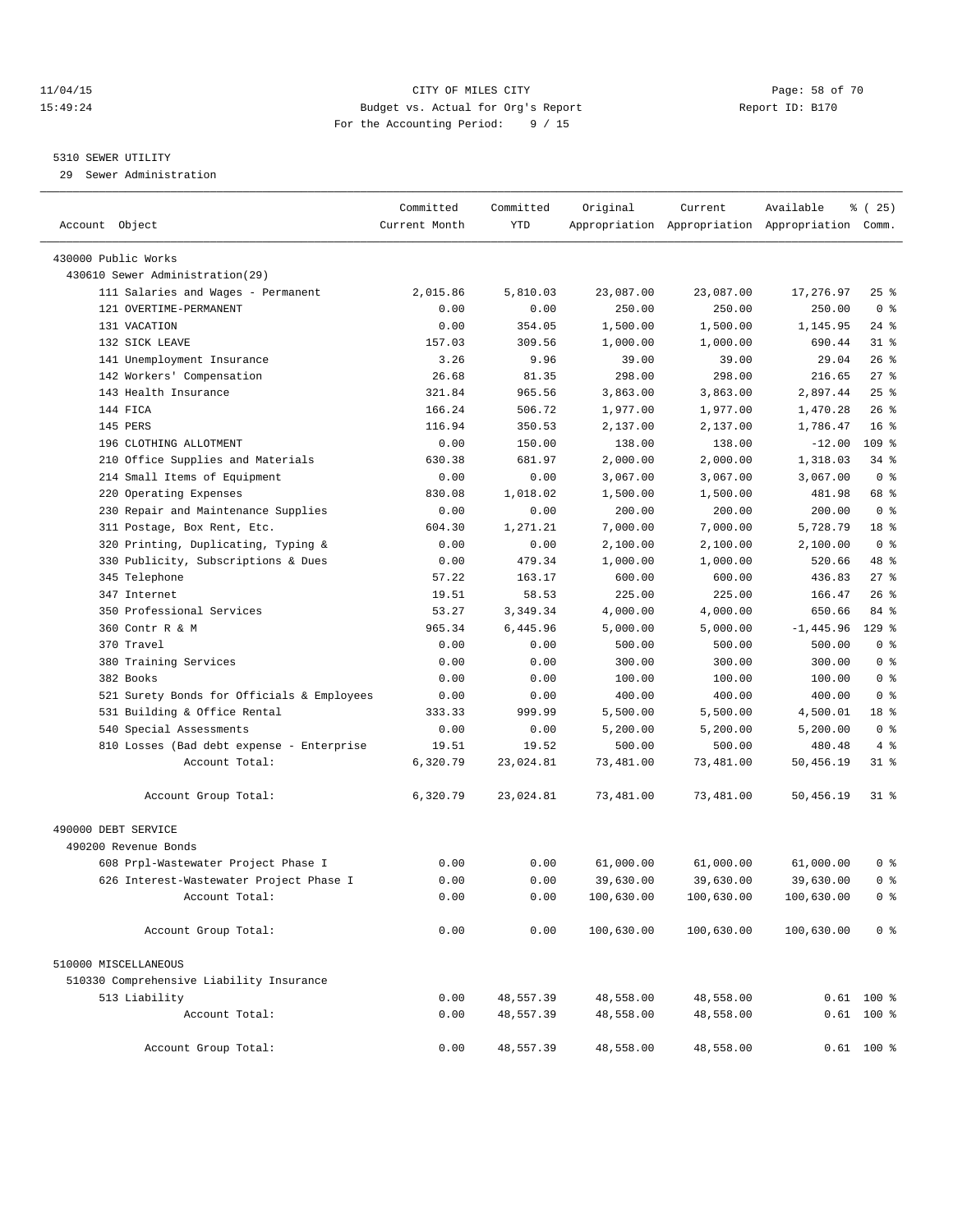### 11/04/15 Page: 59 of 70 15:49:24 Budget vs. Actual for Org's Report Report ID: B170 For the Accounting Period: 9 / 15

## 5310 SEWER UTILITY

29 Sewer Administration

| Object<br>Account                                                                                       | Committed<br>Current Month | Committed<br><b>YTD</b> | Original<br>Appropriation | Current<br>Appropriation | Available<br>Appropriation | % (25)<br>Comm. |
|---------------------------------------------------------------------------------------------------------|----------------------------|-------------------------|---------------------------|--------------------------|----------------------------|-----------------|
| 520000 OTHER FINANCING USES<br>521000 Interfund Operating Transfers Out<br>820 Transfers to Other Funds | 3,901.29                   | 7,802.58                | 46,816.00                 | 46,816.00                | 39,013.42                  | $17$ %          |
| Account Total:                                                                                          | 3,901.29                   | 7,802.58                | 46,816.00                 | 46,816.00                | 39,013.42                  | $17$ %          |
| Account Group Total:                                                                                    | 3,901.29                   | 7,802.58                | 46,816.00                 | 46,816.00                | 39,013.42                  | $17*$           |
| Organization Total:                                                                                     | 10,222.08                  | 79,384.78               | 269,485.00                | 269,485.00               | 190,100.22                 | 298             |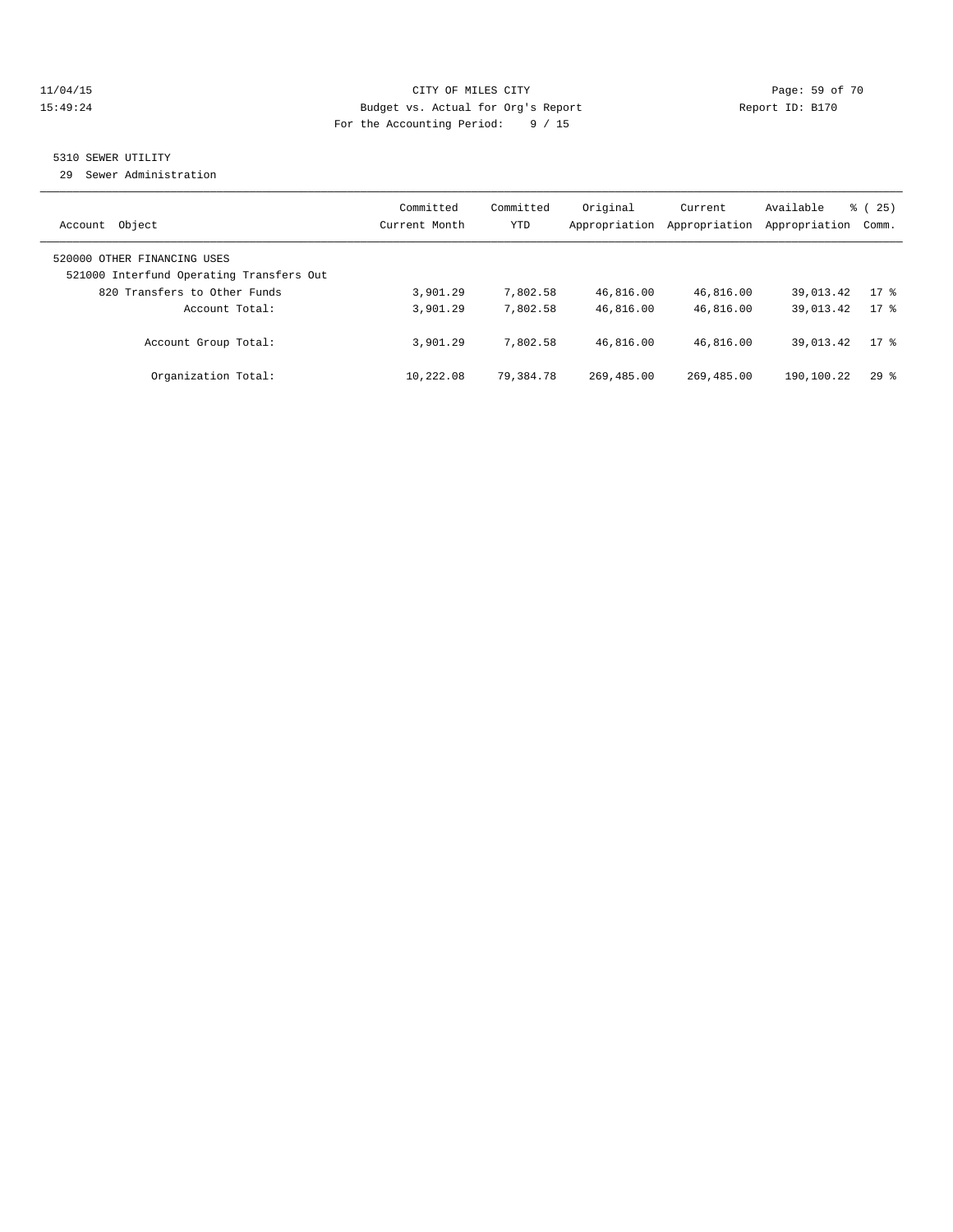### 11/04/15 **Page: 60 of 70** CITY OF MILES CITY **CITY Page: 60 of 70** 15:49:24 Budget vs. Actual for Org's Report Report ID: B170 For the Accounting Period: 9 / 15

————————————————————————————————————————————————————————————————————————————————————————————————————————————————————————————————————

### 5310 SEWER UTILITY

31 Sewer Lines

|                                                                                    | Committed        | Committed            | Original              | Current               | Available                                       | % (25)                             |
|------------------------------------------------------------------------------------|------------------|----------------------|-----------------------|-----------------------|-------------------------------------------------|------------------------------------|
| Account Object                                                                     | Current Month    | YTD                  |                       |                       | Appropriation Appropriation Appropriation Comm. |                                    |
|                                                                                    |                  |                      |                       |                       |                                                 |                                    |
| 430000 Public Works                                                                |                  |                      |                       |                       |                                                 |                                    |
| 430630 Sewer Collection and Transmission(31)<br>111 Salaries and Wages - Permanent |                  |                      |                       |                       |                                                 |                                    |
| 121 OVERTIME-PERMANENT                                                             | 10,690.29        | 32,171.10            | 128,296.00            | 128,296.00            | 96,124.90                                       | $25$ $\frac{6}{5}$                 |
|                                                                                    | 452.02           | 1,727.04             | 10,598.00             | 10,598.00             | 8,870.96                                        | 16 <sup>8</sup>                    |
| 131 VACATION<br>132 SICK LEAVE                                                     | 848.53<br>366.21 | 2,587.51<br>711.54   | 15,773.00<br>7,093.00 | 15,773.00<br>7,093.00 | 13,185.49<br>6,381.46                           | 16 <sup>8</sup><br>$10*$           |
| 133 OTHER LEAVE PAY                                                                | 0.00             | 0.00                 | 1,846.00              | 1,846.00              | 1,846.00                                        | 0 <sup>8</sup>                     |
| 134 HOLIDAY PAY                                                                    | 63.78            | 203.68               | 4,558.00              | 4,558.00              | 4,354.32                                        | $4\degree$                         |
| 141 Unemployment Insurance                                                         | 18.64            | 56.95                | 257.00                | 257.00                | 200.05                                          | $22$ %                             |
| 142 Workers' Compensation                                                          | 653.52           | 1,987.80             | 8,686.00              | 8,686.00              | 6,698.20                                        | $23$ $%$                           |
|                                                                                    | 2,124.20         | 6,373.73             |                       |                       |                                                 | $23$ $%$                           |
| 143 Health Insurance<br>144 FICA                                                   | 944.48           |                      | 27,426.00             | 27,426.00             | 21,052.27                                       | $22$ %                             |
| 145 PERS                                                                           |                  | 2,882.09             | 13,099.00             | 13,099.00             | 10,216.91<br>10,813.90                          | $22$ %                             |
| 196 CLOTHING ALLOTMENT                                                             | 1,027.24         | 3,093.10<br>495.00   | 13,907.00<br>495.00   | 13,907.00             |                                                 | 100 %                              |
|                                                                                    | 0.00             |                      |                       | 495.00                | 0.00                                            | $20*$                              |
| 210 Office Supplies and Materials                                                  | 65.18            | 70.65                | 350.00                | 350.00                | 279.35<br>3,787.50                              |                                    |
| 214 Small Items of Equipment<br>220 Operating Expenses                             | 0.00<br>832.77   | 1,462.50             | 5,250.00              | 5,250.00              |                                                 | $28$ %<br>$33$ $%$                 |
|                                                                                    |                  | 860.56               | 2,600.00              | 2,600.00              | 1,739.44                                        | 0 <sup>8</sup>                     |
| 222 Chemicals, Lab & Med Supplies                                                  | 0.00             | 0.00                 | 3,000.00              | 3,000.00              | 3,000.00                                        | 0 <sup>8</sup>                     |
| 226 Clothing and Uniforms                                                          | 0.00             | 0.00                 | 700.00<br>7,000.00    | 700.00<br>7,000.00    | 700.00                                          |                                    |
| 230 Repair and Maintenance Supplies                                                | 1,210.34         | 1,524.86<br>2,243.63 |                       |                       | 5,475.14                                        | $22$ %                             |
| 231 Gas, Oil, Diesel Fuel, Grease, etc.<br>233 Water/Sewer Main Replacement and    | 699.29           |                      | 12,000.00             | 12,000.00             | 9,756.37                                        | 19 <sup>°</sup><br>10 <sup>8</sup> |
|                                                                                    | 412.08           | 512.88               | 5,000.00              | 5,000.00              | 4,487.12                                        |                                    |
| 234 Hydrant/Manhole Replacement, Valves                                            | 0.00             | 0.00                 | 10,000.00             | 10,000.00             | 10,000.00                                       | 0 <sup>8</sup>                     |
| 241 Consumable Tools                                                               | 0.00             | 0.00                 | 100.00                | 100.00                | 100.00                                          | 0 <sup>8</sup>                     |
| 311 Postage, Box Rent, Etc.                                                        | 0.00             | 0.00                 | 50.00                 | 50.00                 | 50.00                                           | 0 <sup>8</sup>                     |
| 320 Printing, Duplicating, Typing &                                                | 0.00             | 0.00                 | 75.00                 | 75.00                 | 75.00                                           | 0 <sup>8</sup>                     |
| 330 Publicity, Subscriptions & Dues                                                | 0.00             | 0.00                 | 125.00                | 125.00                | 125.00                                          | 0 <sup>8</sup>                     |
| 334 Memberships, Registrations & Dues                                              | 0.00             | 125.00               | 200.00                | 200.00                | 75.00                                           | 63 %                               |
| 341 Electric Utility Services                                                      | 0.00             | 17.24                | 223.00                | 223.00                | 205.76                                          | 8 %                                |
| 344 Gas Utility Service                                                            | 0.00             | 0.00                 | 400.00                | 400.00                | 400.00                                          | 0 <sup>8</sup>                     |
| 345 Telephone                                                                      | 69.11            | 165.74               | 550.00                | 550.00                | 384.26                                          | $30*$                              |
| 347 Internet                                                                       | 11.40            | 34.20                | 140.00                | 140.00                | 105.80                                          | 24 %                               |
| 350 Professional Services                                                          | 1,819.37         | 6,382.31             | 40,000.00             | 40,000.00             | 33,617.69                                       | 16 <sup>8</sup>                    |
| 356 Purchased Services/Project                                                     | 0.00             | 0.00                 | 2,000.00              | 2,000.00              | 2,000.00                                        | 0 <sup>8</sup>                     |
| 357 Architectual, Engineering Serv Etc.                                            | 0.00             | 0.00                 | 5,000.00              | 5,000.00              | 5,000.00                                        | 0 <sup>8</sup><br>$324$ $%$        |
| 360 Contr R & M                                                                    | 301.91           | 9,717.37             | 3,000.00              | 3,000.00              | $-6,717.37$                                     |                                    |
| 363 R&M Vehicles/Equip/Labor-PW                                                    | 8,940.34         | 9,438.19             | 27,000.00             | 27,000.00             | 17,561.81                                       | 35%                                |
| 369 Other Repair and Maintenance                                                   | 0.00             | 0.00                 | 2,500.00              | 2,500.00              | 2,500.00                                        | 0 <sup>8</sup>                     |
| 370 Travel                                                                         | 0.00             | 0.00                 | 400.00                | 400.00                | 400.00                                          | 0 <sup>8</sup>                     |
| 380 Training Services                                                              | 0.00             | 0.00                 | 400.00                | 400.00                | 400.00                                          | $0$ %                              |
| 382 Books                                                                          | 0.00             | 0.00                 | 100.00                | 100.00                | 100.00                                          | 0 <sup>8</sup>                     |
| 400 BUILDING MATERIALS                                                             | 0.00             | 0.00                 | 400.00                | 400.00                | 400.00                                          | $0$ %                              |
| 512 Insurance on Vehicles & Equipment                                              | 0.00             | 1,322.47             | 1,323.00              | 1,323.00              | 0.53<br>5,000.00                                | 100 %                              |
| 513 Liability                                                                      | 0.00             | 0.00                 | 5,000.00              | 5,000.00              |                                                 | 0 <sup>8</sup>                     |
| 532 Land Rental                                                                    | 0.00             | 707.14               | 700.00                | 700.00                | $-7.14$                                         | 101 %                              |
| 940 Machinery & Equipment<br>Account Total:                                        | 0.00             | 0.00<br>86,874.28    | 0.00<br>367,620.00    | 23,000.00             | 23,000.00                                       | 0 <sup>8</sup>                     |
|                                                                                    | 31,550.70        |                      |                       | 390,620.00            | 303,745.72                                      | $22$ %                             |
| Account Group Total:                                                               | 31,550.70        | 86,874.28            | 367,620.00            | 390,620.00            | 303,745.72                                      | $22$ %                             |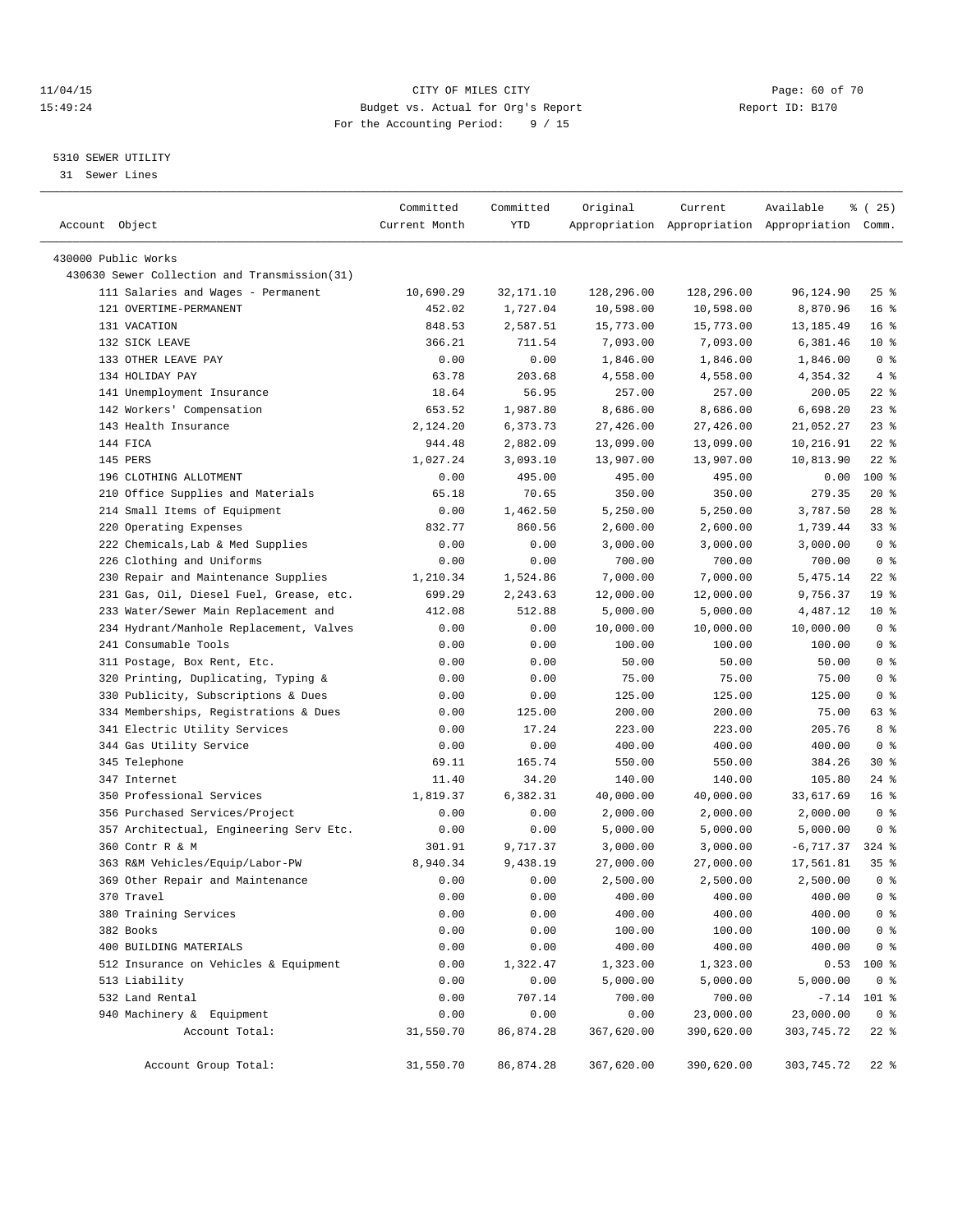### 11/04/15 **Page: 61 of 70** CITY OF MILES CITY **CITY** Page: 61 of 70 15:49:24 Budget vs. Actual for Org's Report Report ID: B170 For the Accounting Period: 9 / 15

## 5310 SEWER UTILITY

31 Sewer Lines

| Object<br>Account                                                       | Committed<br>Current Month | Committed<br><b>YTD</b> | Original<br>Appropriation | Current<br>Appropriation | Available<br>Appropriation | 25)<br>ී (<br>Comm. |
|-------------------------------------------------------------------------|----------------------------|-------------------------|---------------------------|--------------------------|----------------------------|---------------------|
| 520000 OTHER FINANCING USES<br>521000 Interfund Operating Transfers Out |                            |                         |                           |                          |                            |                     |
| 820 Transfers to Other Funds                                            | 0.00                       | 0.00                    | 10,046.00                 | 10,046.00                | 10,046.00                  | 0 <sup>8</sup>      |
| Account Total:                                                          | 0.00                       | 0.00                    | 10,046.00                 | 10,046.00                | 10,046.00                  | 0 <sup>8</sup>      |
| Account Group Total:                                                    | 0.00                       | 0.00                    | 10,046.00                 | 10,046.00                | 10,046.00                  | 0 <sup>8</sup>      |
| Organization Total:                                                     | 31,550.70                  | 86,874.28               | 377,666.00                | 400,666.00               | 313,791.72                 | $22$ $%$            |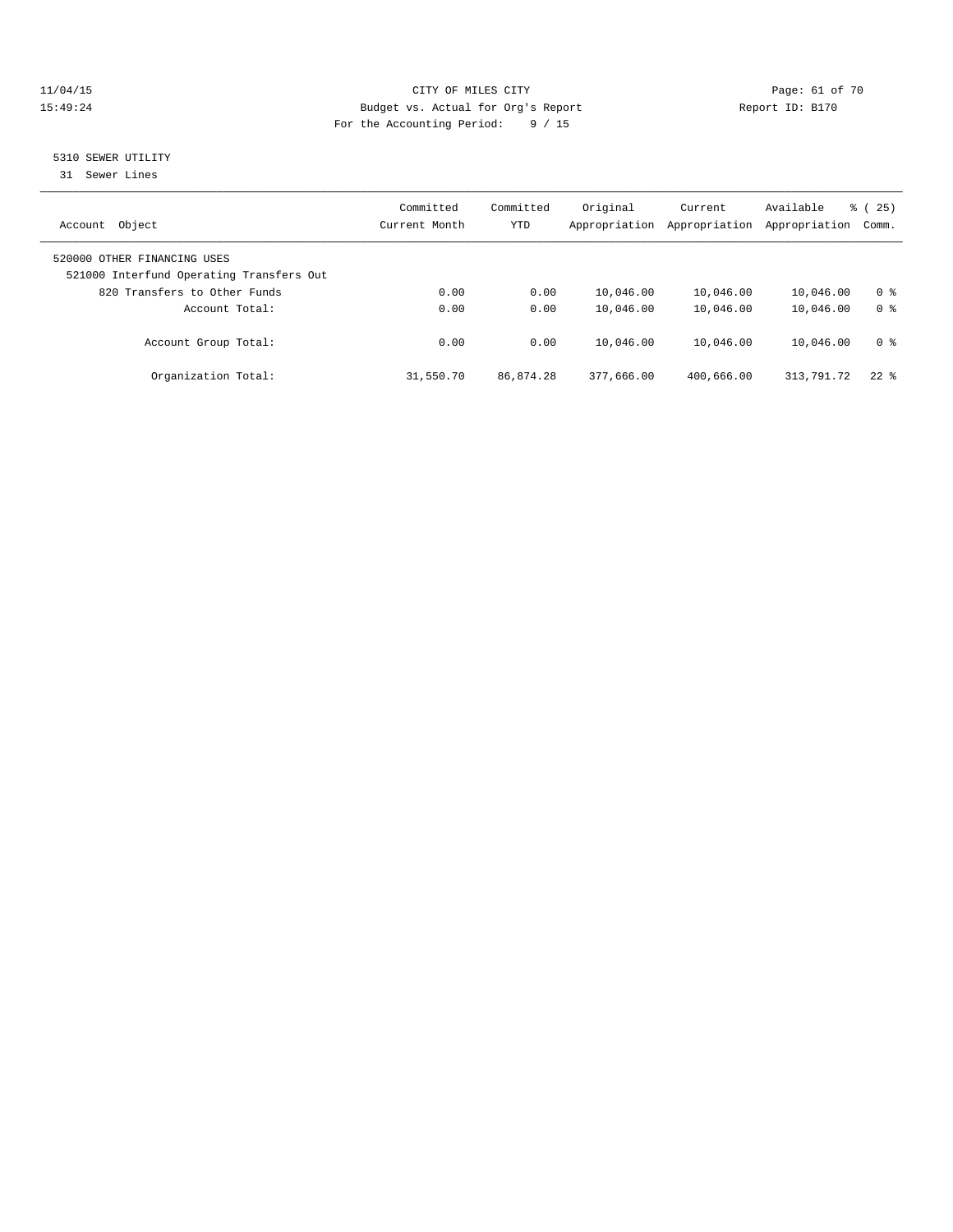### 11/04/15 **Page: 62 of 70** CITY OF MILES CITY **CITY Page: 62 of 70** 15:49:24 Budget vs. Actual for Org's Report Report ID: B170 For the Accounting Period: 9 / 15

### 5310 SEWER UTILITY

32 Sewer Lifts

| Account Object                          | Committed<br>Current Month | Committed<br><b>YTD</b> | Original   | Current    | Available<br>Appropriation Appropriation Appropriation Comm. | % (25)          |
|-----------------------------------------|----------------------------|-------------------------|------------|------------|--------------------------------------------------------------|-----------------|
|                                         |                            |                         |            |            |                                                              |                 |
| 430000 Public Works                     |                            |                         |            |            |                                                              |                 |
| 430690 Sewer Lift Stations(32)          |                            |                         |            |            |                                                              |                 |
| 111 Salaries and Wages - Permanent      | 5,206.36                   | 14,753.21               | 63,651.00  | 63,651.00  | 48,897.79                                                    | $23$ $%$        |
| 121 OVERTIME-PERMANENT                  | 295.67                     | 1,195.30                | 3,134.00   | 3,134.00   | 1,938.70                                                     | 38 %            |
| 131 VACATION                            | 420.39                     | 1,215.13                | 4,206.00   | 4,206.00   | 2,990.87                                                     | 29%             |
| 132 SICK LEAVE                          | 101.99                     | 1,350.40                | 1,840.00   | 1,840.00   | 489.60                                                       | 73.8            |
| 133 OTHER LEAVE PAY                     | 50.83                      | 77.10                   | 1,159.00   | 1,159.00   | 1,081.90                                                     | 7 <sup>°</sup>  |
| 134 HOLIDAY PAY                         | 151.88                     | 254.99                  | 1,133.00   | 1,133.00   | 878.01                                                       | $23$ $%$        |
| 141 Unemployment Insurance              | 9.35                       | 28.68                   | 113.00     | 113.00     | 84.32                                                        | 25%             |
| 142 Workers' Compensation               | 378.14                     | 1,167.65                | 3,933.00   | 3,933.00   | 2,765.35                                                     | $30*$           |
| 143 Health Insurance                    | 972.10                     | 2,917.23                | 11,666.00  | 11,666.00  | 8,748.77                                                     | 25%             |
| 144 FTCA                                | 454.63                     | 1,393.92                | 5,747.00   | 5,747.00   | 4,353.08                                                     | $24$ $%$        |
| 145 PERS                                | 506.45                     | 1,524.88                | 6, 213.00  | 6,213.00   | 4,688.12                                                     | 25%             |
| 196 CLOTHING ALLOTMENT                  | 0.00                       | 226.50                  | 250.00     | 250.00     | 23.50                                                        | $91$ %          |
| 210 Office Supplies and Materials       | 0.00                       | 0.00                    | 150.00     | 150.00     | 150.00                                                       | 0 <sup>8</sup>  |
| 214 Small Items of Equipment            | 0.00                       | 0.00                    | 0.00       | 29,500.00  | 29,500.00                                                    | 0 <sup>8</sup>  |
| 220 Operating Expenses                  | 180.71                     | 239.09                  | 1,000.00   | 1,000.00   | 760.91                                                       | $24$ $%$        |
| 222 Chemicals, Lab & Med Supplies       | 0.00                       | 0.00                    | 3,000.00   | 3,000.00   | 3,000.00                                                     | 0 <sup>8</sup>  |
| 226 Clothing and Uniforms               | 0.00                       | 9.71                    | 100.00     | 100.00     | 90.29                                                        | 10 <sup>8</sup> |
| 230 Repair and Maintenance Supplies     | 46.89                      | 545.37                  | 5,500.00   | 14,000.00  | 13, 454.63                                                   | 4%              |
| 231 Gas, Oil, Diesel Fuel, Grease, etc. | 146.58                     | 482.83                  | 2,500.00   | 2,500.00   | 2,017.17                                                     | 19 <sup>°</sup> |
| 241 Consumable Tools                    | 0.00                       | 0.00                    | 100.00     | 100.00     | 100.00                                                       | 0 <sup>8</sup>  |
| 311 Postage, Box Rent, Etc.             | 0.00                       | 0.00                    | 50.00      | 50.00      | 50.00                                                        | 0 <sup>8</sup>  |
| 341 Electric Utility Services           | 730.56                     | 2,855.73                | 15,376.00  | 15,376.00  | 12,520.27                                                    | 19 <sup>8</sup> |
| 344 Gas Utility Service                 | 25.76                      | 299.24                  | 1,500.00   | 1,500.00   | 1,200.76                                                     | $20*$           |
| 346 Garbage Service                     | 0.00                       | 57.00                   | 0.00       | 0.00       | $-57.00$                                                     | $***$ 8         |
| 352 Wtr/Swr Lab Testing                 | 0.00                       | 0.00                    | 250.00     | 250.00     | 250.00                                                       | 0 <sup>8</sup>  |
| 360 Contr R & M                         | 0.00                       | 183.90                  | 2,500.00   | 2,500.00   | 2,316.10                                                     | 7 %             |
| 369 Other Repair and Maintenance        | 0.00                       | 0.00                    | 1,000.00   | 1,000.00   | 1,000.00                                                     | 0 <sup>8</sup>  |
| 370 Travel                              | 0.00                       | 55.35                   | 500.00     | 500.00     | 444.65                                                       | 11 <sup>8</sup> |
| 380 Training Services                   | 0.00                       | 47.95                   | 500.00     | 500.00     | 452.05                                                       | $10*$           |
| 382 Books                               | 0.00                       | 0.00                    | 50.00      | 50.00      | 50.00                                                        | 0 <sup>8</sup>  |
| 400 BUILDING MATERIALS                  | 0.00                       | 100.00                  | 100.00     | 100.00     | 0.00                                                         | 100 %           |
| 511 Insurance on Buildings              | 0.00                       | 834.52                  | 835.00     | 835.00     | 0.48                                                         | $100*$          |
| 513 Liability                           | 0.00                       | 0.00                    | 3,750.00   | 3,750.00   | 3,750.00                                                     | 0 <sup>8</sup>  |
| 532 Land Rental                         | 0.00                       | 0.00                    | 700.00     | 700.00     | 700.00                                                       | 0 <sup>8</sup>  |
| 533 Machinery and Equipment Rental      | 0.00                       | 0.00                    | 150.00     | 150.00     | 150.00                                                       | 0 <sup>8</sup>  |
| Account Total:                          | 9,678.29                   | 31,815.68               | 142,656.00 | 180,656.00 | 148,840.32                                                   | 18 %            |
| Account Group Total:                    | 9,678.29                   | 31,815.68               | 142,656.00 | 180,656.00 | 148,840.32                                                   | 18 <sup>°</sup> |
| Organization Total:                     | 9,678.29                   | 31,815.68               | 142,656.00 | 180,656.00 | 148,840.32                                                   | 18 %            |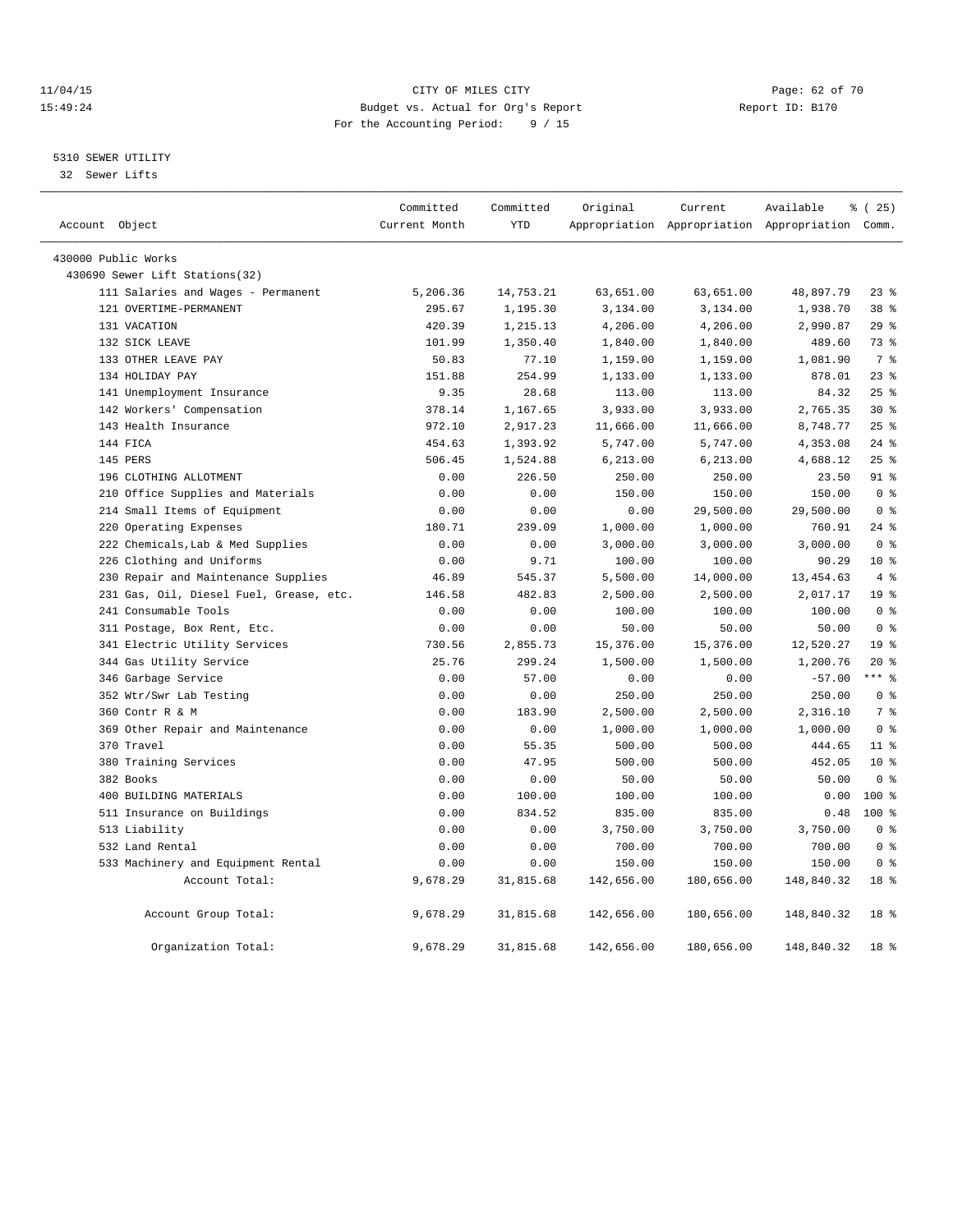### 11/04/15 Page: 63 of 70 15:49:24 Budget vs. Actual for Org's Report Report ID: B170 For the Accounting Period: 9 / 15

————————————————————————————————————————————————————————————————————————————————————————————————————————————————————————————————————

### 5310 SEWER UTILITY

33 Sewer Plant

|                                         | Committed         | Committed        | Original     | Current          | Available                                       | % (25)                |
|-----------------------------------------|-------------------|------------------|--------------|------------------|-------------------------------------------------|-----------------------|
| Account Object                          | Current Month     | <b>YTD</b>       |              |                  | Appropriation Appropriation Appropriation Comm. |                       |
| 430000 Public Works                     |                   |                  |              |                  |                                                 |                       |
| 430640 Sewer Treatment and Disposal(33) |                   |                  |              |                  |                                                 |                       |
| 111 Salaries and Wages - Permanent      | 8,207.01          | 23,317.26        | 100,680.00   | 100,680.00       | 77,362.74                                       | $23$ $%$              |
| 121 OVERTIME-PERMANENT                  | 442.48            | 1,793.14         | 6,848.00     | 6,848.00         | 5,054.86                                        | 26%                   |
| 131 VACATION                            | 670.74            | 1,948.38         | 6,309.00     | 6,309.00         | 4,360.62                                        | 31 %                  |
| 132 SICK LEAVE                          | 153.00            | 2,025.52         | 2,810.00     | 2,810.00         | 784.48                                          | 72 %                  |
| 133 OTHER LEAVE PAY                     | 76.24             | 115.64           | 3,968.00     | 3,968.00         | 3,852.36                                        | 3 <sup>8</sup>        |
| 134 HOLIDAY PAY                         | 227.83            | 382.50           | 2,167.00     | 2,167.00         | 1,784.50                                        | 18 %                  |
| 141 Unemployment Insurance              | 14.64             | 44.84            | 185.00       | 185.00           | 140.16                                          | $24$ %                |
| 142 Workers' Compensation               | 591.35            | 1,825.06         | 6,575.00     | 6,575.00         | 4,749.94                                        | $28$ %                |
| 143 Health Insurance                    | 1,506.40          | 4,520.80         | 17,614.00    | 17,614.00        | 13,093.20                                       | 26%                   |
| 144 FICA                                | 714.98            | 2,191.04         | 9,393.00     | 9,393.00         | 7,201.96                                        | $23$ $%$              |
| 145 PERS                                | 795.68            | 2,395.89         | 10,155.00    | 10,155.00        | 7,759.11                                        | $24$ %                |
| 196 CLOTHING ALLOTMENT                  | 0.00              | 351.00           | 351.00       | 351.00           | 0.00                                            | $100$ %               |
| 210 Office Supplies and Materials       | 0.00              | 44.97            | 150.00       | 150.00           | 105.03                                          | $30*$                 |
| 214 Small Items of Equipment            | 0.00              | 0.00             | 0.00         | 25,000.00        | 25,000.00                                       | 0 <sup>8</sup>        |
| 220 Operating Expenses                  | 73.83             | 186.19           | 13,000.00    | 13,000.00        | 12,813.81                                       | 1 <sup>8</sup>        |
| 222 Chemicals, Lab & Med Supplies       | 185.71            | 882.85           | 7,000.00     | 7,000.00         | 6,117.15                                        | $13*$                 |
| 226 Clothing and Uniforms               | 0.00              | 48.56            | 500.00       | 500.00           | 451.44                                          | $10*$                 |
| 230 Repair and Maintenance Supplies     | 93.59             | 244.39           | 8,000.00     | 21,500.00        | 21, 255.61                                      | 1 <sup>8</sup>        |
| 231 Gas, Oil, Diesel Fuel, Grease, etc. | 469.12            | 757.13           | 2,000.00     | 2,000.00         | 1,242.87                                        | 38 %                  |
| 241 Consumable Tools                    | 0.00              | 7.30             | 100.00       | 100.00           | 92.70                                           | 7 %                   |
| 311 Postage, Box Rent, Etc.             | 3.74              | 10.70            | 100.00       | 100.00           | 89.30                                           | $11$ %                |
| 320 Printing, Duplicating, Typing &     | 0.00              | 0.00             | 100.00       | 100.00           | 100.00                                          | 0 <sup>8</sup>        |
| 330 Publicity, Subscriptions & Dues     | 0.00              | 0.00             | 170.00       | 170.00           | 170.00                                          | 0 <sup>8</sup>        |
| 334 Memberships, Registrations & Dues   | 0.00              | 0.00             | 600.00       | 600.00           | 600.00                                          | 0 <sup>8</sup>        |
| 341 Electric Utility Services           | 3,970.71          | 12,382.43        | 83,640.00    | 83,640.00        | 71,257.57                                       | 15 <sup>8</sup>       |
| 342 Water Utility Services              | 63.80             | 226.41           | 1,000.00     | 1,000.00         | 773.59                                          | $23$ $%$              |
| 343 Sewer Utility Services              | 45.91             | 137.73           | 600.00       | 600.00           | 462.27                                          | $23$ $%$              |
| 345 Telephone                           | 45.09             | 126.78           | 800.00       | 800.00           | 673.22                                          | 16 <sup>°</sup>       |
| 346 Garbage Service                     | 107.42            | 287.42           | 800.00       | 800.00           | 512.58                                          | 36%                   |
| 347 Internet                            | 45.60             | 136.80           | 500.00       | 500.00           | 363.20                                          | $27$ %                |
| 350 Professional Services               | 0.00              | 0.00             | 500.00       | 500.00           | 500.00                                          | 0 <sup>8</sup>        |
| 352 Wtr/Swr Lab Testing                 | 177.00            | 2,078.00         | 8,000.00     | 8,000.00         | 5,922.00                                        | 26%                   |
| 357 Architectual, Engineering Serv Etc. | 0.00              | 0.00             | 5,000.00     | 5,000.00         | 5,000.00                                        | 0 <sup>8</sup>        |
| 360 Contr R & M                         | 1,182.13          | 1,287.73         | 7,500.00     | 7,500.00         | 6,212.27                                        | $17*$                 |
| 363 R&M Vehicles/Equip/Labor-PW         | 241.49            | 261.49           | 8,000.00     | 8,000.00         | 7,738.51                                        | 3 <sup>8</sup>        |
| 370 Travel                              | 0.00              | 55.35            | 750.00       | 750.00           | 694.65                                          | 7 %                   |
| 380 Training Services                   | 0.00              | 71.92            | 750.00       | 750.00           | 678.08 10 %                                     |                       |
| 382 Books                               | 0.00              | 0.00             | 200.00       | 200.00           | 200.00                                          | 0 <sup>8</sup>        |
| 400 BUILDING MATERIALS                  | 34.26             | 321.22           | 500.00       | 500.00           | 178.78                                          | 64 %                  |
| 511 Insurance on Buildings              | 0.00              | 7,179.41         | 7,180.00     | 7,180.00         | 0.59                                            | 100 %                 |
| 512 Insurance on Vehicles & Equipment   | 0.00              | 211.26           | 212.00       | 212.00           | 0.74                                            | 100 %                 |
| 513 Liability                           |                   |                  |              |                  |                                                 |                       |
| 533 Machinery and Equipment Rental      | 0.00              | 0.00             | 2,000.00     | 2,000.00         | 2,000.00                                        | $0$ %                 |
| 920 Buildings                           | 0.00              | 0.00<br>3,563.12 | 2,000.00     | 2,000.00<br>0.00 | 2,000.00                                        | $0$ %<br>$***$ $_{8}$ |
| 940 Machinery & Equipment               | 0.00<br>76,300.00 | 76,300.00        | 0.00<br>0.00 | 6,800,000.00     | $-3,563.12$<br>6,723,700.00                     | 1 <sup>°</sup>        |
| Account Total:                          | 96, 439.75        | 147,720.23       | 328,707.00   | 7,167,207.00     | 7,019,486.77                                    | 2 <sub>8</sub>        |
|                                         |                   |                  |              |                  |                                                 |                       |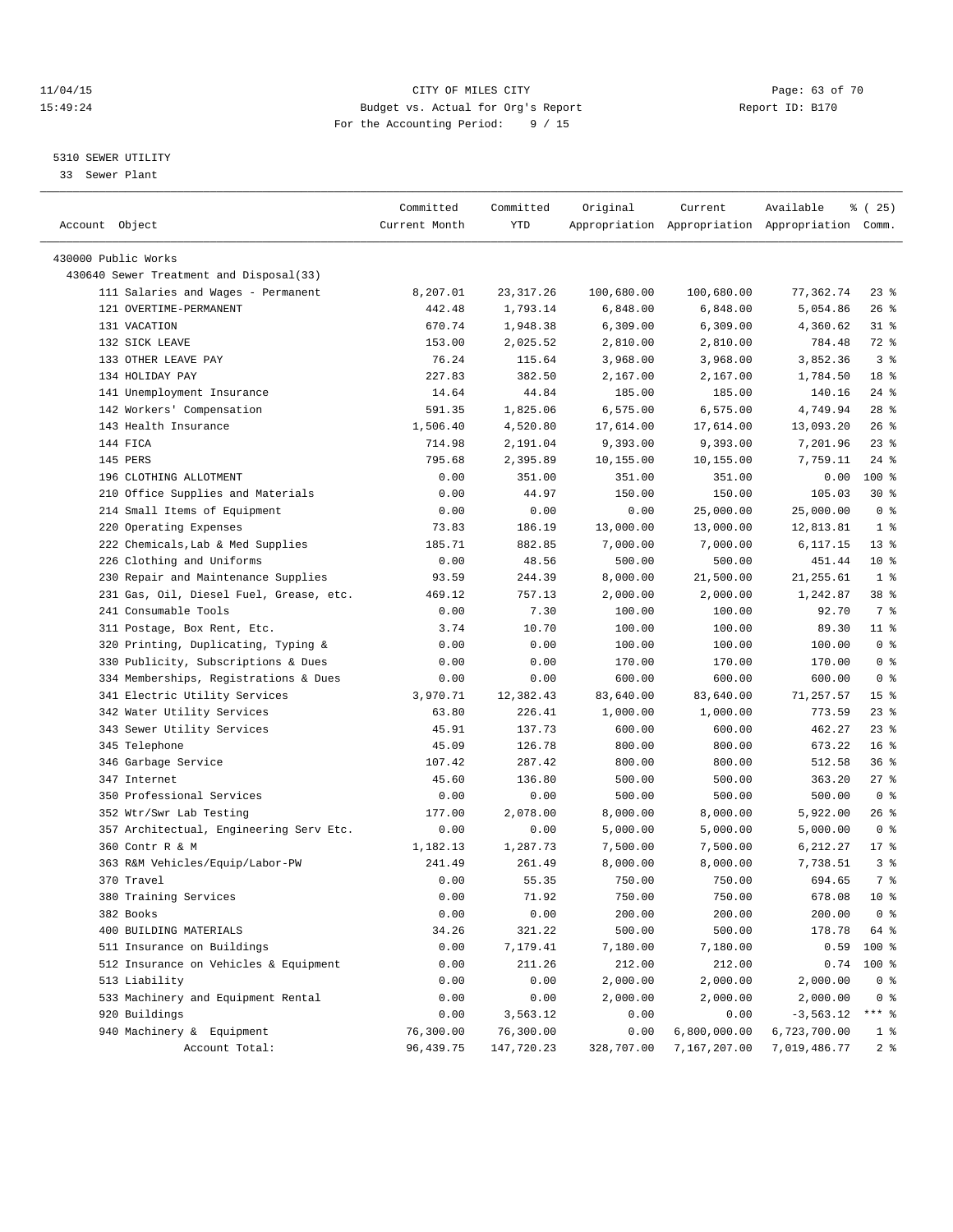### 11/04/15 **Page: 64 of 70 CITY OF MILES CITY CITY Page: 64 of 70** 15:49:24 Budget vs. Actual for Org's Report Report ID: B170 For the Accounting Period: 9 / 15

### 5310 SEWER UTILITY

33 Sewer Plant

| Account Object |                      | Committed<br>Current Month | Committed<br>YTD | Original     | Current<br>Appropriation Appropriation | Available<br>Appropriation | $\frac{1}{6}$ ( 25)<br>Comm. |
|----------------|----------------------|----------------------------|------------------|--------------|----------------------------------------|----------------------------|------------------------------|
|                | Account Group Total: | 96,439.75                  | 147,720.23       | 328,707.00   | 7,167,207.00                           | 7,019,486.77               | 2 <sup>8</sup>               |
|                | Organization Total:  | 96,439.75                  | 147,720.23       | 328,707.00   | 7,167,207.00                           | 7,019,486.77               | $2 \div$                     |
|                |                      |                            |                  |              |                                        |                            |                              |
|                | Fund Total:          | 147,890.82                 | 345,794.97       | 1,118,514.00 | 8,018,014.00                           | 7,672,219.03               | 4 %                          |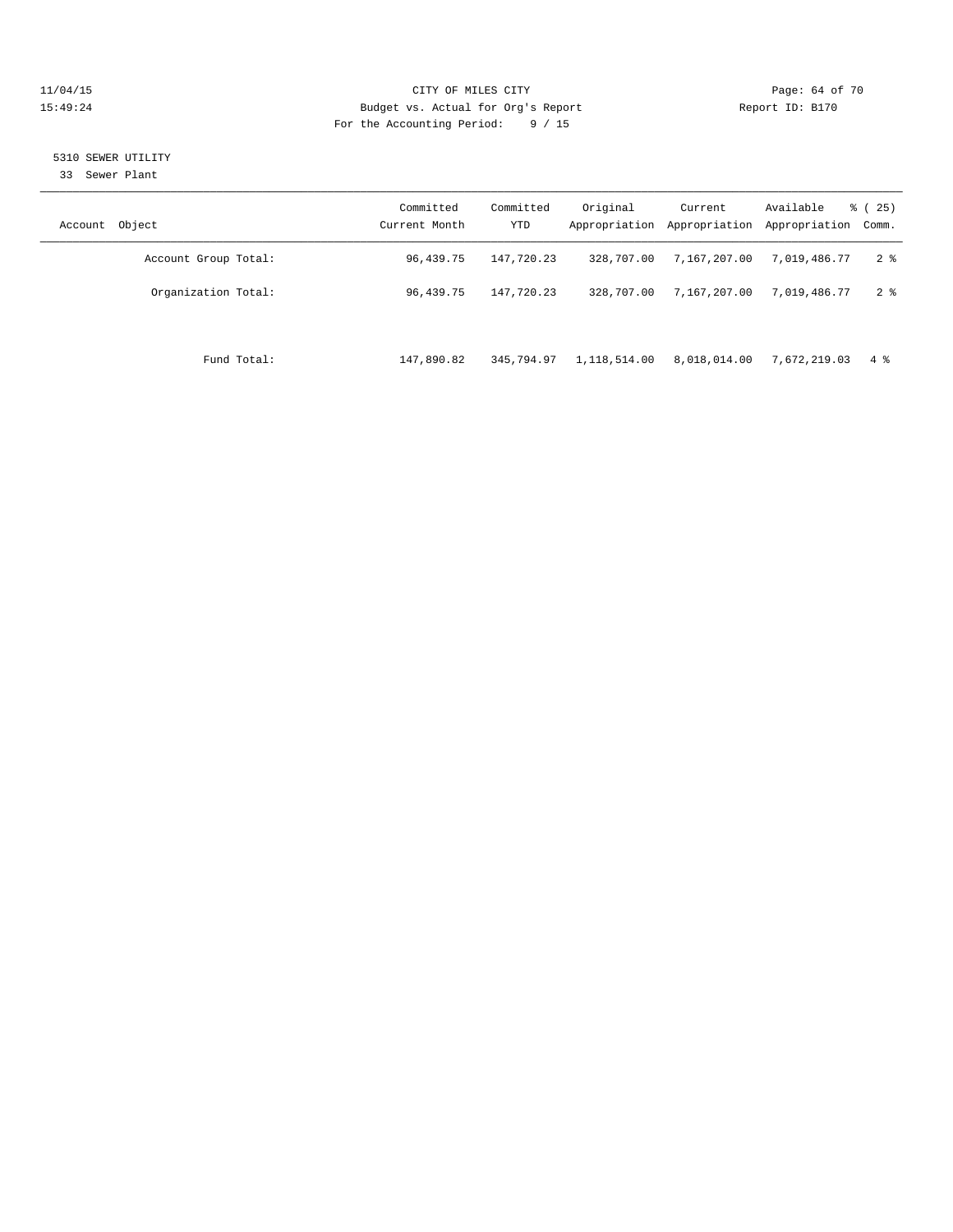### 11/04/15 **Page: 65 of 70** CITY OF MILES CITY **CITY Page: 65 of 70** 15:49:24 Budget vs. Actual for Org's Report Report ID: B170 For the Accounting Period: 9 / 15

### 5510 AMBULANCE FUND

10 Ambulance

| Account Object |                                             | Committed<br>Current Month | Committed<br>YTD | Original   | Current    | Available<br>Appropriation Appropriation Appropriation Comm. | $*(25)$         |
|----------------|---------------------------------------------|----------------------------|------------------|------------|------------|--------------------------------------------------------------|-----------------|
|                | 420000 PUBLIC SAFETY                        |                            |                  |            |            |                                                              |                 |
|                | 420730 Emergency Medical Services-Ambulance |                            |                  |            |            |                                                              |                 |
|                | 111 Salaries and Wages - Permanent          | 13,703.76                  | 43, 481. 40      | 162,303.00 | 162,303.00 | 118,821.60                                                   | $27$ %          |
|                | 112 SALARIES AND WAGES - PART PAID          | 2,686.66                   | 2,686.66         | 8,000.00   | 8,000.00   | 5, 313.34                                                    | 34 %            |
|                | 121 OVERTIME-PERMANENT                      | 2,567.71                   | 8,546.33         | 84,000.00  | 84,000.00  | 75,453.67                                                    | $10*$           |
|                | 131 VACATION                                | 1,028.47                   | 3,147.49         | 10,000.00  | 10,000.00  | 6,852.51                                                     | $31$ $%$        |
|                | 132 SICK LEAVE                              | 213.26                     | 1,176.87         | 7,000.00   | 7,000.00   | 5,823.13                                                     | $17*$           |
|                | 133 OTHER LEAVE PAY                         | 0.00                       | 166.43           | 2,000.00   | 2,000.00   | 1,833.57                                                     | 8 %             |
|                | 134 HOLIDAY PAY                             | 421.86                     | 704.96           | 7,000.00   | 7,000.00   | 6,295.04                                                     | $10*$           |
|                | 141 Unemployment Insurance                  | 30.93                      | 89.85            | 378.00     | 378.00     | 288.15                                                       | $24$ %          |
|                | 142 Workers' Compensation                   | 722.66                     | 2,117.20         | 6,409.00   | 6,409.00   | 4,291.80                                                     | 33%             |
|                | 143 Health Insurance                        | 2,345.85                   | 7,399.06         | 30,284.00  | 30,284.00  | 22,884.94                                                    | $24$ %          |
|                | 144 FICA                                    | 482.78                     | 1,051.17         | 4,000.00   | 4,000.00   | 2,948.83                                                     | $26$ %          |
|                | 147 Firemen's Pension                       | 2,103.40                   | 6,344.20         | 36,113.00  | 36,113.00  | 29,768.80                                                    | 18 %            |
|                | 210 Office Supplies and Materials           | 57.92                      | 92.49            | 1,000.00   | 1,000.00   | 907.51                                                       | 9%              |
|                | 214 Small Items of Equipment                | 0.00                       | 0.00             | 5,000.00   | 5,000.00   | 5,000.00                                                     | 0 <sup>8</sup>  |
|                | 220 Operating Expenses                      | 46.56                      | 106.99           | 3,000.00   | 3,000.00   | 2,893.01                                                     | 4%              |
|                | 222 Chemicals, Lab & Med Supplies           | 1,081.00                   | 2,630.40         | 15,000.00  | 15,000.00  | 12,369.60                                                    | 18 %            |
|                | 230 Repair and Maintenance Supplies         | 0.00                       | 14.00            | 5,000.00   | 5,000.00   | 4,986.00                                                     | 0 <sup>8</sup>  |
|                | 231 Gas, Oil, Diesel Fuel, Grease, etc.     | 539.47                     | 2,096.87         | 18,000.00  | 18,000.00  | 15,903.13                                                    | $12$ %          |
|                | 241 Consumable Tools                        | 0.00                       | 0.00             | 1,000.00   | 1,000.00   | 1,000.00                                                     | 0 <sup>8</sup>  |
|                | 300 PURCHASED SERVICES                      | 0.00                       | 0.00             | 2,000.00   | 2,000.00   | 2,000.00                                                     | 0 <sup>8</sup>  |
|                | 311 Postage, Box Rent, Etc.                 | 1.46                       | 12.98            | 100.00     | 100.00     | 87.02                                                        | $13*$           |
|                | 320 Printing, Duplicating, Typing &         | 8.12                       | 8.12             | 200.00     | 200.00     | 191.88                                                       | 4%              |
|                | 341 Electric Utility Services               | 171.99                     | 420.48           | 2,645.00   | 2,645.00   | 2,224.52                                                     | 16 <sup>°</sup> |
|                | 342 Water Utility Services                  | 29.10                      | 75.76            | 400.00     | 400.00     | 324.24                                                       | 19 <sup>°</sup> |
|                | 343 Sewer Utility Services                  | 15.18                      | 45.53            | 250.00     | 250.00     | 204.47                                                       | 18 %            |
|                | 344 Gas Utility Service                     | 6.69                       | 9.65             | 1,270.00   | 1,270.00   | 1,260.35                                                     | 1 <sup>°</sup>  |
|                | 345 Telephone                               | 155.75                     | 422.55           | 1,500.00   | 1,500.00   | 1,077.45                                                     | $28$ %          |
|                | 346 Garbage Service                         | 47.41                      | 309.21           | 500.00     | 500.00     | 190.79                                                       | 62 %            |
|                | 347 Internet                                | 28.24                      | 84.72            | 400.00     | 400.00     | 315.28                                                       | $21$ %          |
|                | 350 Professional Services                   | 5,177.86                   | 8,003.55         | 55,500.00  | 55,500.00  | 47,496.45                                                    | $14$ %          |
|                | 352 Wtr/Swr Lab Testing                     | 0.00                       | 0.00             | 2,500.00   | 2,500.00   | 2,500.00                                                     | 0 <sup>8</sup>  |
|                | 360 Contr R & M                             | 0.00                       | 333.96           | 3,000.00   | 3,000.00   | 2,666.04                                                     | $11*$           |
|                | 364 R&M Vehicles - Fire/Amb                 | 761.54                     | 3,932.84         | 10,200.00  | 10,200.00  | 6,267.16                                                     | 39 %            |
|                | 370 Travel                                  | 805.89                     | 805.89           | 2,500.00   | 2,500.00   | 1,694.11                                                     | $32$ $%$        |
|                | 380 Training Services                       | 0.00                       | 0.00             | 2,500.00   | 2,500.00   | 2,500.00                                                     | 0 <sup>8</sup>  |
|                | 382 Books                                   | 271.49                     | 731.74           | 1,000.00   | 1,000.00   | 268.26                                                       | 73.8            |
|                | 400 BUILDING MATERIALS                      | 0.00                       | 0.00             | 3,000.00   | 3,000.00   | 3,000.00                                                     | 0 <sup>8</sup>  |
|                | 512 Insurance on Vehicles & Equipment       | 0.00                       | 1,193.24         | 1,194.00   | 1,194.00   | 0.76                                                         | 100 %           |
|                | 810 Losses (Bad debt expense - Enterprise   | $-3, 274.09$               | $-1,844.85$      | 100,000.00 | 100,000.00 | 101,844.85                                                   | $-2$ %          |
|                | 811 Contractual Allowances (Ambl)           | 18,275.86                  | 49, 499. 12      | 150,000.00 | 150,000.00 | 100,500.88                                                   | 33%             |
|                | Account Total:                              | 50, 514.78                 | 145,896.86       | 746,146.00 | 746,146.00 | 600,249.14                                                   | $20*$           |
|                | Account Group Total:                        | 50, 514.78                 | 145,896.86       | 746,146.00 | 746,146.00 | 600,249.14                                                   | $20*$           |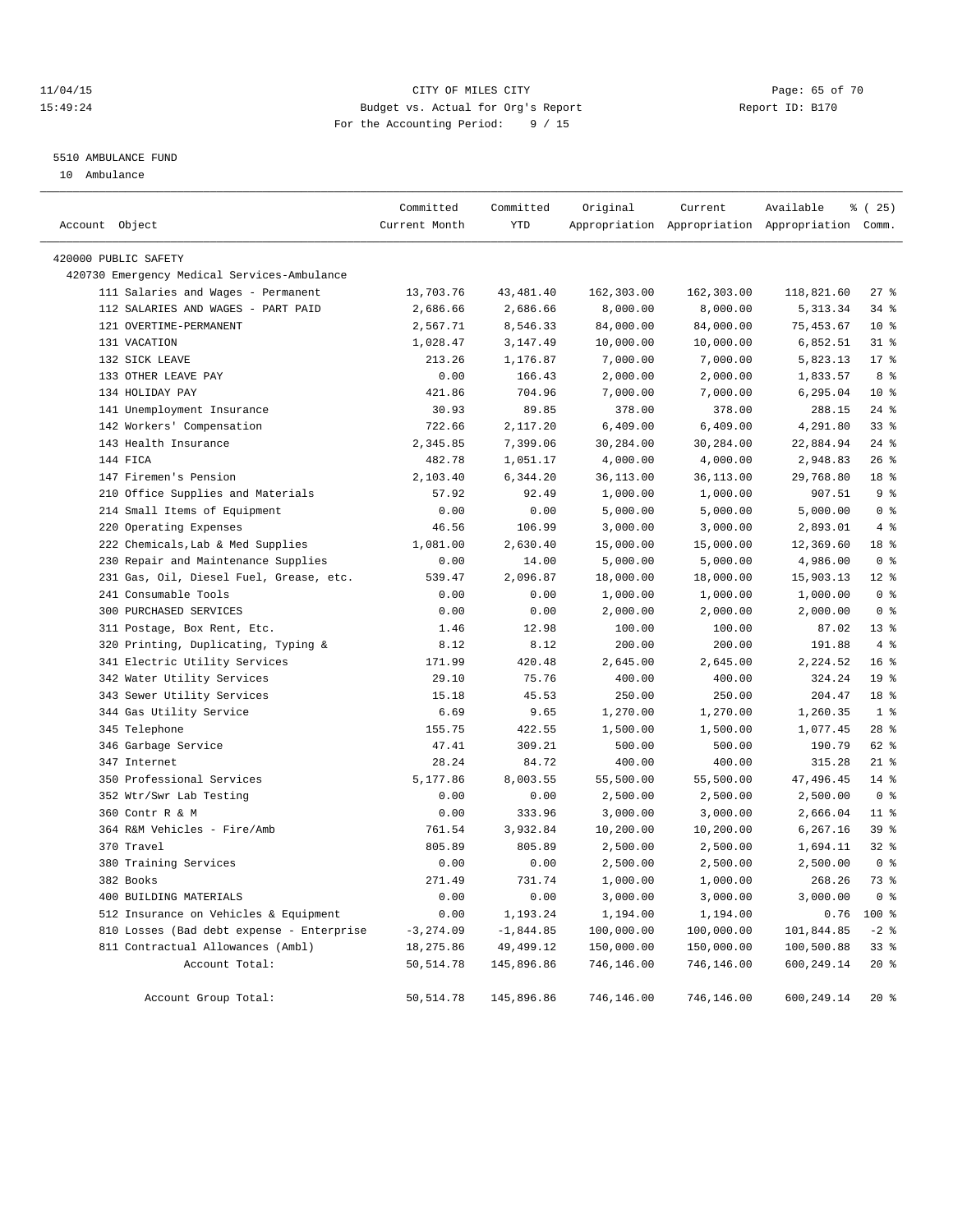### 11/04/15 **Page: 66 of 70** CITY OF MILES CITY **CITY Page: 66 of 70** 15:49:24 Budget vs. Actual for Org's Report Report ID: B170 For the Accounting Period: 9 / 15

### 5510 AMBULANCE FUND

10 Ambulance

| Account Object                           | Committed<br>Current Month | Committed<br><b>YTD</b> | Original    | Current.    | Available<br>Appropriation Appropriation Appropriation | % (25)<br>Comm. |
|------------------------------------------|----------------------------|-------------------------|-------------|-------------|--------------------------------------------------------|-----------------|
| 490000 DEBT SERVICE                      |                            |                         |             |             |                                                        |                 |
| 490500 Other Debt Service Payments       |                            |                         |             |             |                                                        |                 |
| 602 Prpl-Ambulance                       | 0.00                       | 13,098.72               | 26,320.00   | 26,320.00   | 13, 221. 28                                            | $50*$           |
| 629 Interest-Ambulance                   | 0.00                       | 244.84                  | 412.00      | 412.00      | 167.16                                                 | 59 <sub>8</sub> |
| Account Total:                           | 0.00                       | 13, 343.56              | 26,732.00   | 26,732.00   | 13,388.44                                              | 50%             |
| Account Group Total:                     | 0.00                       | 13, 343.56              | 26,732.00   | 26,732.00   | 13,388.44                                              | $50*$           |
| 510000 MISCELLANEOUS                     |                            |                         |             |             |                                                        |                 |
| 510330 Comprehensive Liability Insurance |                            |                         |             |             |                                                        |                 |
| 513 Liability                            | 0.00                       | 3,030.47                | 3,031.00    | 3,031.00    | 0.53                                                   | $100*$          |
| Account Total:                           | 0.00                       | 3,030.47                | 3,031.00    | 3,031.00    | 0.53                                                   | 100 %           |
| Account Group Total:                     | 0.00                       | 3,030.47                | 3,031.00    | 3,031.00    |                                                        | $0.53$ 100 %    |
| 520000 OTHER FINANCING USES              |                            |                         |             |             |                                                        |                 |
| 521000 Interfund Operating Transfers Out |                            |                         |             |             |                                                        |                 |
| 820 Transfers to Other Funds             | 2,044.29                   | 4,088.58                | 34,532.00   | 34,532.00   | 30, 443. 42                                            | $12*$           |
| Account Total:                           | 2,044.29                   | 4,088.58                | 34,532.00   | 34,532.00   | 30, 443.42                                             | $12*$           |
| Account Group Total:                     | 2,044.29                   | 4,088.58                | 34,532.00   | 34,532.00   | 30, 443.42                                             | $12*$           |
| Organization Total:                      | 52,559.07                  | 166, 359.47             | 810, 441.00 | 810, 441.00 | 644,081.53                                             | $21$ $%$        |
|                                          |                            |                         |             |             |                                                        |                 |
| Fund Total:                              | 52,559.07                  | 166, 359.47             | 810, 441.00 | 810, 441.00 | 644,081.53 21 %                                        |                 |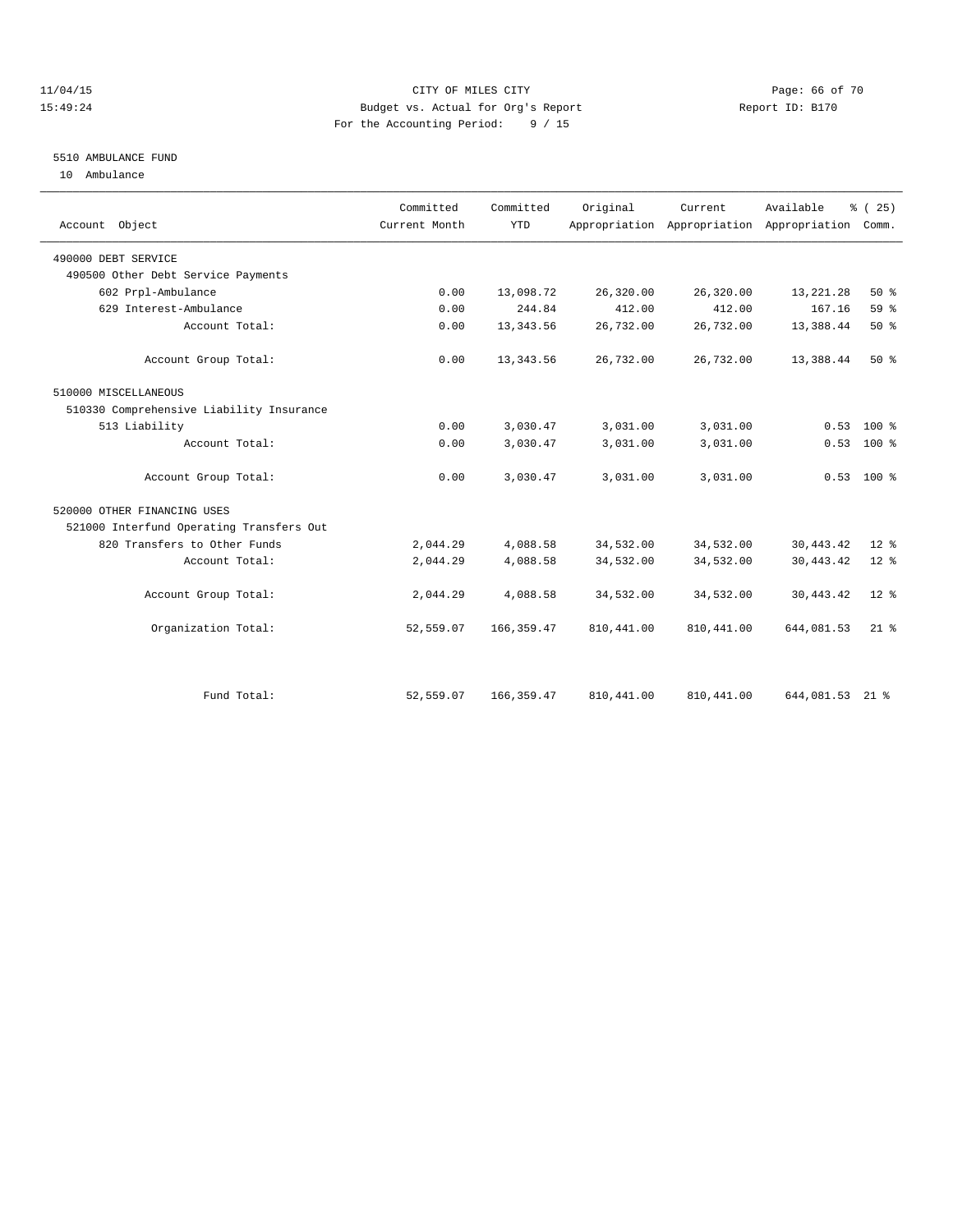### 11/04/15 Page: 67 of 70 15:49:24 Budget vs. Actual for Org's Report Report ID: B170 For the Accounting Period: 9 / 15

————————————————————————————————————————————————————————————————————————————————————————————————————————————————————————————————————

### 5610 AIRPORT OPERATING

87 Airport

|                                            | Committed     | Committed    | Original             | Current                   | Available                                       | % (25)                           |
|--------------------------------------------|---------------|--------------|----------------------|---------------------------|-------------------------------------------------|----------------------------------|
| Account Object                             | Current Month | YTD          |                      |                           | Appropriation Appropriation Appropriation Comm. |                                  |
|                                            |               |              |                      |                           |                                                 |                                  |
| 430000 Public Works                        |               |              |                      |                           |                                                 |                                  |
| 430300 Airport (87)                        |               |              |                      |                           |                                                 |                                  |
| 111 Salaries and Wages - Permanent         | 5,745.90      | 21, 273.93   | 77,386.00            | 77,386.00                 | 56,112.07                                       | $27$ %                           |
| 121 OVERTIME-PERMANENT                     | 0.00          | 0.00         | 4,500.00             | 4,500.00                  | 4,500.00                                        | 0 <sup>8</sup>                   |
| 131 VACATION<br>132 SICK LEAVE             | 0.00          | 0.00         | 8,000.00             | 8,000.00                  | 8,000.00                                        | 0 <sup>8</sup><br>0 <sup>8</sup> |
| 133 OTHER LEAVE PAY                        | 0.00<br>0.00  | 0.00<br>0.00 | 4,500.00             | 4,500.00                  | 4,500.00                                        | 0 <sup>8</sup>                   |
| 134 HOLIDAY PAY                            | 0.00          | 0.00         | 2,500.00<br>2,100.00 | 2,500.00<br>2,100.00      | 2,500.00<br>2,100.00                            | 0 <sup>8</sup>                   |
| 141 Unemployment Insurance                 | 8.61          | 32.48        | 550.00               | 550.00                    | 517.52                                          | 6 %                              |
| 142 Workers' Compensation                  | 320.25        | 1,186.74     | 4,330.00             | 4,330.00                  | 3, 143. 26                                      | $27$ %                           |
| 143 Health Insurance                       | 643.45        | 2,895.52     | 15,451.00            | 15,451.00                 | 12,555.48                                       | 19 <sup>°</sup>                  |
| 144 FICA                                   | 439.56        | 1,656.15     | 6,327.00             | 6,327.00                  | 4,670.85                                        | $26$ %                           |
| 145 PERS                                   | 347.97        | 1,575.11     | 6,839.00             | 6,839.00                  | 5,263.89                                        | $23$ $%$                         |
| 196 CLOTHING ALLOTMENT                     | 0.00          | 375.00       | 300.00               | 300.00                    | $-75.00$                                        | $125$ %                          |
| 210 Office Supplies and Materials          | 58.03         | 110.19       | 1,250.00             | 1,250.00                  | 1,139.81                                        | 9%                               |
| 214 Small Items of Equipment               | 0.00          | 0.00         | 795.00               | 795.00                    | 795.00                                          | 0 <sup>8</sup>                   |
| 220 Operating Expenses                     | 1,279.86      | 2,674.88     | 3,225.00             | 3,225.00                  | 550.12                                          | 83 %                             |
| 230 Repair and Maintenance Supplies        | 2,652.94      | 7,391.35     | 15,500.00            | 15,500.00                 | 8,108.65                                        | 48 %                             |
| 231 Gas, Oil, Diesel Fuel, Grease, etc.    | 0.00          | 164.48       | 5,625.00             | 5,625.00                  | 5,460.52                                        | 3%                               |
| 237 Aviation Fuel                          | 29,367.90     | 160,205.70   | 250,567.00           | 250,567.00                | 90,361.30                                       | 64 %                             |
| 239 Tires, Tubes Etc.                      | 0.00          | 0.00         | 650.00               | 650.00                    | 650.00                                          | 0 <sup>8</sup>                   |
| 250 Supplies for Resale                    | 0.00          | 0.00         | 300.00               | 300.00                    | 300.00                                          | 0 <sup>8</sup>                   |
| 311 Postage, Box Rent, Etc.                | 0.00          | 0.00         | 375.00               | 375.00                    | 375.00                                          | 0 <sup>8</sup>                   |
| 319 Other Communication and Transportation | 52.64         | 157.92       | 656.00               | 656.00                    | 498.08                                          | 24 %                             |
| 330 Publicity, Subscriptions & Dues        | 82.17         | 82.17        | 70.00                | 70.00                     | $-12.17$                                        | 117 %                            |
| 341 Electric Utility Services              | 699.75        | 2,195.03     | 9,659.00             | 9,659.00                  | 7,463.97                                        | $23$ $%$                         |
| 344 Gas Utility Service                    | 69.80         | 218.45       | 7,599.00             | 7,599.00                  | 7,380.55                                        | 3 %                              |
| 345 Telephone                              | 298.12        | 795.39       | 3,500.00             | 3,500.00                  | 2,704.61                                        | $23$ $%$                         |
| 347 Internet                               | 45.60         | 136.80       | 628.00               | 628.00                    | 491.20                                          | $22$ %                           |
| 350 Professional Services                  | 192.25        | 192.25       | 3,800.00             | 3,800.00                  | 3,607.75                                        | 5 <sup>°</sup>                   |
| 356 Purchased Services/Project             | 8,645.00      | 8,645.00     | 0.00                 | 0.00                      | $-8,645.00$                                     | $***$ $-$                        |
| 363 R&M Vehicles/Equip/Labor-PW            | 2,000.00      | 2,000.00     | 4,500.00             | 4,500.00                  | 2,500.00                                        | 44 %                             |
| 367 Plumbing, Heating, Electrical          | 0.00          | 0.00         | 1,500.00             | 1,500.00                  | 1,500.00                                        | 0 <sup>8</sup>                   |
| 511 Insurance on Buildings                 | 0.00          | 3,154.82     | 3,155.00             | 3,155.00                  | 0.18                                            | 100 %                            |
| 512 Insurance on Vehicles & Equipment      | 0.00          | 1,695.30     | 1,696.00             | 1,696.00                  | 0.70                                            | 100 %                            |
| 513 Liability                              | 0.00          | 0.00         | 4,700.00             | 4,700.00                  | 4,700.00                                        | 0 <sup>8</sup>                   |
| 530 Rent                                   | 1,850.00      | 5,550.00     | 22,500.00            | 22,500.00                 | 16,950.00                                       | $25$ %                           |
| 939 AIP-3-30-055-016-2015                  | 8,922.82      | 500,015.41   | 3,482,252.00         | 3,482,252.00              | 2,982,236.59                                    | $14$ $\frac{6}{5}$               |
| Account Total:                             | 63,722.62     | 724,380.07   |                      | 3,957,285.00 3,957,285.00 | 3, 232, 904.93                                  | 18 %                             |
| Account Group Total:                       | 63,722.62     | 724,380.07   | 3,957,285.00         | 3,957,285.00              | 3,232,904.93                                    | 18 <sup>°</sup>                  |
|                                            |               |              |                      |                           |                                                 |                                  |
| 490000 DEBT SERVICE                        |               |              |                      |                           |                                                 |                                  |
| 490500 Other Debt Service Payments         |               |              |                      |                           |                                                 |                                  |
| 641 Principal - Aeronautics Loan 08        | 0.00          | 0.00         | 4,921.00             | 4,921.00                  | 4,921.00                                        | 0 <sup>8</sup>                   |
| 642 Interest - Aeronautics Loan 08         | 0.00          | 0.00         | 535.00               | 535.00                    | 535.00                                          | 0 <sup>8</sup>                   |
| 645 Equipment-Principle                    | 422.14        | 1,266.42     | 5,715.00             | 5,715.00                  | 4,448.58                                        | $22$ %                           |
| 646 Equipment-Interest                     | 54.09         | 162.27       | 553.00               | 553.00                    | 390.73                                          | $29$ %                           |
| 648 MT Aero Principle 06-2015              | 0.00          | 0.00         | 3,340.00             | 3,340.00                  | 3,340.00                                        | 0 <sup>8</sup>                   |
| 649 MT Aero Interest06-2015                | 0.00          | 0.00         | 565.00               | 565.00                    | 565.00                                          | 0 <sup>8</sup>                   |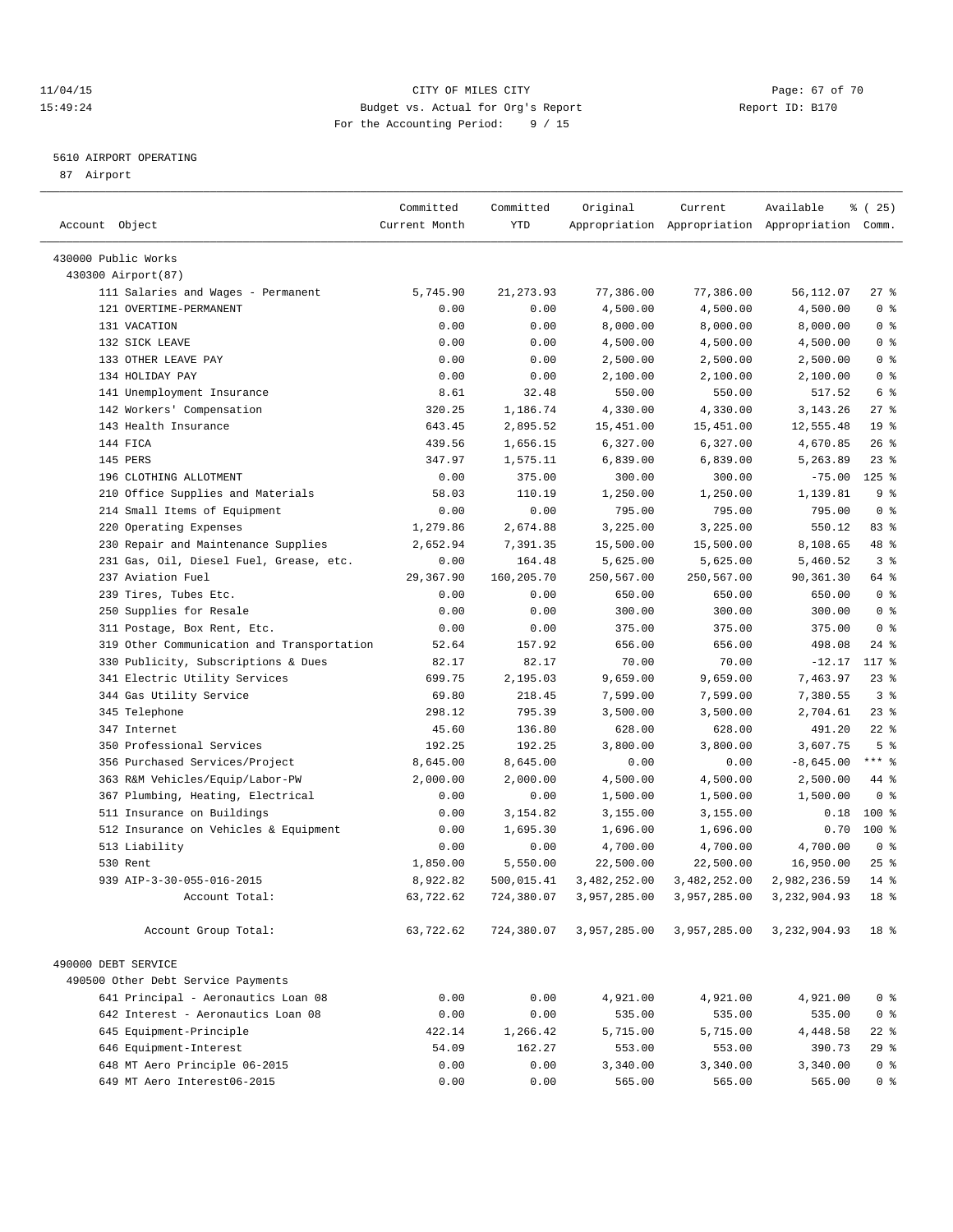### 11/04/15 **Page: 68 of 70** CITY OF MILES CITY **CITY Page: 68 of 70** 15:49:24 Budget vs. Actual for Org's Report Report ID: B170 For the Accounting Period: 9 / 15

### 5610 AIRPORT OPERATING

87 Airport

| Account Object                                                                                                            | Committed<br>Current Month | Committed<br>YTD       | Original                  | Current<br>Appropriation Appropriation | Available<br>Appropriation   | % (25)<br>Comm.           |
|---------------------------------------------------------------------------------------------------------------------------|----------------------------|------------------------|---------------------------|----------------------------------------|------------------------------|---------------------------|
| Account Total:                                                                                                            | 476.23                     | 1,428.69               | 15,629.00                 | 15,629.00                              | 14,200.31                    | 9 <sup>8</sup>            |
| Account Group Total:                                                                                                      | 476.23                     | 1,428.69               | 15,629.00                 | 15,629.00                              | 14,200.31                    | 9%                        |
| 520000 OTHER FINANCING USES<br>521000 Interfund Operating Transfers Out<br>820 Transfers to Other Funds<br>Account Total: | 1,527.96<br>1,527.96       | 3,055.92<br>3,055.92   | 18,335.00<br>18,335.00    | 18,335.00<br>18,335.00                 | 15,279.08<br>15,279.08       | $17$ %<br>$17*$           |
| Account Group Total:<br>Organization Total:                                                                               | 1,527.96<br>65,726.81      | 3,055.92<br>728,864.68 | 18,335.00<br>3,991,249.00 | 18,335.00<br>3,991,249.00              | 15,279.08<br>3, 262, 384. 32 | $17$ %<br>18 <sup>8</sup> |
|                                                                                                                           |                            |                        |                           |                                        |                              |                           |
| Fund Total:                                                                                                               | 65,726.81                  | 728,864.68             | 3,991,249.00              | 3,991,249.00                           | 3, 262, 384. 32 18 %         |                           |